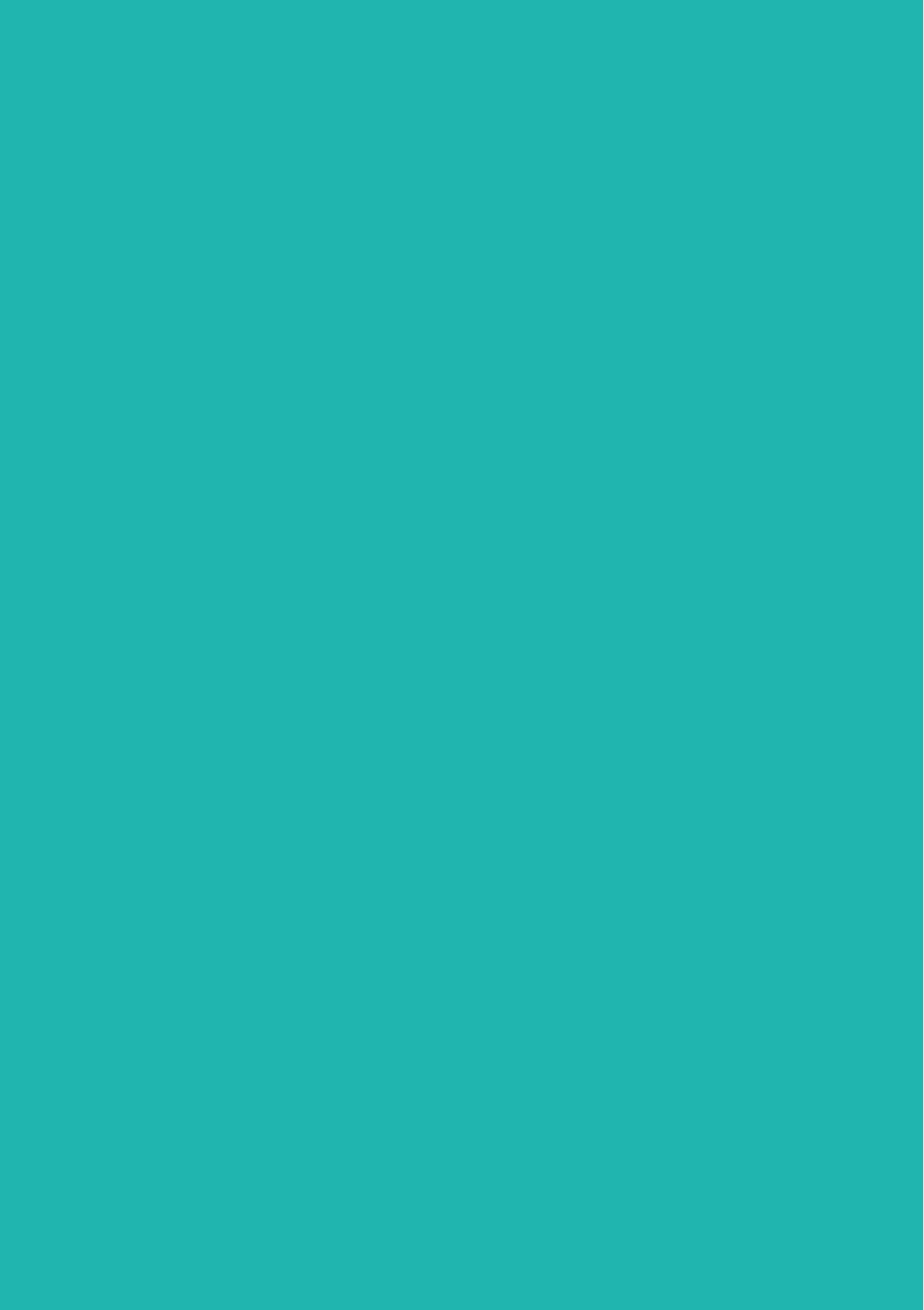# CODE of ETHICS & **CONDUCT**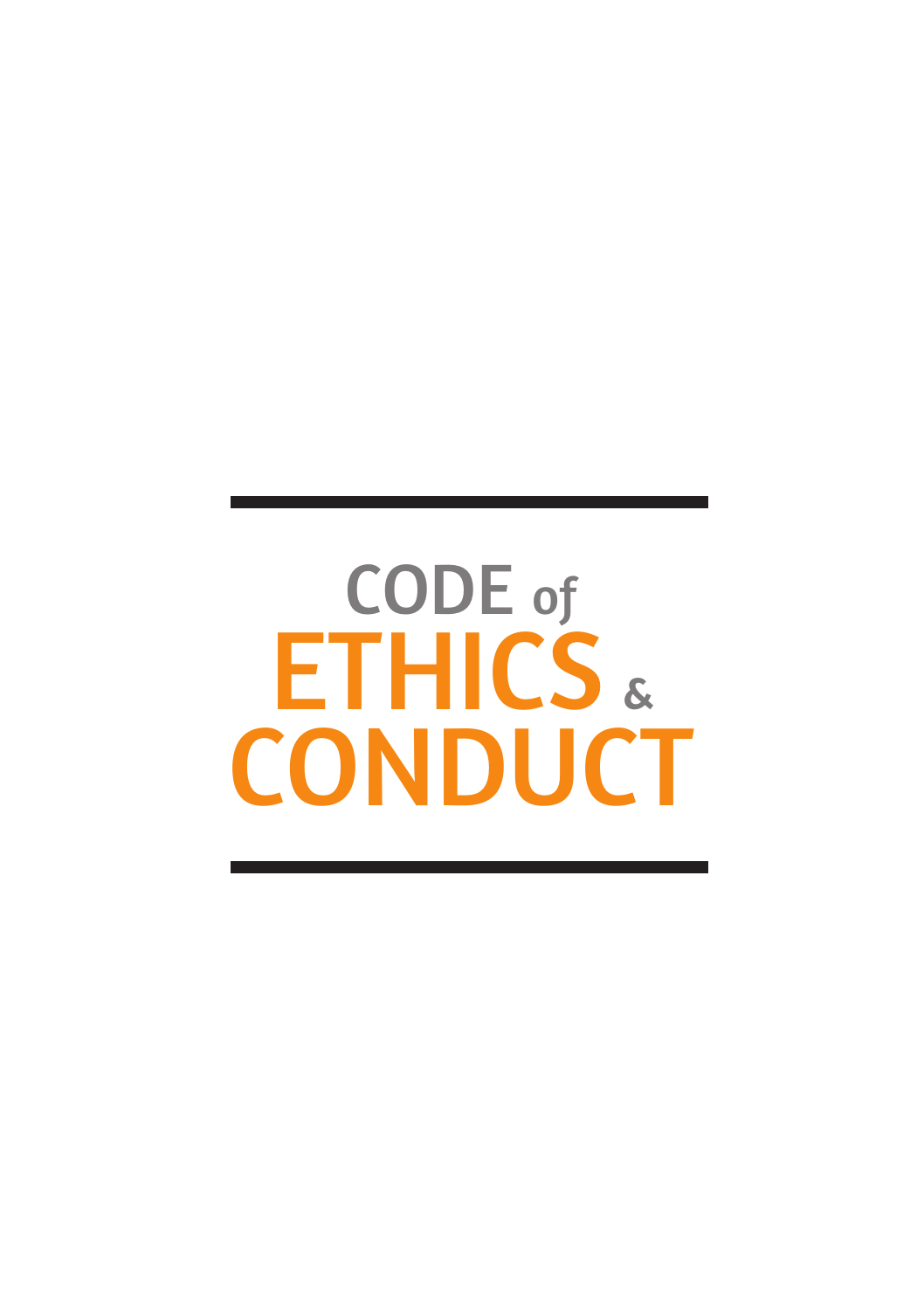# **TABLE OF CONTENTS**

| 1 | <b>PRELIMINARIES</b><br><b>Executive Summary</b><br>1.1 |                                                         | 6<br>6 |
|---|---------------------------------------------------------|---------------------------------------------------------|--------|
|   | 1.2                                                     | Objectives                                              | 6      |
|   | 1.3                                                     | Definitions                                             | 7      |
|   | 1.4                                                     | Scope                                                   | 8      |
|   | $1.5\,$                                                 | Interpretation                                          | 8      |
|   | 1.6                                                     | <b>Ethical Conduct Checklist</b>                        | 8      |
|   | 1.7                                                     | Instructions                                            | 9      |
| 2 |                                                         | <b>CODE OF ETHICS STATEMENT</b>                         | 10     |
| 3 |                                                         | <b>CODE OF CONDUCT STATEMENT</b>                        | 11     |
|   | 3.1                                                     | <b>Underlying Principles</b>                            | 11     |
|   | 3.2                                                     | Responsibilities and Accountability                     | 11     |
| 4 | <b>BOUSTEAD GROUP CODE OF CONDUCT</b>                   |                                                         |        |
|   | 4.1                                                     | <b>CONFLICT OF INTEREST</b>                             | 13     |
|   | 4.1.1                                                   | <b>Outside Board Membership</b>                         | 13     |
|   |                                                         | 4.1.2 Financial Interest                                | 14     |
|   |                                                         | 4.1.3 Outside Employment or Business                    | 14     |
|   | 4.1.4                                                   | Activities Outside the Group                            | 14     |
|   | 4.1.5                                                   | Co-Worker Romantic Relationship                         | 14     |
|   | 4.2                                                     | <b>ILLEGAL GRATIFICATION AND BUSINESS COURTESIES</b>    | 15     |
|   | 4.2.1                                                   | Soliciting, Accepting and Making Corrupt Payments       | 15     |
|   | 4.2.2                                                   | Nominal Value                                           | 15     |
|   | 4.2.3                                                   | <b>Business Courtesies</b>                              | 16     |
|   | 4.3                                                     | <b>CONFIDENTIAL INFORMATION</b>                         | 16     |
|   | 4.3.1                                                   | Records                                                 | 17     |
|   | 4.3.2                                                   | <b>Insider Trading</b>                                  | 18     |
|   | 4.3.3                                                   | Non-Solicitation of Clients, Customers and Principals   | 19     |
|   | 4.3.4                                                   | Non-Solicitation of Employees                           | 20     |
|   | 4.4                                                     | <b>COMPANY PROPERTIES</b>                               | 20     |
|   | 4.4.1                                                   | <b>Intellectual Properties</b>                          | 20     |
|   | 4.4.2                                                   | Use of Properties (Equipment, Facilities and Resources) | 22     |
|   | 4.5                                                     | <b>FINANCIAL AND ACCOUNTING INTEGRITY</b>               | 24     |
|   | 4.5.1                                                   | Proper Disbursement of Funds and Other Assets           | 24     |
|   | 4.5.2                                                   | Proper Recording and Documentation                      | 24     |
|   | 4.5.3                                                   | <b>Records and Documents Retention</b>                  | 25     |
|   | 4.5.4                                                   | <b>Procurement Practices</b>                            | 25     |
|   | 4.5.5                                                   | Money Laundering                                        | 26     |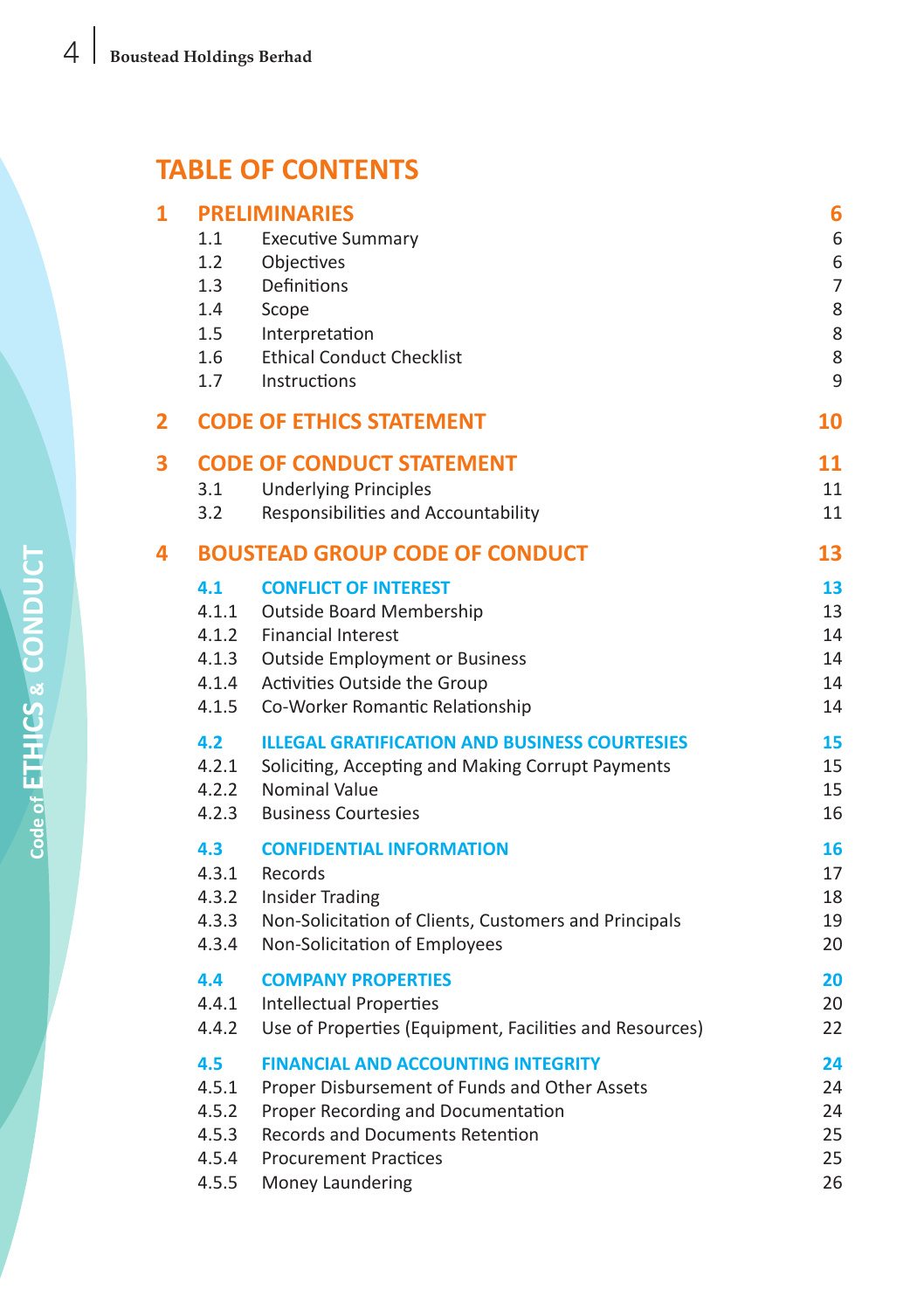|   | 4.6                                          | <b>DISCLOSURE OF OVERPAYMENTS</b>                                          | 26       |  |  |
|---|----------------------------------------------|----------------------------------------------------------------------------|----------|--|--|
|   | 4.7                                          | <b>PUBLIC IMAGE</b>                                                        | 26       |  |  |
|   | 4.7.1                                        | <b>Public Appearance</b>                                                   | 26       |  |  |
|   | 4.7.2                                        | Media Communication and Public Statement                                   | 26       |  |  |
|   | 4.8                                          | <b>OCCUPATIONAL SAFETY, HEALTH, SECURITY</b><br><b>AND THE ENVIRONMENT</b> | 27       |  |  |
|   | 4.8.1                                        | Occupational Health, Safety and Security                                   | 27       |  |  |
|   | 4.8.2                                        | Environment                                                                | 28       |  |  |
|   | 4.9                                          | <b>GENERAL CONDUCT</b>                                                     | 28       |  |  |
|   | 4.9.1                                        | Abuse and/or Inappropriate Use of Computer/Information and                 |          |  |  |
|   |                                              | Communication Technology/Social Media                                      | 28       |  |  |
|   | 4.9.2                                        | Acts of Dishonesty and Fraud                                               | 29       |  |  |
|   | 4.9.3                                        | Acts of Disrespect and Insubordination                                     | 29       |  |  |
|   | 4.9.4                                        | Acts of Violence, Inappropriate Behaviours and Criminal Offences           | 30       |  |  |
|   | 4.9.5                                        | Alcohol, Drug and Gambling                                                 | 31       |  |  |
|   | 4.9.6                                        | Appearance                                                                 | 31       |  |  |
|   | 4.9.7                                        | <b>Business Conduct</b>                                                    | 31       |  |  |
|   | 4.9.8                                        | Conflict of Interest                                                       | 32       |  |  |
|   |                                              | 4.9.9 Lateness, Absenteeism and Attendance                                 | 32       |  |  |
|   |                                              | 4.9.10 Safety and Health                                                   | 33       |  |  |
|   |                                              | 4.9.11 Sexual/Gender/Race/Religion Related Offences                        | 33       |  |  |
|   |                                              | 4.9.12 Work Performance                                                    | 34       |  |  |
|   |                                              | 4.9.13 Others                                                              | 34       |  |  |
| 5 | <b>OTHER POLICIES</b>                        |                                                                            |          |  |  |
|   | 5.1                                          | Whistleblowing                                                             | 35       |  |  |
|   |                                              | 5.2 Workplace Bullying                                                     | 35       |  |  |
|   | 5.3                                          | Sexual Harassment                                                          | 35       |  |  |
| 6 | <b>CODE OF ETHICS AND CONDUCT PROCEDURES</b> |                                                                            |          |  |  |
|   |                                              | <b>AND GUIDELINES</b>                                                      | 36       |  |  |
|   | 6.1                                          | Disciplinary Procedures and Guidelines                                     | 36       |  |  |
|   | 6.2                                          | <b>Grievance Procedures</b>                                                | 36       |  |  |
| 7 | <b>APPENDICES</b>                            |                                                                            |          |  |  |
|   | 7.1                                          | Letter of Undertaking                                                      | 37<br>38 |  |  |
|   | 7.2                                          | <b>Declaration Form</b>                                                    | 39       |  |  |
|   |                                              |                                                                            |          |  |  |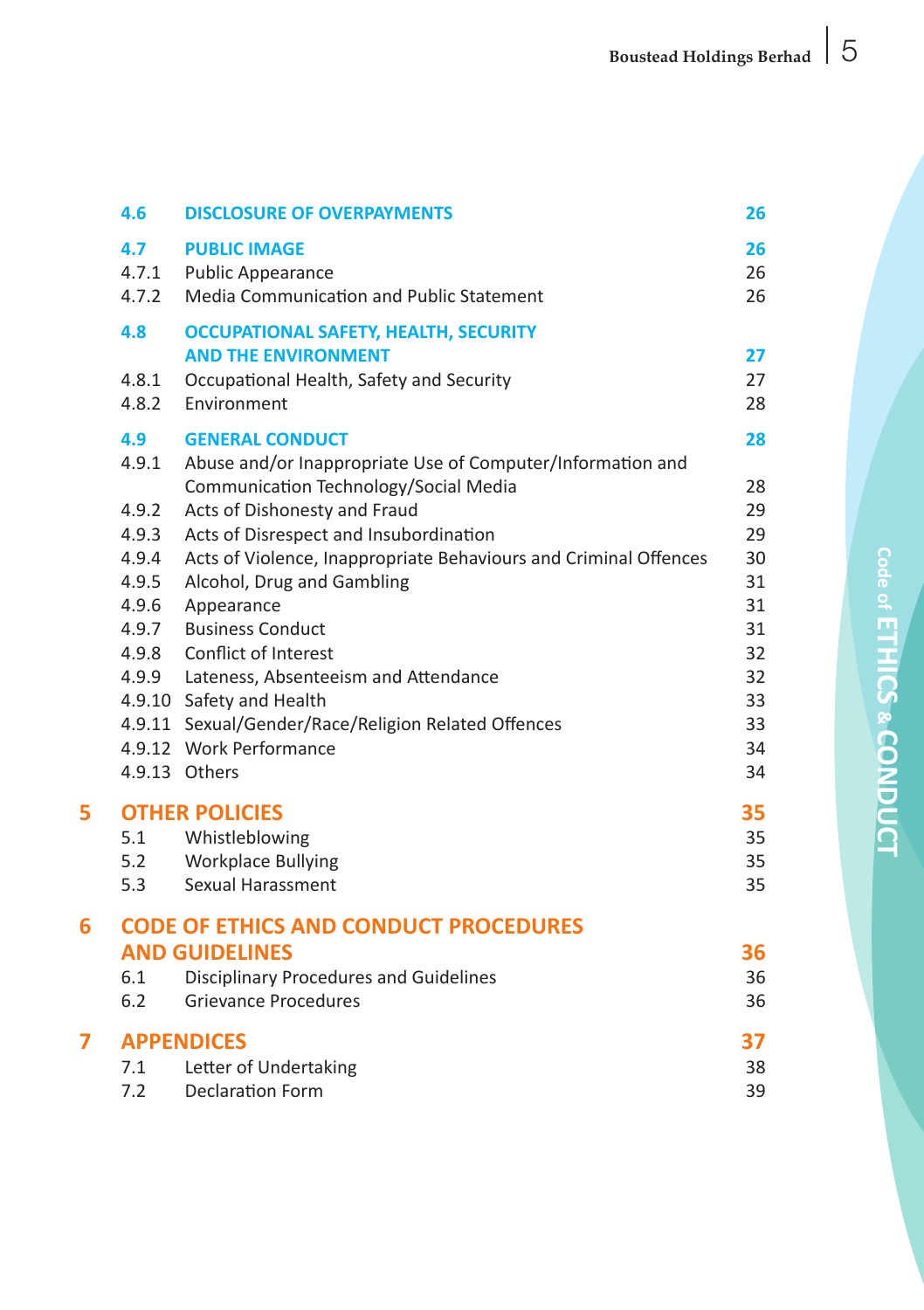# **1 PRELIMINARIES**

# **1.1 EXECUTIVE SUMMARY**

 Boustead Group is committed to maintaining the highest standards of integrity and professionalism in its business dealings. At all times, we strive to comply with the laws of the country and to conduct ourselves at the highest level of ethical behaviour.

 The Code of Ethics and Conduct (hereafter referred to asthe Code) is part of the Management's efforts to promote and instill in our Employees, the standard of ethical conduct expected of them.

 The Code has been enhanced to guide and help us identify any potential problems. Although the Code cannot address every situation, it summarizes Boustead's responsibilities and expectations for both Employees and Management's ethical conducts. It will help us to recognize situations that might create an ethical issue, and help us decide what to do.

 It is the responsibility of each and every Employee to understand and comply with the Code. The Management reserves the right to initiate disciplinary and/ or legal action against any Employee found to be in contravention of the Code.

# **1.2 OBJECTIVES**

 The Code shall serve as our formal commitment to conduct ourselves professionally at all times and do business in a transparent, appropriate and fair manner. The objectives of the Code are:

- a. To define acceptable behaviours.
- b. To assist Employees in living up to high ethical business standards.
- c. To convey to both Employees and External Parties that the Boustead Group shall under no circumstances allow its ethical principles to be compromised.
- d. To promote awareness and understanding among Employees and External Parties that failure to comply will result in the appropriate disciplinary action.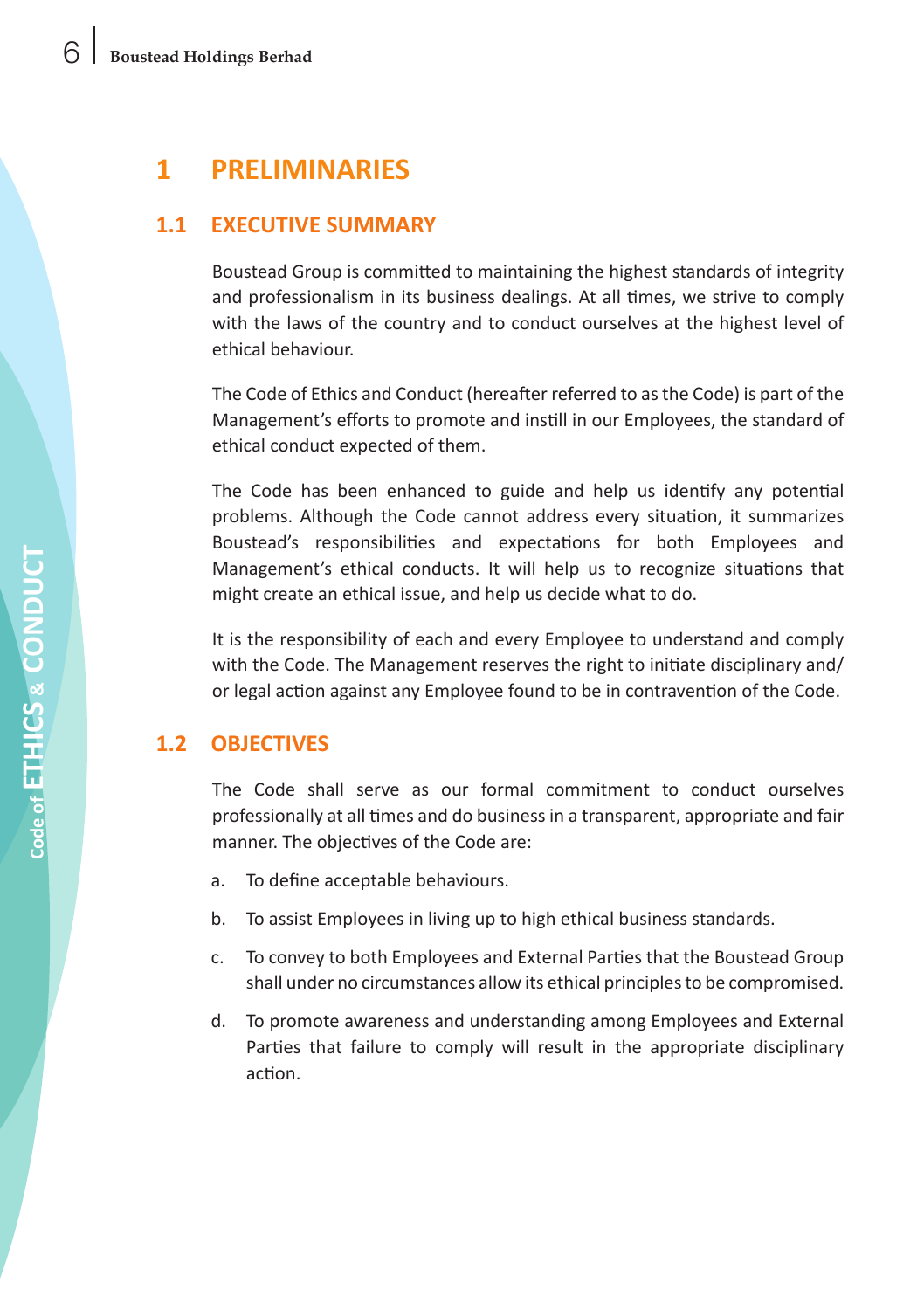# **1.3 DEFINITIONS**

 For the purpose of the Code, the following definitions shall apply:

- a. **Boustead Group** or the **Group** or **Company** refers to Boustead Holdings Berhad and its subsidiary companies.
- b. **Chairman** refers to the Chairman of Boustead Holdings Berhad.
- c. **Code** refers to this Code of Ethics and Conduct.
- d. **Employee** or **Employees** refers to all levels of Employees of the Group, employed on either permanent or temporary basis. It includes persons who are on contract, secondment, apprenticeship, internship or any persons by whatever description under the supervision of the Group, whether remunerated or otherwise.
- e. **Deputy Chairman/Group Managing Director** or **Deputy Chairman/Group MD** refers to the Deputy Chairman/Group Managing Director of Boustead Holdings Berhad.
- f. **Human Resource** refers to either the Group Human Capital Management Department of Boustead Holdings Berhad or the Human Resource Department of the respective subsidiary companies.
- g. **Head of Human Resource** refers to either the Head of Group Human Capital Management of Boustead Holdings Berhad or the Head of Human Resource of the respective subsidiary companies.
- h. **External Parties** refers to stakeholders including customers, shareholders, contractors and vendors, government officials, agency officials, financial institutions and other parties having dealings directly or indirectly with the Group.
- i. Management refers to the Chairman, Deputy Chairman/Group Managing Director, Divisional Directors, Head of Business Units and Head of Departments of the Boustead Group.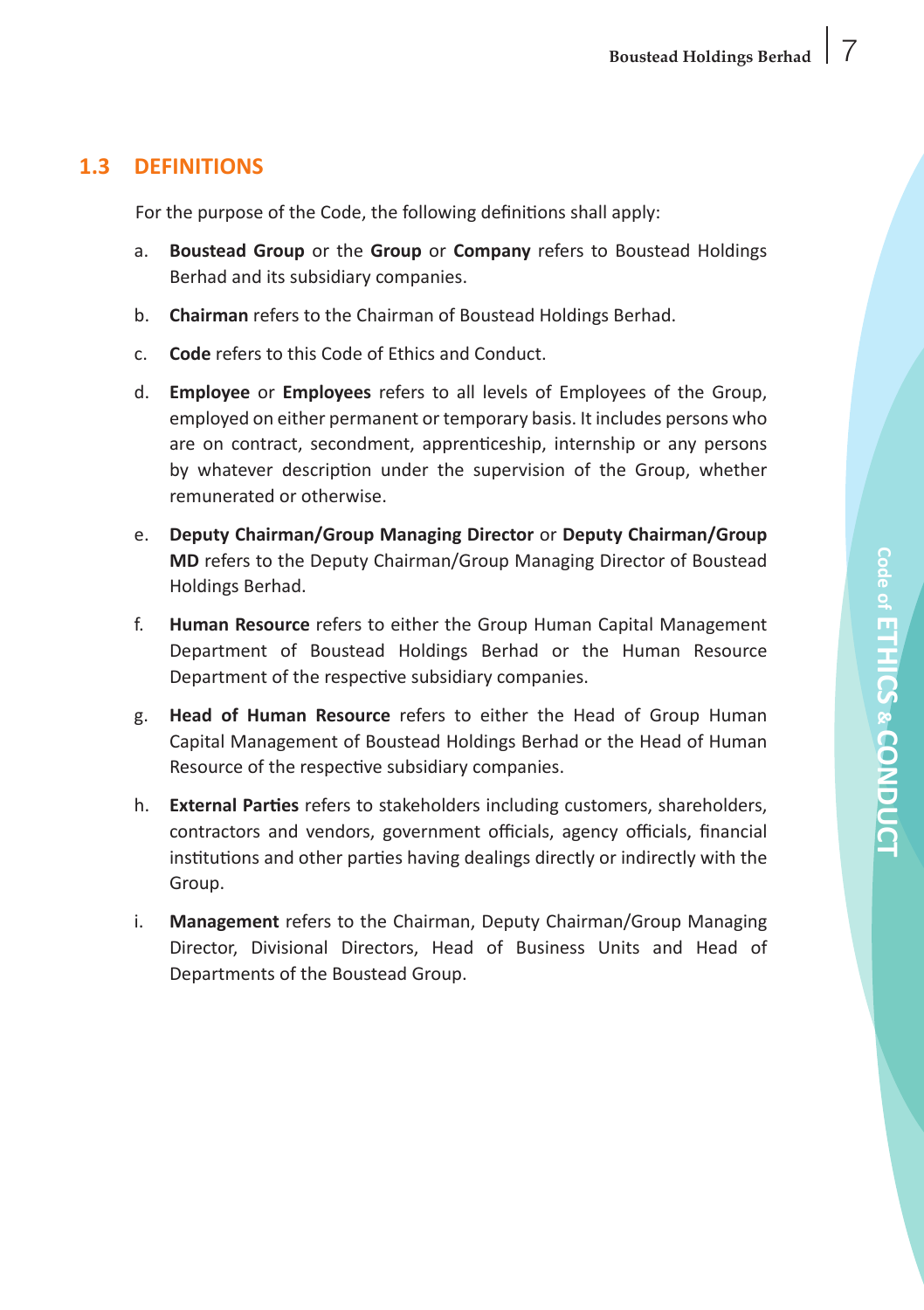# **1.4 SCOPE**

 The Code supersedes all previous Code of Conduct and Ethics Handbook, List of Employment Misconduct and any other relevant or applicable documents. While every effort is made to keep the contents of the Code current, the Group reserves the right to modify, suspend, or terminate any of the policies, procedures, and/or guidelines.

 The Code shall apply to all Employees and wherever applicable, External Parties.

#### **1.5 INTERPRETATION**

- a. Words referring to the masculine gender shall be deemed to include the feminine gender, unless otherwise stated.
- b. Words referring the singular shall be deemed to include the plural and vice versa.
- c. References to child/children include legally adopted child and step child.
- d. In case of any doubt, the interpretation of the Management shall be taken as conclusive and final.

# **1.6 ETHICAL CONDUCT CHECKLIST**

 To assist Employees in determining whether a conduct is ethical or not, they should consider whether or not the conduct:

- a. Is legal.
- b. Reflects the Group's Core Values.
- c. Conflicts with the Group's interest.
- d. Brings adverse implications to oneself, other Employees, External Parties and the Group.

 Any questions or concerns about and/or relating to the Code may be directed to the Head of Human Resource/Divisional Director/Chief Executive Officer/ Director/General Manager/Line Manager/Head of Department and/or through the Group's Whistleblowing mechanism, where applicable.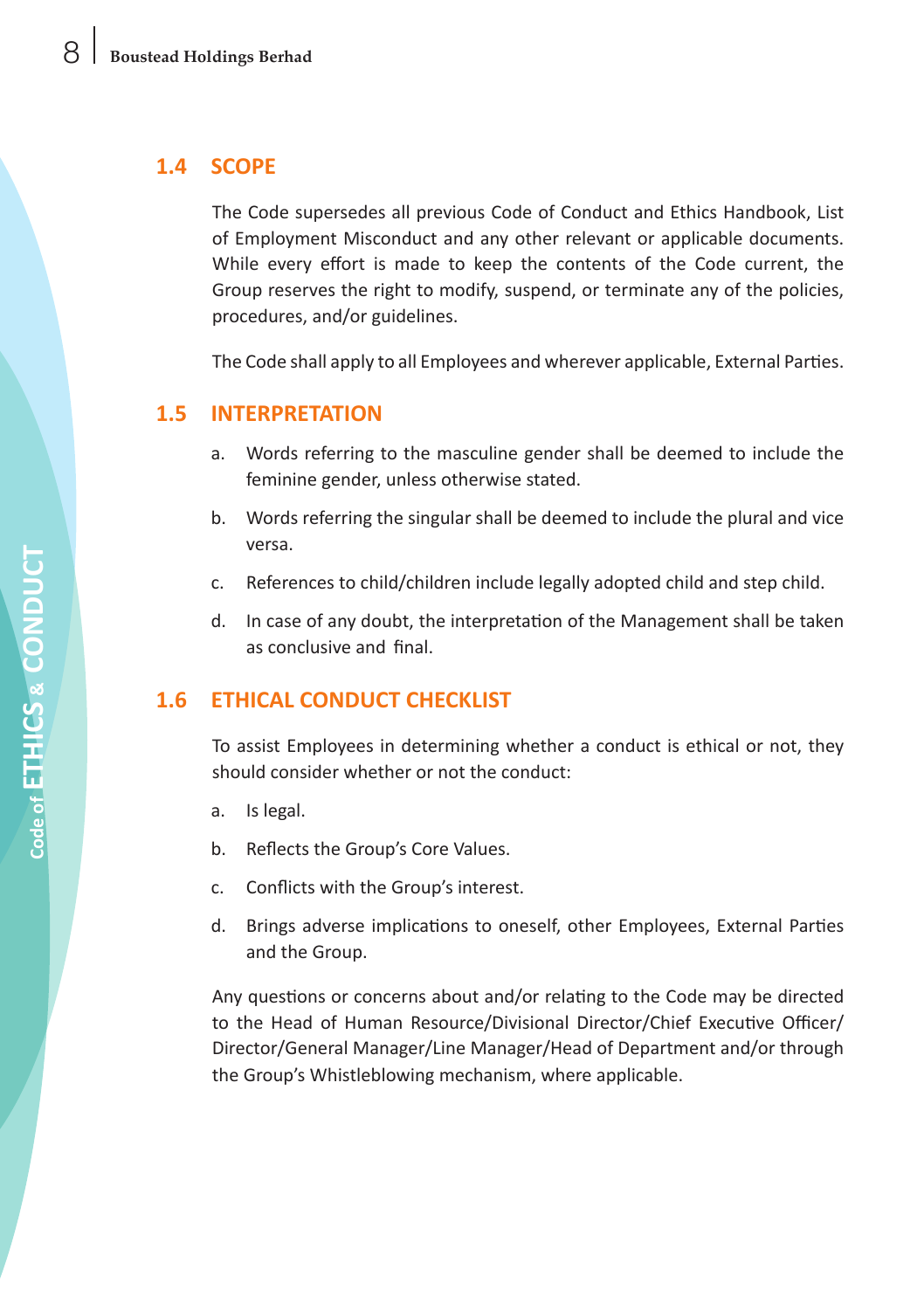# **1.7 INSTRUCTIONS**

- a. This Code is applicable to all Employees.
- b. Each Divisional Director/Chief Executive Officer/Director/General Manager/ Line Manager/Head of Department is required to ensure that the Code is understood by all Employees within his department/division/company and that each and every Employee signs in acknowledgement of his understanding of the contents herein.
- c. As and when required by the Group, all Employees are required to submit the signed version of the following documents:
	- i. Letter of Undertaking.
	- ii. Declaration Form *(applicable for Clauses 4.1.1 to 4.1.5 only)*.
	- iii. Other Non-Disclosure and/or Confidentiality Agreements *(where applicable).*
	- iv. Any other documents *(where applicable)*.
- d. In the event that any clarification is required, it shall be the Employee's responsibility to consult his superior and/or the Head of Human Resource.
- e. The signed documents (Section 7.1: Letter of Undertaking, Section 7.2: Declaration Form) are to be returned to the Head of Human Resource, where applicable, within one (1) week of receipt of the Code.
- f. In cases where written consents and/or approvals from and disclosures to the Deputy Chairman/Group MD are required under the relevant clauses of the Code, all applications, requests and/or notifications are to be submitted through the Head of Human Resource.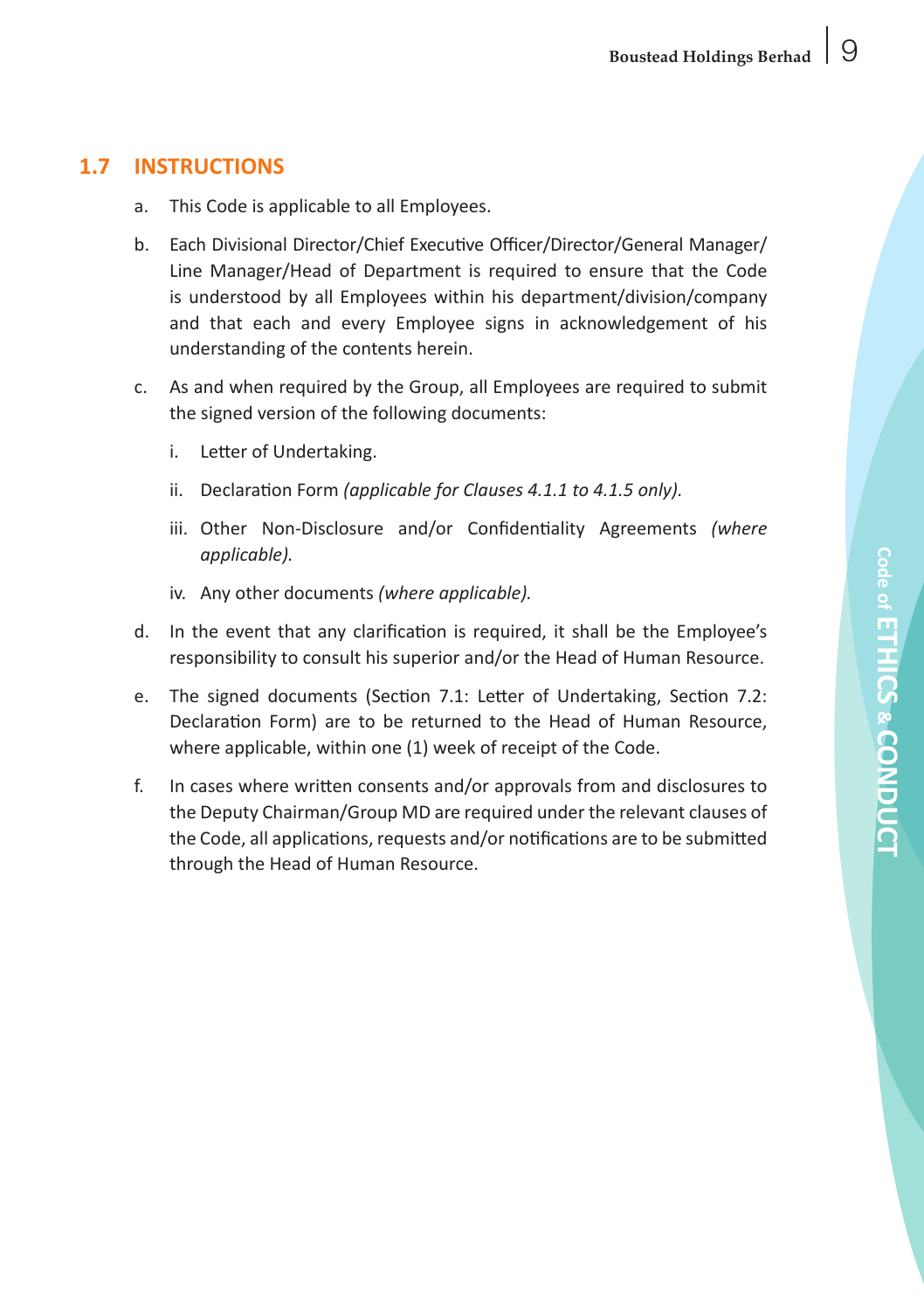# **2 CODE OF ETHICS STATEMENT**

Code of Ethics is a statement of the ethical principles, values and behaviours expected of all Employees of the Group. It is intended to assist Employees to identify and resolve ethical issues that might arise during their employment. The Code of Ethics puts forward a set of general principles in the best interest of the Group rather than detailed prescriptions.

 The Group strives to achieve the highest standards of ethics. Our Code of Ethics emphasizes the importance of upholding our Core Values which are **Respect**, **Integrity**, **Teamwork** and **Excellence**. All Employees must be committed to these Core Values and must share these responsibilities.

# **OUR CORE VALUES**

#### **• RESPECT**

**We shall treat co-workers and External Parties with respect at all times.**

#### **• INTEGRITY**

 **We shall adhere to the highest standard of integrity in all our relationship and business dealings.**

#### **• TEAMWORK**

 **We shall work together as one to create healthy working relationship.**

#### **• EXCELLENCE**

 **We expect only excellence from all our Employees.**

 Our Core Values establish a sense of shared principles, beliefs and ethical standards within the Group that guide our actions and behaviours. A business of high principles generates greater drive and effectiveness and serves as the best foundation for our future direction.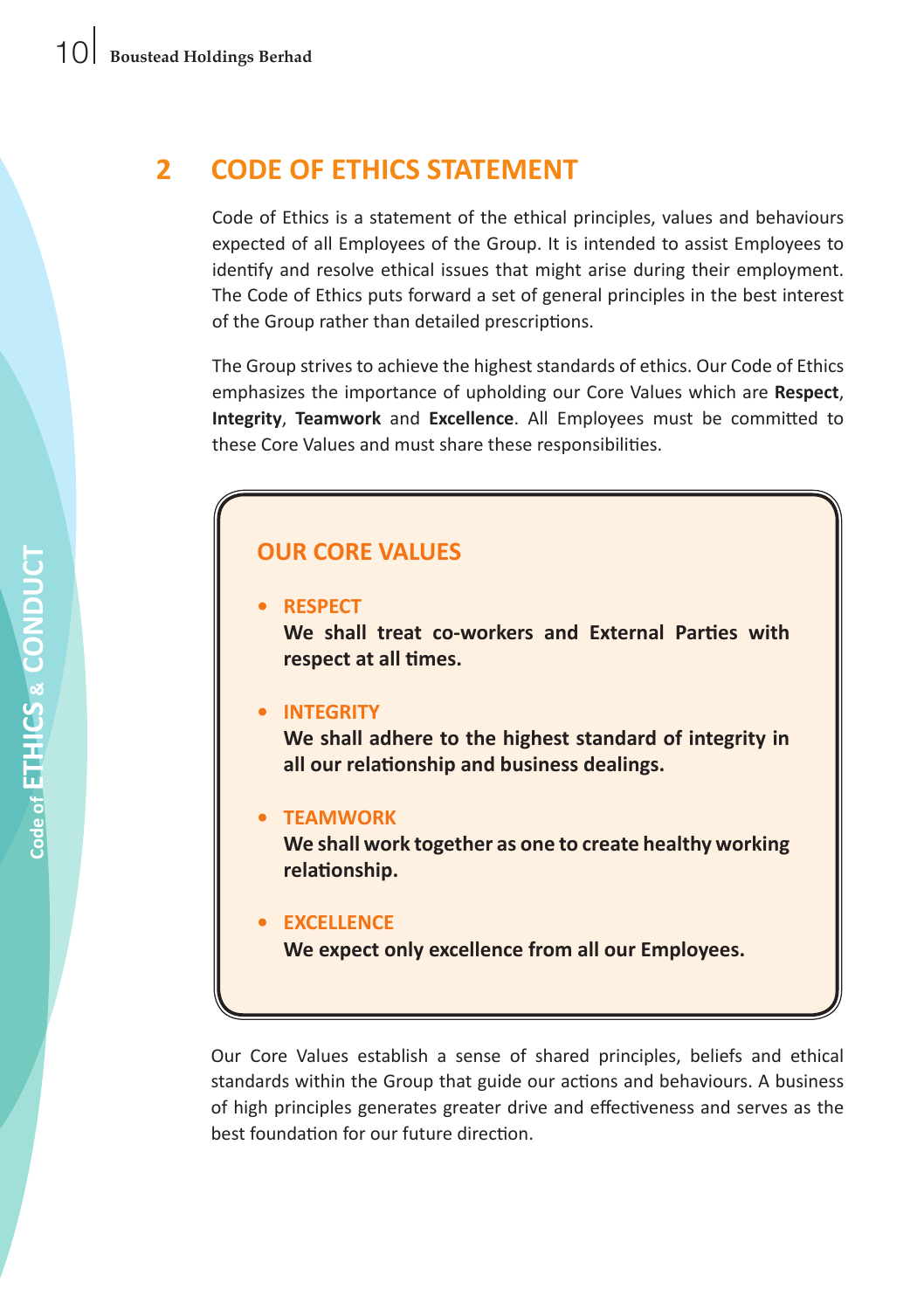# **3 CODE OF CONDUCT STATEMENT**

The Code of Conduct is based on principles, values and behaviours outlined in the Code of Ethics. It applies to all Employees and sets out to be integral to the Employees' terms and conditions of service.

# **3.1 UNDERLYING PRINCIPLES**

In the heart of the Code of Conduct are the six (6) principles that all Employees must observe:

- a To avoid conflict of interest.
- b. To avoid misuse or abuse of position.
- c. To prevent misuse of information gained through the Group's operation, either for personal gain or for any purpose other than that intended by the Group.
- d. To ensure confidentiality of information, communication and transactions conducted by the Group.
- e. To ensure transparency and justice.
- f. To create a respectful workplace environment and culture.

# **3.2 RESPONSIBILITIES AND ACCOUNTABILITY**

#### **a. Employees**

 All Employees are required to understand the Code and comply as a matter of course. By signing and returning the letter acknowledging their understanding of the contents herein, the Employees ought to have understood the Code. Therefore, ignorance of the existence of this Code or of any part of its provisions or of any amendment or variation to it is not, and will not be accepted as an excuse for its breach.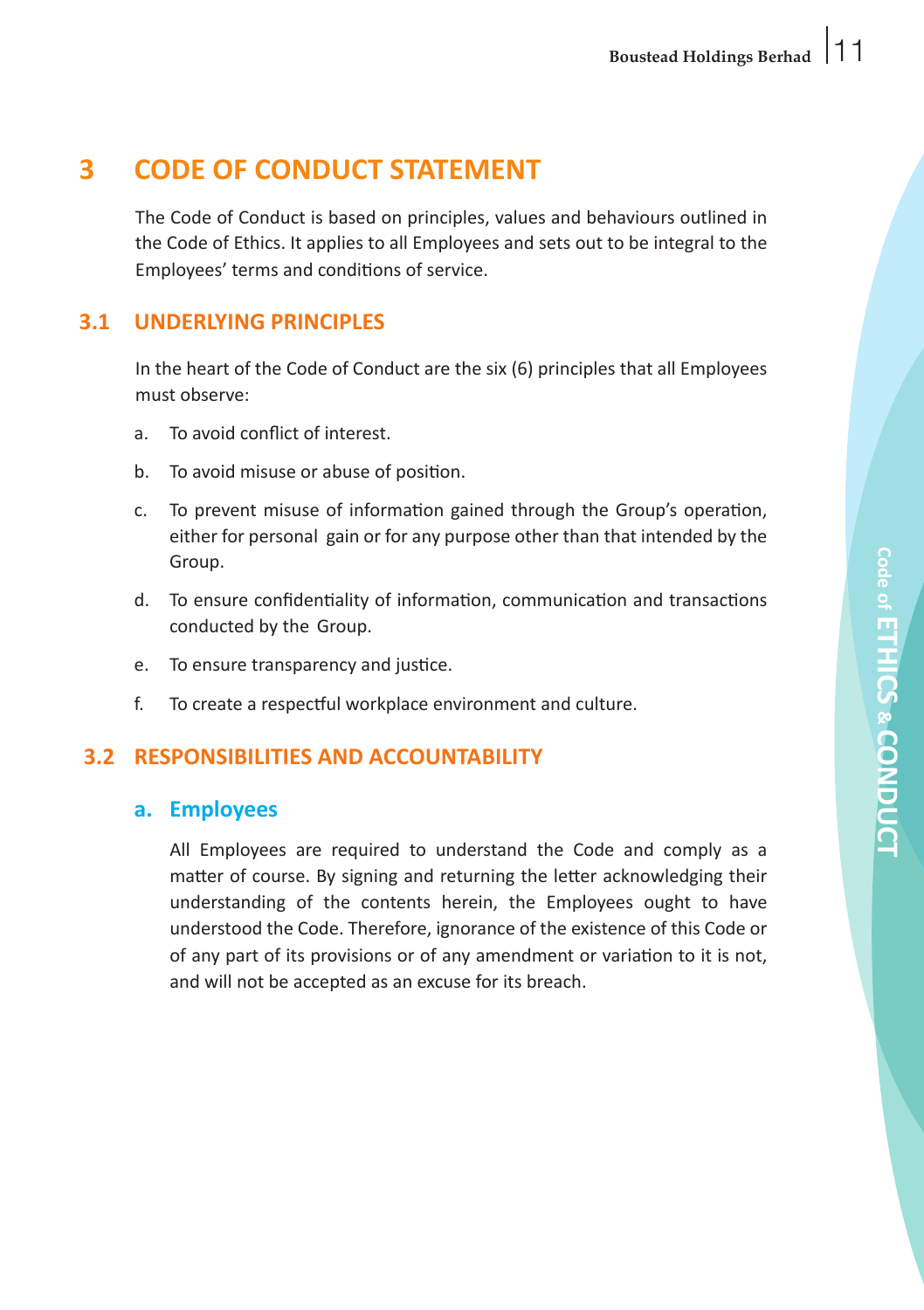#### **b. Management**

 The Management has the added responsibility of leading according to these practices, in both words and actions. They must promote compliance and ethics by example. They are also responsible for promoting open and honest two-way communications to facilitate discussions especially in situations where the application of the Code, or any part of it, may be unclear.

 The Management should not only play an exemplary role but should also diligently be on the lookout forindicationsthat unethical and improper business conduct is taking or has taken place.

# **c. External Parties**

 All External Parties are required to conform to the principles documented in the Code in their dealings with the Group.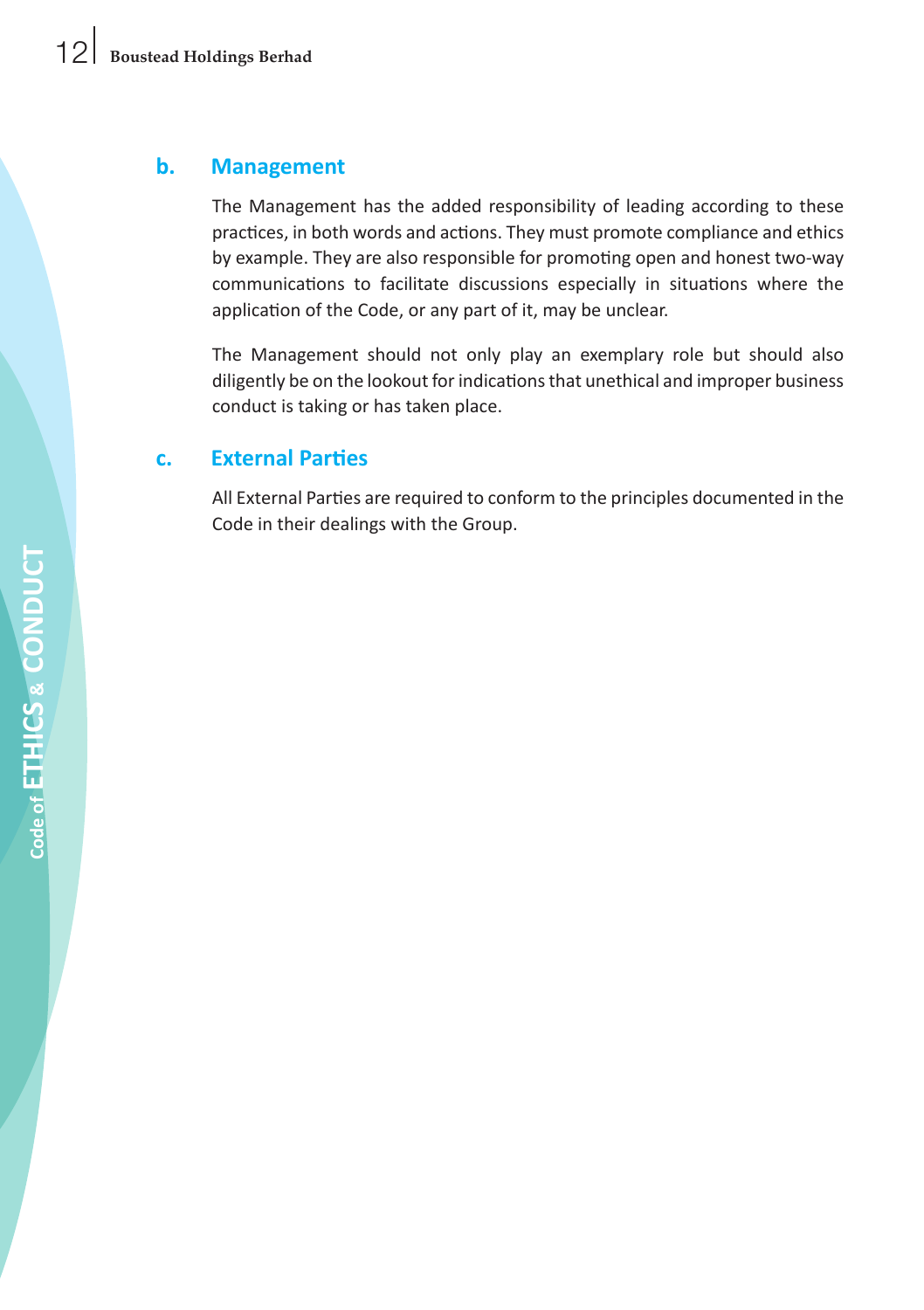# **4 BOUSTEAD GROUP CODE OF CONDUCT**

 All Employees shall conform strictly to the Laws and Regulations of Malaysia, as well as to accepted standard of business ethics. Employees shall also abide by the Code of Conduct as set out below:

# **4.1 CONFLICT OF INTEREST**

 Employees shall avoid situations in which personal interest could conflict, or appear to conflict, with the Group's business. During the tenure of service with the Group, Employees shall devote the whole of their time, attention and skills to the duties of their office to the best of their abilities and shall obey the reasonable and lawful directives of their superiors.

 When the Employees' personal, social, financial or political activities interfere or have the potential of interfering with their loyalty and objectivity towardsthe Group, a conflict of interest may exist. It is the responsibility of the Employees to avoid such conflict.

# **4.1.1 Outside Board Membership**

- a. Employees shall declare any existing board membership in any capacity in any company outside the Group.
- b. Employees who have been invited to serve on the board membership in any capacity in any company outside the Group may only accept such appointment after obtaining a written consent from the Deputy Chairman/ Group MD.
- c. In seeking consent to sit on the board of such company, the Employees shall satisfy the Deputy Chairman/Group MD that such appointment is not detrimental to their responsibilities to the Group.
- d. Approval, if any, may be granted on the understanding that should, in the opinion of the Deputy Chairman/Group MD, there arise at any time a conflict of interest or it is detrimental to the Employees' responsibilities to the Group, then the Employees must make a final choice either to remain in the Group or the said board.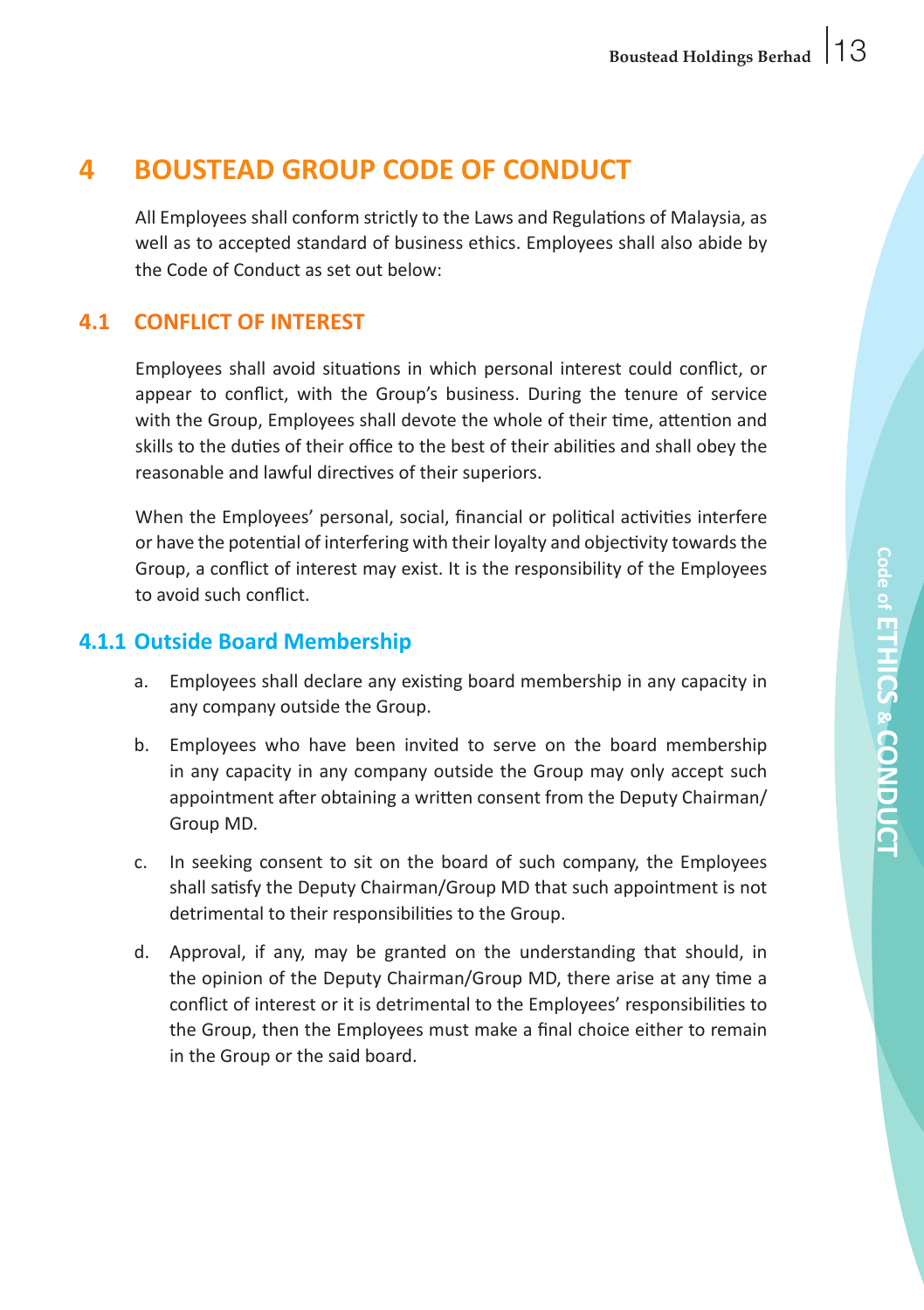# **4.1.2 Financial Interest**

- a. Employees and their families shall not directly or indirectly, buy, sell or lease property, equipment or materials from or to the Group (other than purchases for personal consumption).
- b. Employees and their families who have any financial interest in any External Parties which have business relationships with the Group and who are involved in any way in the decision making, dealing or transactions with such entities during the course of employment with the Group, must inform the Deputy Chairman/Group MD in writing of such interest for clearance prior to entering into such decision, dealing or transaction.

# **4.1.3 Outside Employment or Business**

 Employees shall not either directly or indirectly engage themselves in any employment or business which is in conflict with his work with the Group and/ or business and operations of the Group.

# **4.1.4 Activities Outside the Group**

- a. Employees shall not be a member of any political party, councils, committees of trade or other non-trade associations or societies without prior written consent from the Deputy Chairman/Group MD.
- b. Permission will not normally be granted unless all or some of the following three (3) criteria are met:
	- i. Membership must in no way conflict with the interest of the Group.
	- ii. The Group will gain some advantages as a result of such membership.
	- iii. The time spent in membership activities must not significantly interfere with the Employees' duties with the Group.
- c. The Employees' involvement in such associations or societies, upon approval from the Deputy Chairman/Group MD, shall be on the Employees' own time and expenses.

# **4.1.5 Co-Worker Romantic Relationship**

a. The Group trusts and expects its Employees to have good judgment in pursuing romantic relationships with their co-workers. Nevertheless, Employees should recognize that such relationship can create an actual or apparent conflict of interest, depending on the Employees' work roles and respective positions.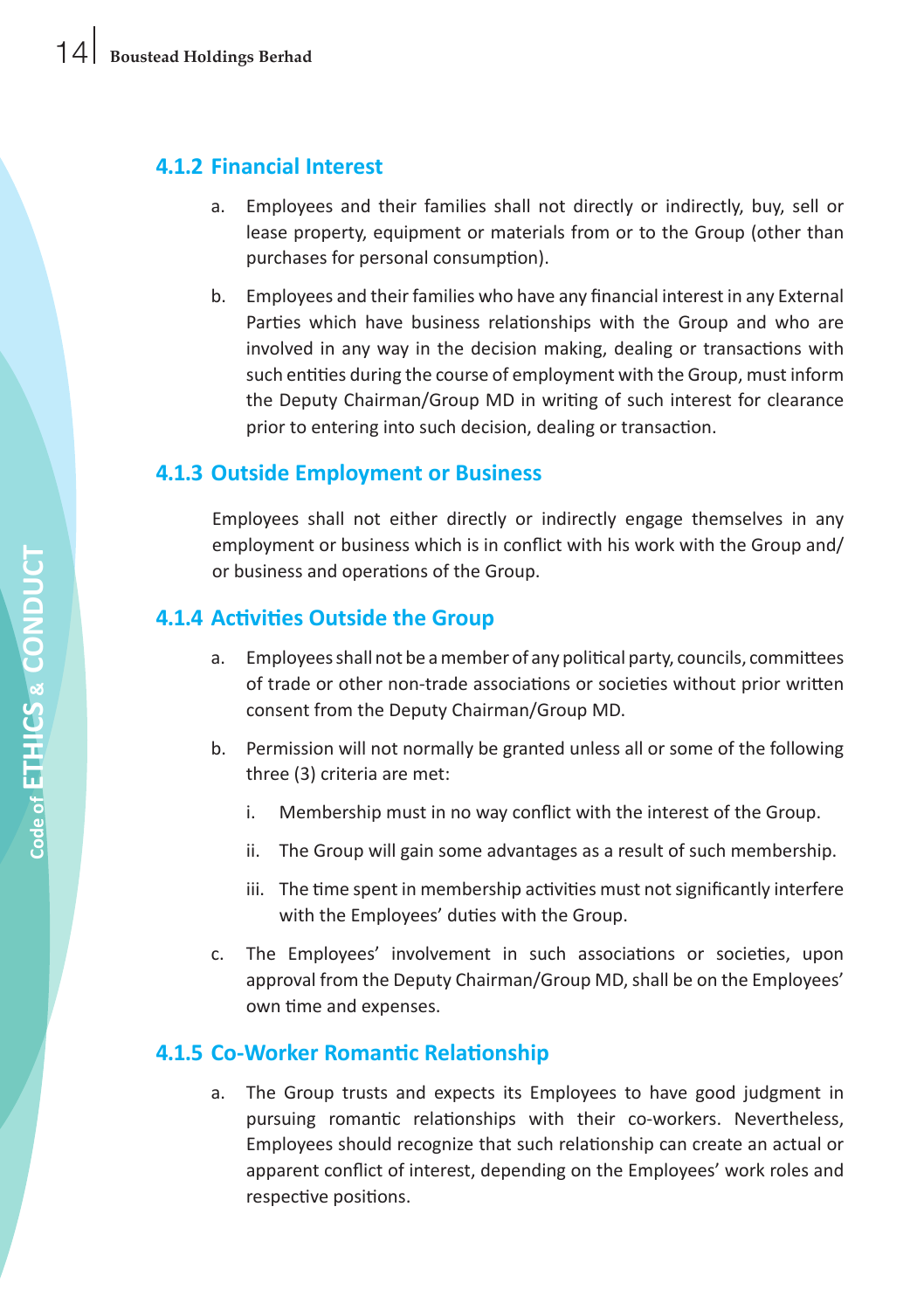- b. Therefore, it is unacceptable for an Employee to begin or maintain a romantic relationship with his direct or indirect reporting. Even if the superior is acting impartially, the relationship will be likely perceived to influence his judgment in terms of performance review, compensation and promotion, amongst others.
- c. Any romantic relationship with co-workers is also unacceptable if it interferes or creates a conflict. If such romantic relationship occurs, the Employee must notify Human Resource on the relationship. Changes to work arrangements of either or both Employees involved may be made, at the Company's discretion.

#### **4.2 ILLEGAL GRATIFICATION AND BUSINESS COURTESIES**

 Employees must not put themselvesin an obligated or compromised position in any business dealing. The foremost guiding principle is conscience on the part of the Employees when faced with the situation. It is the responsibility of all Employees to act and perform their duties with transparency and impartiality.

# **4.2.1 Soliciting, Accepting and Making Corrupt Payments**

 The exchange of gifts can build goodwill in business relationships, but some gifts can create improper or the appearance of improper influence. Some can be seen as bribes, corruptions or kickbacks. These gifts mean anything of value and may come in various kinds of benefits, personal or otherwise.

They include but are not limited to cash, any kind of gifts or prizes, transportation, use of properties and vacation facilities, holidays, stocks or other securities, participation in stock offerings, favourable terms on any products or services, home improvements, tickets, gift certificates, commissions and entertainment.

 Employees and their families shall not, directly or indirectly, solicit, accept, promise, offer, make, give, or provide corrupt payments on their behalf from or to the Group's External Parties (including Governments, Statutory Bodies and Agencies) that may influence, or even perceived to be able to influence decision making in relation to obtaining business or awarding contracts.

# **4.2.2 Nominal Value**

 Employees may accept meals or entertainment of nominal value in connection with performing company business. 'Nominal'will depend on the circumstances. In general, nominal means something small, a gesture, or business courtesies.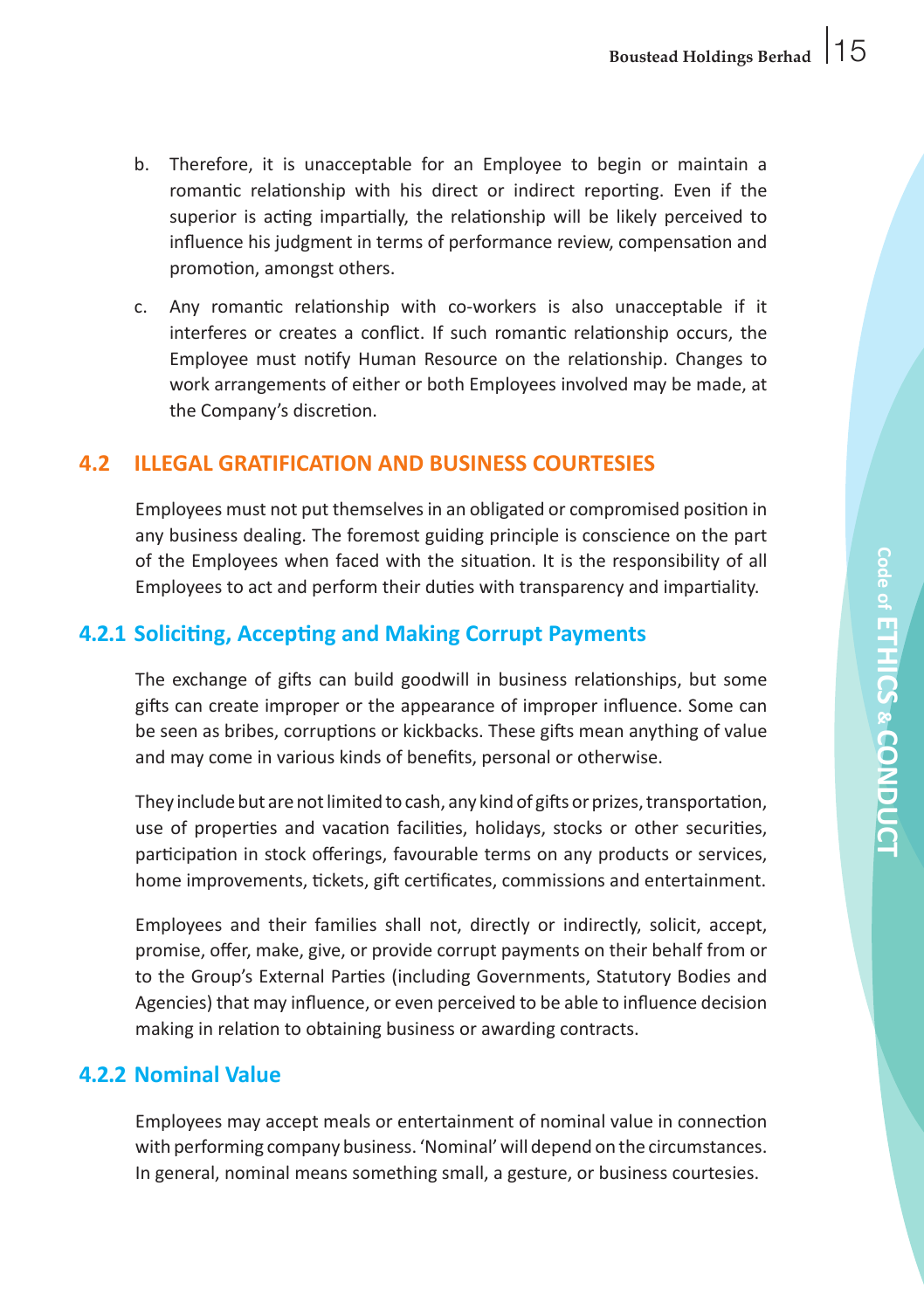The Group prohibits giving gifts of more than nominal value in dealing with any business. Employees shall not accept any business entertainment or gift that is too lavish or too frequent.

# **4.2.3 Business Courtesies**

 Gift-giving and receiving practices may vary among cultures. In some rare situations, it would be impractical to refuse or return a gift. In such cases, Employees are to practice good business sense and conscience. In limited situations, Employees may accept the following gifts:

- a. Occasional business meals.
- b. Company souvenirs of nominal value (e.g. calendars, pens, notepads, diaries).
- c. Promotional business items.
- d. Reasonable entertainment such as accompanying a business associate to a local cultural or sporting event.
- e. Non-cash gifts presented to Employees attending social functions such as signing ceremonies and corporate visits.
- f. Gifts presented to Employees during weddings, Hari Raya, Chinese New Year, Deepavali, Christmas or other festive occasions.
- g. Customary gifts as non-acceptance may cause offense to the organisation or country involved.

# **4.3 CONFIDENTIAL INFORMATION**

 Confidential information in this context is defined to include any and all trade secrets, confidential, private or secret information of the Group including, without limitation to the following:

- a. Business and financial information of the Group.
- b. Business methods and practices of the Group.
- c. Pricing and marketing strategies of the Group.
- d. Intellectual properties.
- e. Information on Employees, clients, customers and principals.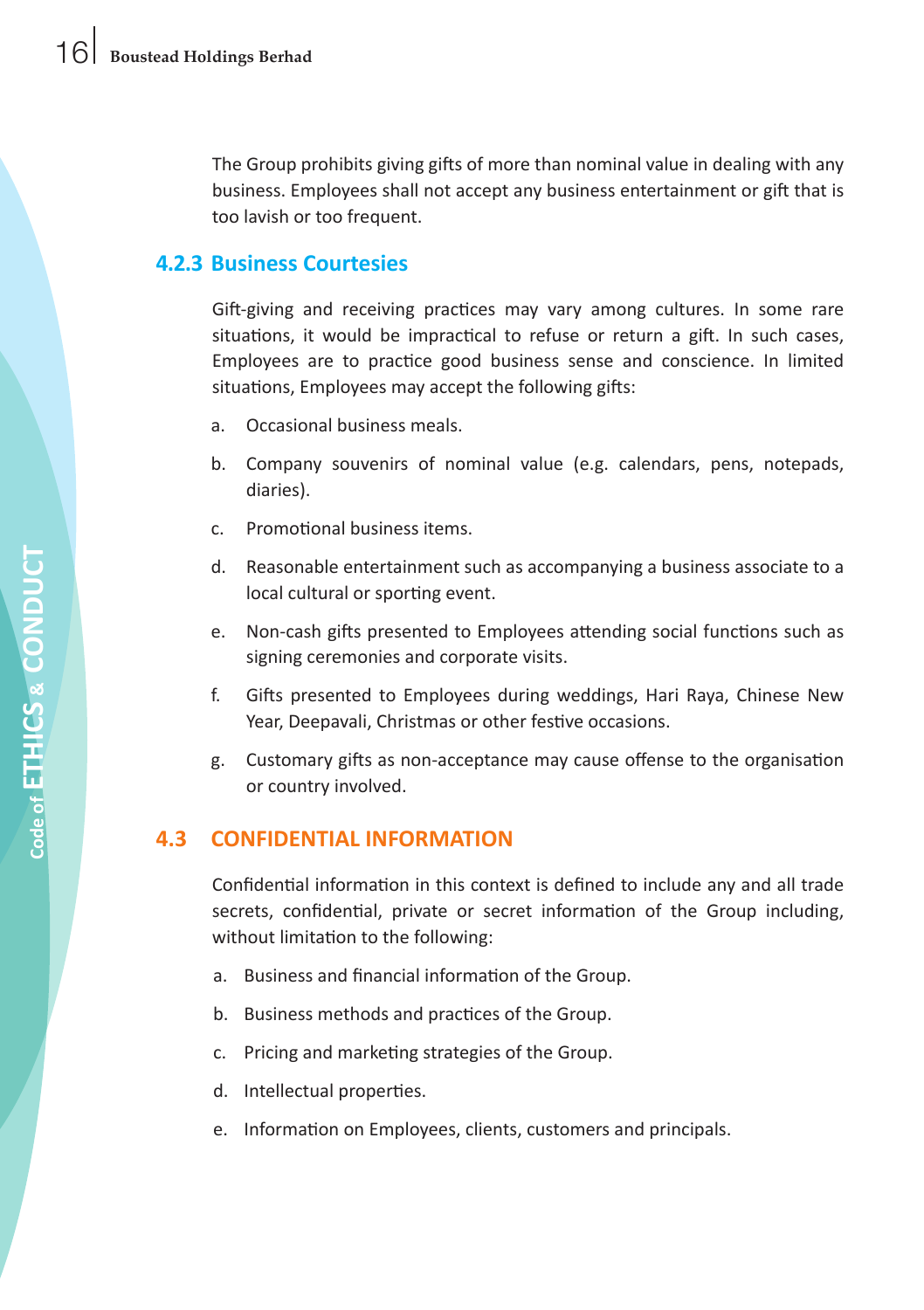- f. Other corporate databases.
- g. Information as the Group may from time to time designate as being confidential.

 Confidential information however, will not include information that is in the public domain or information that falls into the public domain (unless such information falls into the public domain by unauthorized disclosure or other acts on the part of the Employee). The improper use of such confidential information is totally prohibited.

#### **4.3.1 Records**

A record is defined as a sub-set of information created or received as evidence of a business activity. The Group requires that records must be managed securely throughout their life cycle. This includes such data as regulatory filings, quality, safety, financial and employee records.

#### **a. Management Reports and Records**

 Employees are expected to co-operate with reasonable request for information from government agencies and regulators, and to consult with the relevant departments before responding to any non-routine requests.

 Authorized Employees must provide accurate information to speak on behalf of the Group with auditors, government representatives and other parties. At all times, Employees must uphold the integrity of information and not misrepresent or falsify any information and records in the Group.

# **b. Employee Confidentiality and Data Privacy**

 The Group is committed to respecting the confidentiality of our Employees' personal information. It is our policy to acquire and retain only personal data that is required for the effective operation of the Group, or that is required by law. The Group shall ensure that:

- i. Access to personal data is strictly limited to Employees who have appropriate authorization and a clear business need for such information.
- ii. Authorized Employees only use the personal data for the purpose for which it was collected and adhere to the highest standards of confidentiality in using it.
- iii. Authorized Employees do not provide the personal data to anyone inside or outside the Group without proper authorization.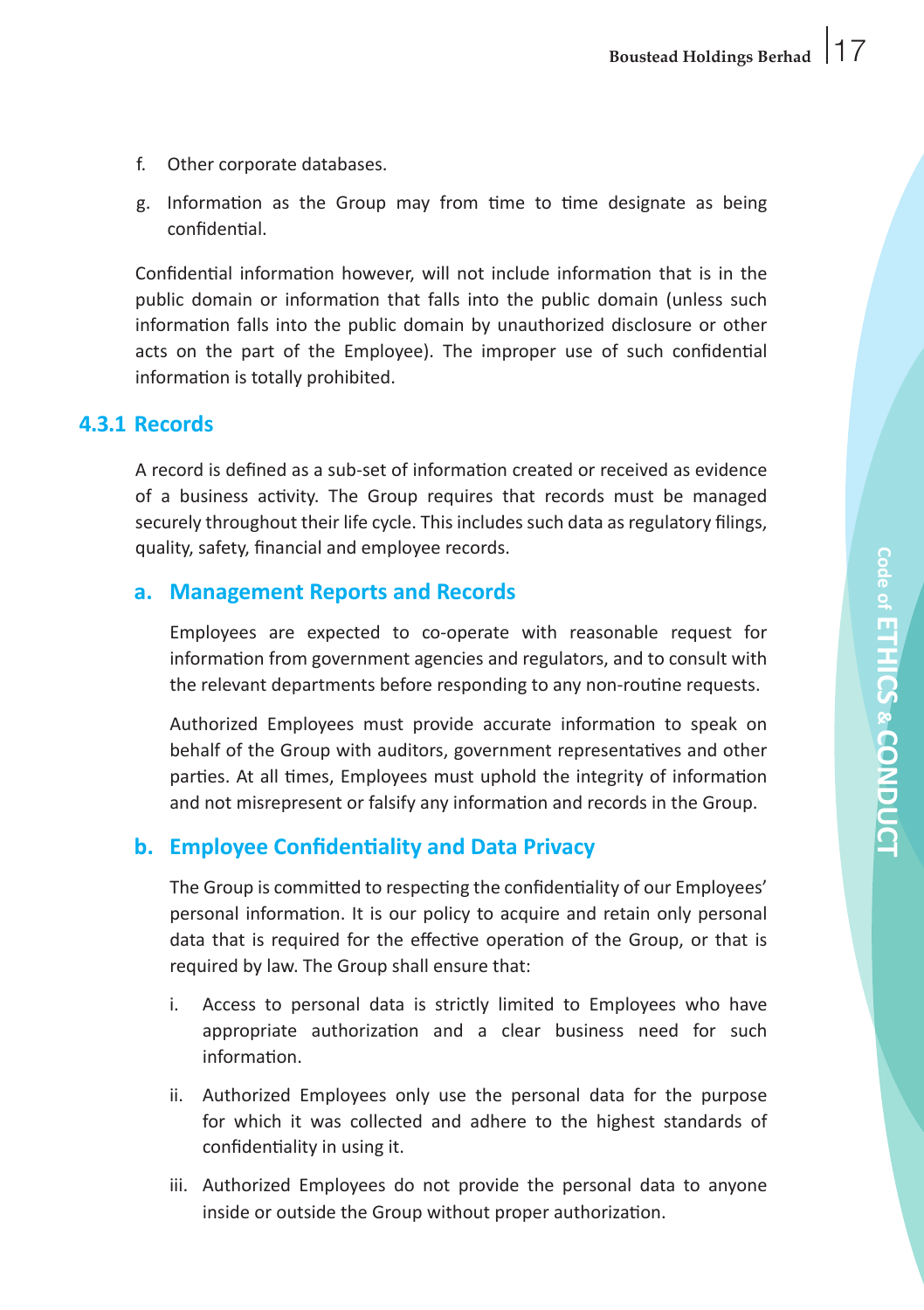# **4.3.2 Insider Trading**

 Insider trading is defined broadly to cover situations where Employees buy or sell securities (quoted shares) while they are in possession of confidential information which is not generally available to the public and affects or may affect the value to be placed on these securities. The Employees may have such information by virtue of their position in the Group or because someone in such position may have provided them, directly or indirectly, with the information.

#### **a. Definition**

 Insider trading includes trading in the following categories:

- i. Employees' own company.
- ii. Principal, subsidiary and associated companies.
- iii. Customer or supplier companies.
- iv. Companies in which the above categories are connected e.g. companies for which an offer or takeover is contemplated.

#### **b. Insider**

 An insider includes:

- i. All directors, whether executive or non-executive.
- ii. All Employees.
- iii. Family of directors and Employees.
- iv. Beneficial trusts of all the abovementioned.
- v. Other persons acting on behalf of or in conjunction with the abovementioned.

#### **c. Dealings**

 No insider shall buy, sell or otherwise deal, directly or indirectly, in the shares of any company within the Boustead Group in the following periods:

i. During the period commencing from the time information is obtained up to one (1) full trading day after the announcement of a matter that involves unpublished price-sensitive material information in relation to the securities of the Group or, where relevant, any other listed public company.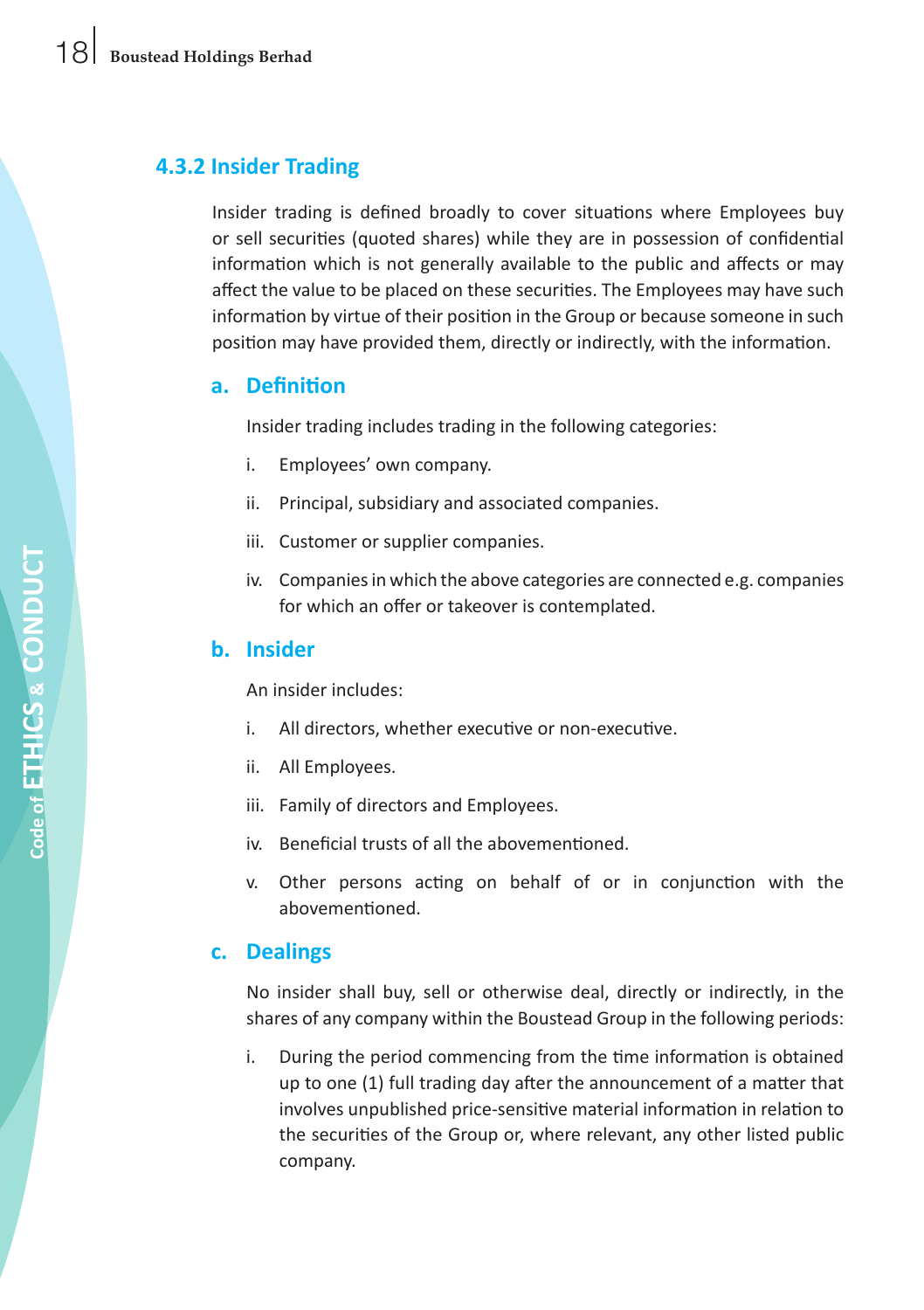- ii. During the period from the commencement of negotiation for a corporate proposal involving a transaction having a value exceeding 25% of the net assets of the listed public company up to one (1) full trading day after the announcement or one (1) day after the abortment of negotiation, as the case may be.
- iii. During the period commencing from the expiry of the financial year, half year or quarter, as the case may be, up to one (1) full trading day after the announcement of the Group's results for the financial year, half-year or quarter, as the case may be, and/or of any dividends and distributions to be paid or passed.

 In the event that there is a compelling reason to dispose of the shares which an insider wishes to sell within the periods defined above, prior written approval must be obtained from the Chairman or Deputy Chairman/Group MD. This applies similarly to the shares of all other companies as listed in the definition above.

#### **d. Price-Sensitive Information**

- i. Employees shall accept and understand that price-sensitive information is strictly confidential to the Employees concerned alone and should not be discussed or divulged to another person except in an official capacity and on 'need to know' basis.
- ii. Employees shall not deal in the listed securities of their own listed issuer or of other listed issuers as long as they are in the possession of price sensitive information relating to such listed securities.
- iii. In this context, any information is classified price-sensitive which, if known to an outsider, is likely to have an effect on the price of a Group's securities. This includes but not limited to, information on profitability, new issues, dividends, cash flow, mergers, acquisitions, major capital outlay etc.

#### **4.3.3 Non-Solicitation of Clients, Customers and Principals**

 All Employees, at any time during their employment and/or within the period of three (3) years from the cessation of their employment however caused, either individually or through any company under their control or on their behalf or on behalf of any person competing or endeavouring to compete with the Group, shall not without the prior written consent of the Deputy Chairman/Group MD: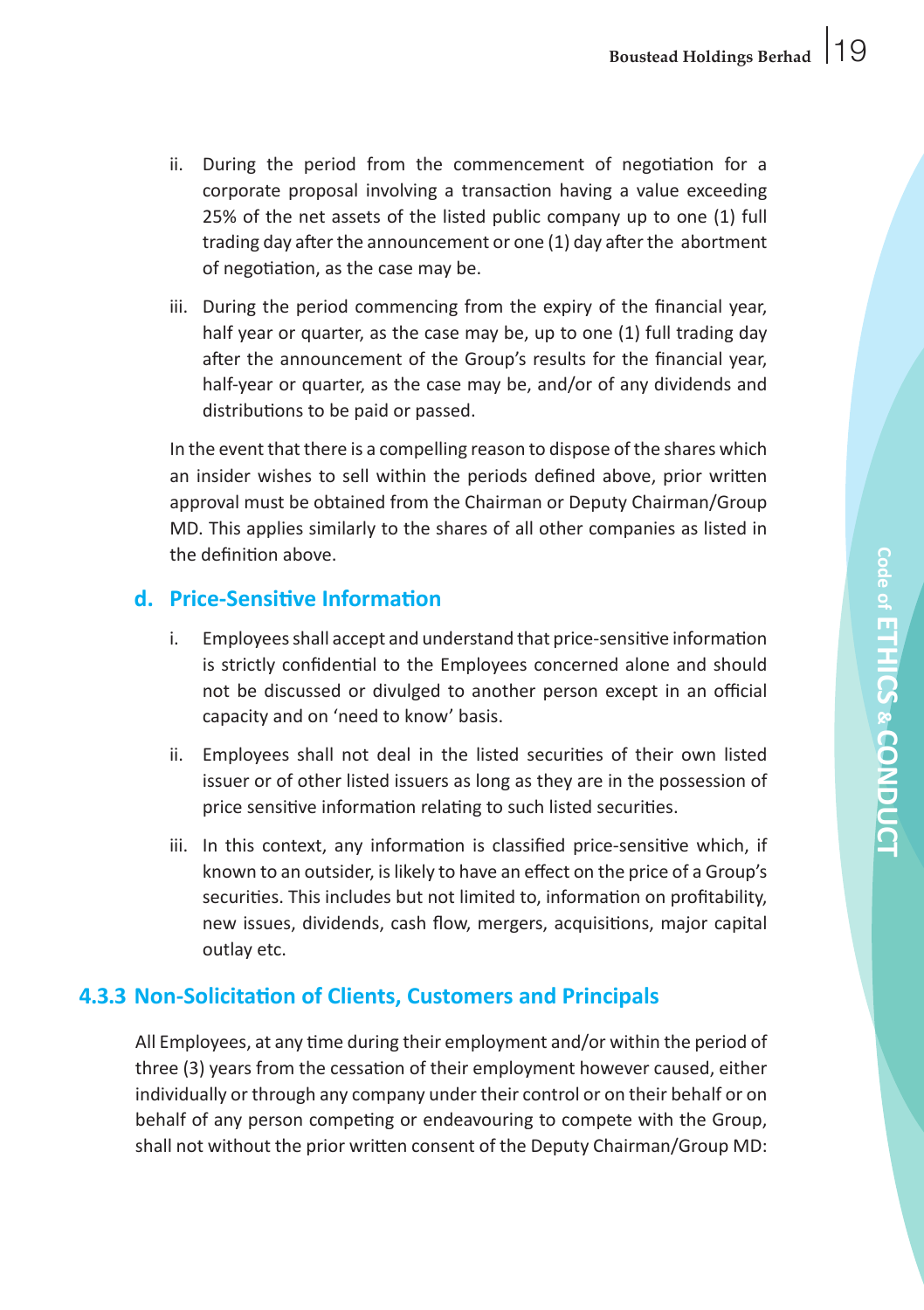- i. Directly or indirectly solicit, endeavor to solicit or gain custom of, canvass or interfere with any person who is a client, customer or principal of the Group as at the date of the cessation of their employment or;
- ii. Use their personal knowledge of or influence such client, customer or principal of the Group to or for their own benefit or that of any other person competing with the Group.

#### **4.3.4 Non-Solicitation of Employees**

 All Employees, at any time during their employment and/or within the period of three (3) years from the cessation of their employment however caused either individually or through any company under their control on their behalf or on behalf of any person competing or endeavouring to compete with the Group, shall not without the prior written consent of the Deputy Chairman/Group MD directly or indirectly solicit for employment or endeavour to employ or retain as an independent contractor or agent, any person who is an employee of the Group as of the date of cessation of their employment or was an employee of the Group at any time during the two (2) years prior to the cessation of their employment.

#### **4.4 COMPANY PROPERTIES**

All Employees have the responsibility to protect company properties, both intellectual and physical, from loss, damage, misuse, theft or any form of vandalism. Properties of the Boustead Group assigned to Employees are strictly to be utilized for work related purposes only. Abuse of the assigned properties is a serious violation.

# **4.4.1 Intellectual Properties**

 Employees must not use intellectual properties belonging to the Group for personal gain. The unauthorized use of such intellectual properties can lead to serious loss of value. Other intellectual properties also include patent rights, trademarks, service marks, domain names, copyrights, trade secrets, rights in know-how, proprietary, information, documents and communication facilities.

#### **a. Ownership**

The Group shall be legally entitled to all rights in ideas, inventions and works of that are created or developed by the Employees, either alone or in conjunction with any person, at any time in the course of their employment with the Group the same must be disclosed to the Deputy Chairman/Group MD.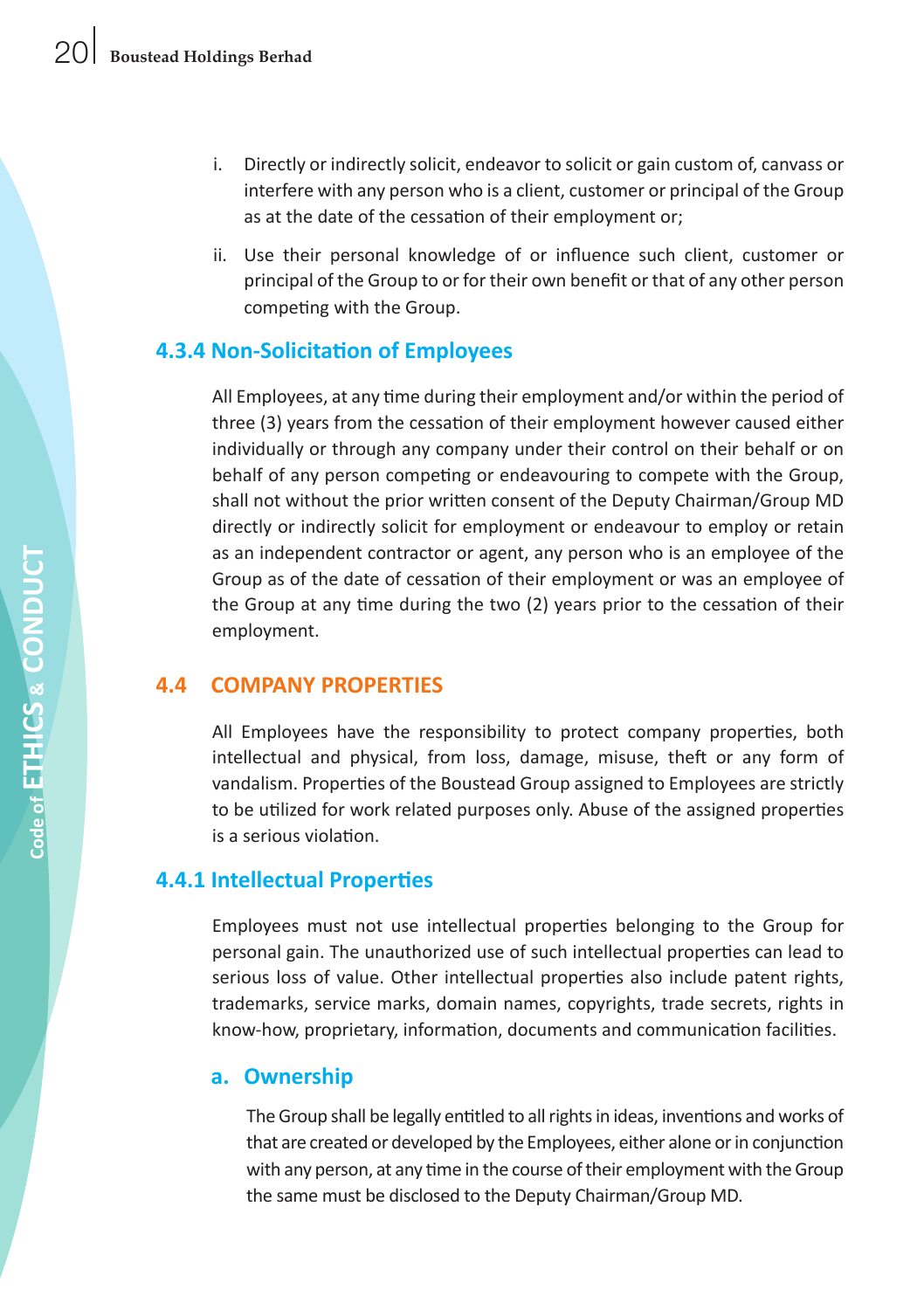Such intellectual property and the copyright and other intellectual property rights therein will be owned by the Group insofar as any intellectual property rights therein for full term in which such right exist or are capable of existing throughout the world. Any duplication of material that is copyrighted without consent of the Group is prohibited.

#### **b. Corporate Names, Logos and Others**

 The corporate names and logos of Boustead Group of companies are invaluable and intangible assets that carry the goodwill of the Group. Their usage shall only be for official purposes. The corporate names and logos must be respected, safeguarded and shall not be subjected to personal abuse.

#### **c. Proprietary Software**

 All Employees must use only licensed computer software. They are prohibited from acquiring, possessing, trading or using software that could compromise the information system security of the Group. The following are inappropriate uses of software which are prohibited at all times:

- i. Any copying of software without written authority.
- ii. Any copying or transferring of proprietary software belonging to the Group on other computers that do not belong to the Group, unless it is authorized.
- iii. Any usage of unauthorized software on any computers.

# **d. Information and Documents**

 General guidelines in protecting company information are:

- i. Using password protection in computer files.
- ii. Securing documents in locked cabinets in office premises.
- iii. Securing information on laptop while travelling.
- iv. Exercising caution when speaking in public e.g. on mobile phones.
- v. Applying professional judgment when considering sharing knowledge especially with a third party (should always be on 'need to know' basis).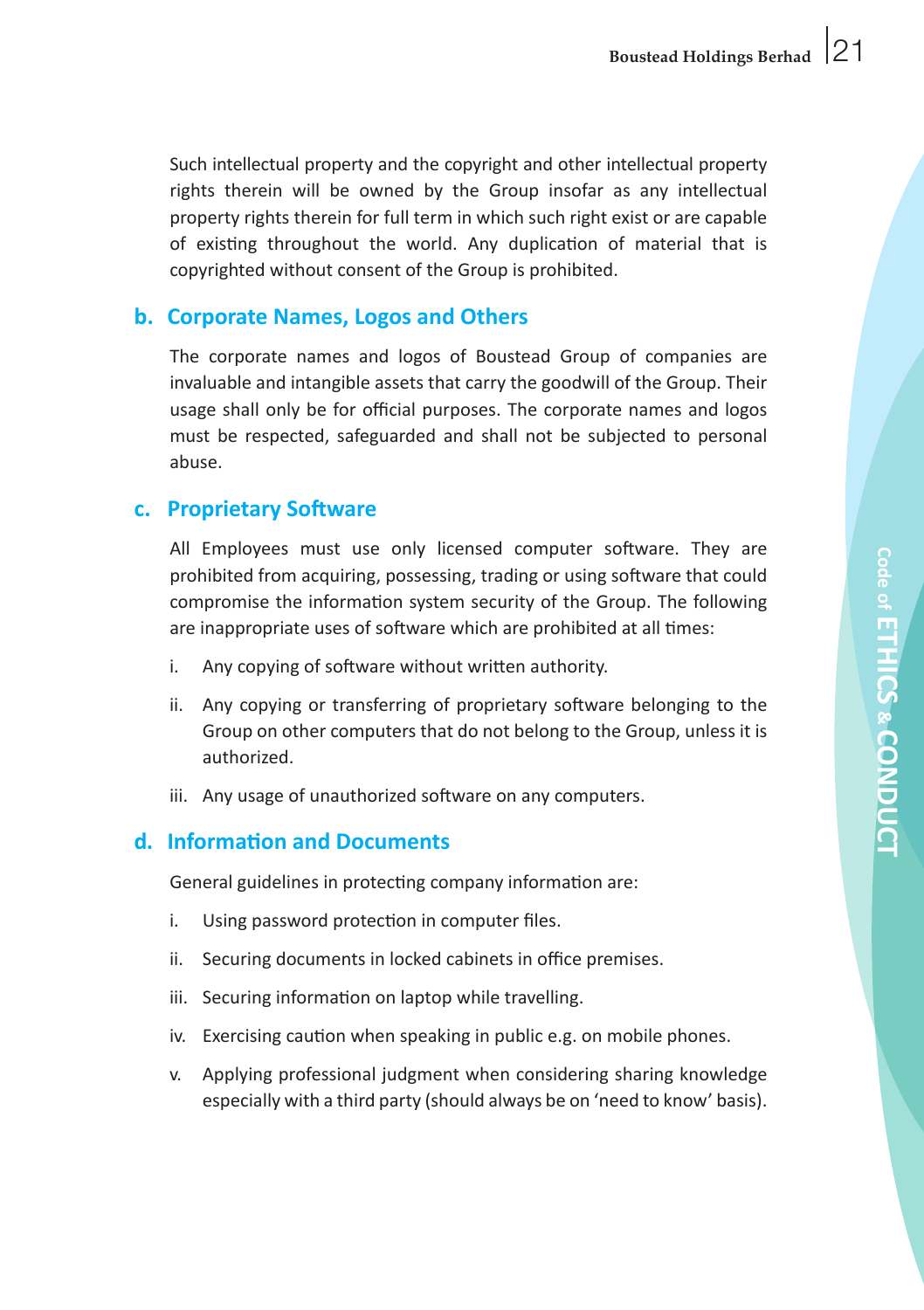# **4.4.2 Use of Properties (Equipment, Facilities and Resources)**

Company properties, its equipment, facilities and resources are to be maintained and used in economical and efficient manner. These properties include, but are not limited to:

# **a. Information Technology (IT) Facilities**

The internet is an endless source of information available in an unregulated environment. At work, the facilities provided for the Employees are for business purposes. As such, internet access for inappropriate activities can result in disciplinary action. Personal use should not interfere with work productivity. The following are examples of unacceptable and/or inappropriate use of internet and e-mail:

- i. Sending or spreading of virus contaminated documents and e-mail knowingly with intent to cause damage.
- ii. Surfing the internet to visit inappropriate websites including websites which are obscene, indecent or offensive in nature e.g. pornographic and gambling sites.
- iii. Downloading materials that might be considered offensive and objectionable from the religious, political, racial or gender perspectives.
- iv. Downloading large files or accessing streaming audio or video for personal use.
- v. Clogging the e-mail gateway with non-business messages.
- vi. Circulating unnecessary e-mail including 'chain letters', engaging in 'spamming' activities and inciting personal attacks.
- vii. Engaging in unproductive and/or non-business activities such as gaming, chatting and blogging.

# **b. Electronic Facilities**

 Electronic facilities include but are not limited to computers, mobile phones, fax machines and photocopiers. Portable equipment that is issued to Employees remains the property of the Group.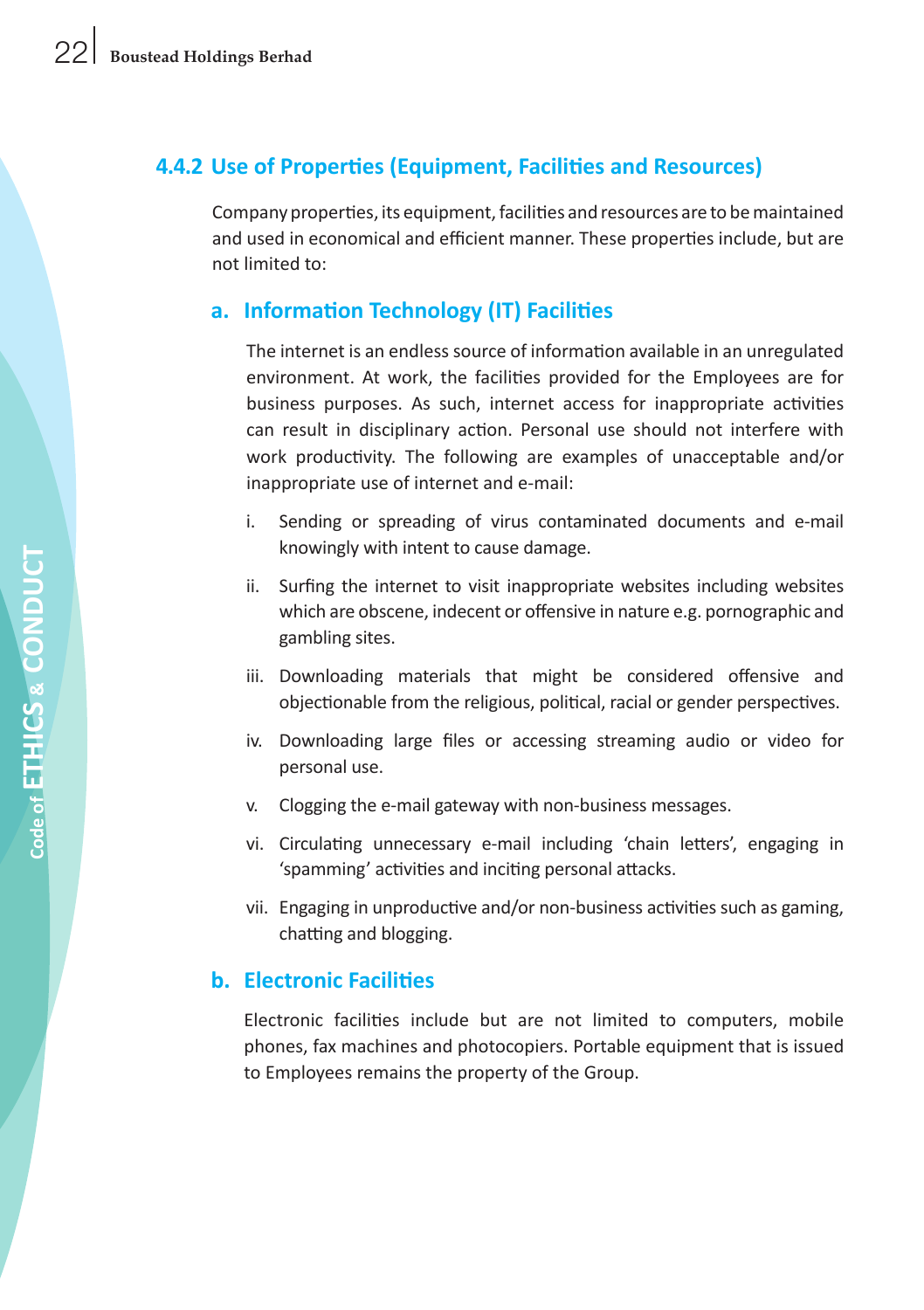# **c. ID/Access Card and Uniform**

 ID/access card, uniform or any other attire bearing the Group's name and/ or logo (if applicable) are a reflection of the Group'simage. Employees must use and wearthem accordingly and responsibly. Employeesshall nottamper with or deface their ID/access card or make unauthorized alterations to the uniform.

# **d. Office Equipment and Facilities**

 Office furniture and fittings, work areas, restrooms, pantries and praying areas are to be used by Employees with proper care and maintenance. Lights and electrical appliances should be switched off after use and at the end of the day.

# **e. Company Vehicles**

 Company vehicles are provided only for the use of authorized Employees and for official work purposes only. Any private use is only a privilege and not an absolute right. Unauthorized carrying of other passengers in these vehicles is strictly prohibited.

# **f. Company Funds**

 Employees responsible must comply with all instructions on how to handle cash, credit cards and other funds. Employees shall not abuse their positions to use, divert or conduct any transaction with those funds except strictly for authorized purposes. All transactions must be reflected in the financial records.

# **g. Company Time**

 Whilst at the workplace, Employees are expected to be fully engaged in their work, devote the necessary time in order to fulfill job responsibilities and not undertake personal activities. Employees who are required to report their hours worked must do so truthfully and accurately.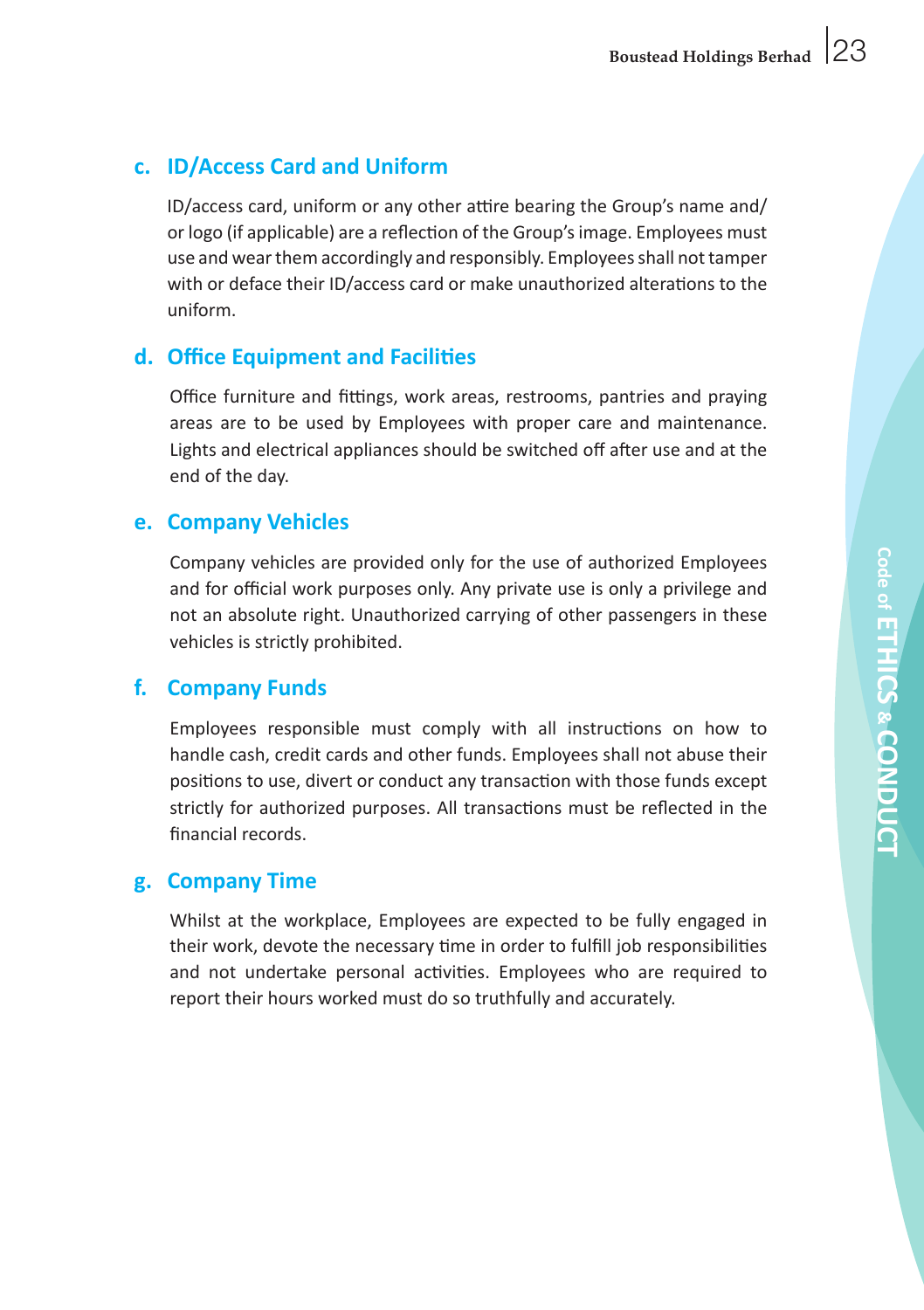### **4.5 FINANCIAL AND ACCOUNTING INTEGRITY**

 Financial and accounting integrity represents part of corporate professionalism. Accurate and honest recording and reporting of financial information are essential to the Company's credibility and reputation. The Group establishes and maintains internal procedures and controls to ensure the integrity of the Group's financial reporting and legal compliance. Employees are to refer to the Group Finance Department of Boustead Holdings Berhad and/or the relevant Finance Department for detailed policies and procedures to meet regulatory obligations.

# **4.5.1 Proper Disbursement of Funds and Other Assets**

Funds and other assets of the Group must be used for proper and legal business purposes only. All financial transactions and disbursement must be authorized and recorded. At all times when a payment is disbursed or received, it can only be used for the purpose spelt out in the supporting documents.

 To avoid incurring unauthorized commitment or transaction, authorization to act on the Group's behalf shall be in accordance with the Levels of Authority (LOA) approved by Board of Directors, where applicable. All expenses must be approved as per the LOA and comply with the Group's finance/accounting policies.

# **4.5.2 Proper Recording and Documentation**

The Group's books and records shall only contain true, complete, proper and accurate information. It is the Employees' obligations to reflect accurately in the records, financial books and accounts the transaction and events taking place with conformity to all required accounting principles, standards and internal control. To ensure proper recording and documentation, Employees shall:

- a. Not make or permit entries to be made to any account, record or document with the intention to falsify, mislead or obscure the true nature of the transaction or authorization limits.
- b. Not show lack of concern for any inaccurate, false or misleading data and must bring to the attention to the Group the presence of such information.
- c. Not amend, alter or deface documents submitted by business associates or customers.
- d. Not be involved in any arrangement to forgeries in any form.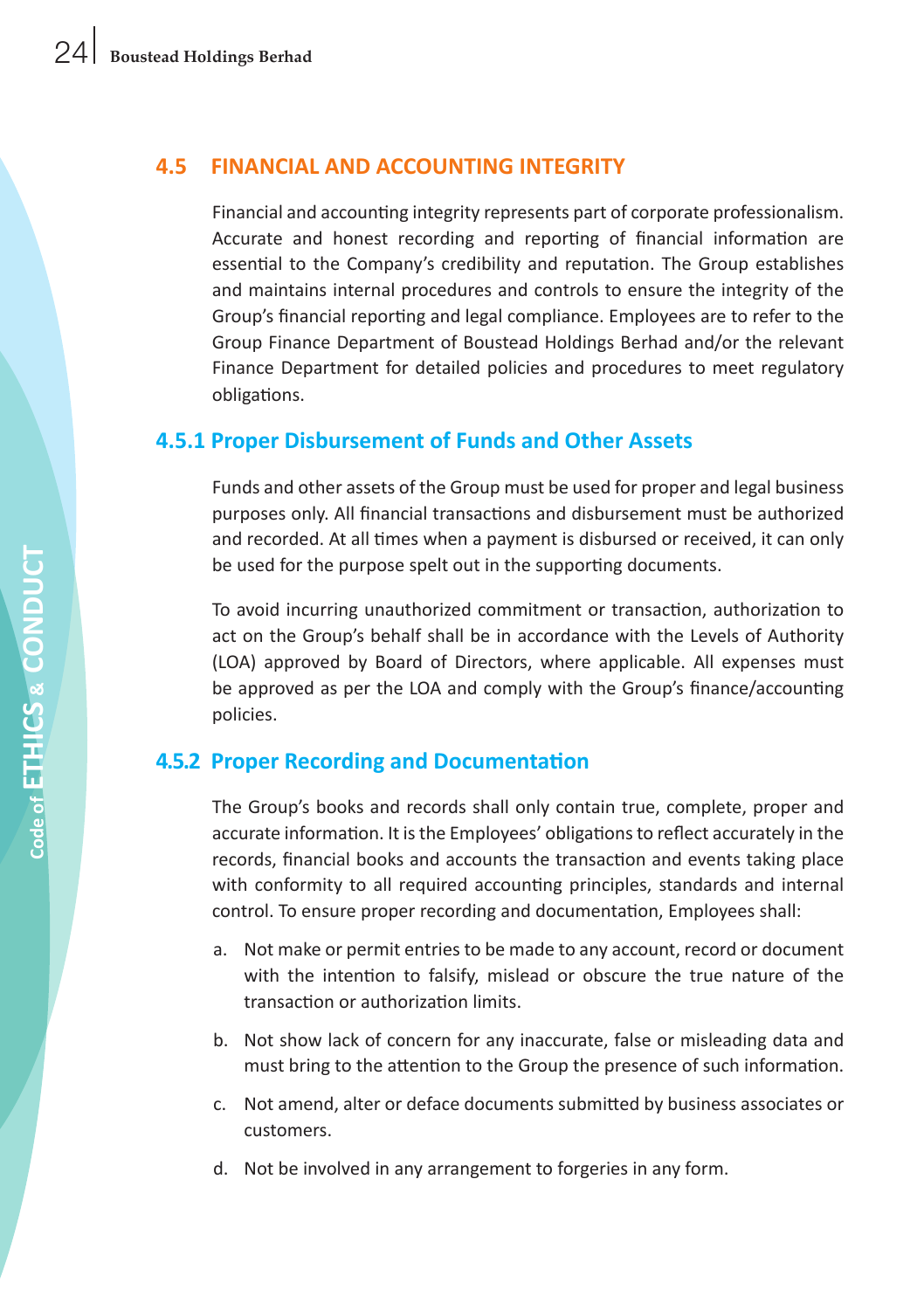# **4.5.3 Records and Documents Retention**

Records and documents retention (and destruction) must be in compliance with all legal requirements and finance/accounting policies. For tax and auditing purposes, it is important to keep records as per statutory requirements.

# **4.5.4 Procurement Practices**

 Procurement of products and services shall be carried out according to the procurement policies and procedures. The awards of contracts to vendors shall be carried out in objective manner after thorough evaluation of their proposals, financial status, profile and performance as well as other criteria that will assist the procurement team in making an objective decision.

 Procurement agreements should be appropriately documented to clearly identify the products and services to be provided, the basis of earning payment and the applicable rate or fee. The amount of payment must commensurate with the services or products provided. Employees involved in procurement of one form to another must comply with the features of sound procurement practices as follows:

- a. All vendors are treated equally and all are afforded the same information at the same time.
- b. Finsure that no information leaks during the procurement process.
- c. Ensure no favouritism amongst vendors.
- d. Anyone in procurement team must not be the signatory for any cheque/ payment to be prepared for the vendors.
- e. Must have more than one bidder, as competition between the two or more vendors may result in lower prices.
- f. Ensure procurement process is auditable, justifiable and stands up to scrutiny.
- g. Rely upon good performance track records of vendors.
- h. Procurement team and the end user must carry out negotiations with the vendor to ensure requirements are met.

Any conflict of interest (or potential thereof) through relationships or friendships with people in other companies participating to tender for any project must be declared in writing to the Deputy Chairman/Group MD. This covers Employees who have relatives or friends working for the vendors.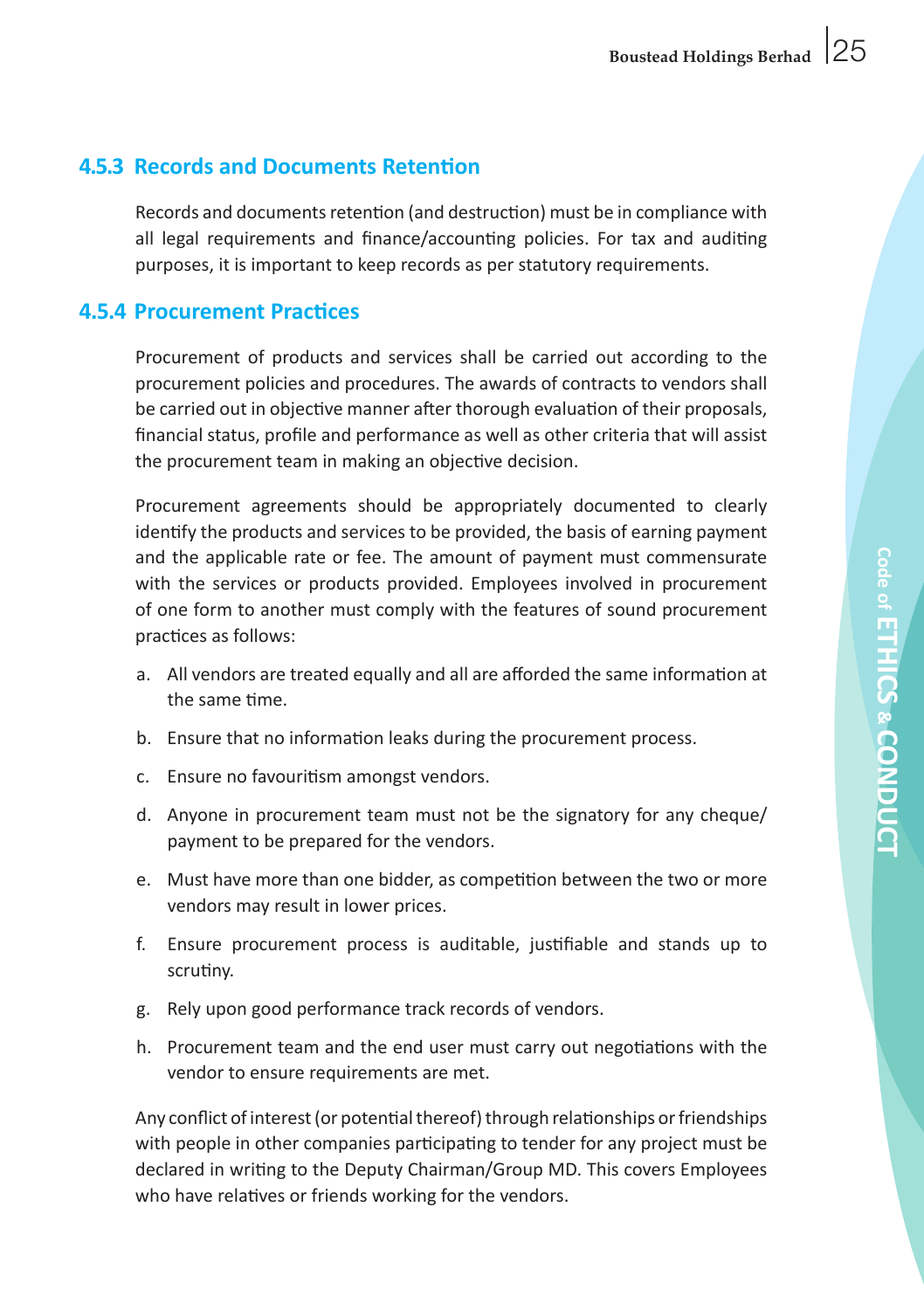# **4.5.5 Money Laundering**

 All Employees must act diligently to prevent from involvement in money laundering activities. Money laundering is the process of transforming the proceeds of illegitimate activities into seemingly legitimate money or other assets, either directly or indirectly.

# **4.6 DISCLOSURE OF OVERPAYMENTS**

 It is the responsibility of the Employees to notify and refund the Group any overpayments of salary, allowances, expenses, reimbursements, compensation and/or benefits, amongst others, in excess of or not within their entitlements.

# **4.7 PUBLIC IMAGE**

# **4.7.1 Public Appearance**

- a. Employees who have been invited to make public appearances in their personal capacity e.g. as guest speakers/panel members in any public forum or event, on topics related and/or relevant with their line of work, are to seek approval for their participation and/or the proposed contents of their presentation from their Line Manager/person in authority. Employees may only make such appearance after such approval has been obtained.
- b. Employees who have been invited to make public appearance either in their personal capacity or as the representatives of the Group must ensure that their thoughts and actions are not detrimental to, tarnish or implicate the Group's image and interests.

# **4.7.2 Media Communication and Public Statement**

 Employees shall not issue any statement, written or verbal to the media and/or general public (including all forms of electronic media) on matters in relation to the Employee's duties or the Group's activities and performance, unless prior permission has been obtained from the relevant authorized parties.

 Any dealing with the media shall be handled by or referred to the relevant authorized parties to ensure accurate, consistent, professional communication response and to avoid misinterpretations.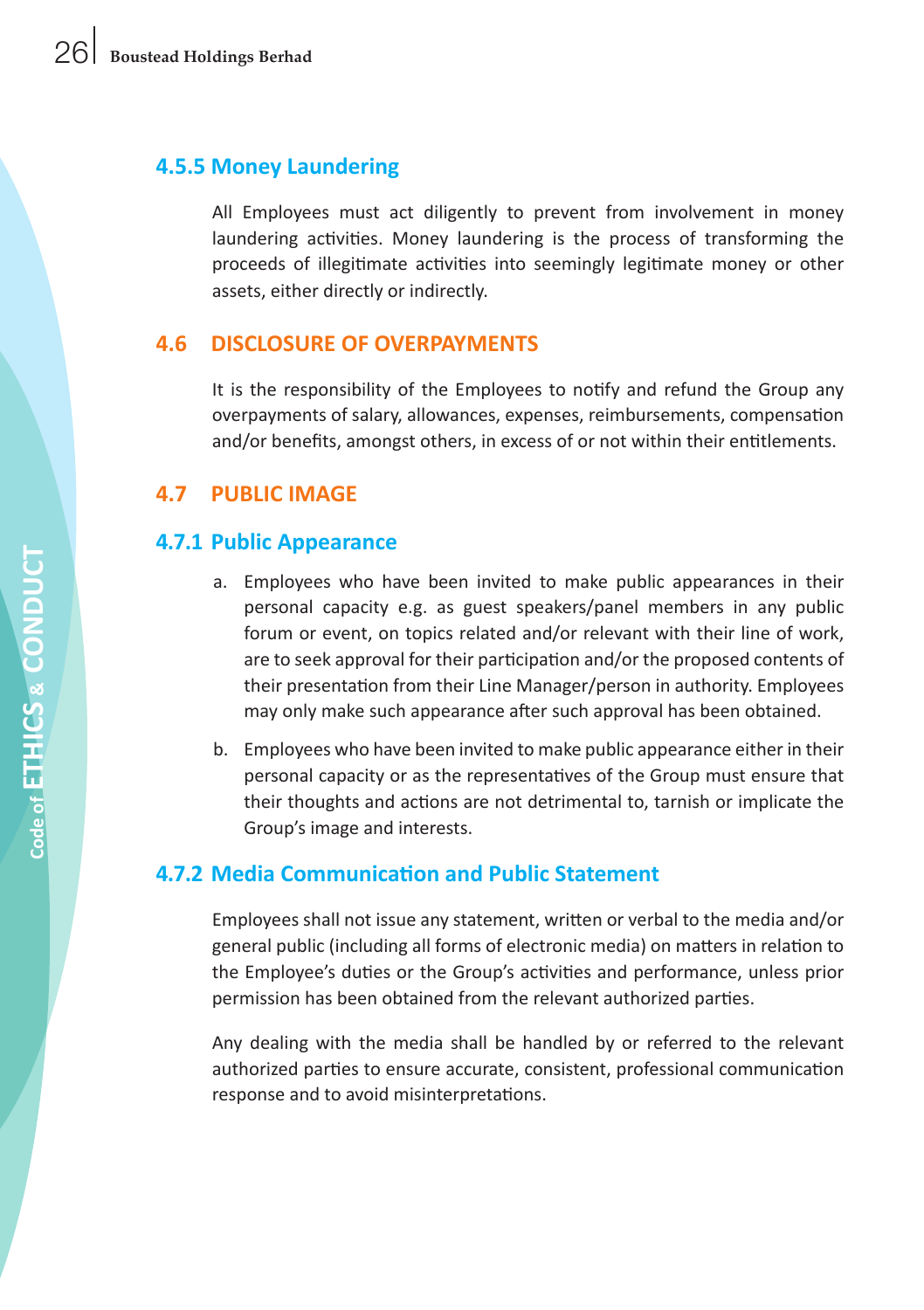# **4.8 OCCUPATIONAL SAFETY, HEALTH, SECURITY AND THE ENVIRONMENT**

# **4.8.1 Occupational Health, Safety and Security**

 The Group aims to provide a healthy, safe and secure working environment where no one is subject to unnecessary risk. In an effort to prevent accidents, injuries and occupational hazards, the Group's policies on occupational safety, health and security strives to meet the following objectives:

- a. All operational decisions affecting safety, health and security will be given top priority, as those affecting business.
- b. Comply with applicable safety, health and security laws and regulations and adopt reasonable standards of its own.
- c. Provide a safe, healthy and secure working environment for its Employees.
- d. Create safety, health and security awareness among Employees by emphasizing their responsibilities towards making safety, health and security an integral part of their lives.

 It is the responsibility of all Employees to comply with all instructions or measures on occupational health, safety and security instituted by the Group. Employees must make sure that they:

- a. Are familiar and comply with the relevant laws and standards, regulations, policies and procedures in respect of occupational safety, health and security that apply to their jobs.
- b. Stop any work that becomes unsafe.
- c. Know what to do if an emergency occurs at the workplace.
- d. Ensure that those who work with them (co-workers or External Parties) act consistently with the Group's policy on occupational safety, health and security.
- e. Promptly report to the Management any accident, injury, illness, unsafe/ unhealthy/unsecure condition, incident, spill or release of material to the environment (so that steps can be taken to correct, prevent or control those conditions immediately).
- f. Seek advice and help if they are unclear about their obligations or they have any concern about potential or actual breach of occupational safety, health and security law or requirement.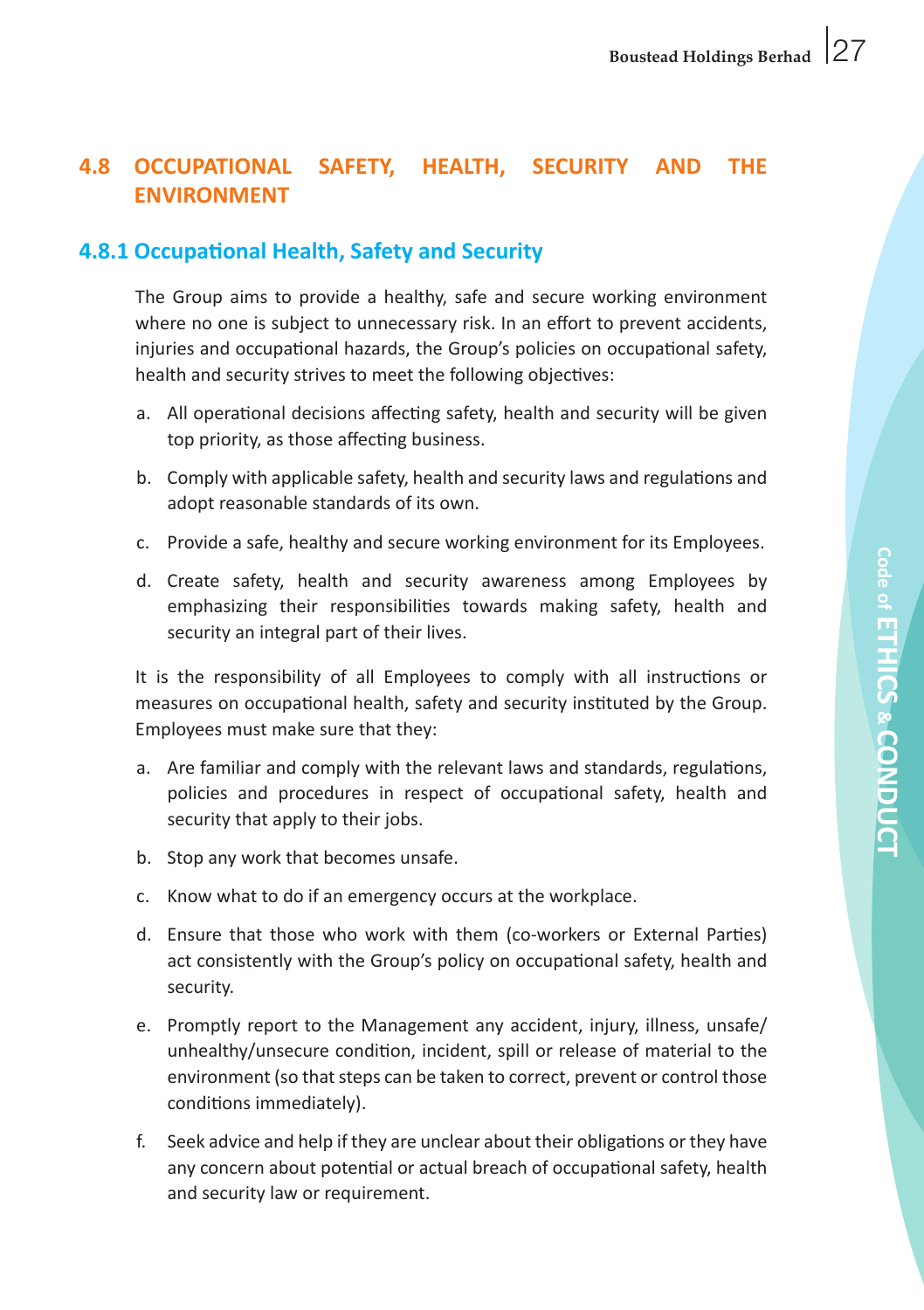#### **4.8.2 Environment**

 The Group is committed to complying with environmental laws and regulations, and to minimize any damage to the environment arising from its activities. Relevant Employees must maintain all required environmental documentation accurately and completely.

 To fully comply with all legal requirements, Employees must constantly make sure that everything they do is safe and does not cause damage to the environment. All Employees must do their part to ensure that the Group meets this commitment.

# **4.9 GENERAL CONDUCT**

 All Employees shall conduct themselves responsibly, ethically, honestly and with integrity and respect for one another. The Group does not condone any act of misconduct that is deemed to be detrimental to the interest of the Group.

 The following examples of acts of misconduct are not exhaustive and may be revised from time to time:

# **4.9.1 Abuse and/or Inappropriate Use of Computer/Information and Communication Technology/Social Media**

- a. Keeping or viewing of inappropriate materials including materials which are obscene, indecent or offensive in nature, in company-owned or companyprovided computer and laptops.
- b. Installation, connection and/or usage of software and hardware without license and authorization.
- c. Usage of unauthorized computer access (password) and disclosing and/or divulging passwords to unauthorized parties.
- d. Unauthorized access to data or programme, unauthorized modification of the contents of any data or programme and disclosing and/or divulging such data or programme to unauthorized parties.
- e. Fraudulent use of network and network facilities.
- f. Any other misconduct as mentioned in Section 4.4.2 (a) of the Code.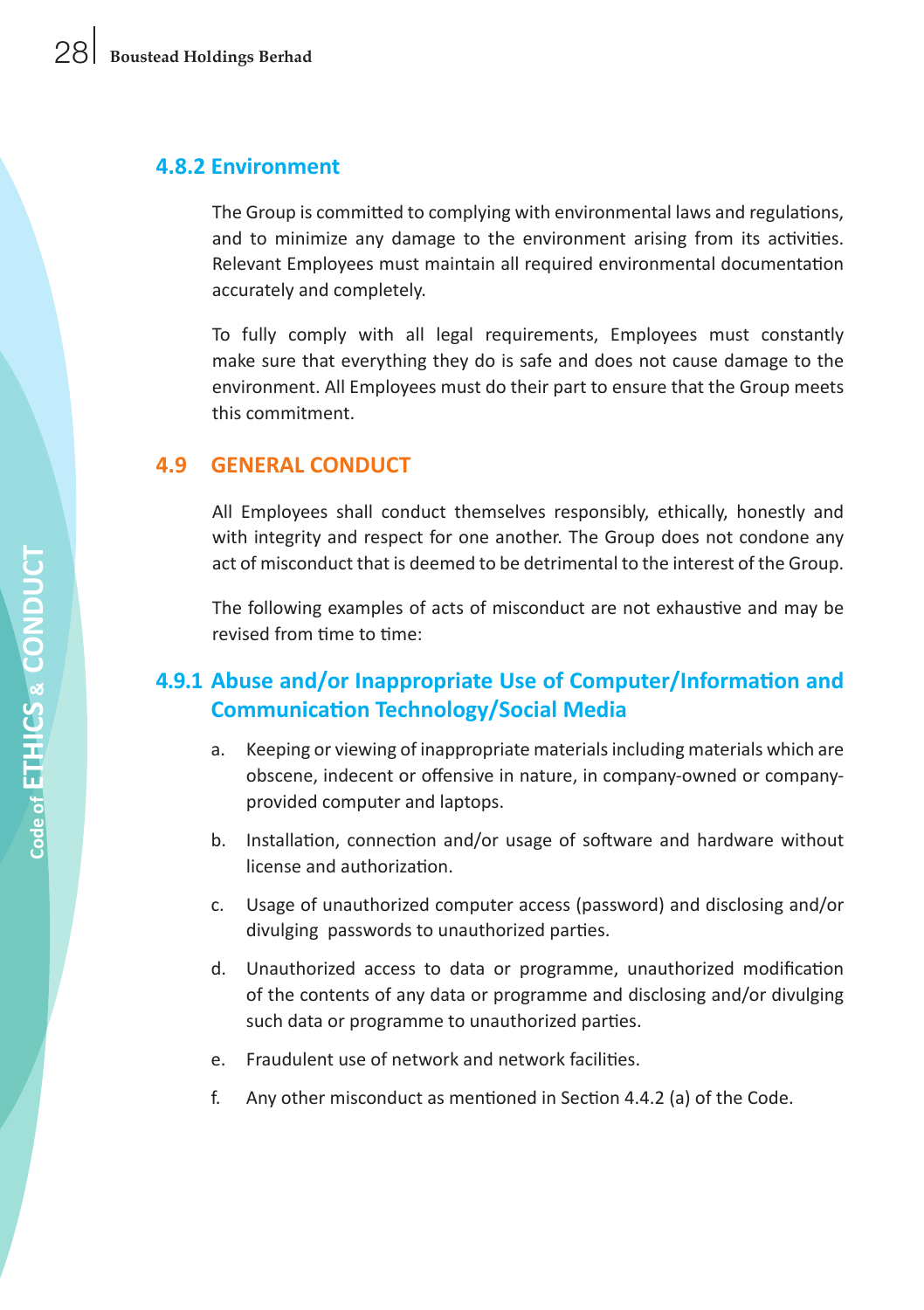# **4.9.2 Acts of Dishonesty and Fraud**

- a. Provision of false or misleading information or withholding of information from the Group when applying for employment and/or to secure employment with the Group.
- b. Provision of false or misleading information or withholding of information from the Group for own personal gain/benefit and/or to the detriment of the Group.
- c. Falsification of information, documents and/or records.
- d. Forging or falsification of medical certificates.
- e. Purchasing of medical certificates.
- $f$ . Visiting a medical practitioner under false pretext for the purpose of getting medical leave.
- g. Feigning illness.
- h. Theft, pilferage, fraud or dishonesty including any attempts ofsuch involving the Group's business, funds and/or properties.
- i. Misappropriation and unauthorized use of the Group's funds and properties.
- j. Stealing of other Employees' belongings and/or properties within the Group's premises.

# **4.9.3 Acts of Disrespect and Insubordination**

- a. Showing disrespect to an Employee of the Group, including a colleague, subordinate and/or superior.
- b. Insubordination, disobedience and/or refusal or failure to follow any lawful or reasonable order/directive of a superior of the Group.
- c. Striking at work or inciting others to strike in contravention of any law or rule enforced.
- d. Obstructing other Employees from work and/or performing their work.
- e. Participation in illegal and/or unauthorized gatherings within the Group's premises.
- f. Removing or altering any matter on bulletin or notice boards without the permission of the Group.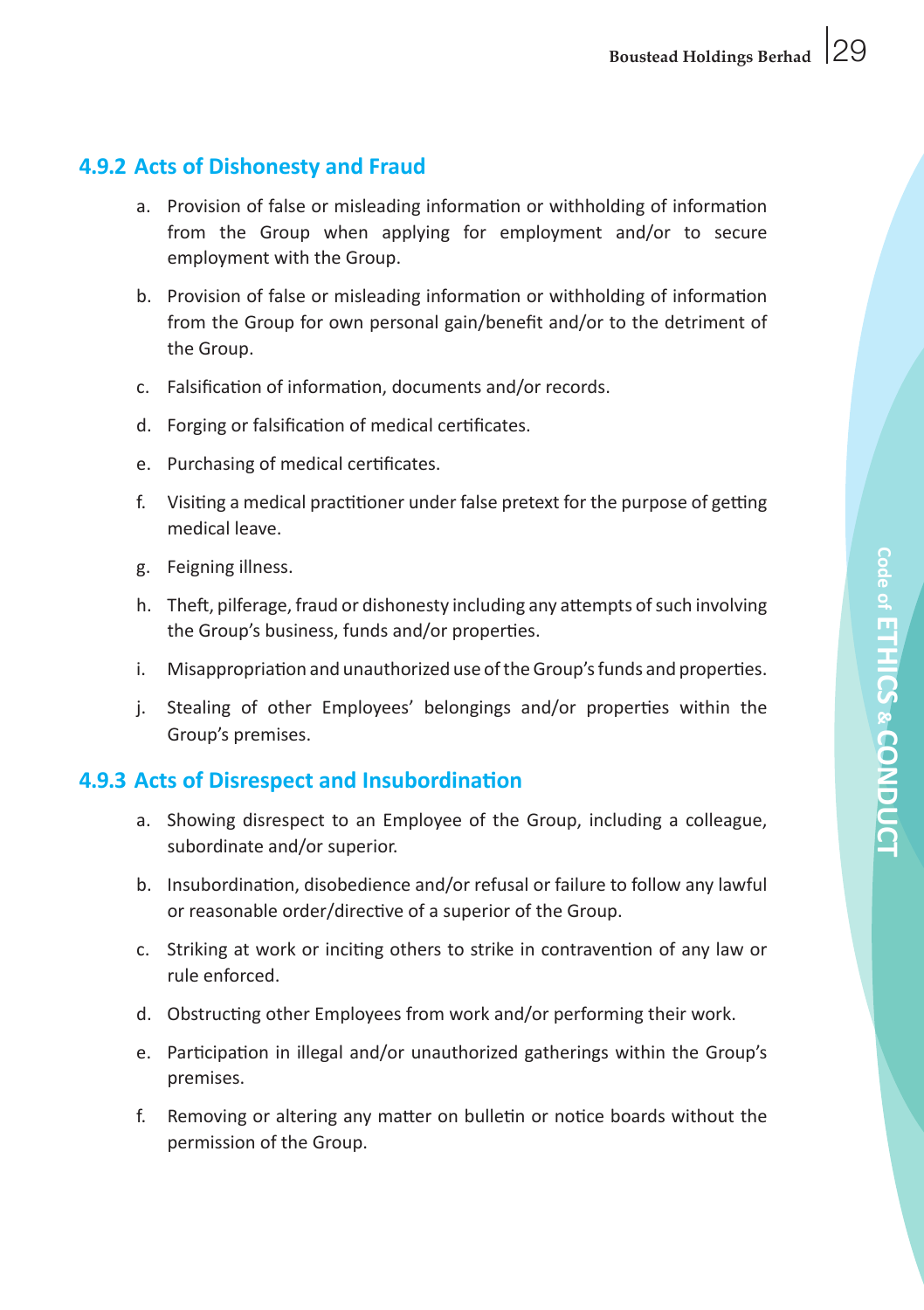- g. Removing from the company premises, any of the Group's properties without prior approval.
- h. Tampering, defacing or damaging the Group's properties.
- i. Entering into a prohibited area without prior approval from the Group.
- j. Unreasonable refusal to carry out overtime work as required by the Group.
- k. Deliberate bypassing of the Group's usual channel of communication.
- l. Challenging the Group to dismissal.

#### **4.9.4 Acts of Violence, Inappropriate Behaviours and Criminal Offences**

- a. Rioting or participating in disorderly behaviour within the Group's premises or within its vicinity at any time.
- b. Fighting within the Group's premises or within its vicinity at any time.
- c. Harassing another Employee, including stalking another Employee.
- d. Serious pecuniary indebtedness such as incurring excessive debt with the Group, other Employees and/or outsiders.
- e. Using insulting, demeaning and/or vulgar words or gestures against another Employee or outsiders, within the Group's premises or its vicinity at any time.
- f. Defaming, degrading, discrediting or dishonouring the Group and/or any of its Employees.
- g. Spreading of malicious rumours about the Group and/or any of its Employees.
- h. Any form of violence, abuse, assault (including threatening to assault or injure) against another Employee and/or outsiders.
- i. Possession of unauthorized firearms or other dangerous weapons within the Group's premises.
- j. Committing any indecent and/or immoral act on the Group's premises.
- k. Criminal conduct or the Employee's failure to report to the Group his criminal conduct, that would adversely affect the Employee's work performance or cause major discredit or embarrassment to the Group.
- I. Conviction and imprisonment for any criminal offence.
- m. Money laundering.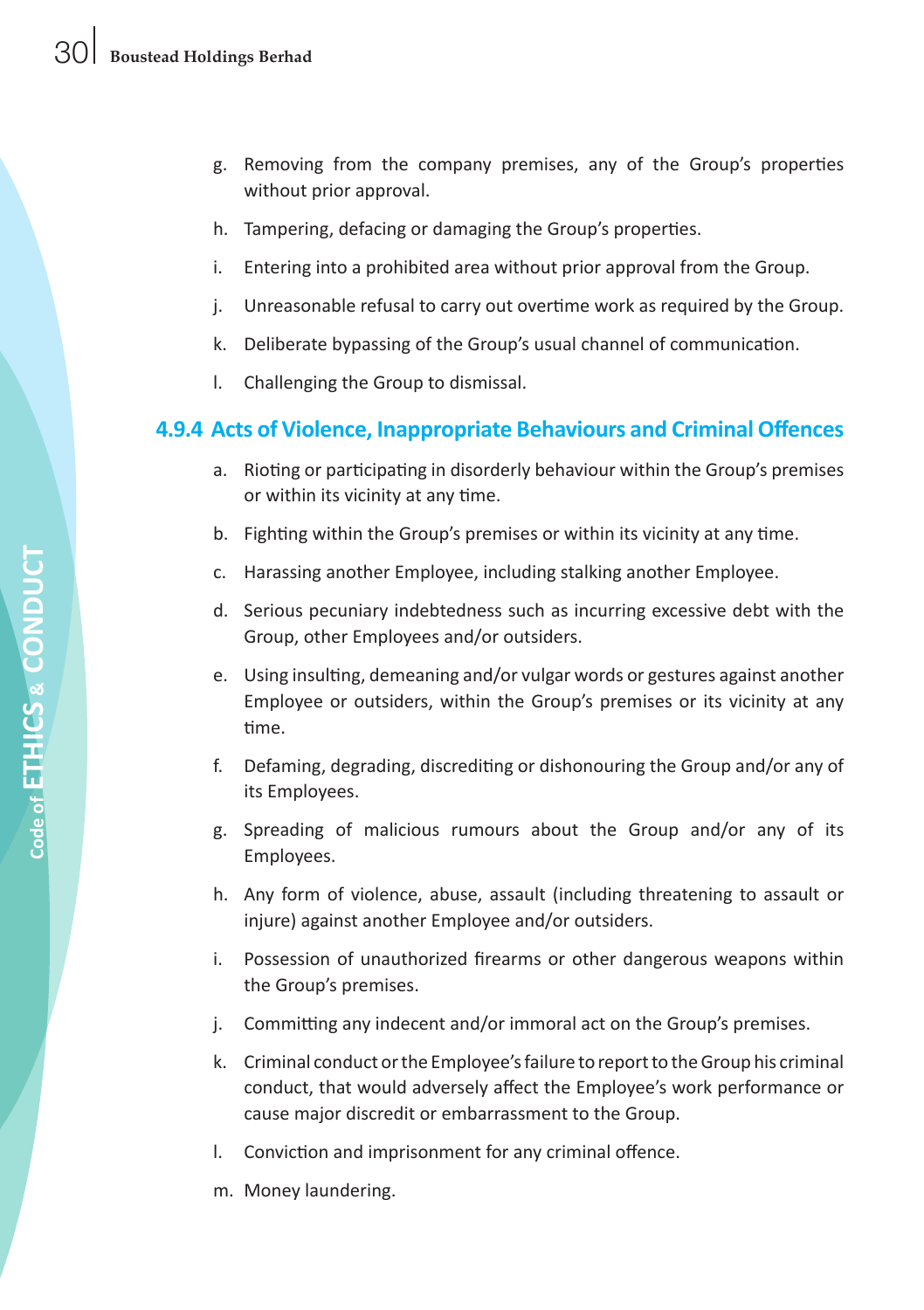- n. Pimping whether acting as an agent for prostitution or being engaged in any form of vice.
- o. Involved in or aid any activity where the relevant authorities require the Employee to be placed under any legal order of restricted residence or banishment.
- p. Any other acts that could cause fear, stress and distress to other Employees.
- q. Any other acts that could bring disrepute or embarrassment to the Group.

# **4.9.5 Alcohol, Drug and Gambling**

- a. Possession or abuse of illicit and/or unauthorized drugs or narcotics.
- b. Drinking of alcoholic beverages within the Group's premises and/or during working hours.
- c. Being intoxicated or under the influence of alcohol and/or drugs during working hours, within the Group's premises and/or while on the Group's business.
- d. Drug addiction.
- e. Drug pushing.
- f. Gambling of any form, including making or taking bets, card playing, whether for money or otherwise, within the Group's premises at any time.
- g. Online gambling using the Group's computer and/or on the Group's premises at any time.

#### **4.9.6 Appearance**

- a. Failure to adhere to the Company's dress or grooming guidelines, whether expressed or implied.
- b. Failure or refusal to wear uniform as required.
- c. Defacing or making unauthorized alterations to the Group's uniform.

# **4.9.7 Business Conduct**

- a. Organizing, holding or participating in any meeting on matters not related to the Group's business and/or not related to the Employee's work, within the Group's premises without prior approval from the Group.
- b. Distributing or displaying any unauthorized notices or literature on the Group's premises without prior approval from the Group.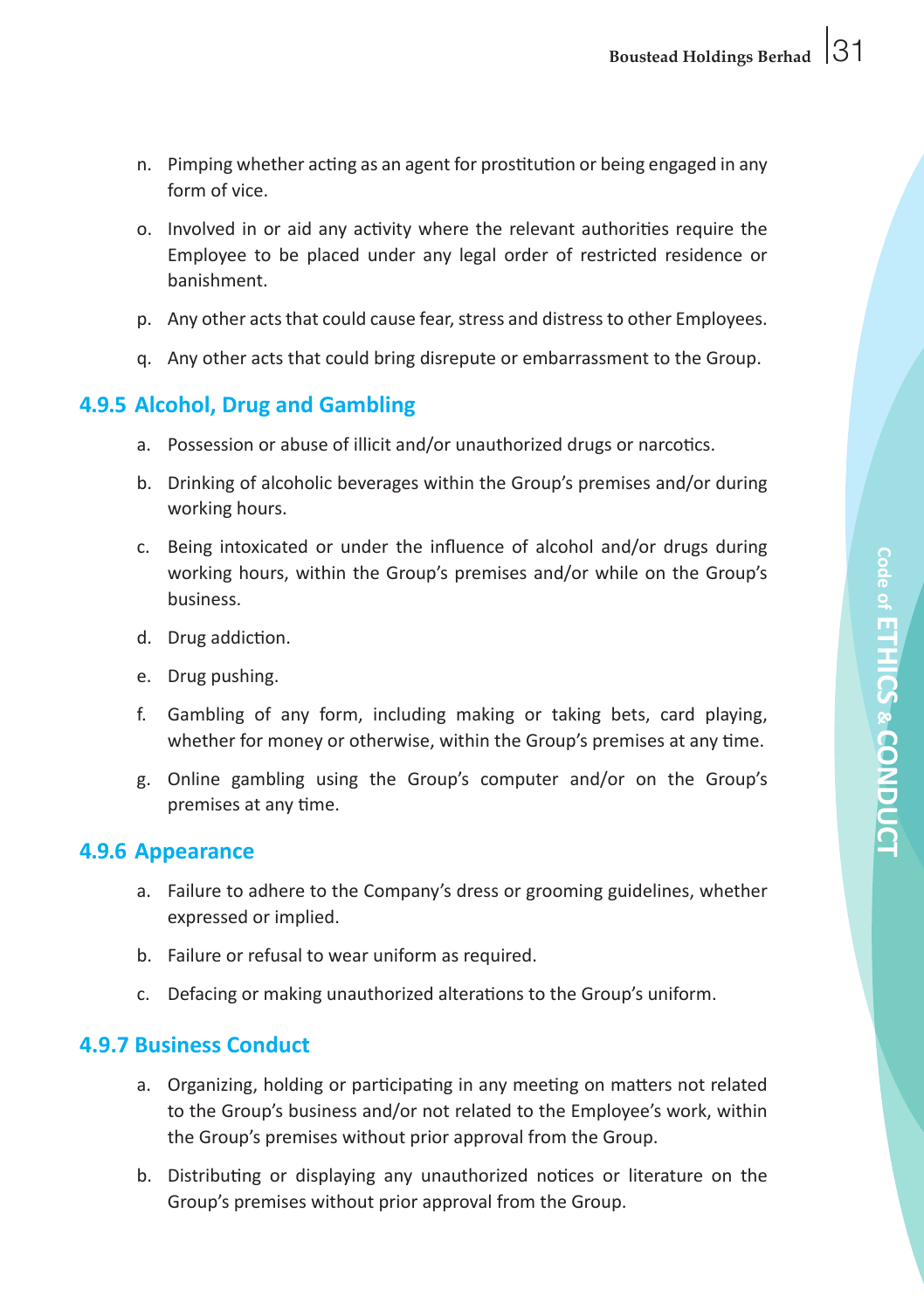- c. Participating in unauthorized financial transaction and/or private trading within the Group's premises.
- d. Abuse of position for personal gains.
- e. Abuse and/or unauthorized use of the Group's assets and properties.
- f. Failure to pay monies owed to the Group.
- g. Making unauthorized public statements regarding the affairs of the Group.
- h. Unauthorized liaison with the press about the Group.
- i. Unauthorized access to the Group's confidential data and information.
- j. Allowing unauthorized parties, access to the Group's confidential data and information.
- k. Disclosing the Group's secrets, designs or any other confidential information.
- I. Publishing or spreading any kind of pictures, caricatures, write-ups, comments, articles, books, blogs and/or any form of visuals or materialsthat may tarnish, embarrass, or causes disrepute to individuals, departments and/or the Group in social network sites, blogs and/or other form of medium, printed or electronic.
- m. Non-compliance of the Code and/or other similar codes and/or regulations.

# **4.9.8 Conflict of Interest**

- a. Soliciting, accepting, offering, promising and/or giving of cash, gifts or favours from or to the Group's contractors, suppliers, dealers, bankers and customers.
- b. Allowing family members to solicit, accept, offer, promise and/or give cash, gifts and favours from or to the Group's contractors, suppliers, dealers, bankers and customers.
- c. Accepting and/or paying commissions as part of any payment arising from a commercial transaction other than those legally entitled to.

# **4.9.9 Lateness, Absenteeism and Attendance**

- a. Habitually late for work.
- b. Absence without leave/obtaining prior approval from the Group and/or without valid reason.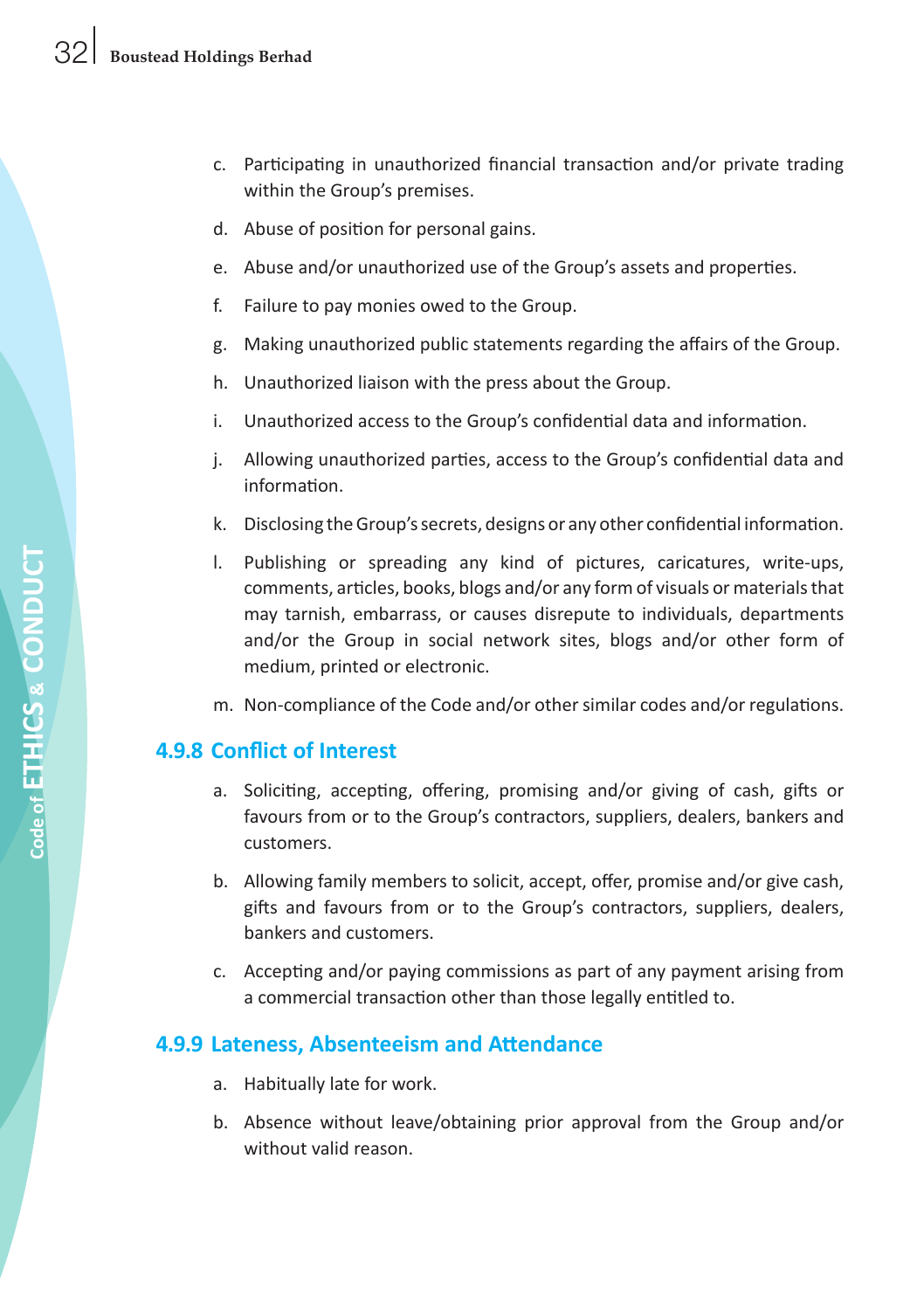- c. Absence from the workplace during working hours and/or leaving the workplace before the end of working hours for unofficial reasons, without obtaining prior approval form the Group.
- d. Exceeding the time limit granted forlunch break or any other breaks granted by the Group.
- e. Malingering and loitering during working hours.
- f. Failure or refusal to record attendance time (time in, time out and any movements in between, where applicable).
- g. Unauthorized use or abuse of ID/access cards, time attendance cards (or any other form of attendance records used by the Group), including punching another Employee's time card or recording the attendance of another Employee.

#### **4.9.10 Safety and Health**

- a. Failure or refusal to obey and comply with safety and health rules and work regulations.
- b. Tampering with the Group's safety device, equipment etc.
- c. Failure or refusal to wear or use safety equipment provided by the Group.
- d. Failure to take care of tools, equipment, facilities etc. entrusted to the Employee.
- e. Failure to immediately report to his superior and/or any other authorized personnel any defect in any equipment connected with the Employee's work which has come to his knowledge.
- f. Smoking in restricted/prohibited area.
- g. Refusal or failure to submit to medical treatment provided by the Group for addiction of any kind and/or for any form of illness or injury.
- h. Refusal, failure or deliberate delay in reporting serious infection or contagious illness/disease to the Group.

# **4.9.11 Sexual/Gender/Race/Religion Related Offences**

- a. Showing insensitivity, intolerance and disrespect towards others, including the opposite gender, other races and/or the religious requirements of others.
- b. Sexual assault against another Employee and/or outsiders.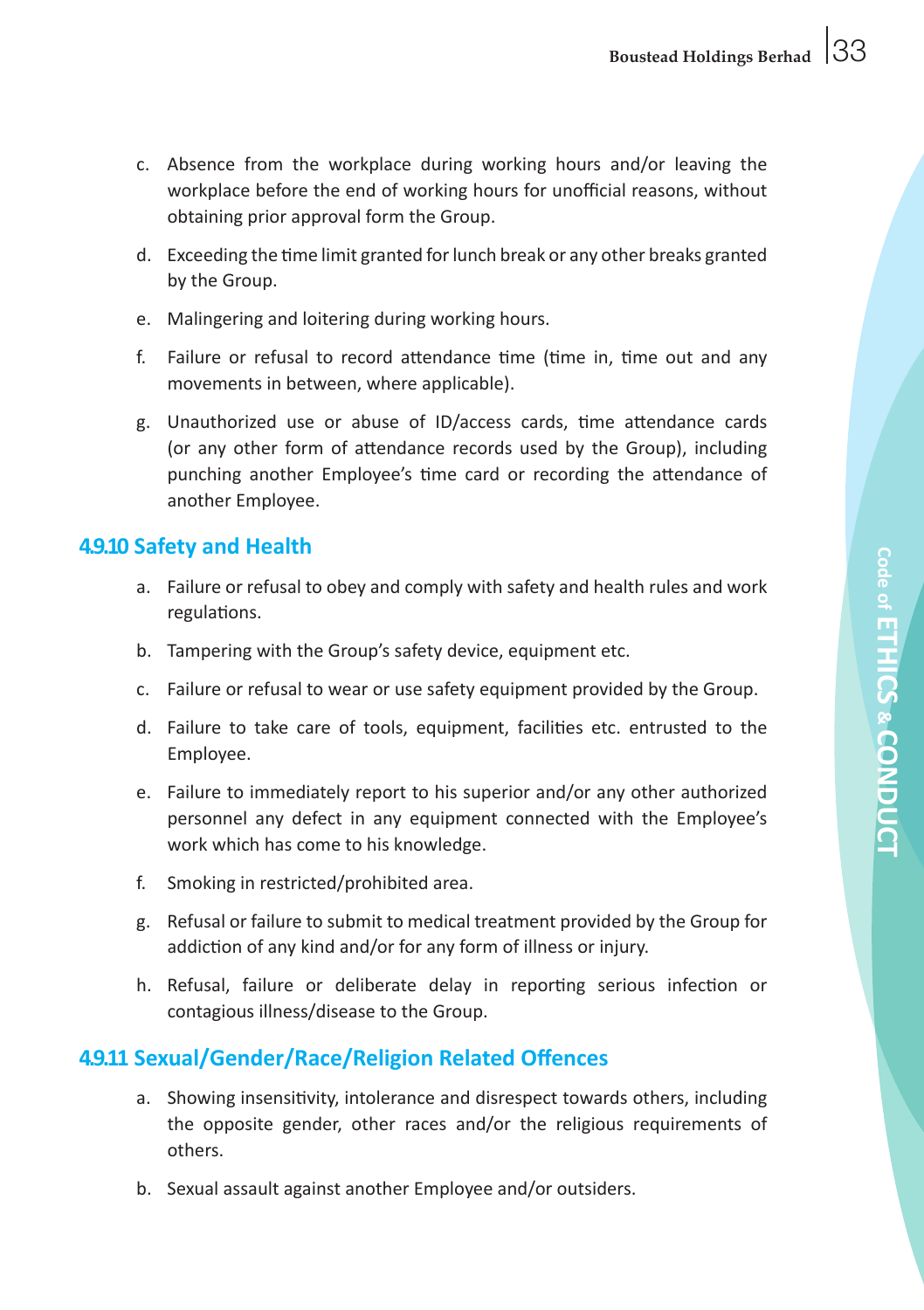- c. All forms of sexual harassment (verbal, non-verbal, visual, psychological and physical) against another Employee and/or outsiders.
- d. Sending or distributing sexual-related materials (such as pornographic materials, lewd messages etc.).
- e. Keeping or viewing pornographic materials on the Group's premises (such as pictures, videos, website etc.).
- f. Making derogatory comments based on gender, racial or religious characteristics.
- g. Making offensive or inappropriate name calling, slurs or jokes.

#### **4.9.12 Work Performance**

- a. Repeated or flagrant acts of inefficiency, incompetence or negligence in the performance of duties.
- b. Failure or refusal to comply with standard work procedures.
- c. Repeated failure to meet established standard of production and/or output.

### **4.9.13 Others**

- a. Sleeping on duty.
- b. Unnecessary wastage of the Group's materials and resources.
- c. Allowing unauthorized persons to enter into prohibited/restricted area without obtaining prior approval from the Group.
- d. Engaging in unproductive and/or non-business activities during office hours.
- e. Making or receiving excessive personal telephone calls using the Group's telephone and/own mobile phones on the Group's time.
- f. Abusing another Employee's key and/or ID/pass card or permitting others to use his key and ID/pass card to enter the Group premises.
- g. Stopping work before the end of official working hours.
- h. Inciting or aiding another Employee to commit any acts of misconduct including those as listed herewith.
- i. Failure to immediately declare to Human Resource of bankruptcy or insolvency status at any time during the Employee's employment.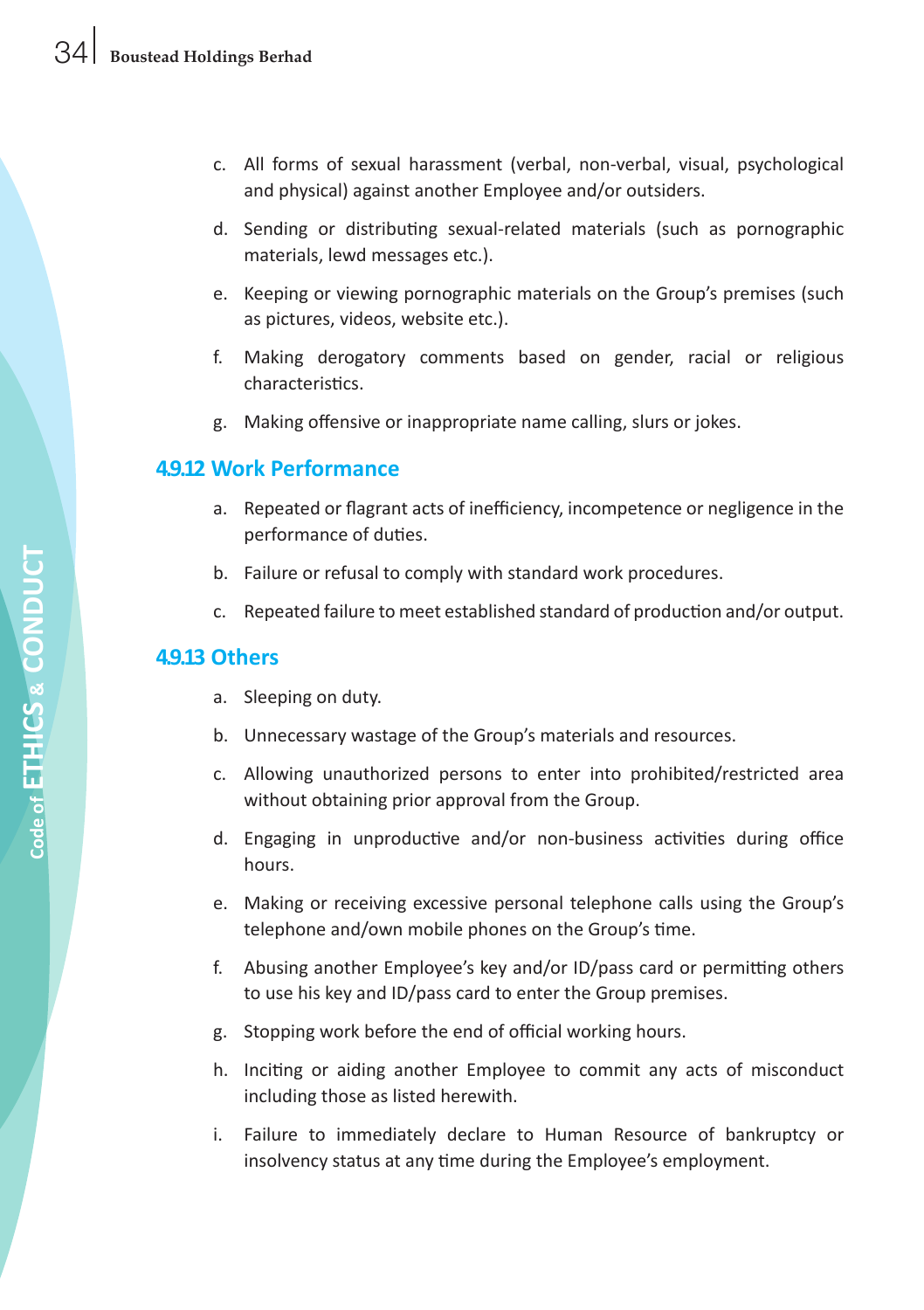# **5 OTHER POLICIES**

 The following are the relevant policies which are available from Human Resource.

### **5.1 WHISTLEBLOWING**

 The Whistleblowing Policy primarily addresses concerns where the interests of the Group are at risk. The main objectives of this policy are:

- a. To provide avenues for Employees to disclose any wrongdoing.
- b. The reassure Employees that they will be protected from reprisals, discrimination or victimization for whistleblowing in good faith.
- c. To provide a formal mechanism for action on all reports made.

# **5.2 WORKPLACE BULLYING**

 The Group views cases of bullying at the workplace seriously and any valid and proven cases will be subject to the appropriate disciplinary action. All parties are responsible for ensuring that any form of workplace bullying is prevented by:

- a. Ensuring that they are aware of and familiar with the policy, actions and behaviours that constitute bullying and ensuring that they adhere to the policy at all times.
- b. Ensuring that Employees under their supervision, where applicable, are similarly familiar with this policy of actions and behaviours that constitute bullying.
- c. Leading by example and ensuring that bullying does not occur at the workplace.

# **5.3 SEXUAL HARASSMENT**

 The promotion of the physical, emotional and psychological well-being of the Employees is an important objective of the Group.

 The Group is committed to provide a conducive working environment for Employees to ensure that they are protected from all forms of sexual harassment and unsolicited or unwarranted sexual overtures and advances. Such act by Employees will be treated as misconduct which may result in the appropriate disciplinary action including dismissal.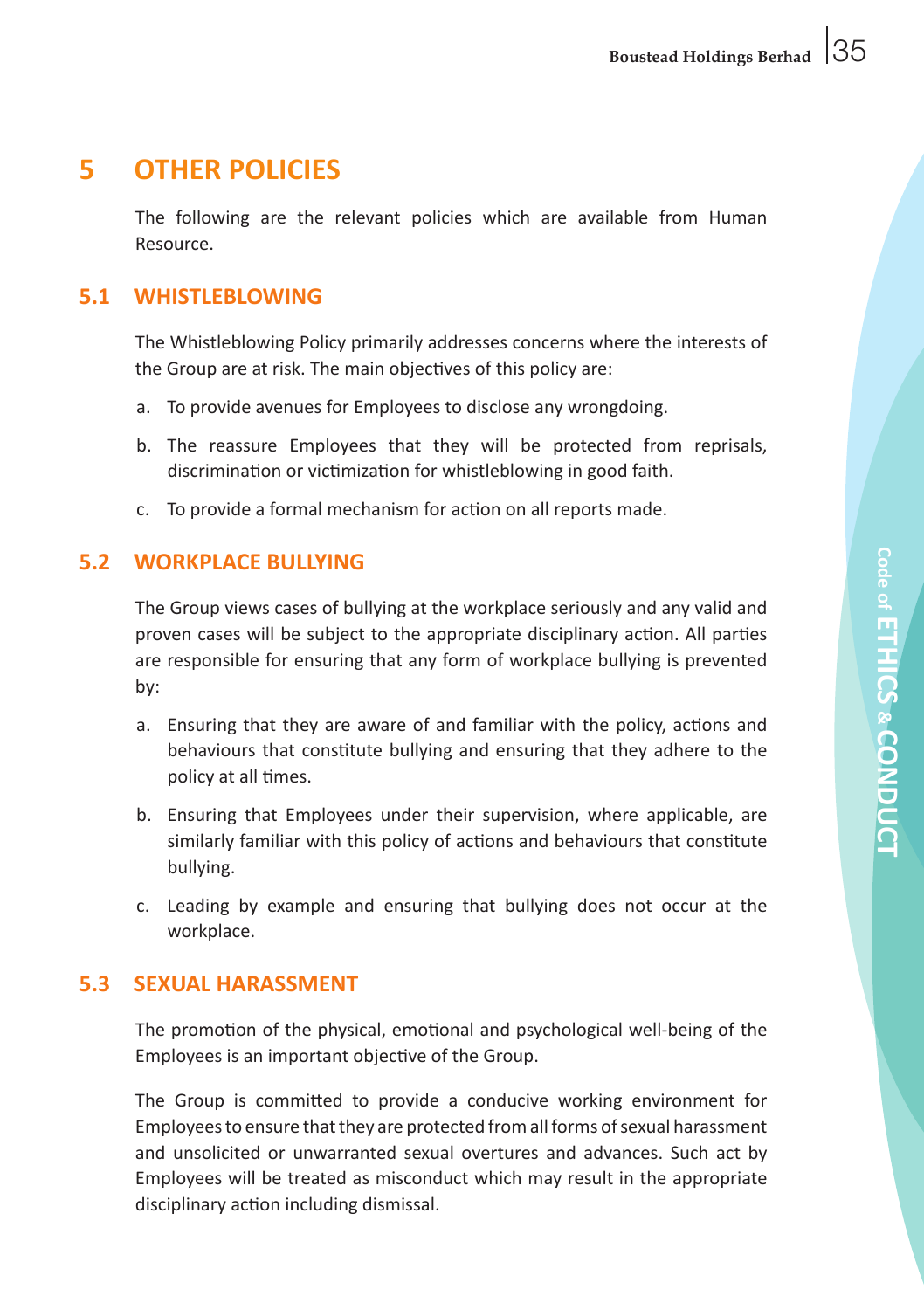# **6 CODE OF ETHICS AND CONDUCT PROCEDURES AND GUIDELINES**

### **6.1 DISCIPLINARY PROCEDURES AND GUIDELINES**

 The Group reserves the right to take the appropriate disciplinary action against an Employee who is found to be in breach of the Group's rules and regulations, policies, procedures and accepted practices, whether expressed or implied.

 The Group is committed in ensuring that any disciplinary action taken is in accordance with accepted practices and the relevant Labour Laws.

#### **6.2 GRIEVANCE PROCEDURES**

 The Group is committed towards ensuring that Employees' grievances are attended to and/or resolved in a just, fair and timely manner in order to preserve harmonious relations.

 To this effect, an Employee with a work related grievance is to first bring up his grievance to hissuperior. It isthe responsibility of the superior to try and resolve the grievance at his level expediently. If unresolved and/or if the grievance involves the Employee's superior, the Employee may bring his grievance to the attention of Human Resource.

 Every reasonable effort shall be made by the Group to resolve any grievance or complaints at the lowest possible level.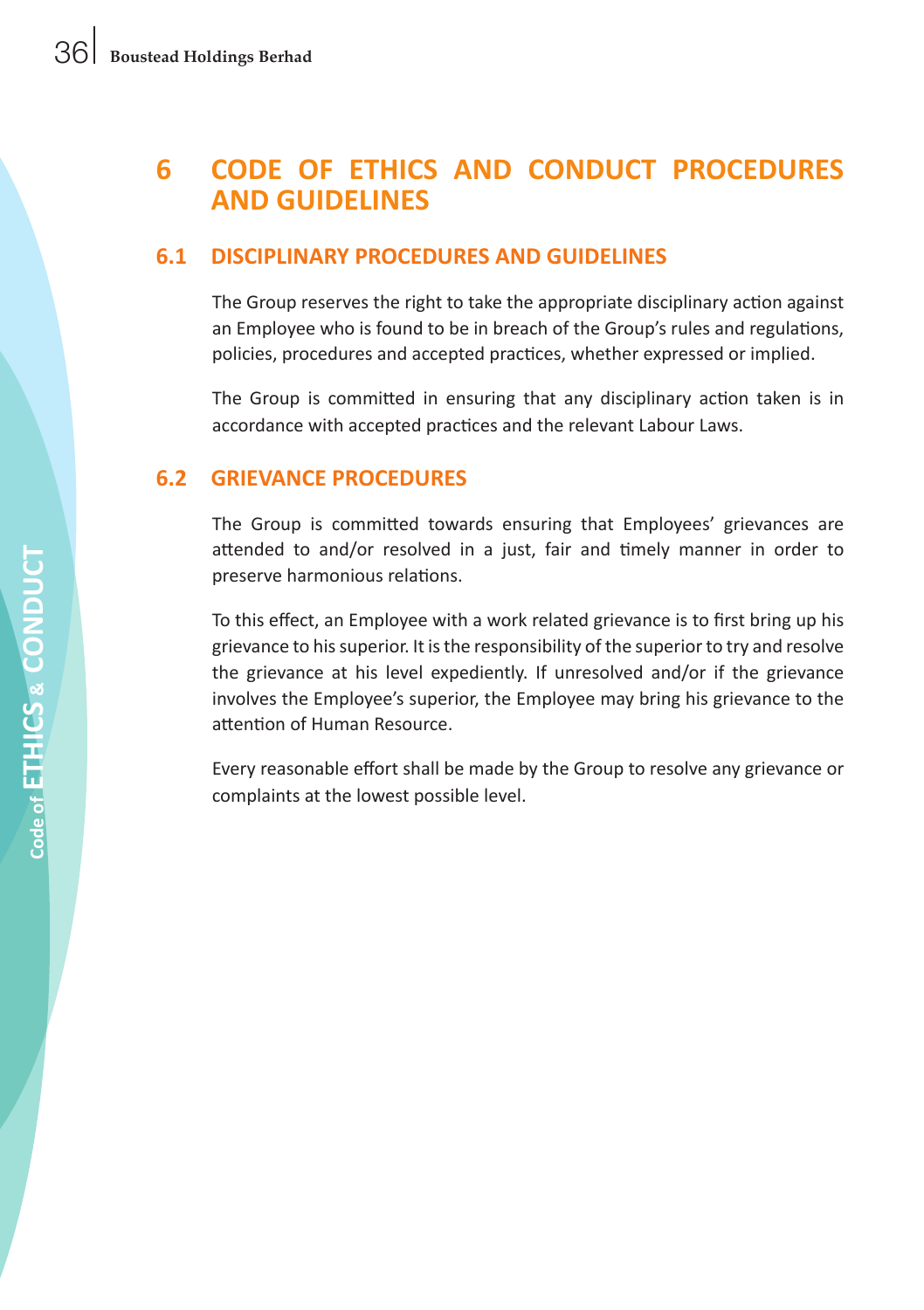# **7 APPENDICES**

# **7.1 LETTER OF UNDERTAKING**

**7.2 DECLARATION FORM**

*Remarks: The appendices are for reference only. Copies may be obtained from Human Resource.*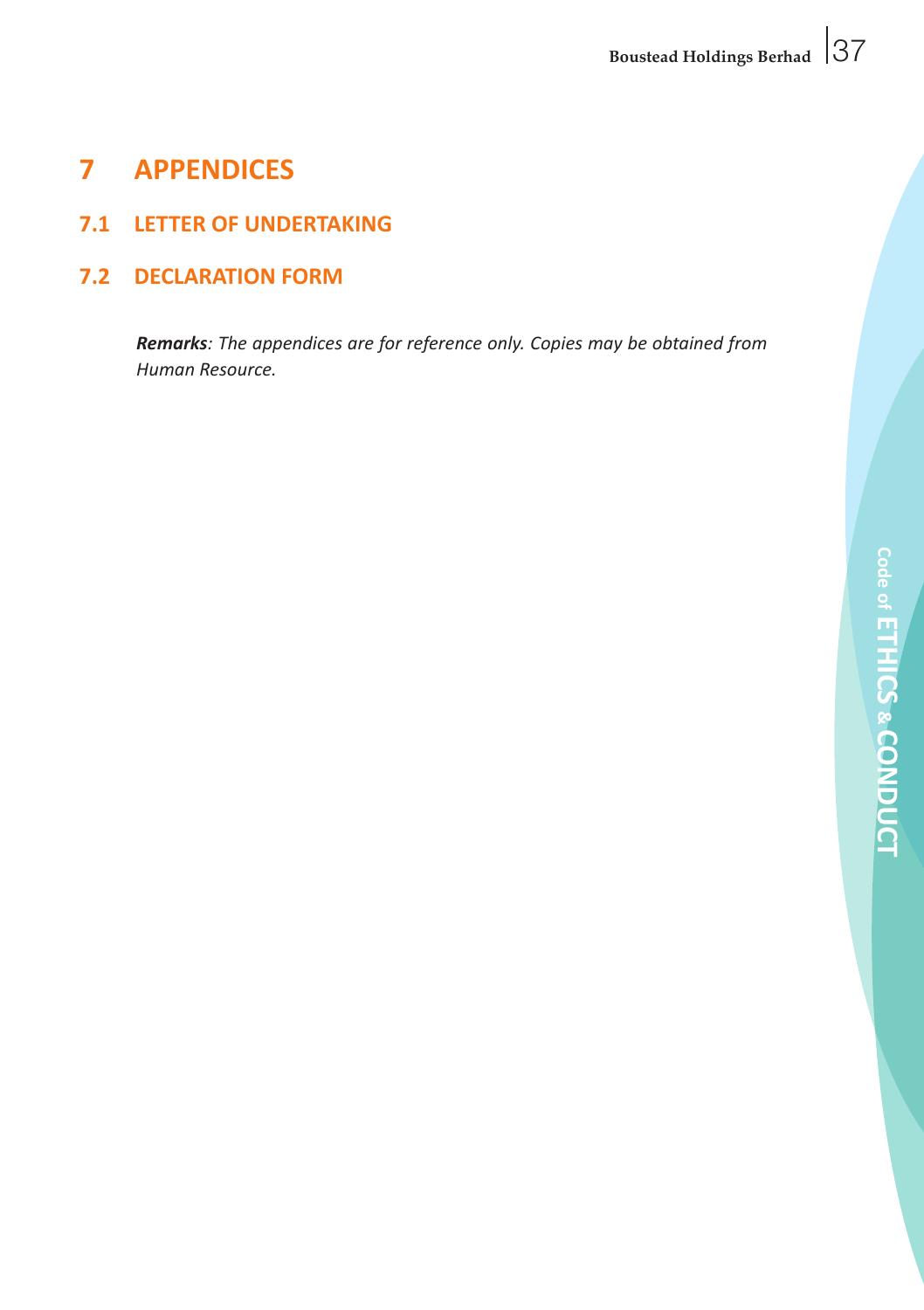#### **7.1 LETTER OF UNDERTAKING**

I hereby declare that I have read the Code of Ethics and Conduct Handbook. It is my sole duty and responsibility to read and understand the Code, which is an integral part of my Terms and Conditions of Service.

 I shall conduct myself with complete integrity in the execution of my duties and assignments. I undertake that I will abide by the Code. If for any reason(s) I do not comply with any of the requirements of the Code, I shall not cite ignorance or lack of understanding as my self-defense. I further agree that the Management has the absolute right to take action due to any violation of the Code.

 I fully understand that the Management has the absolute right to add, amend, review or delete any of the contents of the Code as and when necessary and that I shall also be liable to such additions, amendments, revisions and/or deletions.

 Signature

 Full Name (please print in capital letters)

\_\_\_\_\_\_\_\_\_\_\_\_\_\_\_\_\_\_\_\_\_\_\_\_\_\_\_\_\_\_\_\_\_\_\_\_\_\_\_\_

\_\_\_\_\_\_\_\_\_\_\_\_\_\_\_\_\_\_\_\_\_\_\_\_\_\_\_\_\_\_\_\_\_\_\_\_\_\_\_\_

\_\_\_\_\_\_\_\_\_\_\_\_\_\_\_\_\_\_\_\_\_\_\_\_\_\_\_\_\_\_\_\_\_\_\_\_\_\_\_\_

\_\_\_\_\_\_\_\_\_\_\_\_\_\_\_\_\_\_\_\_\_\_\_\_\_\_\_\_\_\_\_\_\_\_\_\_\_\_\_\_

\_\_\_\_\_\_\_\_\_\_\_\_\_\_\_\_\_\_\_\_\_\_\_\_\_\_\_\_\_\_\_\_\_\_\_\_\_\_\_\_

\_\_\_\_\_\_\_\_\_\_\_\_\_\_\_\_\_\_\_\_\_\_\_\_\_\_\_\_\_\_\_\_\_\_\_\_\_\_\_\_

 Identity Card / Passport No.

 Designation

 Department and Company

**Date** 

*Please return the completed forms\* to the Head of Human Resource.*

- *\* 7.1 Letter of Undertaking (1 page)*
	- *7.2 Declaration Form (2 pages)*

*For Reference Only*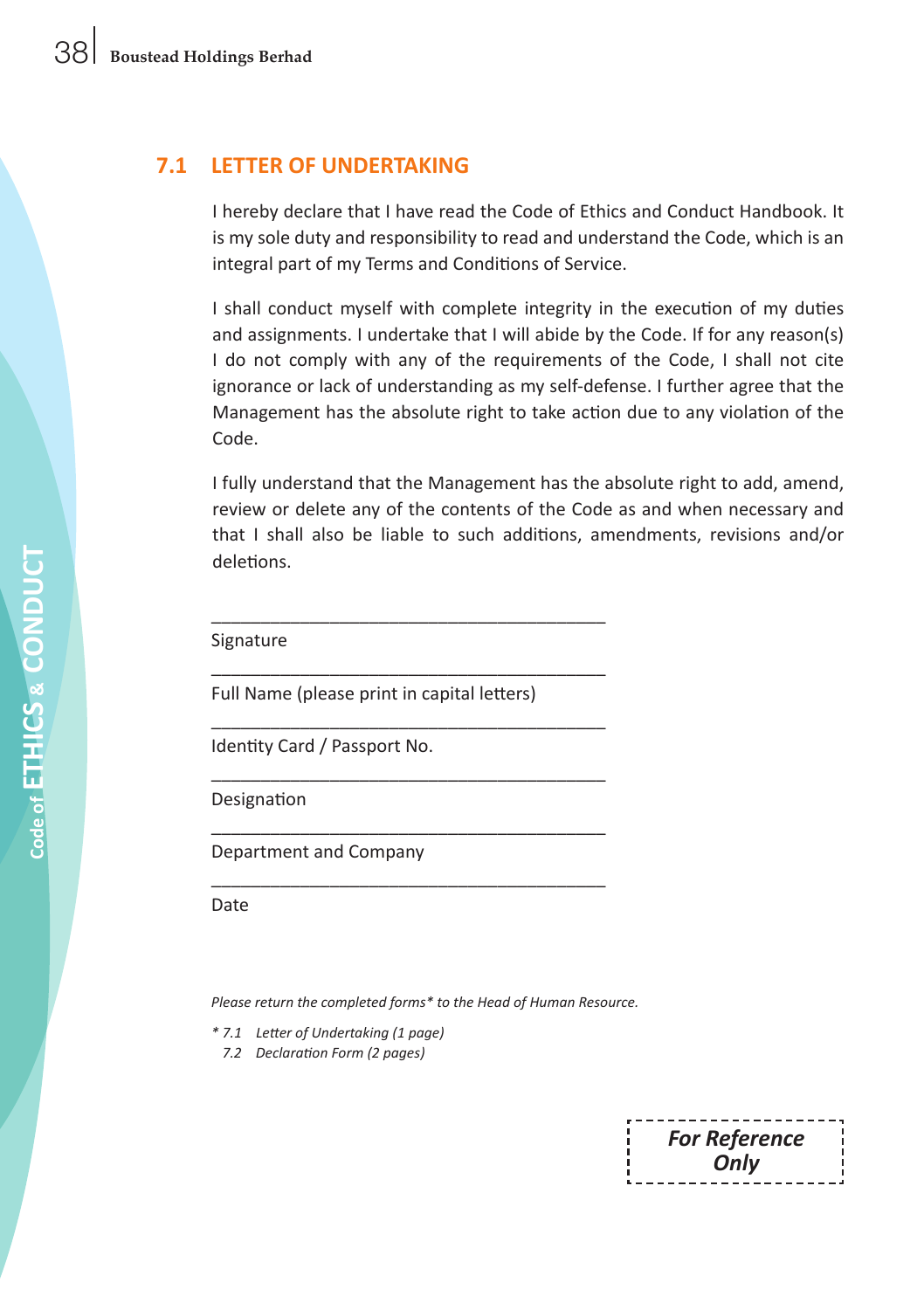# **7.2 DECLARATION FORM**

 The purpose of the declaration hereunder is to ensure that there is no conflict of interest between the Employee and the Group. Any changes in the status must be notified immediately to the Group.

# **A. Shares Ownership**

 I hereby declare that I, or members of my immediate family am/are (please mark  $\mathcal{V}'$  where applicable):



 Not the beneficial owner/s of 5% or more of the shares/securities of any public or private companies.

 The beneficial owner/s of 5% or more of the shares/securities of the following public or private companies:

| Name of<br>Holder | Relationship | <b>Name of Company</b><br><b>Shares/Securities</b><br><b>Held</b> | Nature of<br>Company<br><b>Business</b> | Percentage<br>of Holdings |
|-------------------|--------------|-------------------------------------------------------------------|-----------------------------------------|---------------------------|
|                   |              |                                                                   |                                         |                           |
|                   |              |                                                                   |                                         |                           |
|                   |              |                                                                   |                                         |                           |
|                   |              |                                                                   |                                         |                           |

 I hereby declare that I, and members of my immediate family, shall not acquire the beneficial ownership of 5% or more of the shares or securities of any public or private company, as from the date of this declaration and in future, without the written consent of the Deputy Chairman/Group MD.

| -----------------    |  |
|----------------------|--|
|                      |  |
| <b>For Reference</b> |  |
|                      |  |
| Only                 |  |
|                      |  |
| -------------------- |  |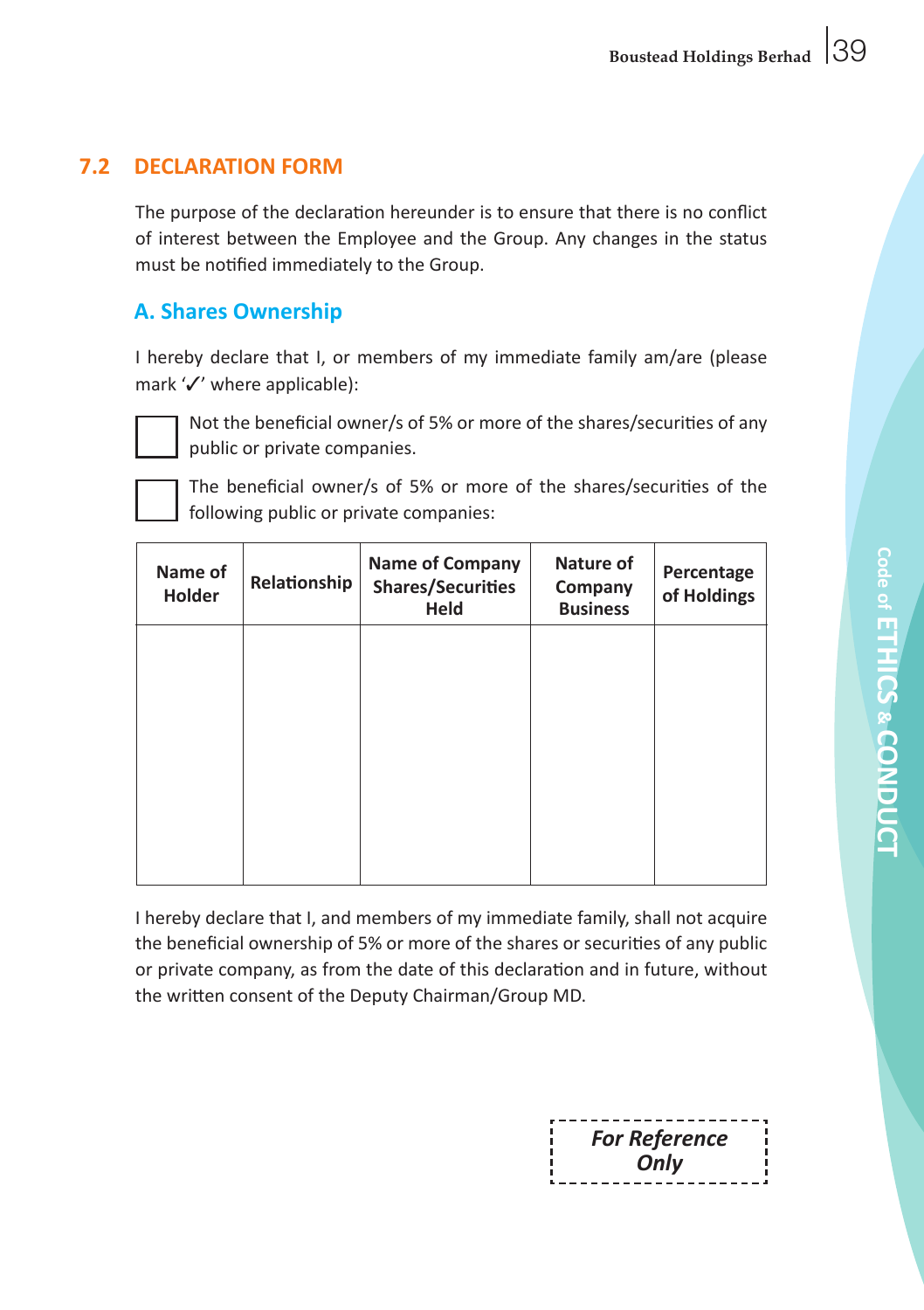# **B. Other Interests**

Please mark  $(\checkmark)$  where applicable:

 I have nothing to declare.

 I hereby declare the following interests:-

| <b>Business and Employment</b><br>Additional business, or other<br>employment interest that I am<br>involved in. |                                                                                               |
|------------------------------------------------------------------------------------------------------------------|-----------------------------------------------------------------------------------------------|
| Consultancy<br>Company or individual on<br>behalf of whom consultancy is                                         |                                                                                               |
| undertaken.                                                                                                      | Nature of Business: _________________________<br>Frequency or Volume of Work: _______________ |
| <b>Directorships</b><br>Company of which I am a                                                                  | Address: Address:                                                                             |
| director.                                                                                                        |                                                                                               |
| <b>Partnerships</b><br>Company with which I am a                                                                 |                                                                                               |
| partner.                                                                                                         |                                                                                               |
| <b>Other relevant interests</b>                                                                                  |                                                                                               |

 I hereby declare that I will seek the written consent of the Deputy Chairman/ Group Managing Director prior to acquiring and being involved with any interests as per Table B above.

 I also hereby declare that to the best of my knowledge, the information disclosed on this form is complete and accurate in accordance with the Code. I understand that any false declaration or omission may lead to disciplinary proceeding/action.

\_\_\_\_\_\_\_\_\_\_\_\_\_\_\_\_\_\_\_\_\_\_\_\_\_\_\_\_\_\_\_\_\_\_\_\_\_\_\_\_ **Signature** 

\_\_\_\_\_\_\_\_\_\_\_\_\_\_\_\_\_\_\_\_\_\_\_\_\_\_\_\_\_\_\_\_\_\_\_\_\_\_\_\_ Full Name (please print in capital letters)

\_\_\_\_\_\_\_\_\_\_\_\_\_\_\_\_\_\_\_\_\_\_\_\_\_\_\_\_\_\_\_\_\_\_\_\_\_\_\_\_ Identity Card/Passport No.

\_\_\_\_\_\_\_\_\_\_\_\_\_\_\_\_\_\_\_\_\_\_\_\_\_\_\_\_\_\_\_\_\_\_\_\_\_\_\_\_ **Designation** 

\_\_\_\_\_\_\_\_\_\_\_\_\_\_\_\_\_\_\_\_\_\_\_\_\_\_\_\_\_\_\_\_\_\_\_\_\_\_\_\_ Department & Company<br>Date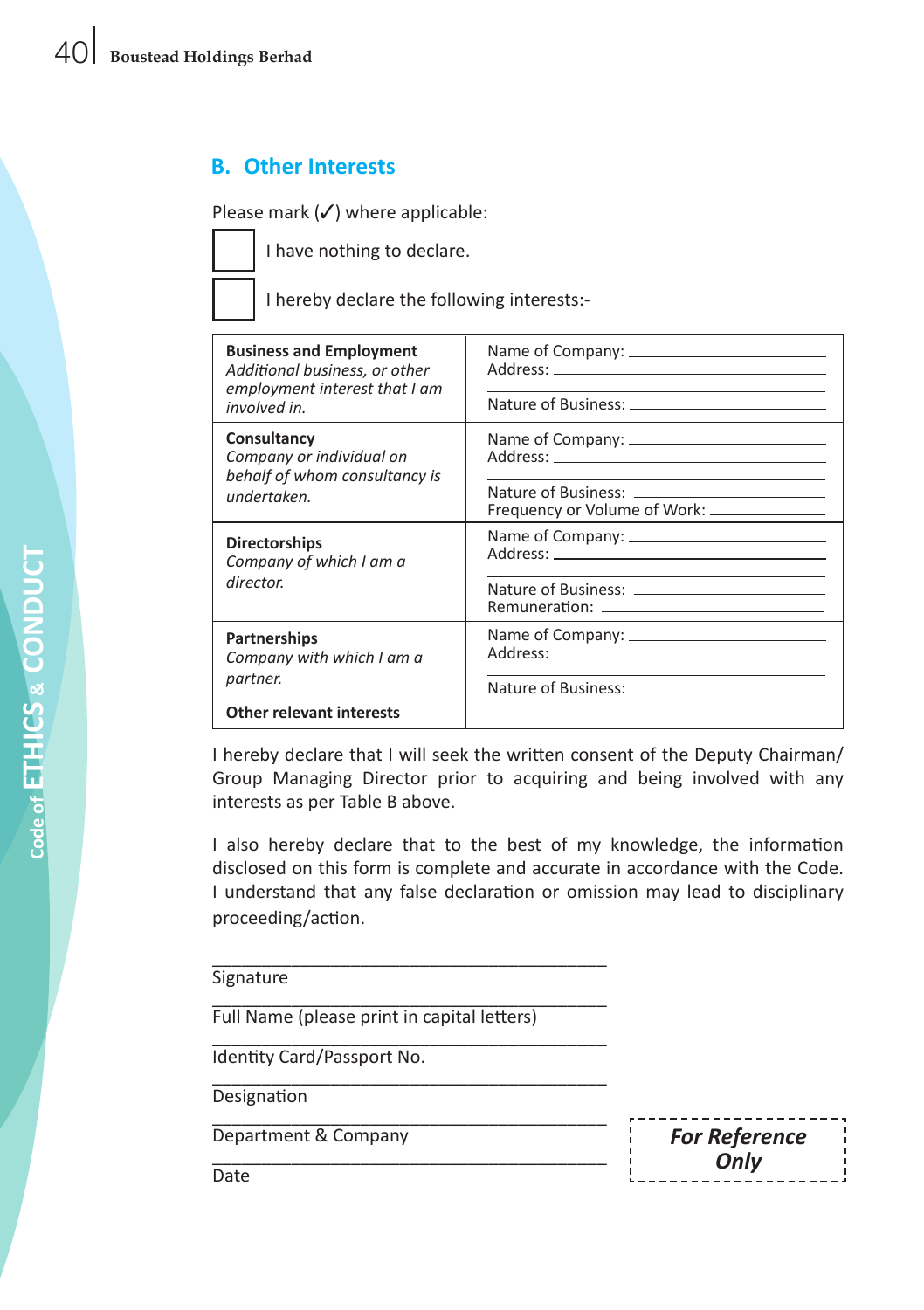# KOD ETIKA & TATA LAKU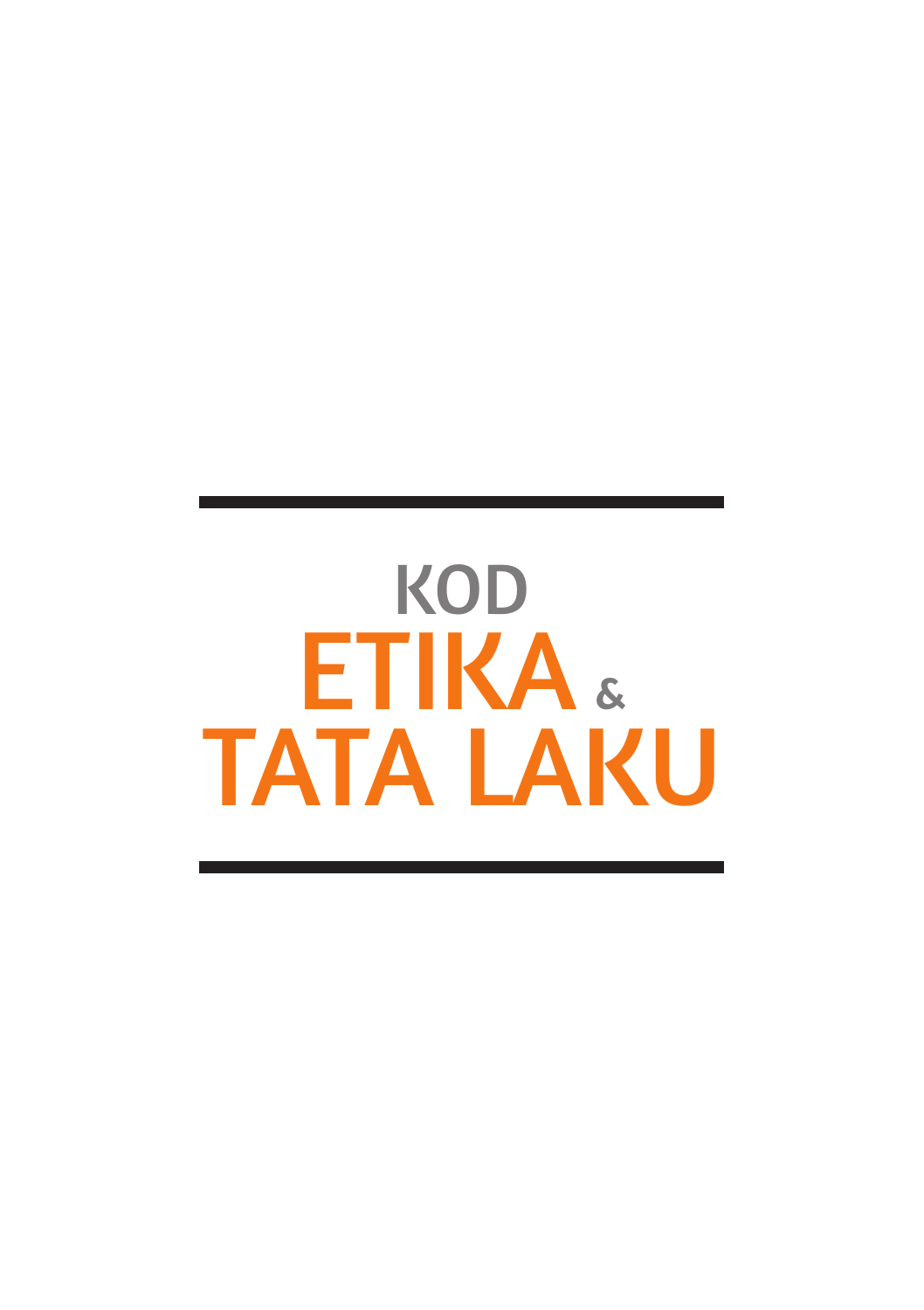# **ISI KANDUNGAN**

| 1 |       | <b>PENDAHULUAN</b>                                          | 44 |
|---|-------|-------------------------------------------------------------|----|
|   | 1.1   | Ringkasan Eksekutif                                         | 44 |
|   | 1.2   | Objektif                                                    | 44 |
|   | 1.3   | Definisi                                                    | 45 |
|   | 1.4   | Skop                                                        | 45 |
|   | 1.5   | Interpretasi                                                | 46 |
|   | 1.6   | Senarai Semak Tata Laku Beretika                            | 46 |
|   | 1.7   | Arahan-Arahan                                               | 47 |
| 2 |       | <b>KENYATAAN KOD ETIKA</b>                                  | 48 |
| 3 |       | <b>KENYATAAN KOD TATA LAKU</b>                              | 49 |
|   | 3.1   | Prinsip-Prinsip Dasar                                       | 49 |
|   | 3.2   | Tanggungjawab dan Akauntabiliti                             | 49 |
| 4 |       | KOD TATA LAKU KUMPULAN BOUSTEAD                             | 51 |
|   | 4.1   | <b>PERCANGGAHAN KEPENTINGAN</b>                             | 51 |
|   | 4.1.1 | Keahlian Lembaga Pengarah di Syarikat Lain                  | 51 |
|   | 4.1.2 | Kepentingan Kewangan                                        | 52 |
|   | 4.1.3 | Pekerjaan atau Perniagaan Luar/Sampingan                    | 52 |
|   | 4.1.4 | Aktiviti Luar atau Aktiviti Sampingan di Luar Kumpulan      | 52 |
|   | 4.1.5 | Hubungan Cinta di antara Rakan Sekerja                      | 53 |
|   | 4.2   | AMALAN RASUAH, HADIAH DAN GANJARAN PERNIAGAAN               | 53 |
|   | 4.2.1 | Meminta, Menerima, dan Menawarkan Pembayaran Rasuah         | 53 |
|   | 4.2.2 | Nilai Nominal                                               | 54 |
|   | 4.2.3 | Ganjaran Perniagaan                                         | 54 |
|   | 4.3   | <b>MAKLUMAT SULIT</b>                                       | 55 |
|   | 4.3.1 | Rekod-Rekod                                                 | 55 |
|   | 4.3.2 | Pertukaran Maklumat Dalaman ('Insider Trading')             | 56 |
|   | 4.3.3 | Had Terhadap Pencarian Klien, Pelanggan dan/atau Prinsipal  | 58 |
|   | 4.3.4 | Had Terhadap Kakitangan                                     | 59 |
|   | 4.4   | <b>HARTA SYARIKAT</b>                                       | 59 |
|   | 4.4.1 | Harta Intelek                                               | 59 |
|   | 4.4.2 | Penggunaan Harta Syarikat (Kemudahan, Peralatan dan Sumber) | 61 |
|   | 4.5   | <b>INTEGRITI KEWANGAN DAN PERAKAUNAN</b>                    | 63 |
|   | 4.5.1 | Kaedah Pengeluaran Dana dan Lain-lain Aset                  | 63 |
|   | 4.5.2 | Kaedah Penyimpanan Rekod dan Dokumentasi                    | 64 |
|   | 4.5.3 | Penyimpanan Rekod dan Dokumen                               | 64 |
|   | 4.5.4 | Amalan Perolehan                                            | 64 |
|   | 4.5.5 | Pengubahan Wang Haram                                       | 65 |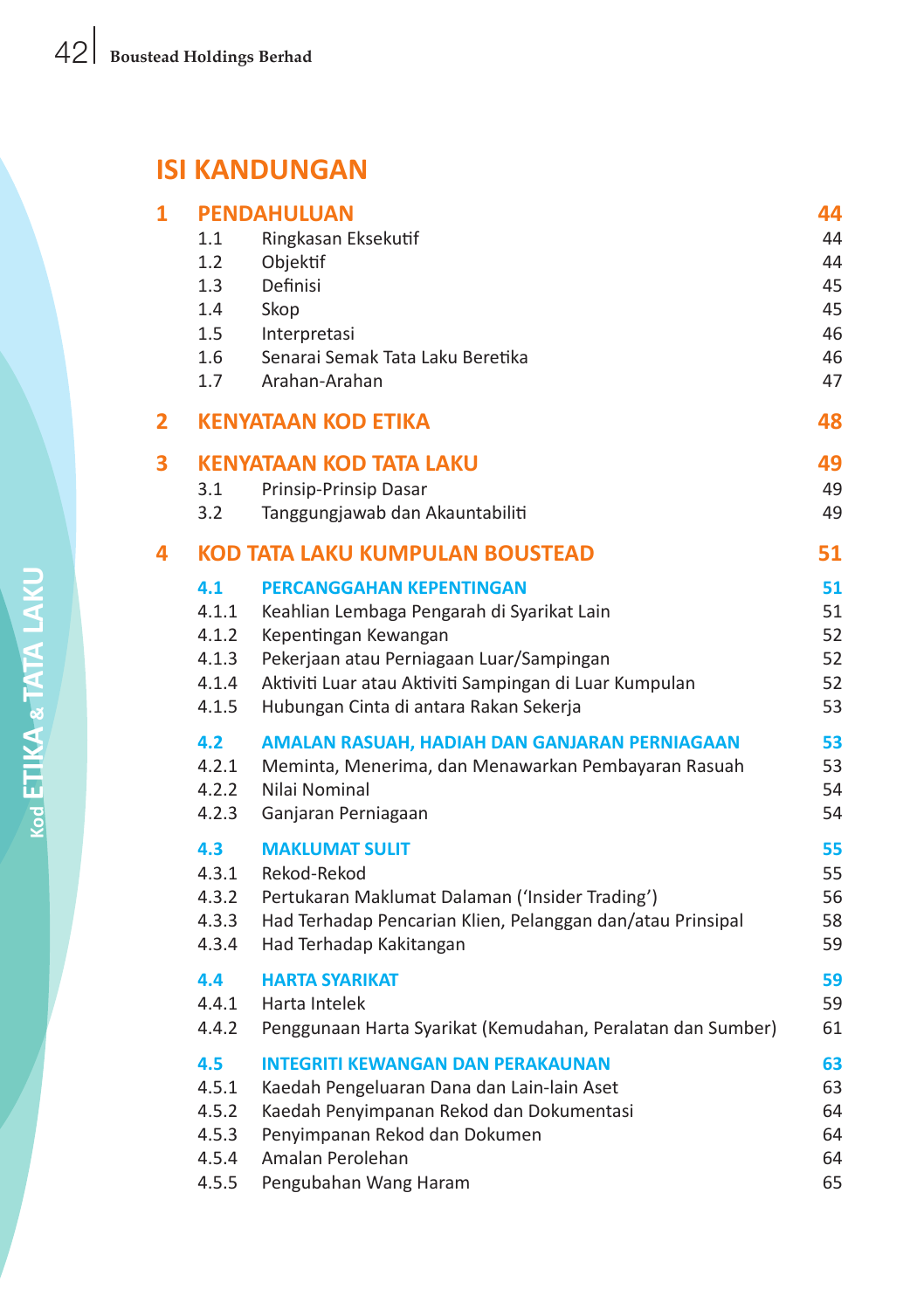|   | 4.6                   | PENDEDAHAN BERKENAAN LEBIHAN PEMBAYARAN                                    | 65             |
|---|-----------------------|----------------------------------------------------------------------------|----------------|
|   | 4.7<br>4.7.1<br>4.7.2 | <b>IMEJ AWAM</b><br>Penampilan Awam<br>Media Komunikasi dan Kenyataan Awam | 66<br>66<br>66 |
|   | 4.8                   | KESELAMATAN, KESIHATAN PEKERJAAN, SEKURITI DAN                             |                |
|   |                       | <b>ALAM SEKITAR</b>                                                        | 66             |
|   | 4.8.1                 | Keselamatan, Kesihatan Pekerjaan dan Sekuriti                              | 66             |
|   | 4.8.2                 | Alam Sekitar                                                               | 68             |
|   | 4.9                   | <b>TATA LAKU AM</b>                                                        | 68             |
|   | 4.9.1                 | Penyalahgunaan dan/atau Penggunaan Tidak Sesuai Komputer/                  |                |
|   |                       | Teknologi Maklumat dan Komunikasi (ICT)/Media Sosial                       | 68             |
|   | 4.9.2                 | Perlakuan Tidak Jujur dan Penipuan                                         | 69             |
|   | 4.9.3                 | Perbuatan Tidak Hormat dan Keingkaran                                      | 69             |
|   | 4.9.4                 | Perbuatan Berunsur Keganasan, Kelakuan yang Tidak Sesuai dan               |                |
|   |                       | Kesalahan Jenayah                                                          | 70             |
|   | 4.9.5                 | Alkohol, Dadah dan Perjudian                                               | 71             |
|   | 4.9.6                 | Penampilan                                                                 | 72             |
|   | 4.9.7                 | Pengendalian Urusan Perniagaan                                             | 72             |
|   | 4.9.8                 | Percanggahan Kepentingan                                                   | 73             |
|   | 4.9.9                 | Kelewatan, Ketidakhadiran dan Kedatangan                                   | 73             |
|   |                       | 4.9.10 Keselamatan dan Kesihatan                                           | 74             |
|   |                       | 4.9.11 Kesalahan Berunsur Seksual/Jantina/Kaum/Agama                       | 74             |
|   |                       | 4.9.12 Prestasi Kerja                                                      | 75             |
|   |                       | 4.9.13 Lain-lain                                                           | 75             |
| 5 |                       | <b>POLISI-POLISI LAIN</b>                                                  | 76             |
|   |                       | 5.1 Polisi Khidmatadu atau 'Whistleblowing'                                | 76             |
|   |                       | 5.2 Polisi Membuli di Tempat Kerja                                         | 76             |
|   |                       | 5.3 Polisi Gangguan Seksual                                                | 77             |
| 6 |                       | <b>GARIS PANDUAN DAN PROSEDUR KOD ETIKA DAN</b>                            |                |
|   | <b>TATA LAKU</b>      |                                                                            | 78             |
|   |                       | 6.1 Garis Panduan dan Prosedur Disiplin                                    | 78             |
|   |                       | 6.2 Prosedur Aduan                                                         | 78             |
| 7 | <b>LAMPIRAN</b>       |                                                                            | 79             |
|   |                       | 7.1 Surat Ikrar/Akujanji                                                   | 80             |
|   |                       | 7.2 Borang Pengisytiharan                                                  | 81             |
|   |                       |                                                                            |                |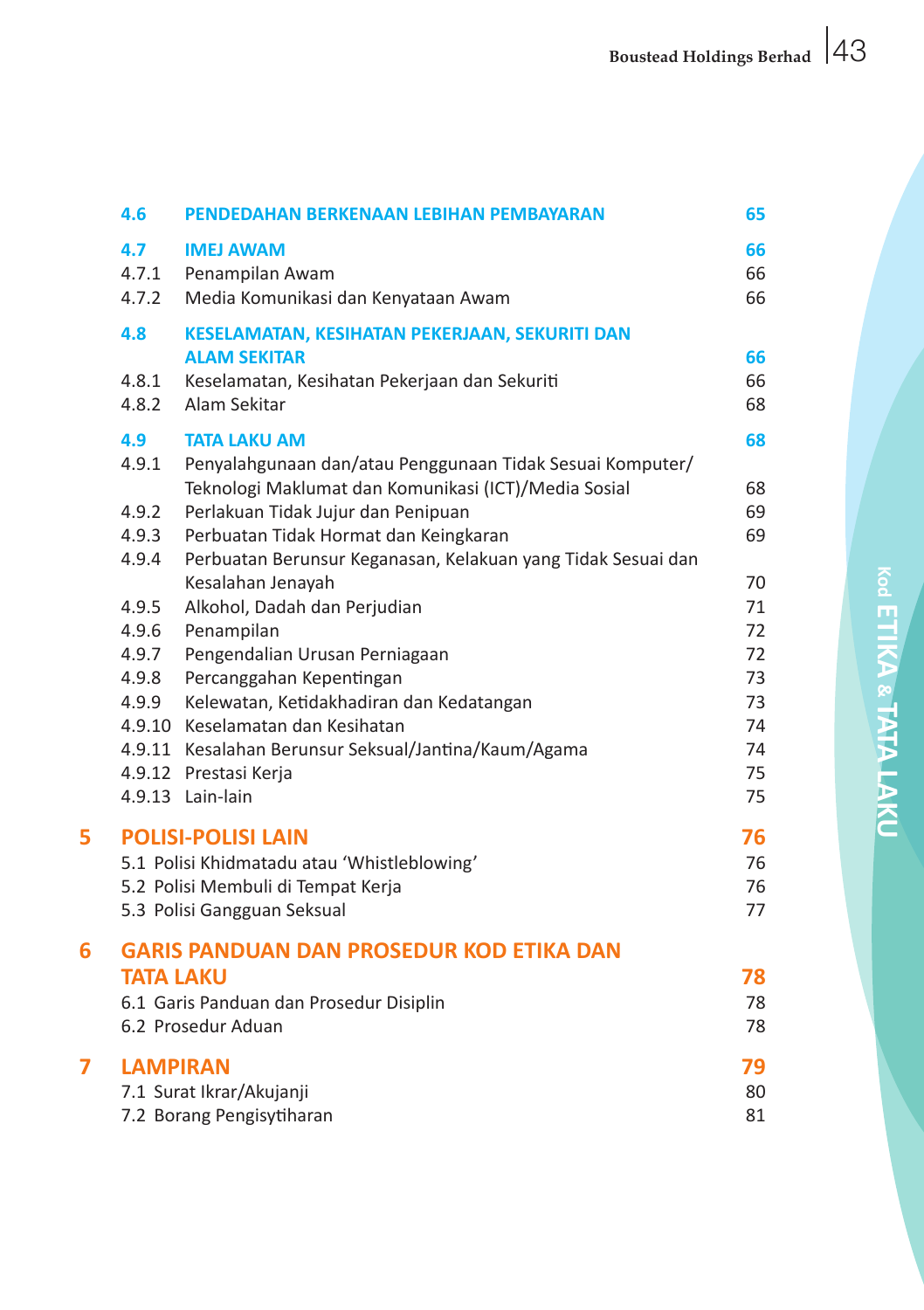# **1 PENDAHULUAN**

# **1.1 RINGKASAN EKSEKUTIF**

Kumpulan Boustead adalah komited untuk mengekalkan tahap integriti dan profesionalisme yang tinggi dalam semua urusan perniagaan. Kumpulan Boustead sentiasa berusaha untuk memastikan segala urusan perniagaan dijalankan secara beretika dan selaras dengan undang-undang negara pada setiap masa.

 Kod Etika dan Tata Laku (yang akan dirujuk sebagai Kod) diterbitkan sebagaisatu langkah atau usaha Pihak Pengurusan untuk menanam dan menitikberatkan tahap etika yang diperlukan pada setiap Kakitangan.

 Kod ini telah ditambah-baik sebagai panduan untuk mengenalpasti sebarang masalah. Walau bagaimanapun, Kod ini bukanlah manual yang menyeluruh yang boleh merangkumi segala keadaan etika yang dihadapi. Sebaliknya, Kod ini memberikan panduan tatacara kelakuan beretika yang diperlukan dari Pihak Pengurusan dan juga Kakitangan. Kod ini membantu mengenalpasti situasisituasi yang mungkin akan mempersoalkan isu kelakuan beretika seseorang individu dan seterusnya membantu untuk membuat keputusan yang wajar.

 Adalah menjadi tanggungjawab bagi setiap Kakitangan untuk memahami dan mematuhi Kod ini. Pihak Pengurusan mempunyai hak untuk mengambil tindakan disiplin dan/atau tindakan undang-undang terhadap mana-mana Kakitangan yang mengingkari atau menyalahi Kod ini.

# **1.2 OBJEKTIF**

- a. Untuk mentakrifkan kelakuan-kelakuan yang diterima.
- b. Untuk membantu Kakitangan mencapai tahap amalan perniagaan beretika yang tinggi.
- c. Untuk menyampaikan mesej pematuhan kod ini kepada Kakitangan dan Pihak Luar yang berurusan dengan Kumpulan.
- d. Untuk menanamkan kesedaran dan pemahaman di kalangan Kakitangan dan Pihak Luar bahawa tindakan disiplin akan dikenakan sekiranya gagal mematuhi Kod ini.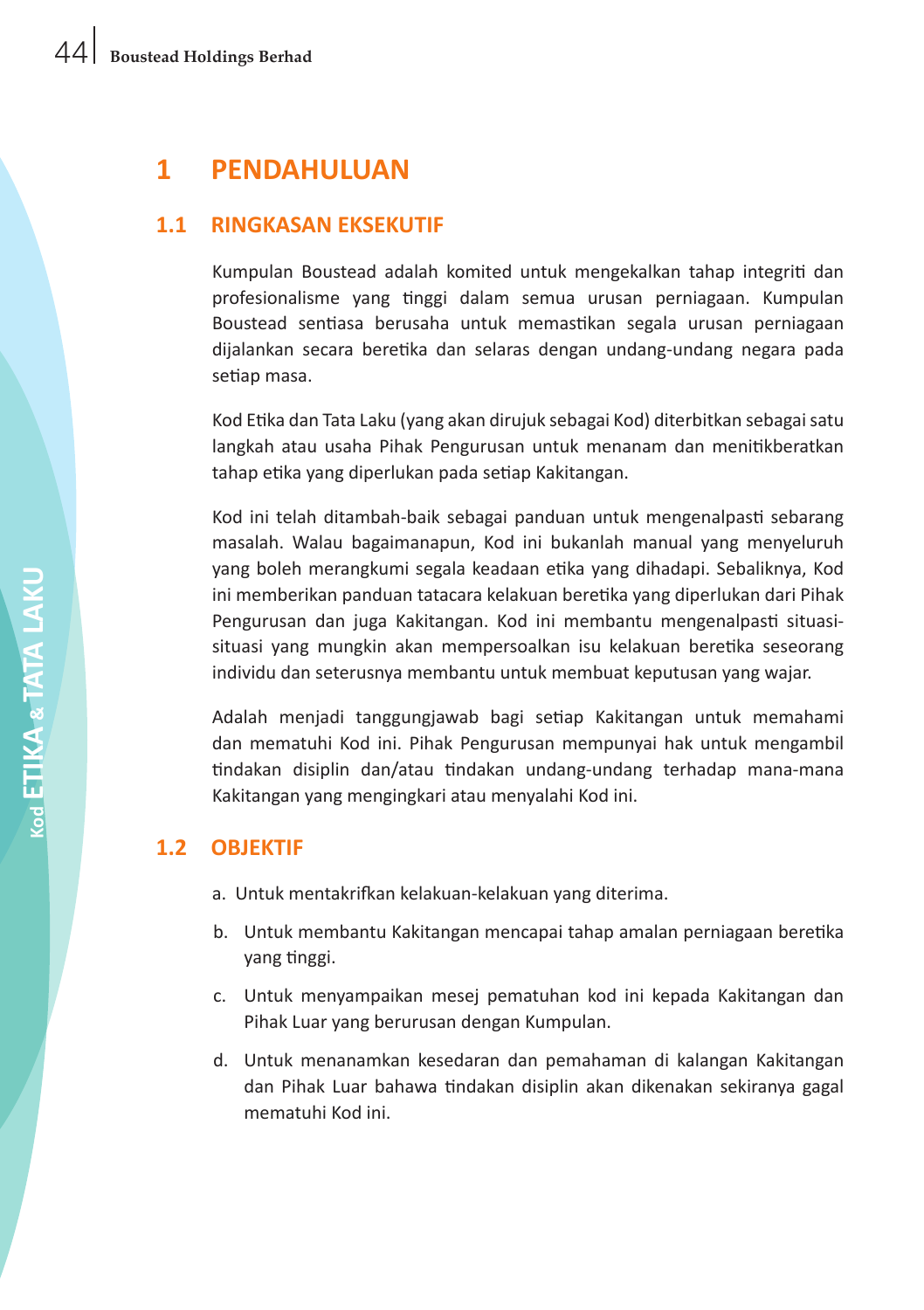#### **1.3 DEFINISI**

 Definisi berikut akan digunakan bagi tujuan Kod ini:

- a. **Kumpulan Boustead** atau **Kumpulan** atau **Syarikat** merujuk kepada Boustead Holdings Berhad dan anak-anak syarikat berkaitan.
- b. **Pengerusi** merujuk kepada Pengerusi Boustead Holdings Berhad.
- c. **Kod** merujuk kepada Kod Etika dan Tata Laku ini.
- d. **Kakitangan** merujuk kepada semua Kakitangan yang diambil bekerja atau digajikan secara tetap atau sambilan/sementara. Ini termasuk Kakitangan kontrak, Kakitangan yang ditukarkan sementara (dipinjamkan), Kakitangan perantisan, Kakitangan latihan atau sesiapa yang di bawah penyeliaan Kumpulan sama ada yang digajikan ataupun tidak.
- e. **Timbalan Pengerusi/Pengarah Urusan Kumpulan** merujuk kepada Timbalan Pengerusi/Pengarah Urusan bagi Kumpulan Boustead Holdings Berhad.
- f. **Sumber Manusia** merujuk kepada Jabatan Pengurusan Modal Insan Kumpulan bagi Boustead Holdings Berhad atau Jabatan Sumber Manusia bagi anak-anak syarikat yang berkaitan.
- g. **Ketua Sumber Manusia** merujuk kepada Ketua bagi Jabatan Pengurusan Modal Insan Kumpulan bagi Boustead Holdings Berhad atau Ketua Jabatan Sumber Manusia bagi anak-anak syarikat yang berkaitan.
- h. **Pihak Luar** merangkumi klien, pelanggan, pemegang saham, kontraktor, pegawai kerajaan, pihak agensi, institusi kewangan yang mempunyai urusan secara langsung atau tidak langsung dengan Kumpulan Boustead.
- i. **Pihak Pengurusan** merujuk kepada Pengerusi, Timbalan Pengerusi/ Pengarah Urusan Kumpulan, Pengarah Bahagian, Ketua Unit Perniagaan dan Ketua Jabatan di Kumpulan Boustead.

#### **1.4 SKOP**

 Kod ini menggantikan kesemua Kod Etika dan Kod Tata Laku, Dokumen Salah Laku Kakitangan dan apa-apa dokumen yang berkaitan atau berkenaan yang digunakan sebelum ini. Pihak Kumpulan akan berusaha untuk mengekalkan isi kandungan Kod ini mengikut perkembangan semasa. Walau bagaimanapun, Pihak Pengurusan mempunyai hak untuk mengkaji semula, mengubah, menggantung atau mengeluarkan mana-mana polisi, prosedur dan/atau faedah yang terkandung dalam Kod ini dengan atau tanpa notifikasi kepada Kakitangan.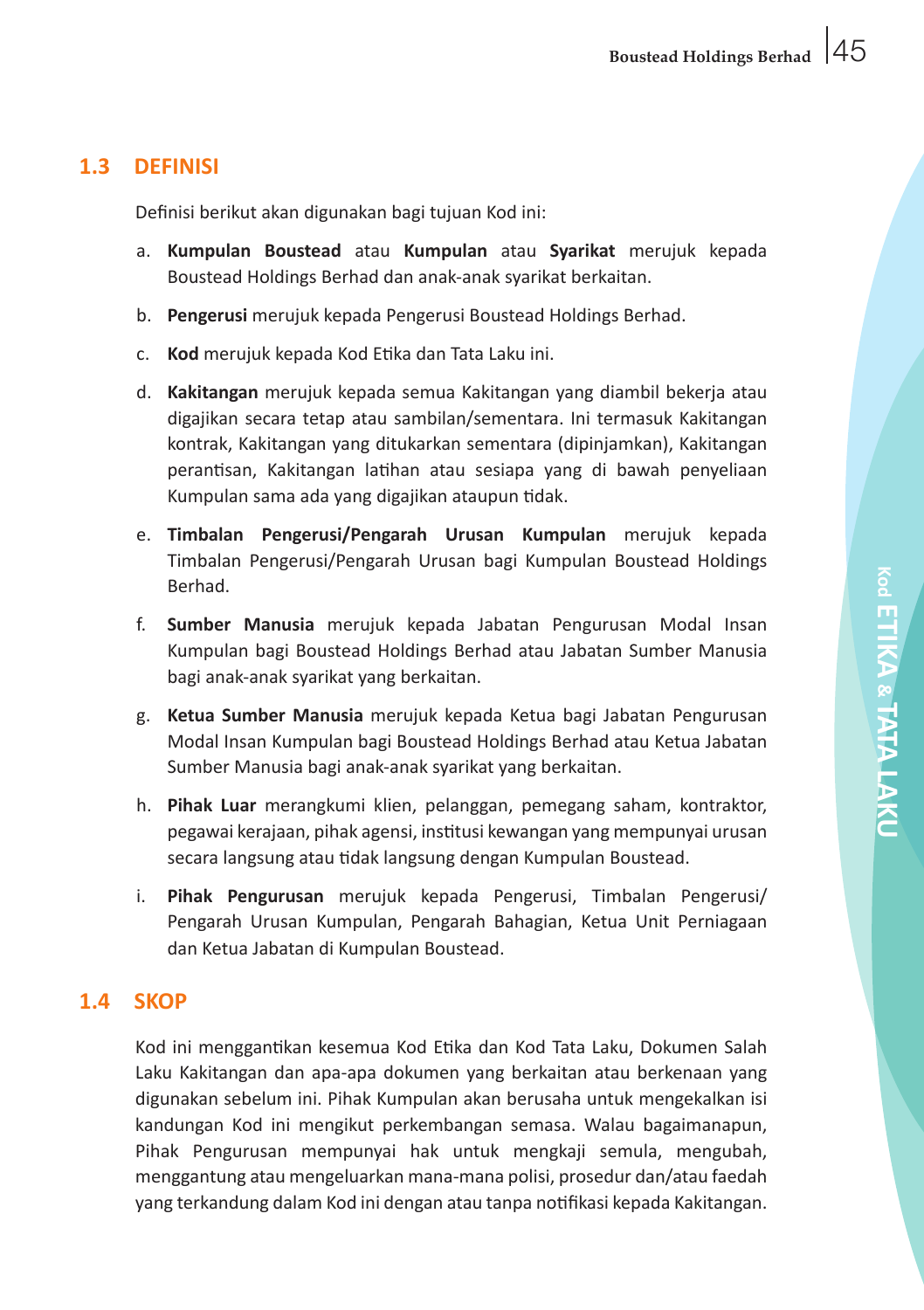Kod dan polisi-polisi Kumpulan ini merangkumi semua Kakitangan Kumpulan dan Pihak Luar, sekiranya berkaitan.

# **1.5 INTERPRETASI**

- a. Perkataan yang merujuk kepada jantina akan dianggap merangkumi lelaki dan wanita, kecuali jika dinyatakan sebaliknya.
- b. Perkataan merujuk kepada kata tunggal akan dianggap merangkumi kata majmuk dan sebaliknya.
- c. Rujukan kepada anak adalah termasuk anak angkat yang sah dan anak tiri.
- d. Dokumen ini adalah terjemahan daripada Bahasa Inggeris. Sekiranya terdapat percanggahan di dalam mana-mana kandungan Kod ini, rujukan akan dibuat pada versi awal di dalam Bahasa Inggeris. Interpretasi Kumpulan terhadap Kod ini juga adalah dianggap muktamad.
- e. Jika terdapat sebarang keraguan, tafsiran Pihak Pengurusan akan diambil sebagai muktamad.

# **1.6 SENARAI SEMAK TATA LAKU BERETIKA**

 Untuk membantu Kakitangan dalam menentukan samada sesuatu tata laku itu beretika atau tidak, tata laku itu hendaklah diambil kira sama ada ianya:

- a. Sah dari segi undang-undang.
- b. Mencerminkan Nilai Teras Kumpulan.
- c. Bercanggah dengan kepentingan Kumpulan.
- d. Memberi kesan buruk kepada diri sendiri, Kakitangan lain, Pihak Luar dan Kumpulan.

 Sebarang pertanyaan atau kemusykilan mengenai Kod ini boleh diajukan kepada Ketua Sumber Manusia/Pengarah Bahagian/Ketua Pegawai Eksekutif/ Pengarah/Pengurus Besar/Pengurus/Ketua Jabatan, dan/atau melalui mekanisme Khidmatadu Kumpulan atau 'Whistleblowing', sekiranya berkaitan.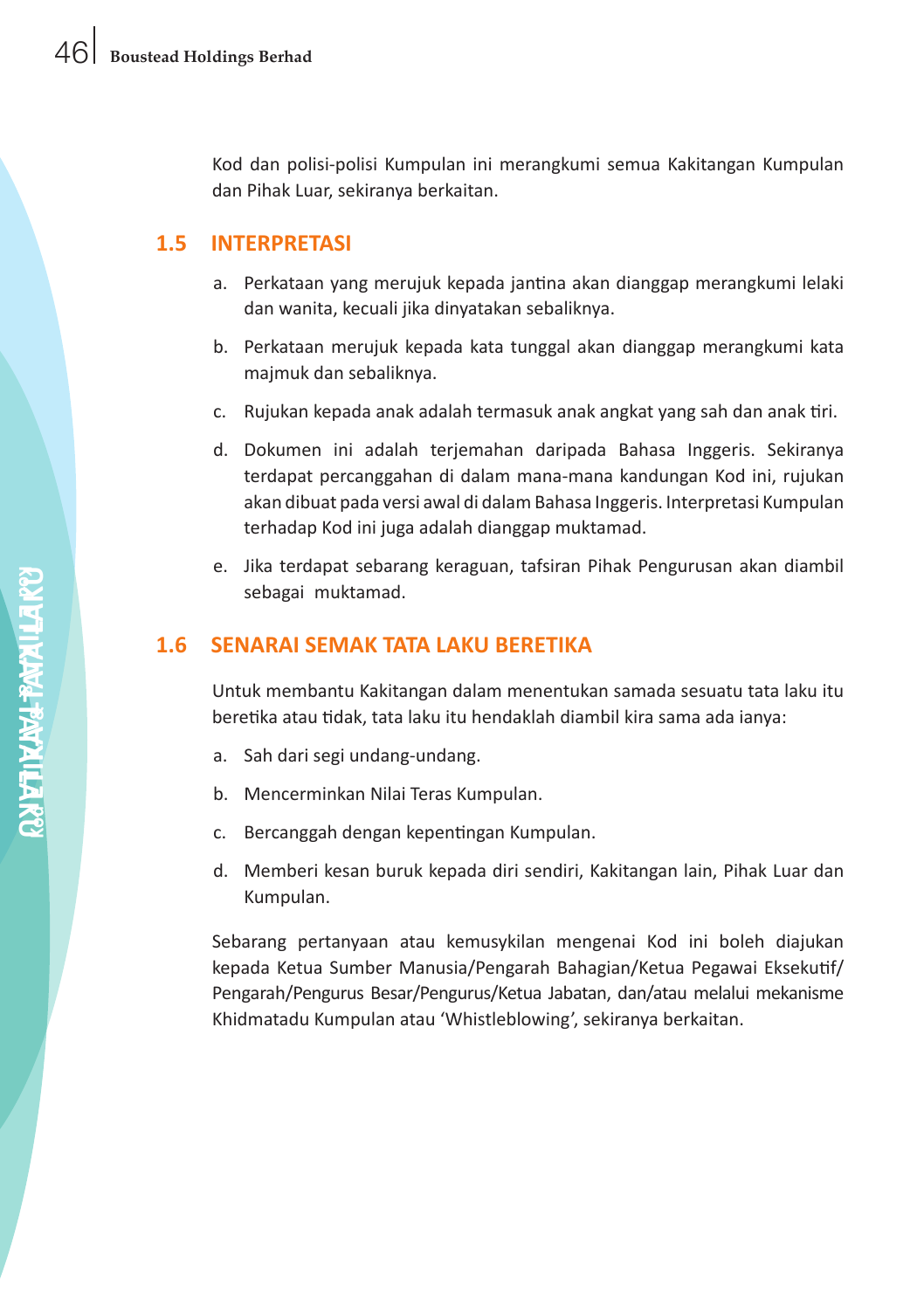# **1.7 ARAHAN-ARAHAN**

- a. Aplikasi Kod ini merangkumi semua Kakitangan.
- b. Setiap Pengarah Bahagian/Ketua Pegawai Eksekutif/Pengarah/Pengurus Besar/Pengurus/Ketua Jabatan perlu memastikan kesemua Kakitangan di bawah penyeliaan Jabatan/Bahagian/Syarikat yang diketuainya memahami kandungan Kod ini dan di samping itu, memastikan setiap Kakitangan menandatangani pengesahan pemahaman isi kandungan Kod ini.
- c. Kesemua Kakitangan diwajibkan menandatangani dokumen-dokumen berikut, apabila diarahkan oleh Pihak Pengurusan:
	- i. Surat Ikrar/Akujanii.
	- ii. Borang Pengisytiharan (hanya merujuk kepada klausa 4.1.1 hingga 4.1.5 sahaja).
	- iii. Perjanjian Sulit dan Perjanjian Kerahsiaan (sekiranya berkenaan).
	- iv. Apa-apa dokumen lain (sekiranya berkenaan).
- d. Sekiranya terdapat sebarang keraguan, adalah menjadi tanggungjawab Kakitangan untuk mendapatkan penerangan lanjut daripada ketua/pegawai penyelia mereka dan/atau Ketua Sumber Manusia.
- e. Dokumen yang telah ditandatangani (Perkara 7.1: Surat Ikrar/Akujanji, Perkara 7.2: Borang Pengisytiharan) perlu dikembalikan kepada Ketua Sumber Manusia, dalam tempoh satu (1) minggu daripada penerimaan Kod ini.
- f. Bagi kes-kes yang mana memerlukan persetujuan dan/atau kelulusan bertulis dari Timbalan Pengerusi/Pengarah Urusan Kumpulan seperti yang telah digariskan di dalam Kod ini, semua permohonan kebenaran dan/atau notifikasi perlu dihantar melalui Ketua Sumber Manusia.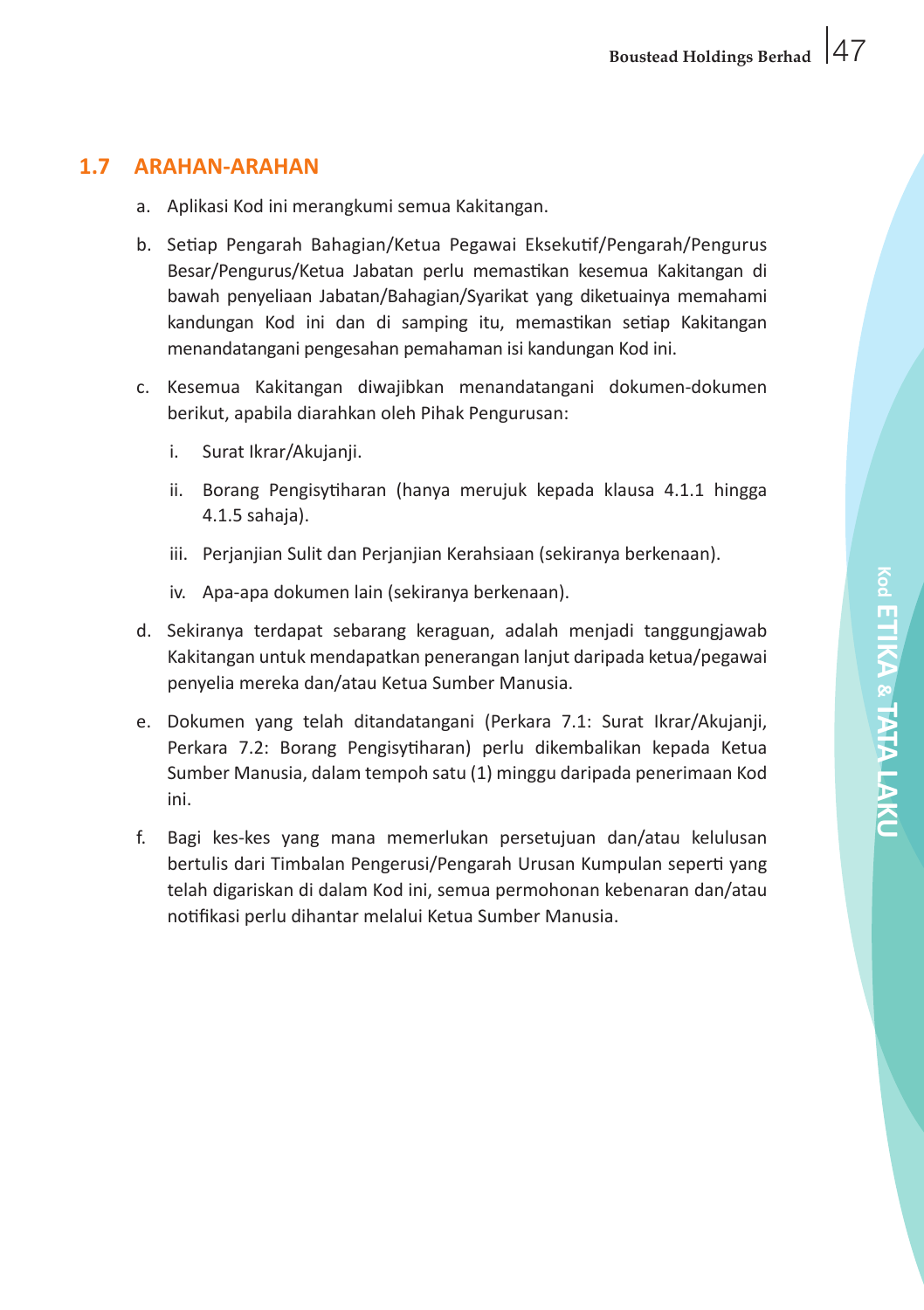# **2 KENYATAAN KOD ETIKA**

 Kod Etika merupakan satu kenyataan berkenaan dengan prinsip etika, nilai dan perlakuan yang diamanahkan kepada setiap Kakitangan Kumpulan Boustead. Ianya bertujuan untuk membantu Kakitangan mengenalpasti dan menyelesaikan isu etika yang mungkin wujud ketika menjalankan tugas. Kod Etika ini meringkaskan prinsip-prinsip am yang membawa kebaikan kepada Kumpulan.

 Kumpulan Boustead berusaha untuk mencapai tahap etika yang tinggi di tempat kerja. Kod Etika ini menekankan kepentingan untuk berpegang kepada Nilai Teras Syarikat iaitu **Hormat**, **Integriti**, **Kerja Berpasukan** dan **Kecemerlangan**. Pihak Pengurusan dan Pihak Kakitangan perlu komited kepada Nilai Teras ini dan bersama-sama memainkan peranan berikut:

# **NILAI TERAS SYARIKAT**

**• HORMAT**

**Kami akan menghormati rakan sekerja dan Pihak Luar pada setiap masa.**

#### **• INTEGRITI**

**Kami akan mengamalkan tahap integriti yang tertinggi dalam setiap perhubungan dan urusan perniagaan.**

#### **• KERJA BERPASUKAN**

**Kami akan bekerjasama antara satu sama lain untuk mewujudkan perhubungan pekerjaan yang sihat.**

#### **• KECEMERLANGAN**

**Kami mengharapkan hanya kecemerlangan dari setiap Kakitangan.**

Nilai Teras Syarikat mewujudkan satu kesedaran bersama terhadap prinsipprinsip, kepercayaan-kepercayaan dan tahap etika di dalam Kumpulan Boustead sebagai garis panduan kepada tindakan dan kelakuan yang diamanahkan kepada Kakitangan. Perniagaan yang berteraskan prinsip-prinsip yang tinggi akan menghasilkan dorongan dan keberkesanan yang lebih besar dan menjadi asas terbaik bagi menentukan hala tuju masa depan Syarikat.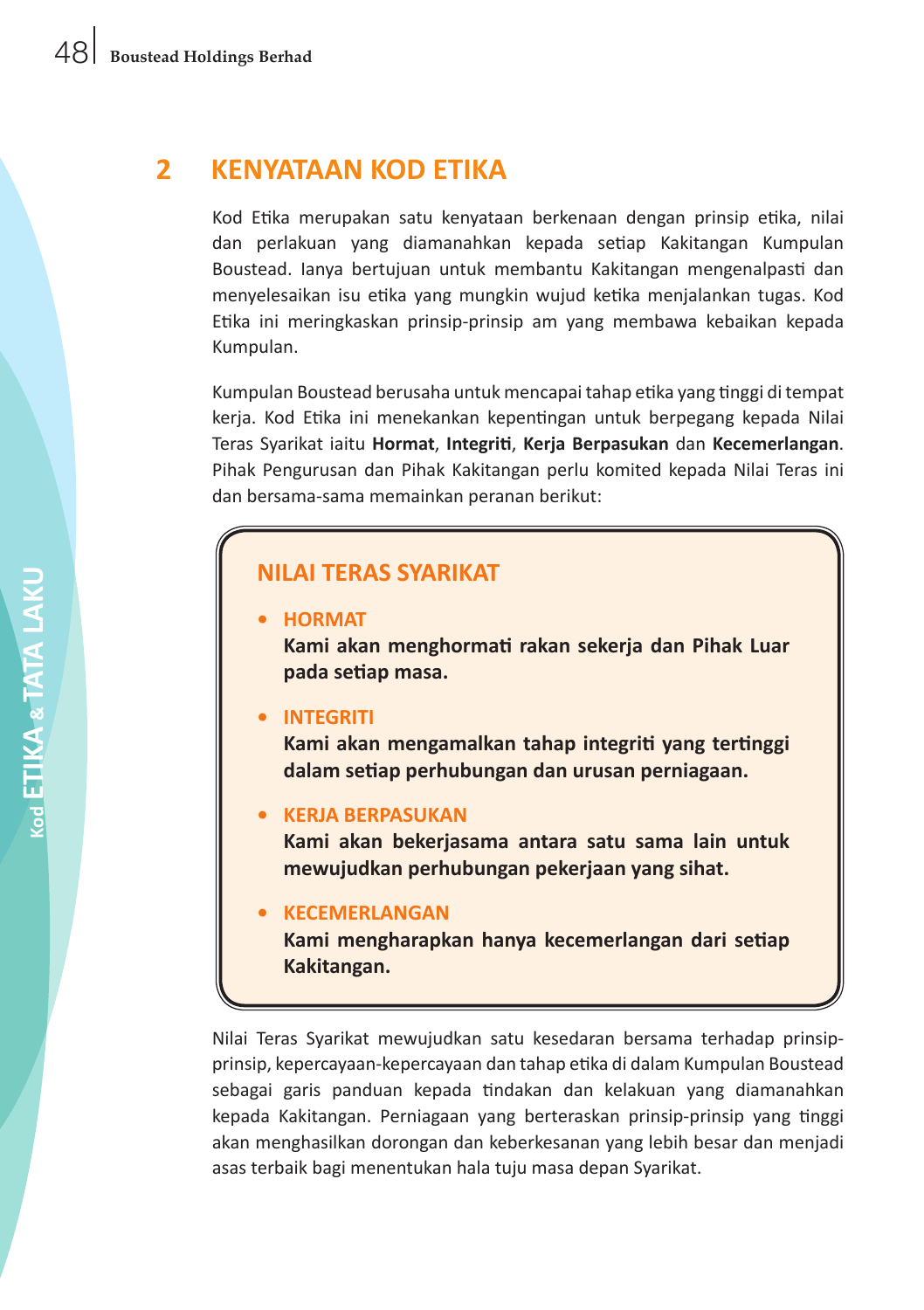# **3 KENYATAAN KOD TATA LAKU**

 Kod Tata Laku ini adalah berdasarkan kepada prinsip etika, nilai dan perlakuan yang telah digariskan dalam Kod Etika. Kod ini digunapakai oleh setiap Kakitangan Kumpulan Boustead dan merupakan bahagian penting dalam terma dan syarat perkhidmatan Kakitangan.

# **3.1 PRINSIP-PRINSIP DASAR**

Secara amnya, Kod Tata Laku ini mengandungi enam (6) prinsip utama yang perlu dipatuhi oleh setiap Kakitangan:

- a. Mengelak percanggahan kepentingan.
- b. Mengelak penyalahgunaan kedudukan/jawatan/kuasa.
- c. Mengelak penyalahgunaan maklumat yang diperolehi melalui operasi Kumpulan Boustead, sama ada untuk kepentingan peribadi atau kepentingan orang lain selain daripada untuk Kumpulan Boustead.
- d. Memastikan kerahsiaan maklumat, komunikasi dan transaksi yang dilakukan oleh Kumpulan Boustead.
- e. Memastikan ketelusan dan keadilan.
- f. Mewujudkan persekitaran dan budaya kerja yang baik.

#### **3.2 TANGGUNGJAWAB DAN AKAUNTABILITI**

#### **a. Kakitangan**

 Semua Kakitangan diwajibkan untuk memahami dan mematuhi isi kandungan Kod ini. Sekiranya Kakitangan melanggari Kod ini, alasan Kakitangan bahawa tidak mengetahui tentang kewujudan Kod serta perubahan yang dibuat tidak akan diterima.

#### **b. Pihak Pengurusan**

 Pihak Pengurusan mempunyai tanggungjawab tambahan mengikut amalan-amalan ini, dari segi pertuturan dan tindakan/tingkahlaku. Mereka mesti menggalakkan pematuhan dan etika melalui teladan. Mereka juga dipertanggungjawabkan untuk mempromosi komunikasi dua hala yang terbuka dan jujur untuk memudahkan perbincangan terutama sekali dalam situasi di mana penggunaan Kod ini mungkin tidak jelas.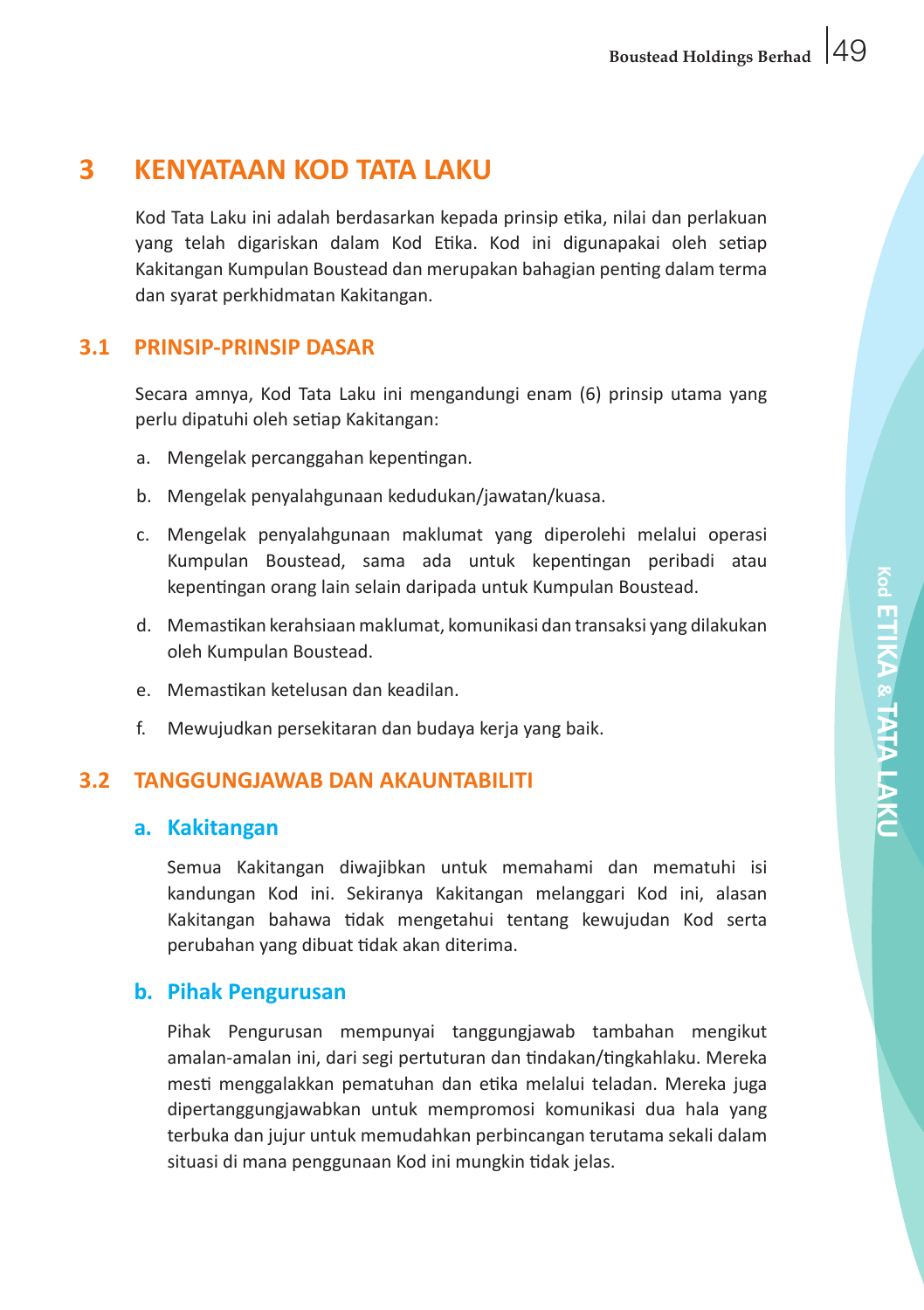Pihak Pengurusan bukan sahaja memainkan peranan dengan memberi contoh yang baik tetapi juga mengawasi tanda-tanda berlakunya penyelewengan amalan urusan perniagaan yang melanggar Kod atau menyalahi undang-undang.

## **c. Pihak Luar**

 Semua Pihak Luar yang berurusan dan menjalankan perniagaan dengan Kumpulan perlu mematuhi prinsip-prinsip yang terkandung di dalam Kod ini dalam semua perhubungan dan urusan mereka.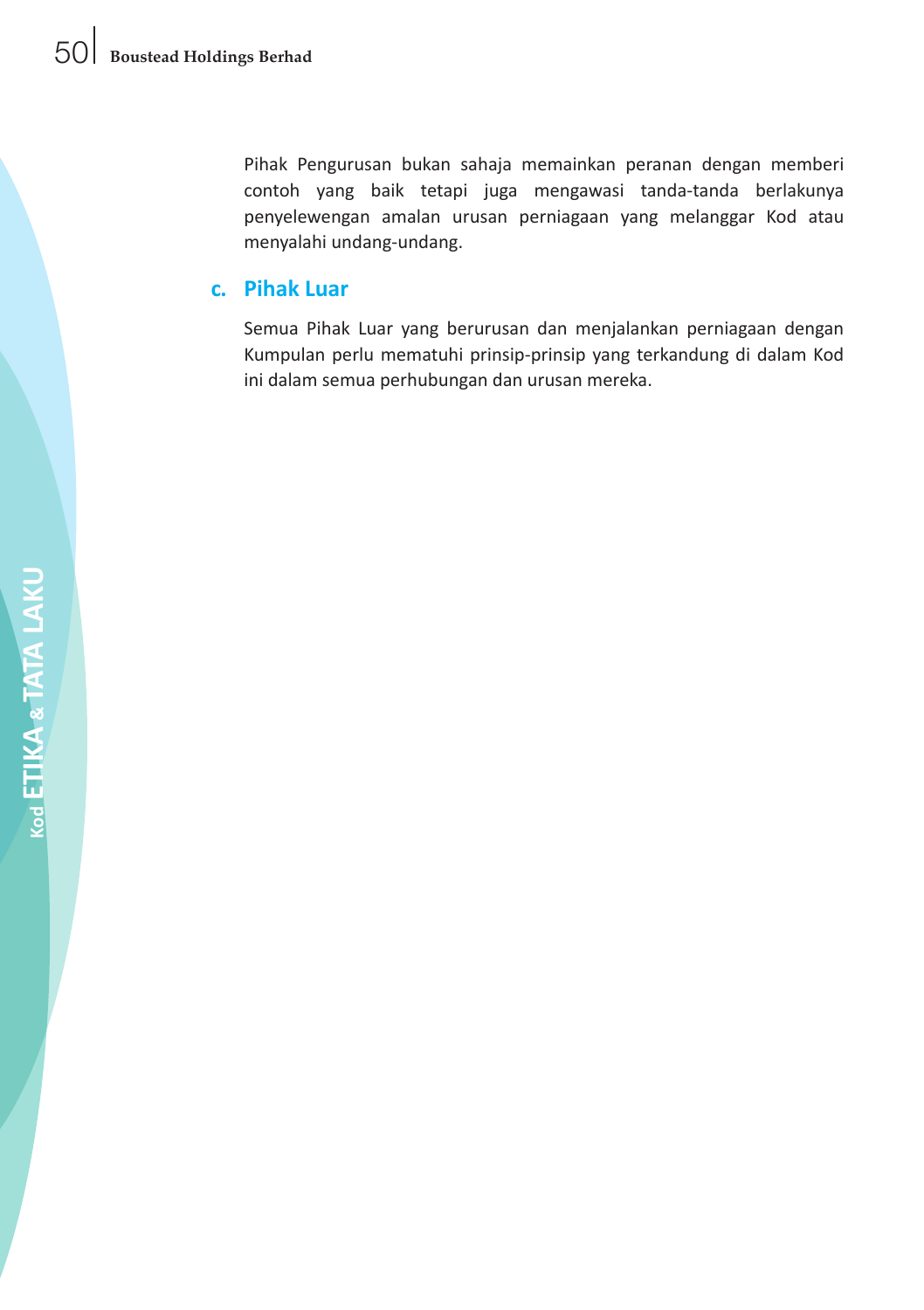# **4 KOD TATA LAKU KUMPULAN BOUSTEAD**

Setiap Kakitangan perlu mematuhi undang-undang dan peraturan-peraturan di Malaysia dan mengamalkan etika perniagaan yang lazim dipraktikkan. Kakitangan juga diwajibkan mematuhi Kod Tata Laku seperti berikut:

### **4.1 PERCANGGAHAN KEPENTINGAN**

 Kakitangan harus mengelakkan situasi di mana kepentingan peribadi boleh bercanggah, atau kelihatan bercanggah, dengan perniagaan Kumpulan. Sepanjang tempoh perkhidmatan dengan Kumpulan, Kakitangan hendaklah menumpukan seluruh masa, perhatian dan kemahiran mereka untuk melaksanakan tugas-tugas yang diberi dengan sebaik mungkin dan mematuhi arahan-arahan yang munasabah dan sah disisi undang-undang yang diberikan oleh pegawai atasan.

 Percanggahan kepentingan mungkin akan wujud sekiranya Kakitangan mempunyai aktiviti peribadi, sosial, kewangan atau politik yang mengganggu atau berkemungkinan akan mengganggu ketaatan dan objektiviti Kakitangan terhadap Kumpulan. Setiap kakitangan bertanggungjawab untuk mengelak dari melibatkan diri di dalam situasi dimana percanggahan kepentingan akan timbul.

# **4.1.1 Keahlian Lembaga Pengarah di Syarikat Lain**

- a. Kakitangan perlu mengisytiharkan sekiranya mereka mempunyai keahlian lembaga pengarah dalam apa jua jawatan yang disandang di mana-mana syarikat di luar Kumpulan.
- b. Kakitangan yang telah dipelawa untuk menjadi ahli lembaga pengarah dalam apa jua jawatan di mana-mana syarikat di luar Kumpulan hanya dibenarkan untuk menerima perlantikan tersebut setelah memperolehi persetujuan bertulis dari Timbalan Pengerusi/Pengarah Urusan Kumpulan.
- c. Bagi tujuan mendapatkan kelulusan, Kakitangan perlu memastikan keahlian tersebut tidak bercanggah dengan kepentingan Kumpulan dan masa yang diperuntukkan untuk keahlian tidak akan menjejaskan tanggungjawab mereka dengan Kumpulan.
- d. Sekiranya pada bila-bila masa Timbalan Pengerusi/Pengarah Urusan Kumpulan berpendapat bahawa terdapat percanggahan kepentingan atau keahlian tersebut menjejaskan tanggungjawab Kakitangan di Kumpulan Boustead, Kakitangan tersebut perlu membuat salah satu keputusan sama ada untuk terus berkhidmat dengan Kumpulan Boustead atau memegang keahlian lembaga pengarah tersebut.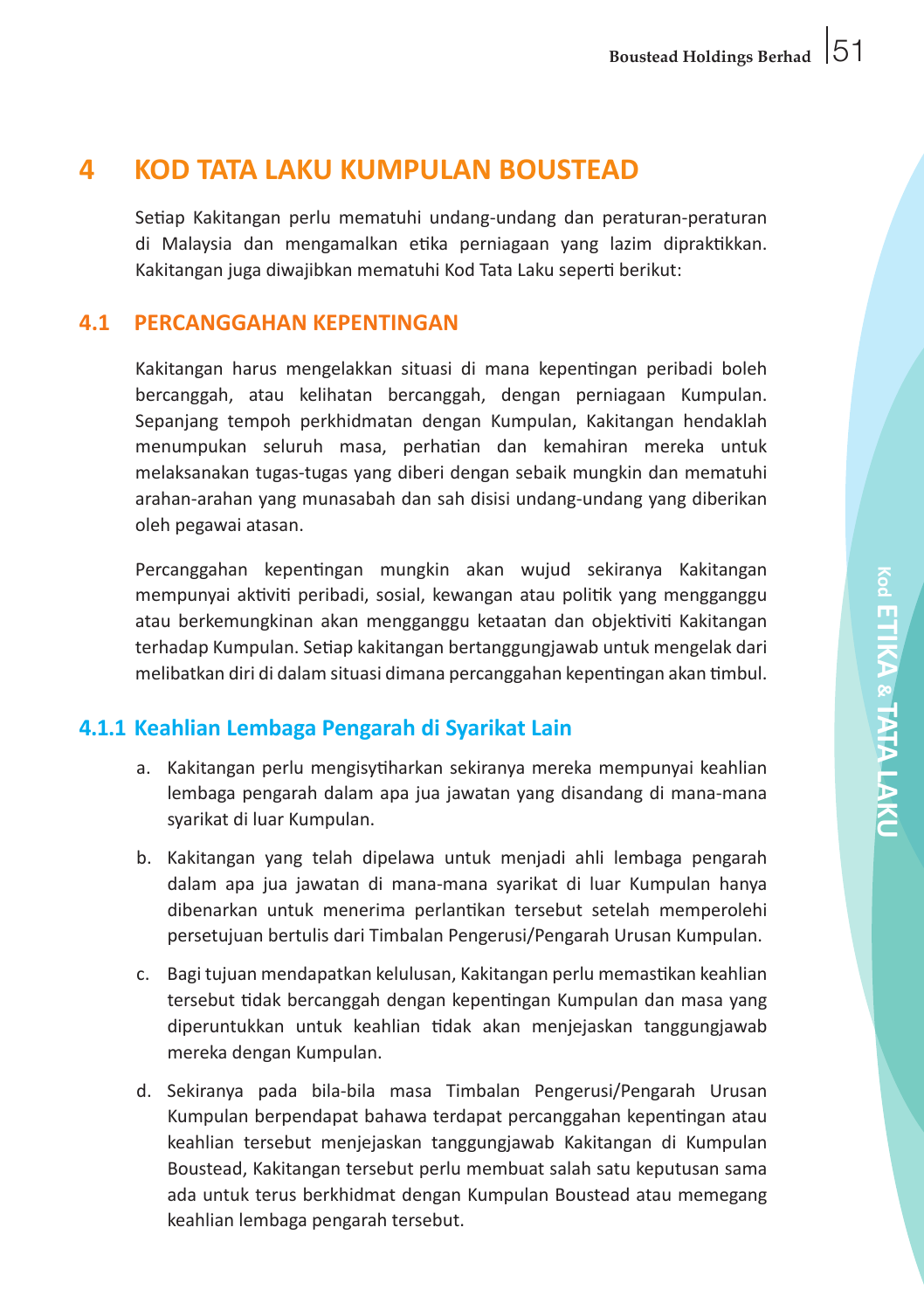# **4.1.2 Kepentingan Kewangan**

- a. Kakitangan dan ahli keluarga mereka tidak dibenarkan, samada secara langsung atau tidak langsung, untuk membeli, menjual dan menyewa hartanah, peralatan atau bahan daripada atau kepada Kumpulan Boustead (melainkan untuk kegunaan sendiri).
- b. Kakitangan dan ahli keluarga yang mempunyai kepentingan kewangan dengan mana-mana Pihak Luar yang mempunyai urusan perniagaan dengan Kumpulan dan terlibat dalam membuat sebarang keputusan, urusan dan transaksi untuk entiti tersebut dan pada masa yang sama Kakitangan tersebut berkhidmat dengan Kumpulan, perlu memaklumkan kepada Timbalan Pengerusi/Pengarah Urusan Kumpulan secara bertulis dan memperolehi kebenaran sebelum membuat urusan, keputusan atau transaksi.

# **4.1.3 Pekerjaan atau Perniagaan Luar/Sampingan**

 Kakitangan tidak boleh melibatkan diri di dalam pekerjaan atau perniagaan lain yang bercanggah dengan tugasan di Kumpulan dan/atau perniagaan dan operasi Kumpulan.

# **4.1.4 Aktiviti Luar atau Aktiviti Sampingan di Luar Kumpulan**

- a. Kakitangan tidak dibenarkan untuk menjadi ahli kepada mana-mana parti politik, majlis perbadanan, jawatankuasa perdagangan atau mana-mana persatuan bukan dagang tanpa mendapat persetujuan bertulis terlebih dahulu daripada Timbalan Pengerusi/Pengarah Urusan Kumpulan.
- b. Pada kebiasaannya, persetujuan tidak akan diberikan melainkan kesemua atau beberapa syarat dari tiga (3) syarat di bawah dipenuhi:
	- i. Keahlian tidak bercanggah dengan kepentingan Kumpulan.
	- ii. Kumpulan akan mendapat manfaat daripada keahlian tersebut.
	- iii. Masa yang diperuntukkan untuk keahlian tidak menjejaskan perlaksanaan tugas Kakitangan tersebut dengan Kumpulan.
- c. Penglibatan Kakitangan dalamaktiviti keahlian setelahmendapat kebenaran daripada Timbalan Pengerusi/Pengarah Urusan Kumpulan hendaklah mengikut masa dan menggunakan perbelanjaan sendiri.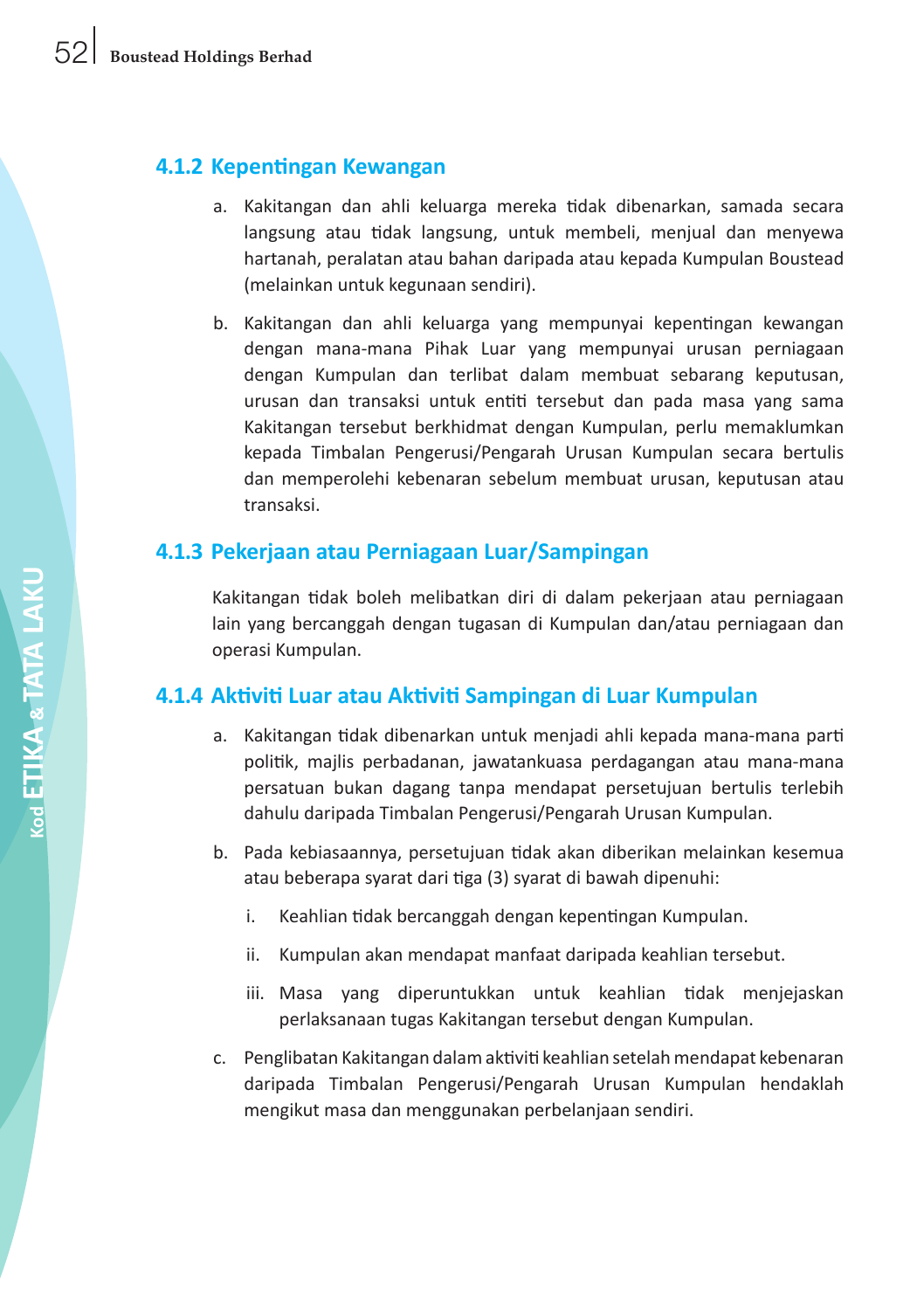# **4.1.5 Hubungan Cinta di antara Rakan Sekerja**

- a. Pihak Kumpulan percaya bahawa Kakitangan mempunyai penilaian yang baik dalam membuat keputusan untuk menjalinkan hubungan cinta dengan rakan sekerja. Walau bagaimanapun, Kakitangan yang mempunyai hubungan cinta dengan rakan sekerja perlu mengenal pasti samada hubungan tersebut boleh menimbulkan percanggahan kepentingan atau dianggap menimbulkan percanggahan kepentingan ataupun tidak, bergantung kepada tugas dan kedudukan pangkat seseorang Kakitangan.
- b. Oleh itu, Kakitangan tidak dibenarkan untuk memulakan atau meneruskan hubungan cinta dengan Kakitangan di bawah penyeliaan mereka, sama ada secara langsung atau tidak langsung. Walaupun pegawai atasan tersebut bersikap adil dan saksama, hubungan tersebut boleh dianggap mempengaruhi penilaian prestasi, kenaikan gaji dan kenaikan pangkat, antara lain.
- c. Sebarang hubungan cinta dengan rakan sekerja juga tidak dibenarkan sekiranya hubungan tersebut mengganggu atau mewujudkan konflik. Sekiranya hubungan ini berlaku, Kakitangan perlu memaklumkan kepada Sumber Manusia. Perubahan dalam aturan kerja boleh dilakukan bagi salah seorang Kakitangan yang terlibat atau kedua-duanya, mengikut budi bicara Syarikat.

# **4.2 AMALAN RASUAH, HADIAH DAN GANJARAN PERNIAGAAN**

 Semua Kakitangan dilarang meletakkan diri dalam keadaan terhutang budi atau berkompromi dalam apa jua urusan perniagaan. Garis panduan yang paling nyata adalah suara hati seseorang apabila berhadapan dengan keadaan sedemikian. Kakitangan perlu bertanggungjawab di atas tindakan yang diambil serta bersikap telus dan adil ketika menjalankan tugas.

# **4.2.1 Meminta, Menerima, dan Menawarkan Pembayaran Rasuah**

Pemberian hadiah boleh membina perhubungan yang baik dalam urusan perniagaan, akan tetapisesetengah hadiah boleh mempengaruhi atau dianggap mempengaruhi sesuatu keputusan yang diambil. Imbuhan sebegini boleh dilihat sebagai rasuah, korupsi atau sogokan. Imbuhan ini adalah termasuk apa jua hadiah yang diterima untuk kegunaan persendirian sama ada dalam bentuk wang tunai atau barangan tanpa mengira nilai.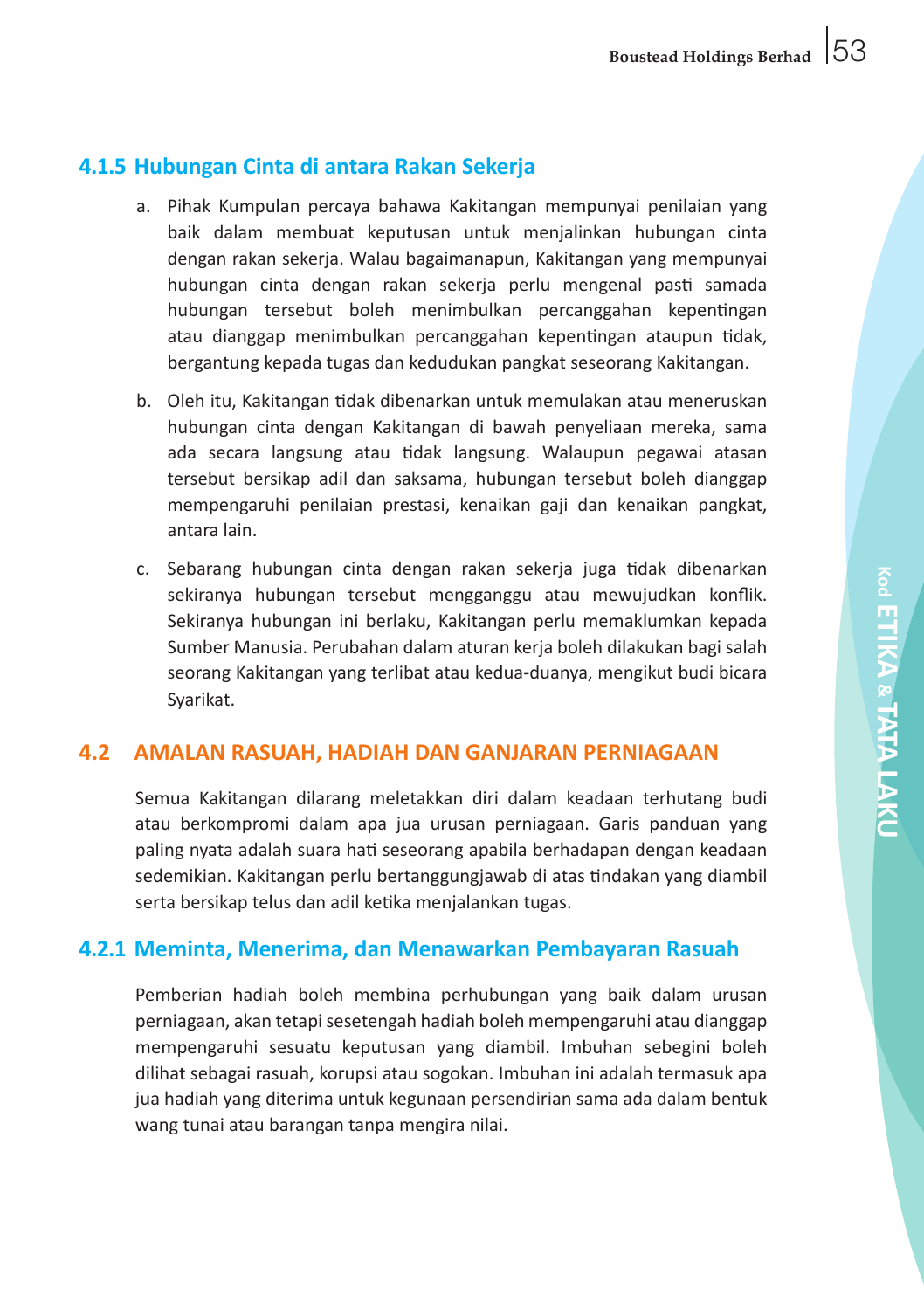Ini adalah termasuk tetapi tidak terhad kepada wang tunai, hadiah, ganjaran, kenderaan, penggunaan harta benda dan rumah peranginan, percutian, saham atau sekuriti, syer, terma khas ke atas produk atau perkhidmatan, pengubahsuaian rumah, tiket-tiket, sijil-sijil hadiah, komisen dan hiburan.

 Semua Kakitangan serta ahli keluarga tidak dibenarkan untuk meminta, menerima, menjanjikan dan menawarkan rasuah bagi pihak mereka kepada atau daripada Pihak Luar(termasuk pihak Kerajaan, Badan Berkanun dan Agensi) yang boleh mempengaruhi atau dianggap mempengaruhi sesuatu keputusan yang diambil dalam memperolehi urusan perniagaan atau pemberian kontrak sama ada secara langsung atau secara tidak langsung.

# **4.2.2 Nilai Nominal**

 Kakitangan boleh menerima sekiranya pihak yang berurusan dengan Kakitangan ingin membayar kos makan atau hiburan dengan nilai nominal sewaktu menjalankan urusan perniagaan. Nilai 'nominal' ini bergantung kepada keadaan dan kesesuaian. Secara amnya, nominal bermaksud sesuatu pelawaan atau ganjaran perniagaan yang bernilai rendah.

 Sewaktu menjalankan sebarang urusan perniagaan, Kumpulan melarang pemberian hadiah/ganjaran melebihi nilai nominal. Kakitangan tidak boleh menerima apa jua bentuk imbuhan yang terlalu mewah atau terlalu kerap.

# **4.2.3 Ganjaran Perniagaan**

 Pemberian atau penerimaan ganjaran perniagaan adalah berbeza mengikut budaya bangsa masing-masing. Dalam situasi di mana Kakitangan tidak diberi pilihan tetapi untuk menerima pemberian hadiah atau tidak boleh menolak pemberian tersebut, maka Kakitangan seharusnya membuat penilaian yang sewajarnya. Kakitangan dibenarkan untuk menerima pemberian hadiah dalam situasi seperti berikut:

- a. Perbelanjaan makan perniagaan yang tidak terlalu kerap.
- b. Cenderahati Korporat pada nilai nominal (sebagai contoh kalendar, pen, buku nota, diari).
- c. Barangan promosi.
- d. Hiburan yang berpatutan; sebagai contoh menemani rakan perniagaan menghadiri acara kebudayaan atau acara sukan.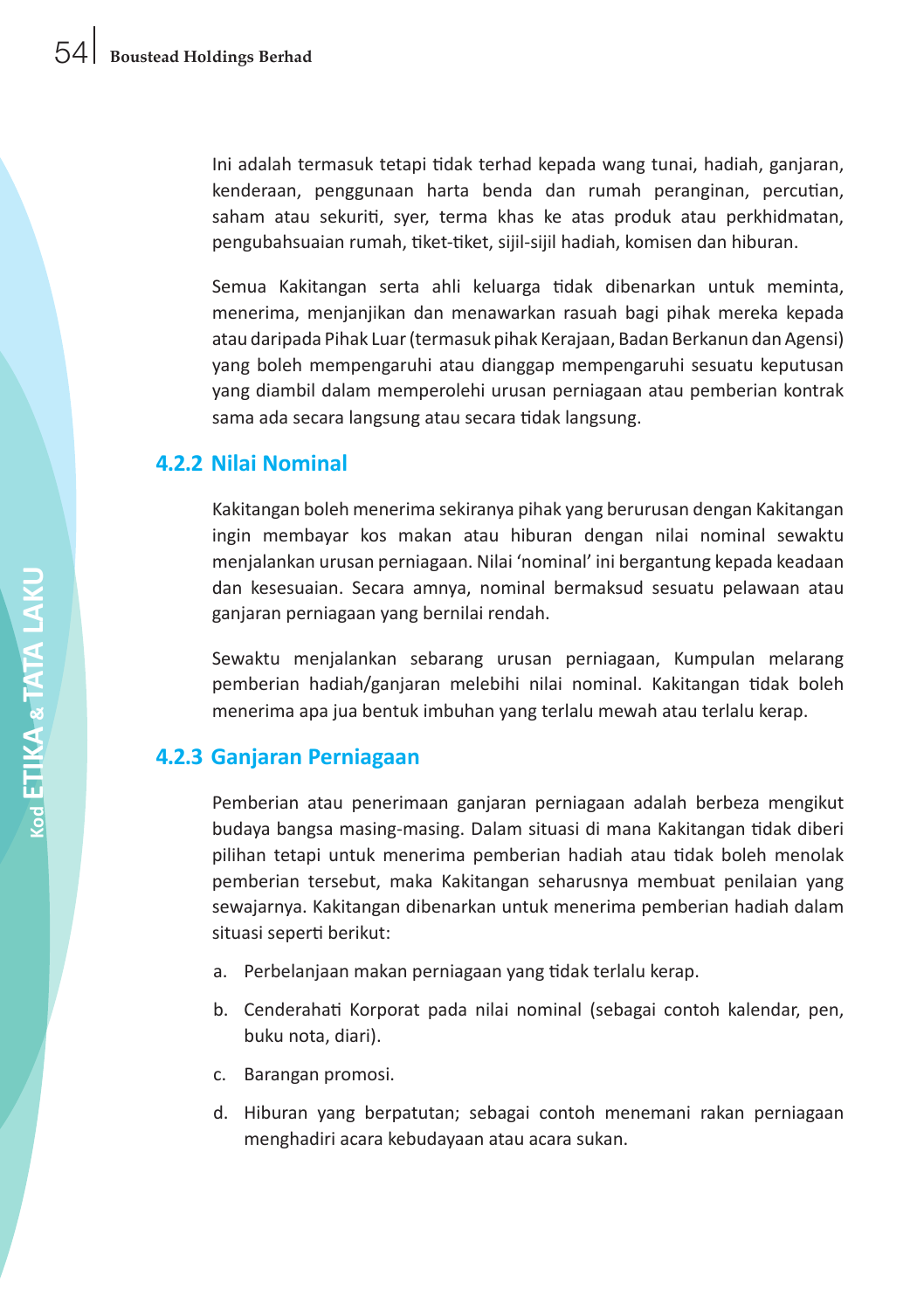- e. Hadiah bukan berbentuk wang tunai yang diberi kepada Kakitangan yang menghadiri majlis menandatangani perjanjian dan lawatan korporat.
- f. Hadiah yang diberikan bagi meraikan majlis perkahwinan, Hari Raya, Tahun Baru Cina, Deepavali, Hari Krismas dan lain-lain perayaan.
- g. Situasi di mana sekiranya dengan tidak menerima hadiah yang ditawarkan, ianya dianggap sebagai melanggar adat dan menjadi kesalahan kepada organisasi atau negara di mana urusan perniagaan dijalankan.

# **4.3 MAKLUMAT SULIT**

 Maklumat sulit di dalam konteks ini merujuk kepada semua rahsia-rahsia perdagangan, maklumat sulit, dan maklumat persendirian berkaitan Kumpulan yang merangkumi perkara-perkara berikut, walau bagaimanapun tidak terhad kepada:

- a. Maklumat perniagaan dan kewangan Kumpulan.
- b. Amalan-amalan dan kaedah-kaedah perniagaan Kumpulan.
- c. Strategi harga dan pemasaran Kumpulan.
- d. Harta intelektual.
- e. Maklumat berkaitan Kakitangan, klien, pelanggan dan prinsipal.
- f. Lain-lain pangkalan data korporat.
- g. Semua maklumat Kumpulan yang dikemaskini dari masa ke semasa dan diklasifikasikan sebagai sulit.

 Maklumatsulit ini tidak termasuk maklumat yang diterbitkan sebagai hak awam atau yang diklasifikasikan sebagai hak awam (dengan pengecualian sekiranya klasifikasi maklumat tersebut adalah hak awam tetapi tidak mendapat kelulusan untuk diterbitkan atau merupakan tindakan dari pihak Kakitangan itu sendiri). Penyalahgunaan maklumat sulit adalah dilarang sama sekali.

# **4.3.1 Rekod-Rekod**

Sesuatu rekod merupakan maklumat yang dihasilkan atau diterima sebagai bukti berkaitan sesuatu urusan perniagaan. Pihak Kumpulan memerlukan rekod-rekod ini diuruskan dan disimpan dengan baik sepanjang tempoh penyimpanan. Rekod ini adalah termasuk fail regulatori, rekod kualiti, rekod keselamatan, rekod kewangan dan rekod Kakitangan.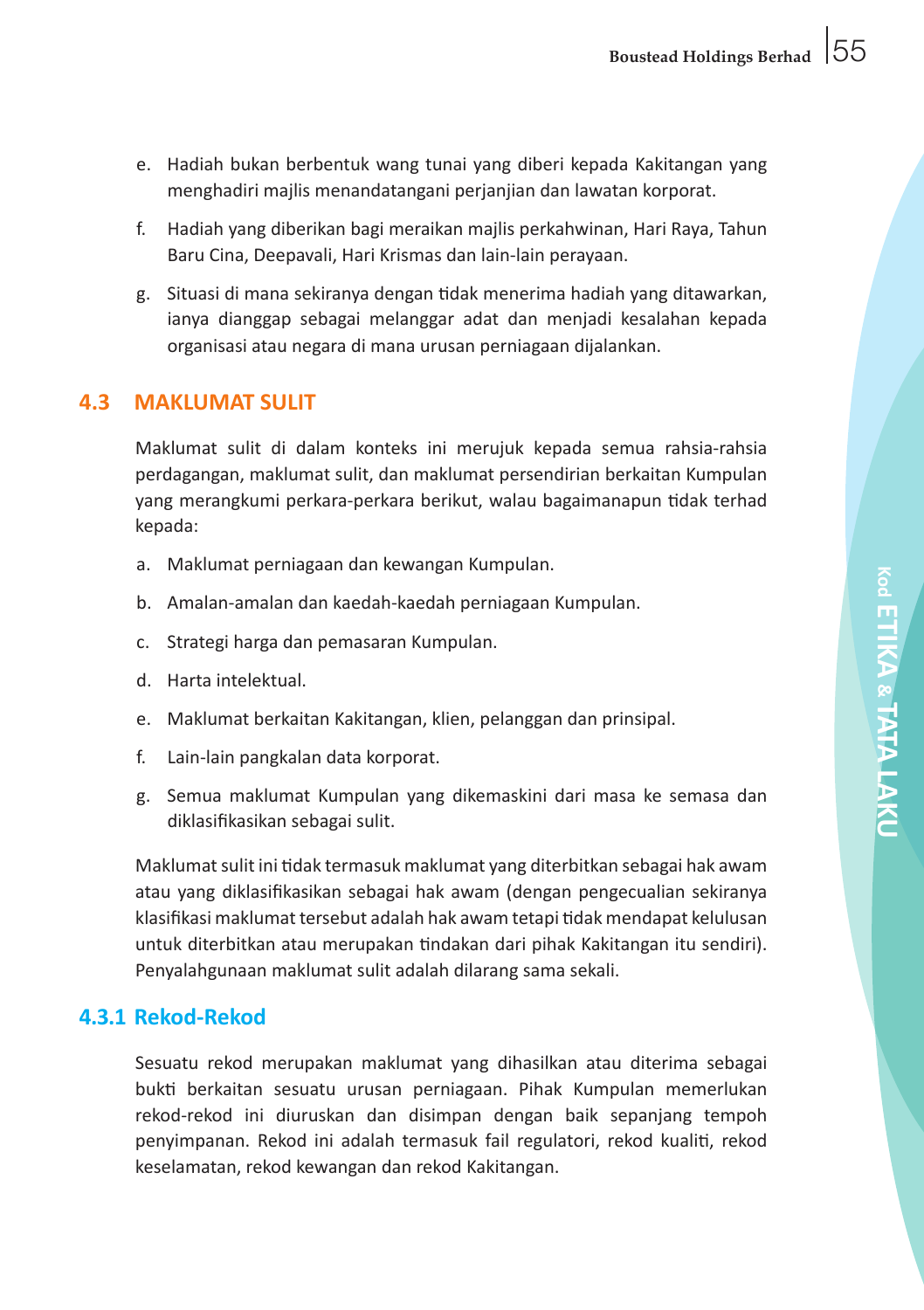#### **a. Laporan dan Rekod Pengurusan**

 Kakitangan dikehendaki untuk bekerjasama sekiranya mana-mana agensi kerajaan memerlukan sebarang maklumat bukan sulit berkaitan Kumpulan. Walau bagaimanapun, sekiranya maklumat yang diminta adalah bukan rutin, Kakitangan perlu merujuk kepada jabatan yang berkenaan terlebih dahulu sebelum mengemukakan sebarang maklumat.

 Kakitangan yang diberi kuasa untuk mewakili pihak Kumpulan perlu memberikan maklumat yang benar dan tepat semasa berhubung dengan mana-mana pegawai audit, wakil kerajaan dan pihak-pihak lain. Integriti maklumat perlu ditekankan pada setiap masa, di mana kakitangan dilarang memberikan maklumat dan rekod Kumpulan yang disalah tafsir atau palsu.

#### **b. Kerahsiaan Maklumat dan Data Kakitangan**

 Pihak Kumpulan adalah komited untuk melindungi kerahsiaan butiran peribadi Kakitangan yang sulit. Polisi Syarikat telah menggariskan untuk meminta dan menyimpan butiran peribadi Kakitangan yang diperlukan sahaja untuk urusan operasi Kumpulan atau dari segi perundangan. Kumpulan akan memastikan bahawa:

- i. Akses kepada maklumat peribadi adalah terhad kepada Kakitangan yang diberi kebenaran dan yang mempunyai keperluan terhadap maklumat tersebut di atas urusan Syarikat.
- ii. Kakitangan yang diberi kuasa untuk memperolehi dan menggunakan maklumat butiran peribadi akan menitikberatkan tahap kerahsiaan yang tertinggi.
- iii. Kakitangan yang diberi kuasa dilarang mendedahkan maklumat butiran peribadi tanpa kebenaran kepada sesiapa sama ada di dalam Kumpulan atau Pihak Luar.

# **4.3.2 Pertukaran Maklumat Dalaman ('Insider Trading')**

 Pertukaran maklumat dalaman ('insider trading') merujuk kepada situasi di mana Kakitangan membeli atau menjual sekuriti (syer yang disebutharga) apabila Kakitangan tersebut mempunyai maklumat sulit yang tidak diketahui oleh umum dan perkara tersebut mempunyai kesan ke atas nilai yang akan berlaku terhadap sekuriti tersebut. Sesetengah jawatan dalam Kumpulan mungkin akan didedahkan kepada maklumat tersebut atau dengan maklumat tersebut beliau mendedahkan maklumat itu secara langsung atau tidak langsung kepada Kakitangan lain.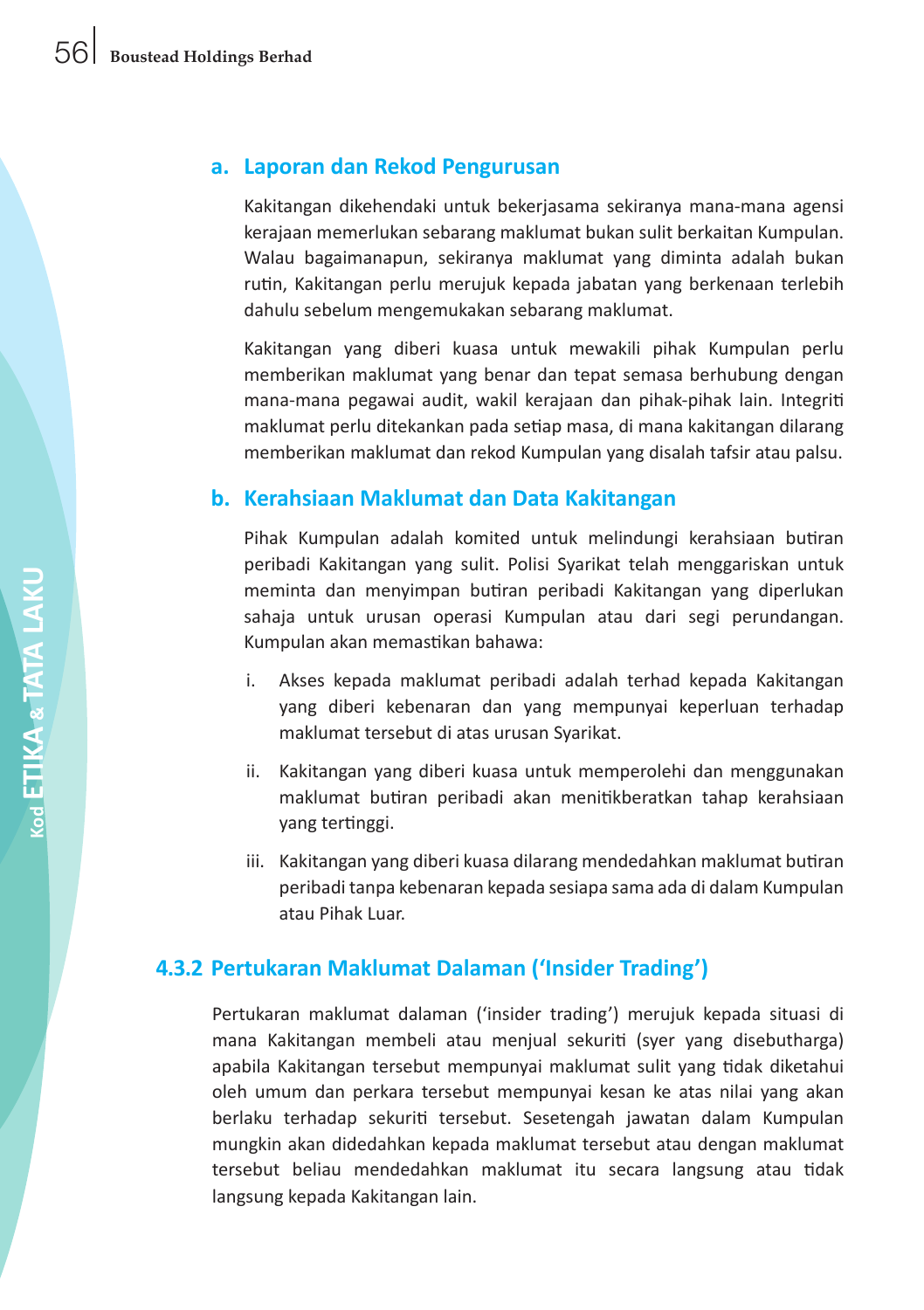## **a. Definisi**

 Pertukaran maklumat dalaman ('insider trading') merangkumi kategorikategori berikut:

- i. Syarikat kepunyaan Kakitangan.
- ii. Prinsipal, anak syarikat dan syarikat berkaitan/bersekutu.
- iii. Pelanggan atau syarikat pembekal.
- iv. Syarikat-syarikat di mana kategori-kategori di atas adalah berkaitan; sebagai contoh syarikat yang di dalam proses pengambilalihan.

# **b. Orang Dalam**

 'Orang dalam' adalah termasuk:

- i. Semua pengarah syarikat, samada eksekutif atau bukan eksekutif.
- ii. Semua Kakitangan.
- iii. Ahli keluarga pengarah dan Kakitangan.
- iv. Individu yang mewarisi harta kepada semua yang tersenarai di atas.
- v. Individu lain yang bertindak sebagai wakil atau bagi tujuan di atas.

#### **c. Urus Niaga**

 Orang dalam tidak dibenarkan membeli, menjual atau menjalankan urusan berkaitan dengan saham Syarikat, samada secara langsung atau tidak langsung, untuk mana-mana Syarikat dalam Kumpulan Boustead dalam tempoh berikut:

- i. Bermula dari ketika maklumat diperolehi sehingga satu (1) hari penuh dagangan dijalankan selepas pengumuman perkara yang melibatkan maklumat harga yang sensitif tidak diterbitkan berkaitan dengan sekuriti Kumpulan atau mana-mana syarikat awam berhad.
- ii. Dari permulaan cadangan untuk rundingan korporat yang melibatkan transaksi yang bernilai melebihi 25% daripada nilai aset bersih syarikat awam berhad sehingga satu (1) hari penuh dagangan selepas hari pengumuman dibuat atau satu (1) hari selepas pembatalan rundingan, mengikut mana-mana yang berkenaan.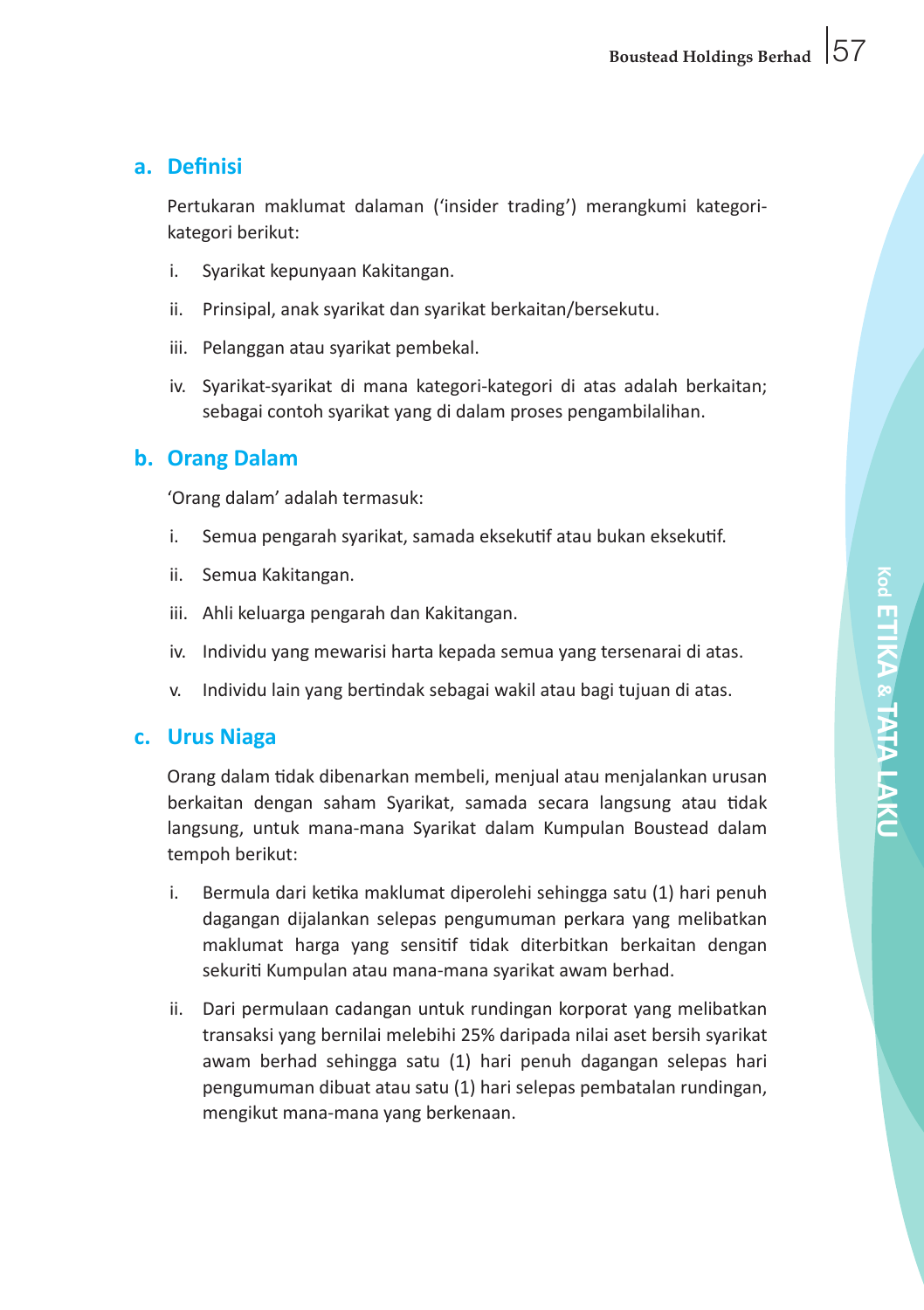iii. Bermula dari tamat tempoh tahun kewangan, pertengahan tahun kewangan atau suku tahun kewangan, mengikut mana yang berkenaan, sehingga satu (1) hari penuh dagangan selepas pengumuman Kumpulan berkaitan prestasi bagi tahun kewangan, pertengahan tahun kewangan atau suku tahun kewangan, mengikut mana yang berkenaan, dan/atau sebarang dividen dan pengagihan yang akan dibayar atau diluluskan.

 Kebenaran bertulis perlu diperolehi daripada Pengerusi atau Timbalan Pengerusi/Pengarah Urusan Kumpulan sekiranya terdapat alasan yang kukuh untuk melupuskan saham yang ingin dijual dalam tempoh yang dinyatakan di atas oleh orang dalam. Ini adalah digunapakai ke atas saham kesemua syarikat-syarikat lain seperti yang disenaraikan di atas.

#### **d. Maklumat Sensitif Berkenaan Harga**

- i. Kakitangan perlu menerima dan memahami bahawa maklumat sensitif harga adalah sulit terhadap Kakitangan tertentu sahaja dan tidak perlu dibincangkan atau dihebahkan kepada orang lain kecuali dalam kapasiti rasmi.
- ii. Kakitangan tidak dibenarkan untuk menjalankan urusniaga berkaitan sekuriti yang disenaraikan sama ada sekuriti tersebut adalah terbitan sendiri atau terbitan pihak lain selagi mereka miliki maklumat sensitif harga yang berkaitan dengan sekuriti yang disenaraikan itu.
- iii. Dalam konteks ini, apa-apa maklumat yang diklasifikasikan sebagai maklumat sensitif berkenaan harga, jika diketahui oleh Pihak Luar, mungkin mempunyai kesan ke atas harga sekuriti Kumpulan. Ini adalah termasuk tetapi tidak terhad kepada, maklumat mengenai keuntungan, terbitan baharu, dividen, aliran tunai, penggabungan, pengambilalihan, aliran keluar modal dan sebagainya.

# **4.3.3 Had Terhadap Pencarian Klien, Pelanggan dan/atau Prinsipal**

Semua Kakitangan, pada bila-bila masa di sepanjang tempoh perkhidmatan mereka atau untuk jangka masa tiga (3) tahun dari tempoh penamatan perkhidmatan mereka dengan Kumpulan Boustead, samada secara langsung atau tidak langsung, tidak akan mencari/menarik/mendapatkan atau berusaha mencari/menarik/mendapatkan sama ada bagi dirinya sendiri atau pihak syarikatnya sendiri atau bagi pihak individu atau syarikat yang bersaing dengan Kumpulan Boustead, tanpa kebenaran bertulis daripada Timbalan Pengerusi/ Pengarah Urusan Kumpulan Boustead Holdings Berhad: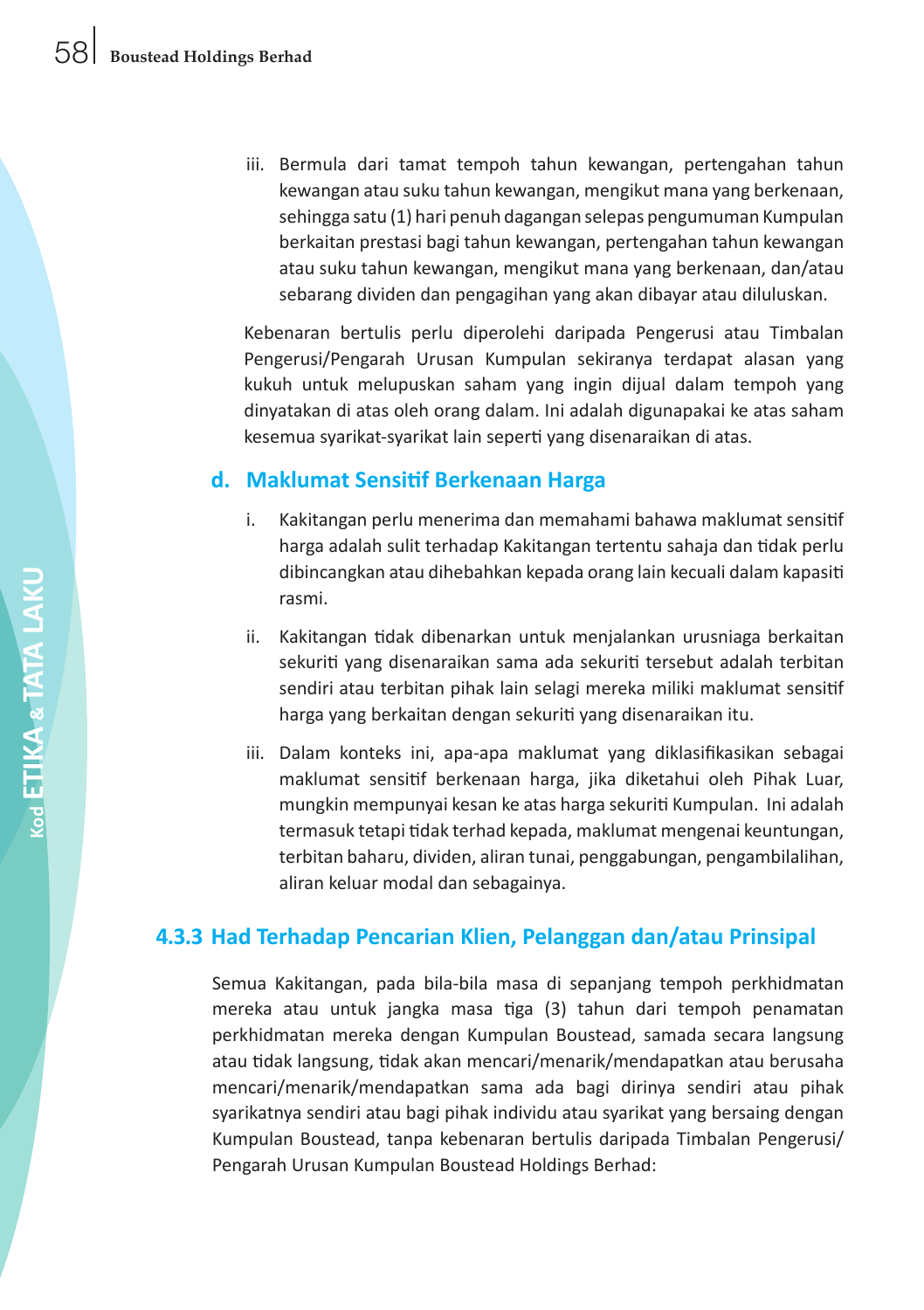- i. Secara langsung atau tidak langsung mencari/menarik/mendapatkan atau berusaha untuk mencari/menarik/mendapatkan klien, pelanggan dan prinsipal Kumpulan pada tarikh penamatan perkhidmatan dengan Kumpulan atau;
- ii. Menggunakan pengetahuan untuk mempengaruhi klien, pelanggan atau prinsipal Kumpulan untuk kepentingan peribadi atau pihak lain yang bersaing dengan Kumpulan.

# **4.3.4 Had Terhadap Kakitangan**

 Semua Kakitangan, pada bila-bila masa di sepanjang tempoh perkhidmatan mereka atau untuk jangka masa tiga (3) tahun dari tempoh penamatan perkhidmatan mereka dengan Kumpulan Boustead, sama ada bagi dirinya sendiri atau pihak syarikatnya sendiri atau bagi pihak individu atau syarikat yang bersaing dengan Kumpulan Boustead, tidak akan samada secara langsung atau tidak langsung mencari/menarik/mendapatkan atau berusaha untuk mencari/menarik/ mendapatkan mana-mana Kakitangan Kumpulan Boustead menjadi Kakitangan atau kontraktor atau ejen untuk jangka masa dua (2) tahun sebelum penamatan perkhidmatan mereka dengan Kumpulan Boustead tanpa kebenaran bertulis daripada Timbalan Pengerusi/Pengarah Urusan Kumpulan Boustead Holdings Berhad.

#### **4.4 HARTA SYARIKAT**

Semua Kakitangan adalah bertanggungjawab untuk melindungi harta syarikat sama ada harta intelek mahupun fizikal dari sebarang kehilangan, kerosakan, penyalahgunaan, kecurian ataupun apa jua bentuk vandalisme. Sebarang harta milik Kumpulan Boustead yang diamanahkan kepada Kakitangan adalah untuk tujuan kegunaan kerja sahaja. Penyalahgunaan harta yang diamanahkan adalah satu kesalahan yang serius.

#### **4.4.1 Harta Intelek**

 Kakitangan tidak boleh menggunakan harta intelek untuk kepentingan peribadi. Penggunaan harta intelek tanpa kebenaran boleh mengakibatkan kehilangan nilai yang serius. Lain-lain harta intelek adalah termasuk hak paten, tanda dagang, tanda khidmat, nama domain, hak cipta, rahsia perniagaan, hak pengetahuan, hak milik, maklumat, dokumen dan kemudahan komunikasi.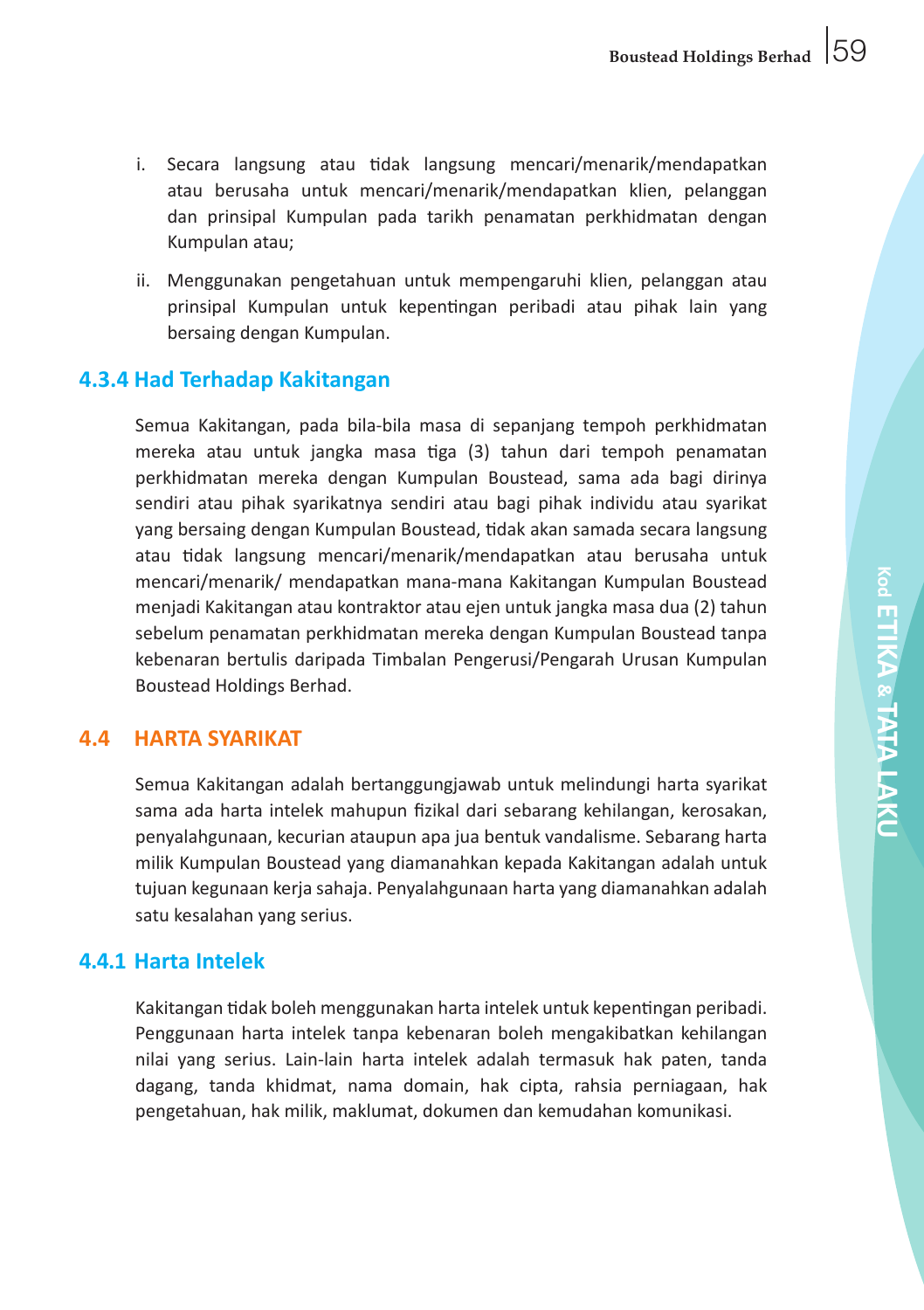#### **a. Pemilikan**

 Pihak Kumpulan mempunyai hak secara sah di sisi undang-undang ke atas semua idea, rekacipta, dan kerja yang dicipta atau dibangunkan oleh Kakitangan, samada secara perseorangan ataupun bersama individu lain, pada sebarang masa perkhidmatan Kakitangan tersebut dengan Kumpulan Boustead yang mana ianya perlu dimaklumkan kepada Timbalan Pengerusi/ Pengarah Urusan Kumpulan.

 Harta intelek tersebut, hak cipta dan lain-lain hak harta intelek yang terkandung di dalamnya adalah milik Kumpulan selagi mana hak harta intelek itu wujud atau berkeupayaan untuk wujud di seluruh dunia. Sebarang penduaan bahan yang mempunyai hak cipta tanpa sebarang keizinan Kumpulan adalah dilarang.

#### **b. Nama Korporat, Logo dan Lain-lain**

 Nama korporat dan logo Kumpulan Boustead adalah tidak ternilai dan merupakan aset tidak ketara yang mencerminkan nama baik Kumpulan. Penggunaannya hanyalah untuk tujuan rasmi sahaja. Nama korporat dan logo hendaklah dihormati, dijaga dan bukan untuk penyalahgunaan peribadi.

#### **c. Perisian Hak Milik**

 Semua Kakitangan mestilah menggunakan perisian komputer yang berlesen. Memperolehi, memiliki, memperdagangkan atau menggunakan perisian yang boleh menjejaskan keselamatan sistem maklumat/informasi Kumpulan adalah dilarang. Berikut adalah penggunaan perisian Syarikat yang tidak wajar yang mana ianya adalah dilarang pada sepanjang masa:

- i. Sebarang penduaan perisian tanpa kebenaran bertulis.
- ii. Sebarang penduaan atau pindahan hak milik perisian yang dimiliki Kumpulan kepada komputer lain yang bukan milik Kumpulan, melainkan dengan kebenaran.
- iii. Sebarang penggunaan perisian yang tidak dibenarkan pada manamana komputer.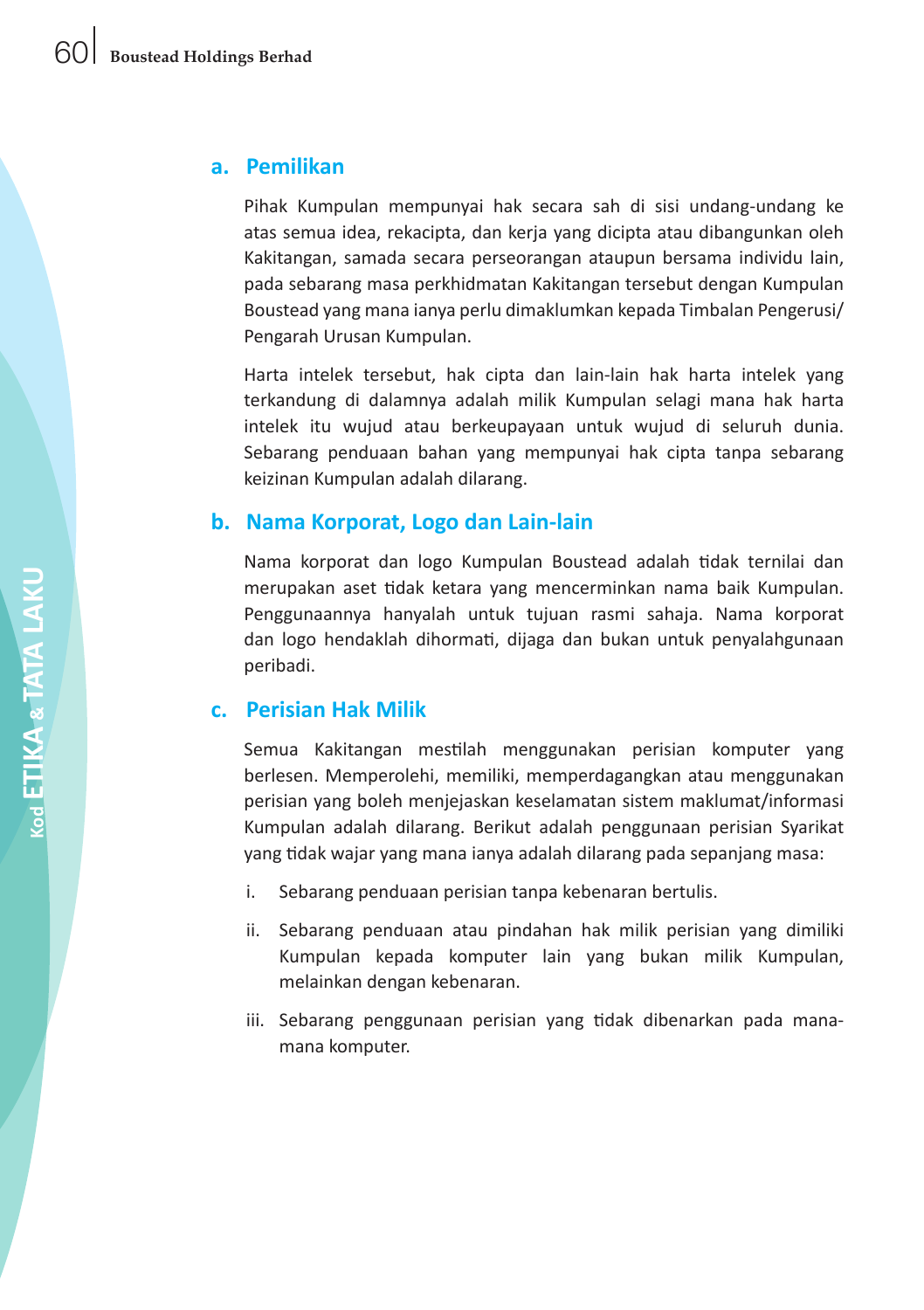# **d. Dokumen dan Maklumat**

 Peraturan am dalam melindungi maklumat syarikat adalah:

- i. Menggunakan perlindungan kata laluan pada fail komputer.
- ii. Menyimpan dokumen di dalam kabinet berkunci di premis syarikat.
- iii. Melindungi maklumat di dalam komputer riba semasa perjalanan.
- iv. Mengambil langkah berhati-hati semasa bercakap di tempat awam contohnya semasa menggunakan telefon bimbit.
- v. Menggunakan pertimbangan profesional semasa ingin berkongsi pengetahuan terutamanya dengan pihak ketiga.

# **4.4.2 Penggunaan Harta Syarikat (Kemudahan, Peralatan dan Sumber)**

 Harta syarikat, peralatan, kemudahan dan sumbernya hendaklah diselia dan digunakan secara ekonomikal dan efisien. Harta-harta ini termasuk, tetapi tidak terhad kepada:

## **a. Kemudahan Teknologi Maklumat**

 Internet merupakan satu sumber maklumat yang tidak terhad yang disediakan dalam persekitaran yang tidak dikawal. Di tempat kerja, kemudahan yang disediakan untuk Kakitangan adalah untuk tujuan perniagaan. Oleh itu, tindakan disiplin boleh dikenakan terhadap Kakitangan yang menggunakan internet untuk aktiviti-aktiviti yang tidak sepatutnya. Kegunaan peribadi mestilah tidak mengganggu produktiviti keria. Berikut adalah contoh-contoh penggunaan internet dan emel yang tidak dibenarkan dan/atau tidak wajar:

- i. Menghantar atau menyebarkan dokumen dan emel yang diketahui mengandungi virus secara sengaja dengan tujuan untuk melakukan kerosakan.
- ii. Melayari internet untuk melawat laman web yang tidak sesuai termasuk laman web yang lucah, tidak sopan atau menjelikkan, contohnya laman pornografi dan perjudian.
- iii. Memuat turun bahan yang boleh menyinggung perasaan dan boleh mendatangkan bantahan dari segi keagamaan, politik, perkauman, atau jantina.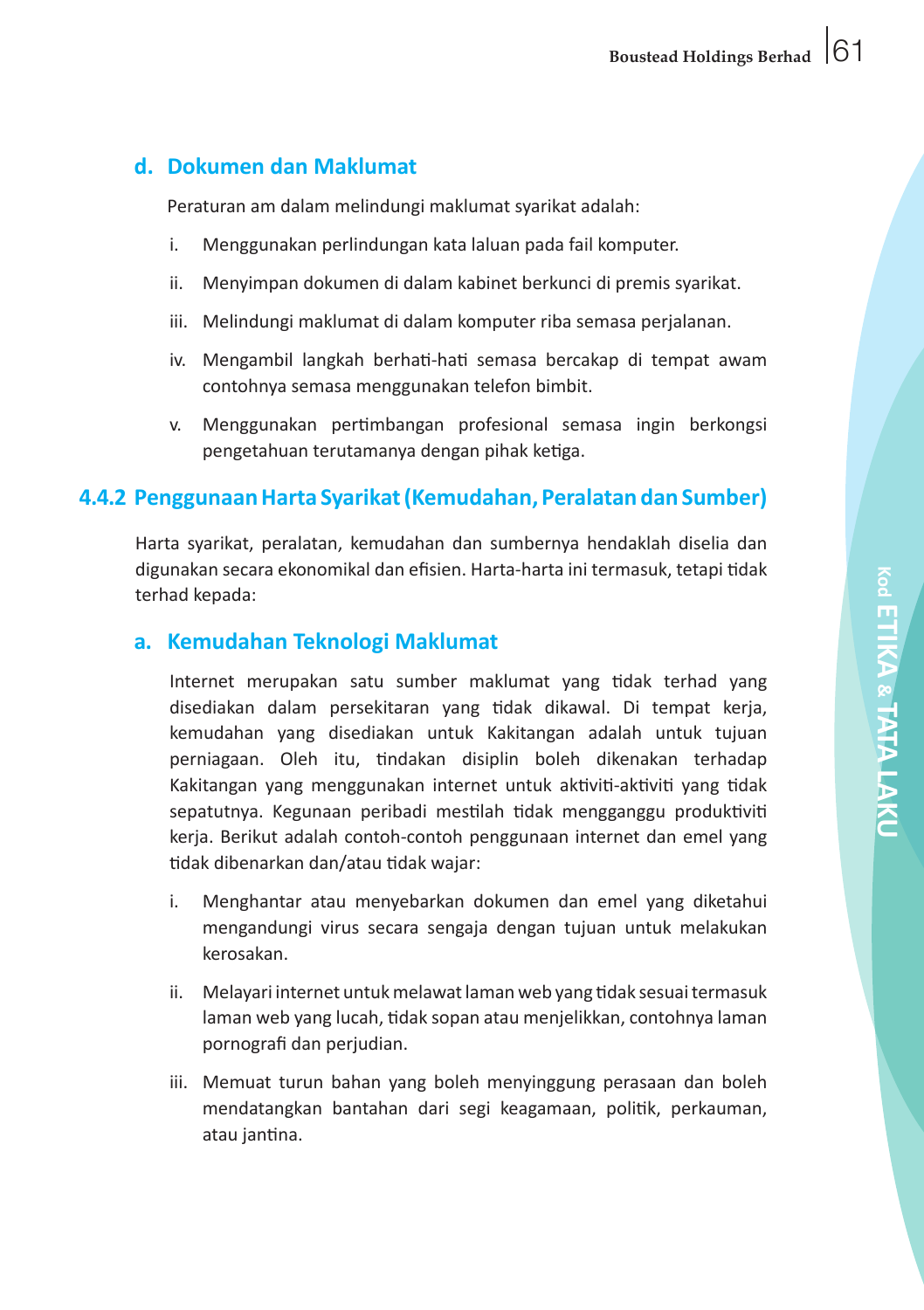- iv. Memuat turun fail yang besar atau mengakses aliran audio atau video untuk kegunaan peribadi.
- v. Menyesakkan laluan gerbang masuk emel dengan mesej yang bukan merupakan urusan perniagaan.
- vi. Mengedar emel yang tidak penting seperti surat berantai dan terlibat dalam aktiviti menghantar spam dan menghasut serangan peribadi.
- vii. Melakukan aktiviti yang tidak produktif dan/atau bukan berkaitan perniagaan seperti bermain 'game', 'chatting' dan menulis blog.

#### **b. Kemudahan Elektronik**

 Kemudahan elektronik adalah termasuk tetapi tidak terhad kepada komputer, telefon bimbit, mesin faks dan mesin fotokopi. Peralatan mudah alih yang diamanahkan kepada Kakitangan adalah hak milik pihak Kumpulan.

#### **c. Kad ID/Akses dan Pakaian Seragam**

 Kad ID/akses, pakaian seragam atau lain-lain pakaian yang mempunyai nama dan/atau logo Kumpulan (jika ada) mencerminkan imej Kumpulan. Kakitangan mestilah memakai kad ID/akses tersebut seperti yang diperlukan dan dengan bertanggungjawab. Kakitangan tidak dibenarkan untuk mengubah atau merosakkan kad ID/akses atau membuat sebarang perubahan yang tidak dibenarkan kepada pakaian seragam.

#### **d. Peralatan dan Kemudahan Pejabat**

 Perabot dan kelengkapan pejabat, ruang kerja, bilik rehat/bilik air, pantri, dan ruang solat yang disediakan hendaklah diguna oleh Kakitangan dengan tertib dan dijaga dengan baik. Lampu dan peralatan elektrik hendaklah dipadamkan selepas digunakan dan juga pada akhir waktu bekerja.

#### **e. Kenderaan Syarikat**

 Kenderaan Syarikat hanya disediakan untuk kegunaan Kakitangan yang diberi kuasa dan untuk tujuan rasmi sahaja. Penggunaan peribadi adalah suatu keistimewaan dan bukan hak mutlak. Kakitangan dilarang membawa penumpang lain yang tidak dibenarkan dalam kenderaan Syarikat.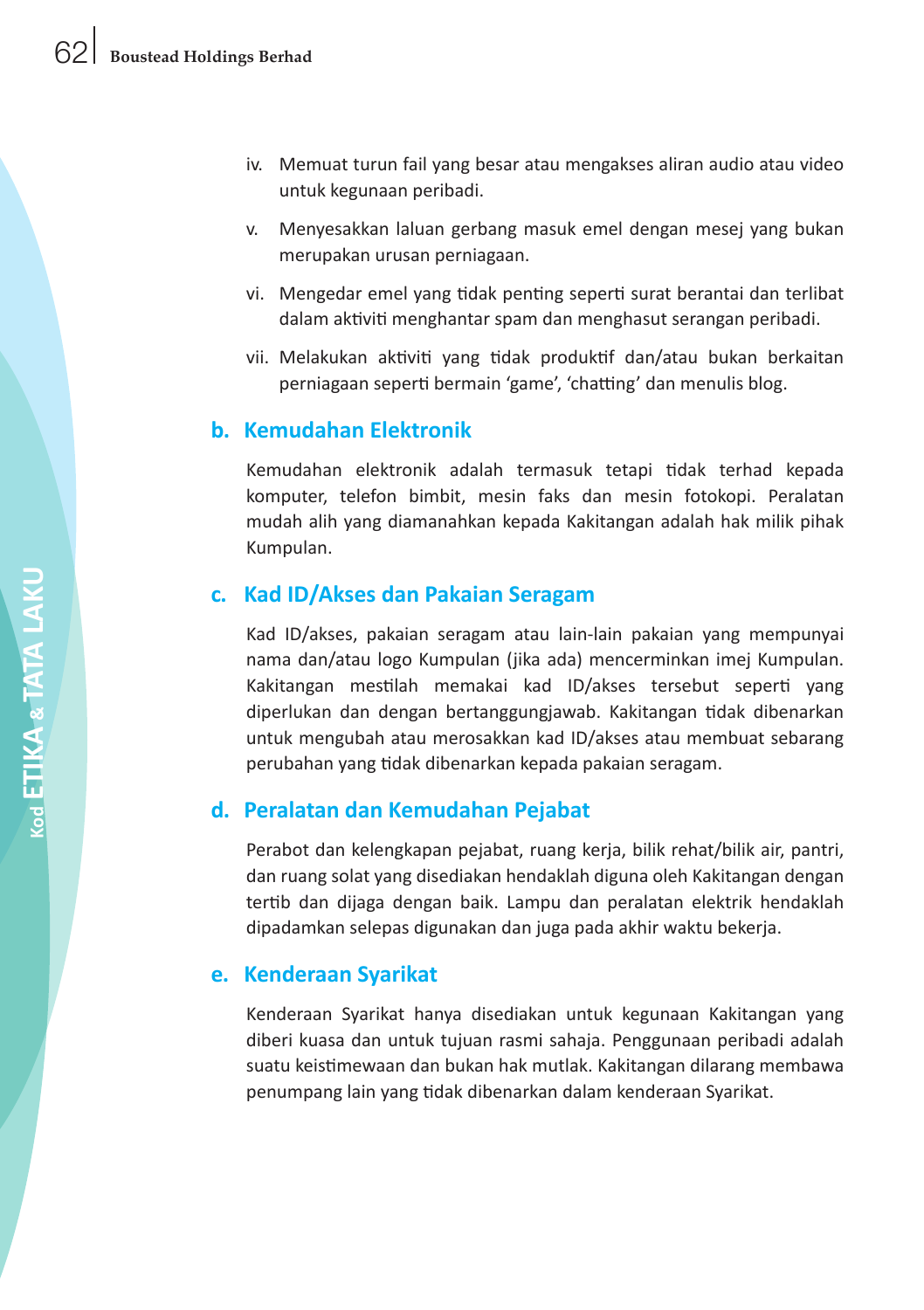# **f. Dana Syarikat**

 Kakitangan yang bertanggungjawab mestilah mematuhi semua arahan tentang cara mengendalikan wang tunai, kad kredit dan lain-lain jenis dana. Kakitangan tidak dibenarkan menyalahgunakan kuasa mereka untuk mengguna, mengalih, atau melakukan sebarang transaksi dengan dana tersebut melainkan untuk tujuan yang dibenarkan sahaja. Semua transaksi hendaklah ditunjukkan di dalam rekod kewangan.

# **g. Masa Syarikat**

 Semasa di tempat kerja, Kakitangan dikehendaki menjalankan tugas dengan sepenuhnya dan menumpukan masa yang perlu untuk memenuhi tanggungjawab kerja dan tidak melakukan aktiviti peribadi. Kakitangan yang dikehendaki melaporkan waktu bekerja mereka hendaklah berbuat demikian dengan amanah dan tepat.

## **4.5 INTEGRITI KEWANGAN DAN PERAKAUNAN**

Integriti kewangan dan perakaunan melambangkan profesionalisme korporat. Rekod dan laporan maklumat kewangan yang tepat dan jujur adalah penting kepada kredibiliti dan reputasi Syarikat. Pihak Kumpulan mewujudkan dan mengekalkan prosedur dan kawalan dalaman untuk memastikan laporan kewangan Kumpulan mempunyai integriti dan mematuhi undang-undang. Sila rujuk kepada Jabatan Kewangan Kumpulan Boustead Holdings Berhad dan/atau Jabatan Kewangan berkaitan untuk polisi dan prosedur yang lengkap untuk memenuhi tanggungan kawalselia.

# **4.5.1 Kaedah Pengeluaran Dana dan Lain-lain Aset**

Dana dan lain-lain aset Kumpulan hendaklah digunakan untuk tujuan yang sewajarnya dan tujuan perniagaan yang sah sahaja. Segala transaksi kewangan dan pengeluaran perlu diluluskan dan direkodkan. Pada setiap masa, pembayaran yang dibuat atau diterima hanya boleh digunakan bagi maksud yang dinyatakan dalam dokumen sokongan sahaja.

 Untuk mengelakkan dari menanggung komitmen atau transaksi yang tidak sah, kuasa untuk bertindak bagi pihak Kumpulan hendaklah selaras dengan Tahap Kuasa yang diluluskan oleh Lembaga Pengarah, yang mana berkenaan. Semua perbelanjaan perlu diluluskan seperti dalam Tahap Kuasa dan mematuhi polisi kewangan/perakaunan Kumpulan.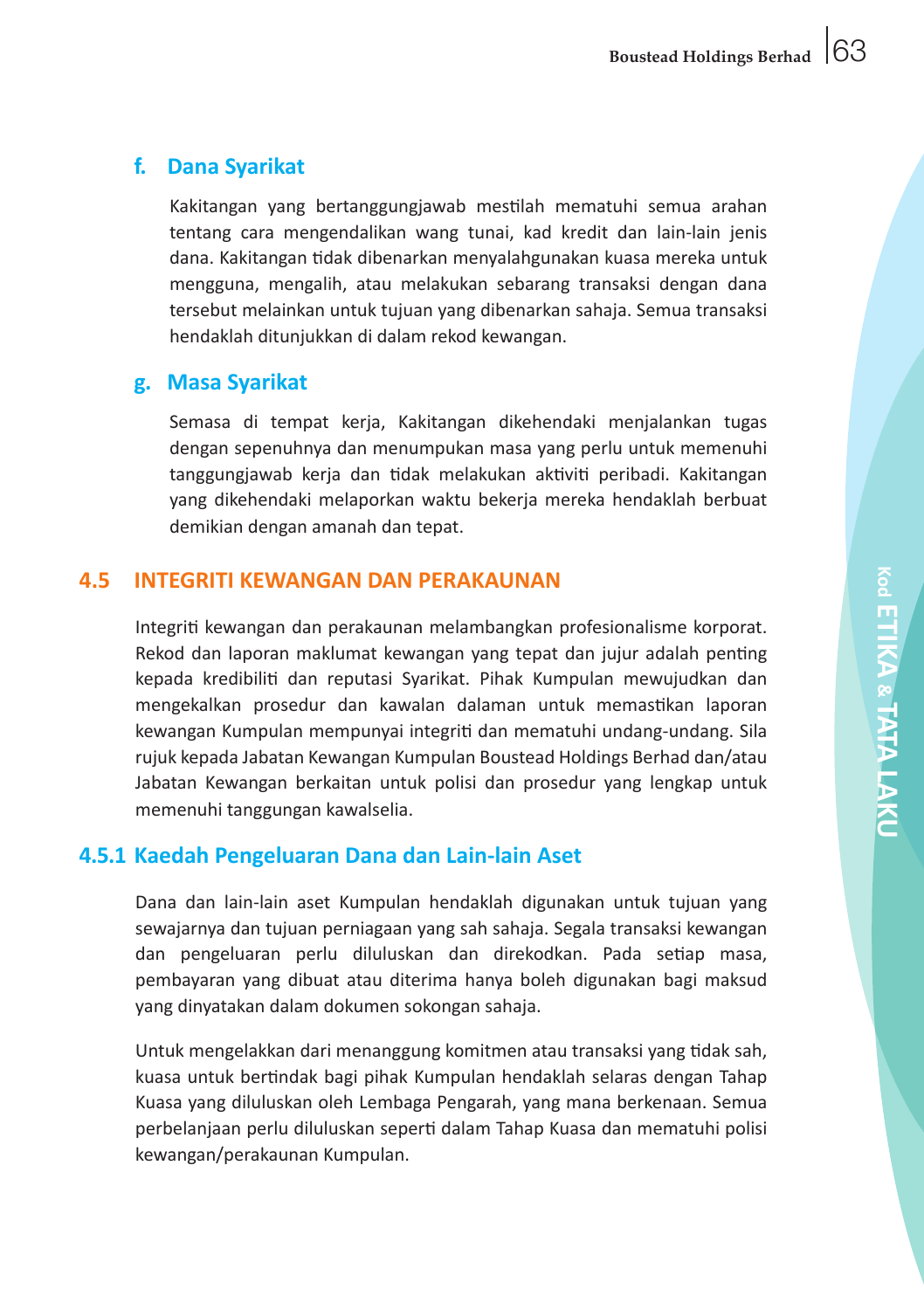# **4.5.2 Kaedah Penyimpanan Rekod dan Dokumentasi**

 Buku dan rekod Kumpulan mestilah mengandungi maklumat yang benar, lengkap, sempurna dan tepat. Adalah menjadi tanggungjawab Kakitangan untuk memastikan ketepatan rekod, buku kewangan dan transaksi akaun dan peristiwa yang berlaku dengan mematuhi kesemua kehendak prinsip perakaunan, piawaian dan kawalan dalaman. Untuk memastikan penyimpanan rekod dan dokumentasi yang betul, Kakitangan dilarang:

- a. Membuat atau membenarkan catatan dibuat pada mana-mana akaun, rekod atau dokumen dengan niat untuk memalsukan, mengelirukan, mengaburkan sifat sebenar transaksi atau had kuasa.
- b. Mengendahkan kewujudan data yang tidak tepat, palsu atau mengelirukan dan perlu membawa perkara ini kepada perhatian Pihak Kumpulan.
- c. Meminda, mengubah, atau merosakkan dokumen yang diserahkan oleh rakan perniagaan atau pelanggan.
- d. Melibatkan diri dalam sebarang urusan pemalsuan dalam apa jua cara sekalipun.

# **4.5.3 Penyimpanan Rekod dan Dokumen**

Penyimpanan (dan pemusnahan) rekod dan dokumen mestilah memenuhi semua keperluan undang-undang dan polisi kewangan/perakaunan. Bagi tujuan cukai dan pengauditan, adalah penting untuk menyimpan rekod sebagai satu keperluan berkanun.

#### **4.5.4 Amalan Perolehan**

Perolehan barangan dan perkhidmatan hendaklah dijalankan mengikut polisi dan prosedur perolehan. Penganugerahan kontrak kepada vendor hendaklah dijalankan secara objektif selepas penilaian menyeluruh cadangan, status kewangan, profil dan prestasi serta kriteria-kriteria lain yang akan membantu unit perolehan dalam membuat keputusan yang objektif.

 Perjanjian perolehan haruslah sewajarnya didokumentasi bagi mengenal pasti dengan jelas barangan dan perkhidmatan yang akan dibekalkan, asas bayaran pendapatan dan kadar atau bayaran yang bersesuaian. Jumlah bayaran mestilah setimpal dengan perkhidmatan atau barangan yang disediakan. Kakitangan yang terlibat dalam perolehan seperti itu atau bentuk yang lain mestilah mematuhi ciri-ciri amalan perolehan yang bijak seperti berikut: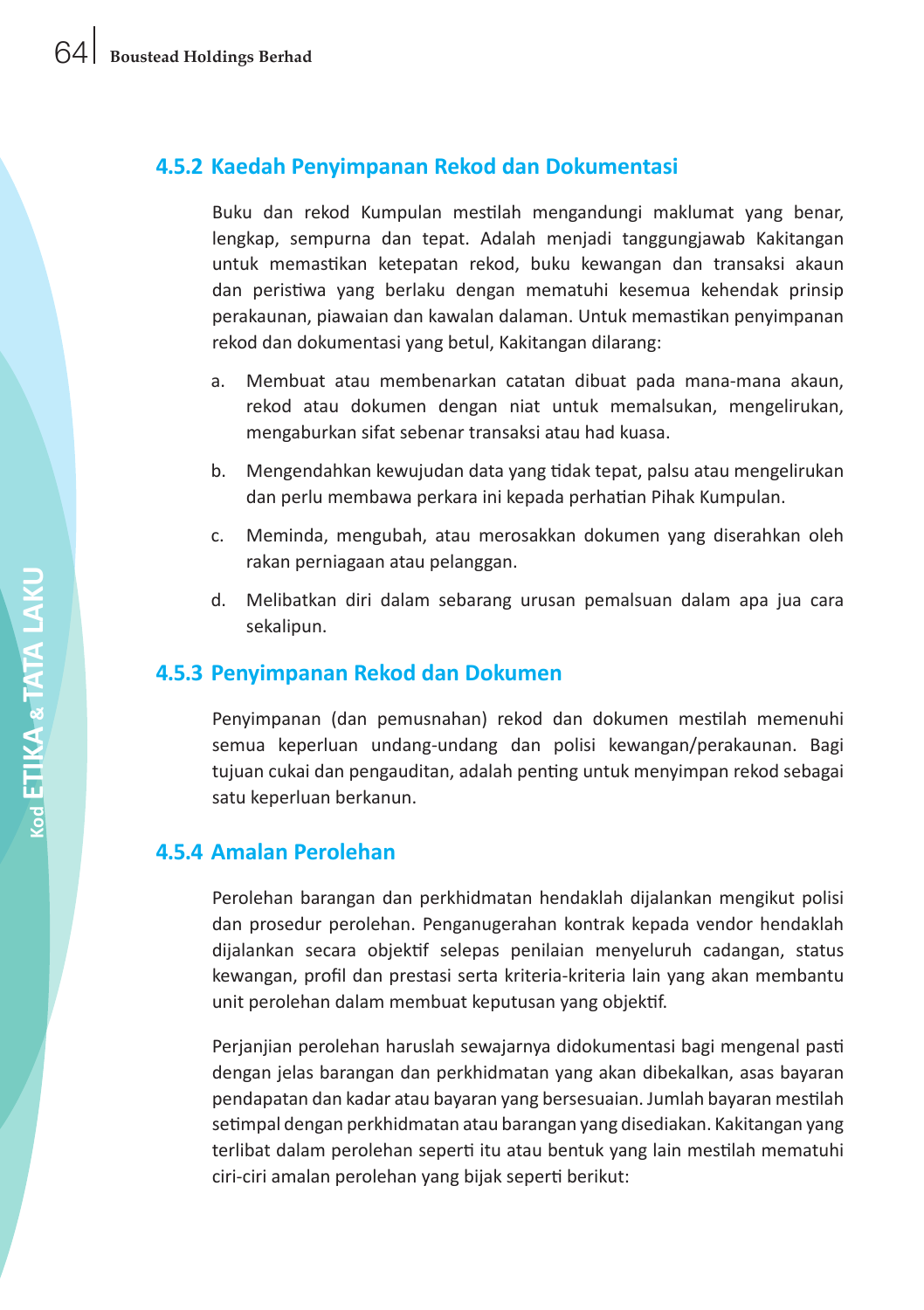- a. Semua penjual atau pembekal barangan atau perkhidmatan (vendor) dilayan sama rata dan telah dibekalkan dengan maklumat yang sama, pada masa yang sama.
- b. Memastikan tiada kebocoran maklumat semasa proses perolehan.
- c. Memastikan tiada sikap pilih kasih di kalangan vendor.
- d. Sesiapa yang berada dalam unit perolehan tidak boleh menjadi penandatangan untuk sebarang cek atau bayaran yang disediakan untuk vendor.
- e. Memastikan perjanjian perolehan mempunyai lebih dari satu pembida, kerana persaingan di antara dua atau lebih vendor mungkin dapat merendahkan harga.
- f. Memastikan proses perolehan boleh diaudit, boleh dijustifikasi, dan boleh melepasi penelitian yang rapi.
- g. Bergantung kepada rekod prestasi vendor yang baik.
- h. Unit perolehan dan pengguna akhir mestilah menjalankan rundingan dengan vendor untuk memastikan keperluan dipenuhi.

 Sebarang percanggahan kepentingan (atau berpotensi) melalui perhubungan atau persahabatan dengan orang dalam syarikat yang menyertai pembidaan untuk sebarang projek mestilah diisytihar secara bertulis kepada Timbalan Pengerusi/Pengarah Urusan Kumpulan. Ini termasuk/meliputi Kakitangan yang mempunyai saudara-mara atau sahabat-handai yang bekerja dengan vendor.

#### **4.5.5 Pengubahan Wang Haram**

 Kakitangan perlu berhati-hati supaya tidak terlibat dalam aktiviti pengubahan wang haram. Pengubahan wang haram adalah proses mengubah hasil aktiviti yang tidak sah kepada hasil yang sah dalam bentuk wang atau aset lain, sama ada secara langsung atau tidak langsung.

#### **4.6 PENDEDAHAN BERKENAAN LEBIHAN PEMBAYARAN**

 Kakitangan bertanggungjawab untuk memaklumkan dan membayar balik kepada Kumpulan mana-mana lebihan pembayaran gaji, elaun, perbelanjaan, pembayaran balik, pampasan dan/atau faedah yang melebihi hak atau yang bukan kelayakan Kakitangan, sekiranya ada.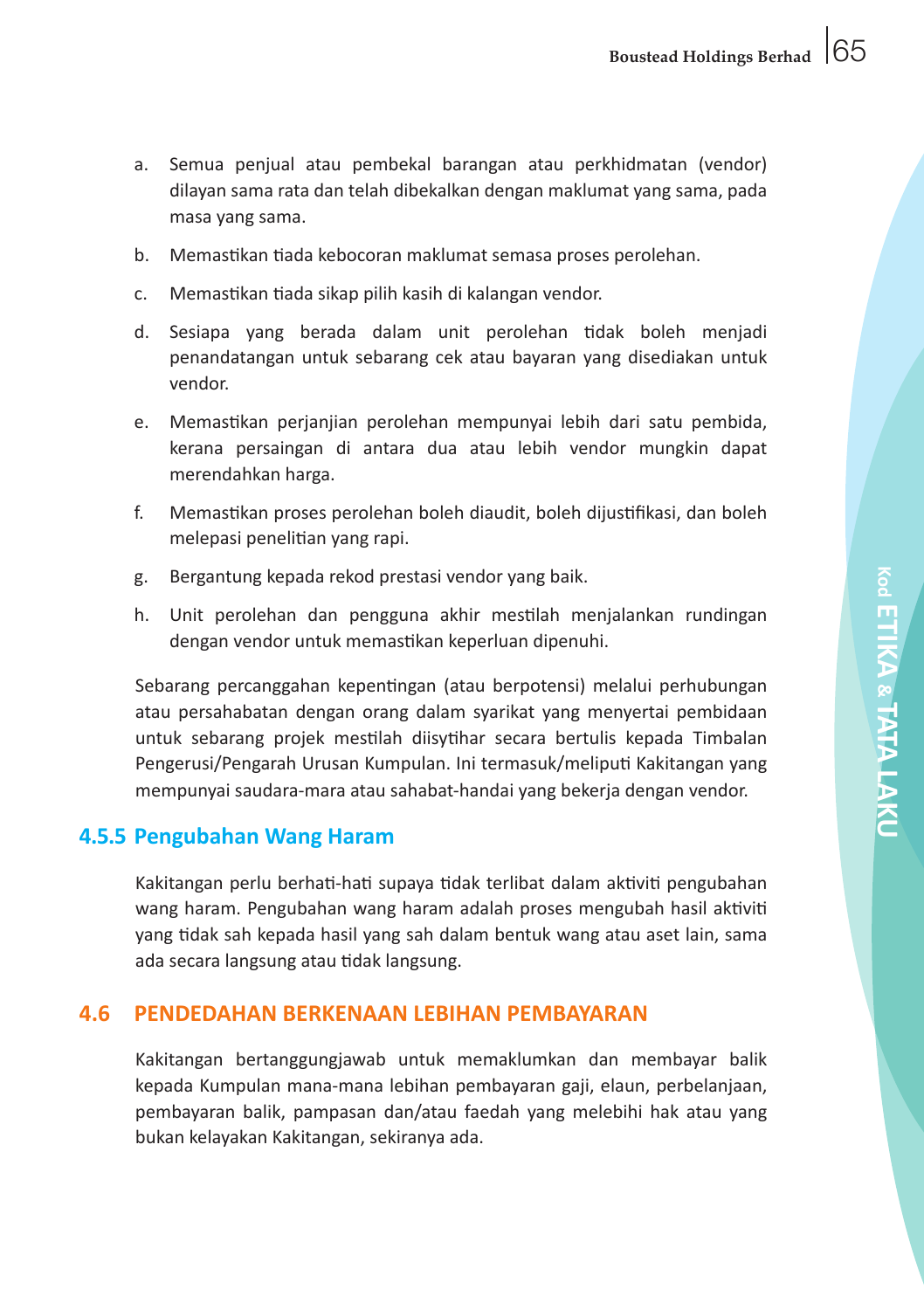#### **4.7 IMEJ AWAM**

#### **4.7.1 Penampilan Awam**

- a. Kakitangan yang dijemput untuk membuat penampilan awam secara peribadi, sebagai contoh dijemput untuk menjadi penceramah jemputan/ ahli panel dalam mana-mana forum/acara awam, mengenai topik-topik yang berkaitan dengan kerja mereka, perlu mendapatkan kebenaran penglibatan mereka dan/atau kelulusan isi kandungan forum/acara daripada Pengurus/ pihak yang berkuasa dalam Kumpulan. Kakitangan hanya boleh membuat penampilan tersebut setelah mendapat kelulusan yang berkenaan.
- b. Kakitangan yang dijemput untuk membuat penampilan awam secara peribadi atau sebagai wakil Kumpulan perlu memastikan pemikiran dan tindakan mereka adalah tidak memudaratkan Kumpulan,serta tidak berkait atau mencemarkan imej dan kepentingan Kumpulan.

#### **4.7.2 Media Komunikasi dan Kenyataan Awam**

Kakitangan tidak boleh mengeluarkan apa-apa kenyataan, secara bertulis atau lisan kepada media dan/atau orang awam (termasuk dalam apa-apa bentuk media elektronik) mengenai perkara-perkara berhubung dengan tugas Kakitangan atau kegiatan dan prestasi Kumpulan, melainkan jika kebenaran telah diperoleh terlebih dahulu daripada pihak yang berkaitan.

 Apa-apa urusan dengan media perlu ditangani oleh atau dirujuk kepada pihak yang berkaitan bagi memastikan maklumat adalah tepat dan konsisten, dan komunikasi dan/atau maklum balas adalah profesional dan untuk mengelakkan salah tafsir atau salah faham.

# **4.8 KESELAMATAN, KESIHATAN PEKERJAAN, SEKURITI DAN ALAM SEKITAR**

#### **4.8.1 Keselamatan, Kesihatan Pekerjaan dan Sekuriti**

Pihak Kumpulan berusaha untuk menyediakan persekitaran yang selamat, sihat dan terjamin di mana tiada sesiapa akan terdedah kepada sebarang risiko. Dalam usaha untuk mencegah kemalangan, kecederaan dan bahaya pekerjaan, adalah menjadi polisi keselamatan dan kesihatan pekerjaan pihak Kumpulan untuk mencapai objektif seperti berikut: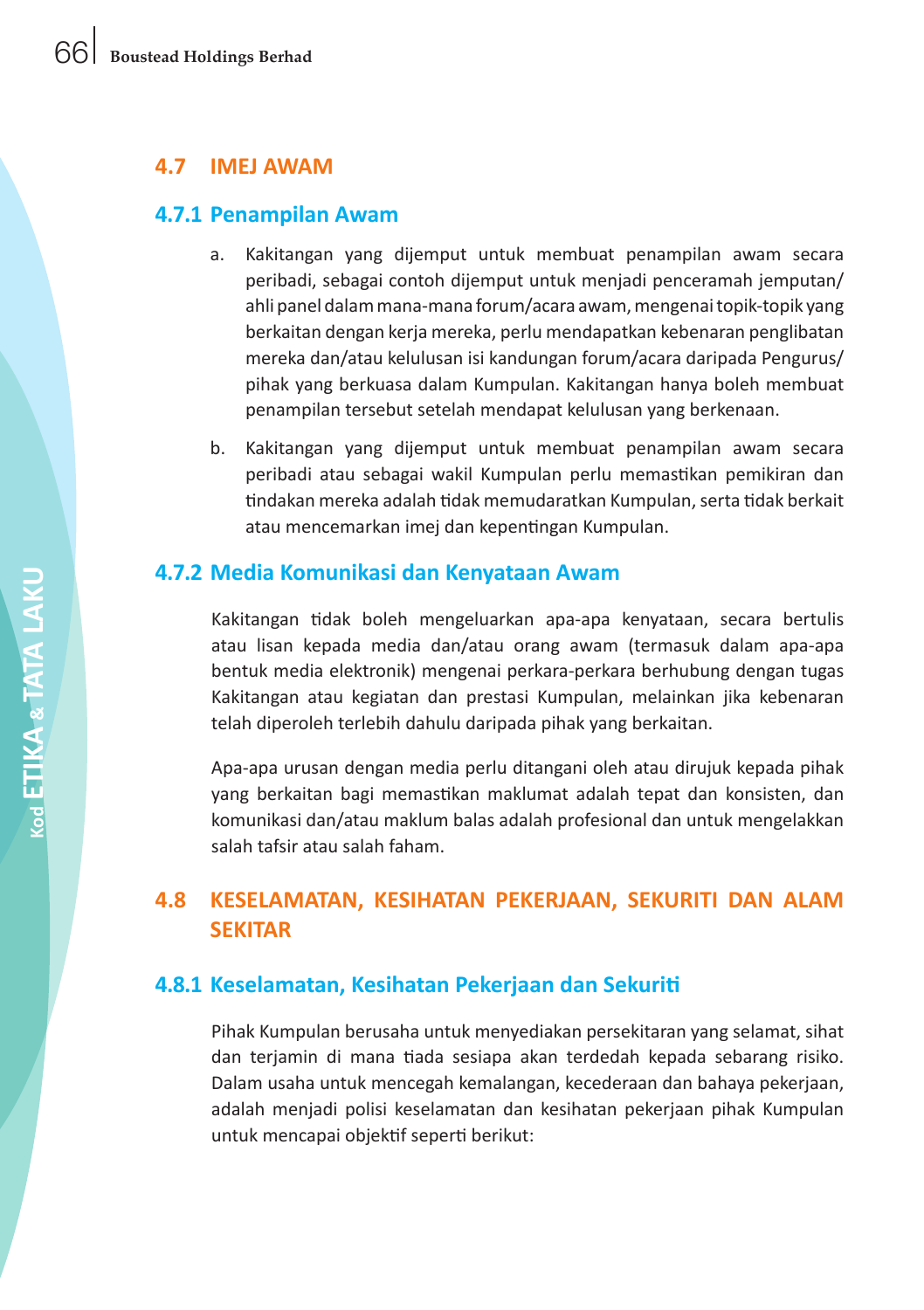- a. Semua keputusan operasi yang memberi kesan kepada keselamatan, kesihatan pekerjaan dan sekuriti diberi keutamaan tertinggi, di mana ianya boleh menjejaskan perniagaan.
- b. Mematuhi undang-undang dan peraturan berkaitan dengan keselamatan, kesihatan pekerjaan dan sekuriti dan mengamalkan piawaian sendiri yang bersesuaian.
- c. Menyediakan persekitaran yang selamat, sihat dan terjamin untuk Kakitangan.
- d. Mewujudkan kesedaran di kalangan Kakitangan dengan menekankan tanggungjawab mereka terhadap keselamatan, kesihatan pekerjaan dan sekuriti supaya menjadikan ianya sebahagian penting dalam kehidupan mereka.

 Adalah menjadi tanggungjawab semua Kakitangan untuk mematuhi semua arahan atau langkah berkenaan keselamatan, kesihatan pekerjaan dan sekuriti yang diperkenalkan oleh pihak Kumpulan. Kakitangan mestilah memastikan bahawa mereka:

- a. Membiasakan diri dan mematuhi undang-undang dan piawaian, peraturan, polisi dan prosedur berkenaan keselamatan, kesihatan pekerjaan dan sekuriti yang berkaitan dengan pekerjaan mereka.
- b. Menghentikan sebarang kerja apabila keadaan menjadi tidak selamat.
- c. Mengetahui apa yang perlu dilakukan jika berlaku kecemasan di tempat kerja.
- d. Memastikan orang yang bekerja dengan mereka (rakan sekerja atau Pihak Luar) bertindak secara konsisten dengan polisi keselamatan dan kesihatan pekerjaan pihak Kumpulan.
- e. Melaporkan dengan segera kepada Pihak Pengurusan sebarang kemalangan, kecederaan, penyakit, keadaan tidak selamat atau tidak sihat, insiden, pertumpahan atau perlepasan bahan ke persekitaran (supaya langkahlangkah boleh diambil untuk membetulkan, mencegah atau mengawal keadaan dengan segera).
- f. Mendapatkan nasihat dan pertolongan jika Kakitangan tidak jelas dengan tanggungjawab atau mempunyai kebimbangan mengenai kejadian sebenar atau potensi perlanggaran undang-undang atau syarat-syarat keselamatan, kesihatan pekerjaan dan sekuriti.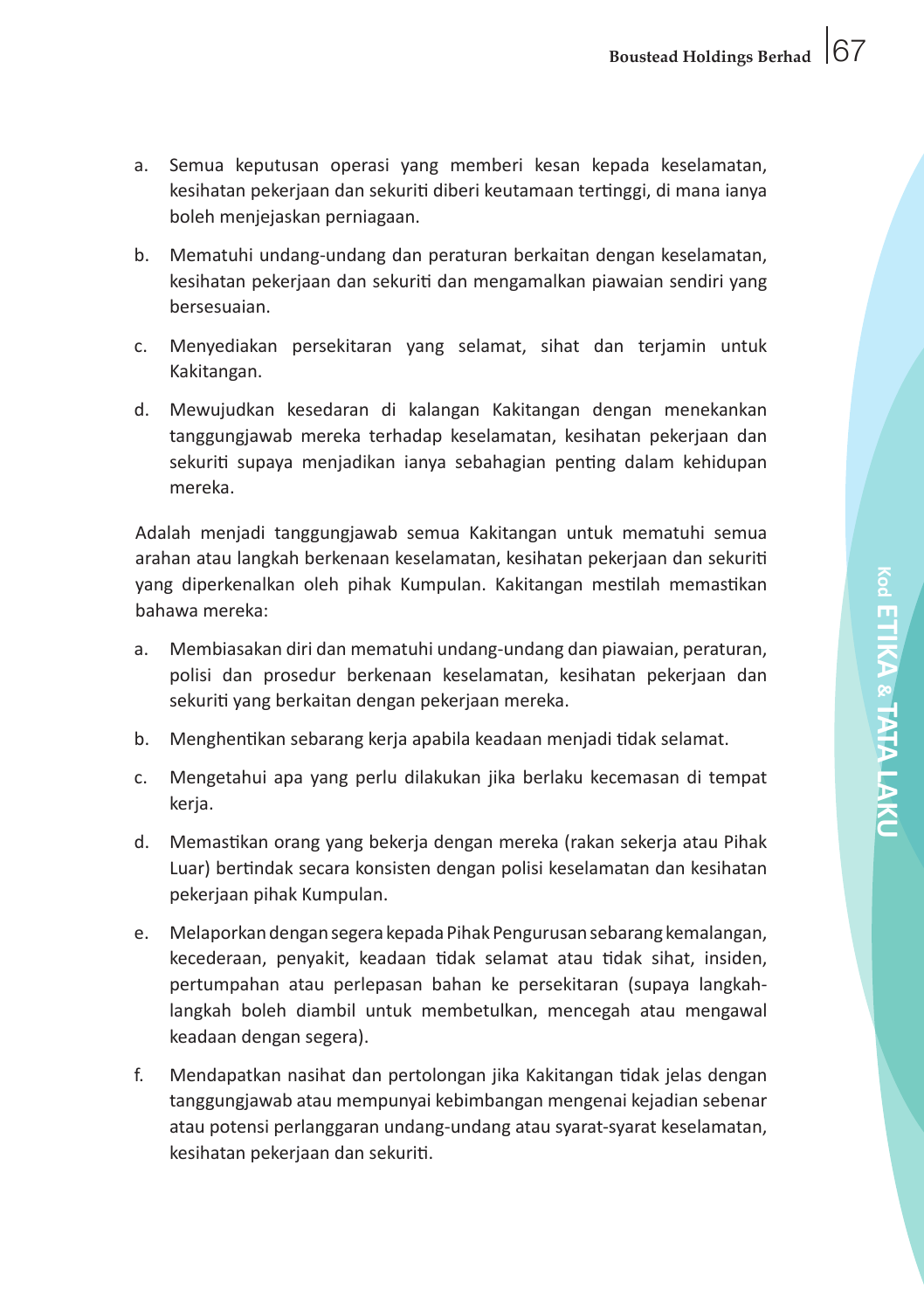#### **4.8.2 Alam Sekitar**

Pihak Kumpulan adalah komited untuk mematuhi undang-undang dan peraturan alam sekitar, dan akan meminimakan sebarang kerosakan kepada persekitaran yang timbul disebabkan oleh sebarang aktiviti Kumpulan. Kakitangan yang berkaitan mestilah menyimpan semua dokumentasi persekitaran yang diperlukan dengan tepat dan lengkap.

 Untuk mematuhi sepenuhnya segala keperluan perundangan, Kakitangan mestilah sentiasa memastikan bahawa segala yang dilakukan adalah selamat dan tidak menyebabkan kerosakan kepada alam sekitar. Semua Kakitangan mestilah menjalankan peranan masing-masing untuk memastikan Pihak Kumpulan memenuhi komitmen ini.

## **4.9 TATA LAKU AM**

Semua Kakitangan hendaklah berkelakuan dengan penuh tanggungjawab, beretika, jujur dan berintegriti serta menghormati satu sama lain.

 Apa-apa perbuatan salah laku yang dilakukan oleh Kakitangan yang boleh menjejaskan kepentingan Kumpulan adalah tidak diterima/dibiarkan.

 Contoh-contoh perbuatan salah laku yang disenaraikan di bawah ini walau bagaimanapun adalah tidak menyeluruh dan boleh dikemaskini dari semasa ke semasa:

# **4.9.1 Penyalahgunaan dan/atau Penggunaan Tidak Sesuai Komputer/ Teknologi Maklumat dan Komunikasi (ICT)/Media Sosial**

- a. Menyimpan atau menonton/melihat bahan yang tidak sesuai/wajar termasuk bahan lucah, tidak sopan ataumenjelikkan, denganmenggunakan komputer dan komputer riba kepunyaan Syarikat atau yang dibekalkan oleh Syarikat.
- b. Memasang, menyambung dan/atau menggunakan apa jua jenis perkakasan dan perisian tanpa lesen dan kebenaran.
- c. Menggunakan akses komputer (kata laluan) secara tidak sah dan mendedahkan dan/atau membuka kata laluan kepada pihak yang tidak berkenaan.
- d. Mengakses data atau program tanpa kebenaran, membuat pengubahsuaian terhadapkandungandata atauprogramtanpa kebenarandanmendedahkan dan/atau membuka data atau program kepada pihak yang tidak berkenaan.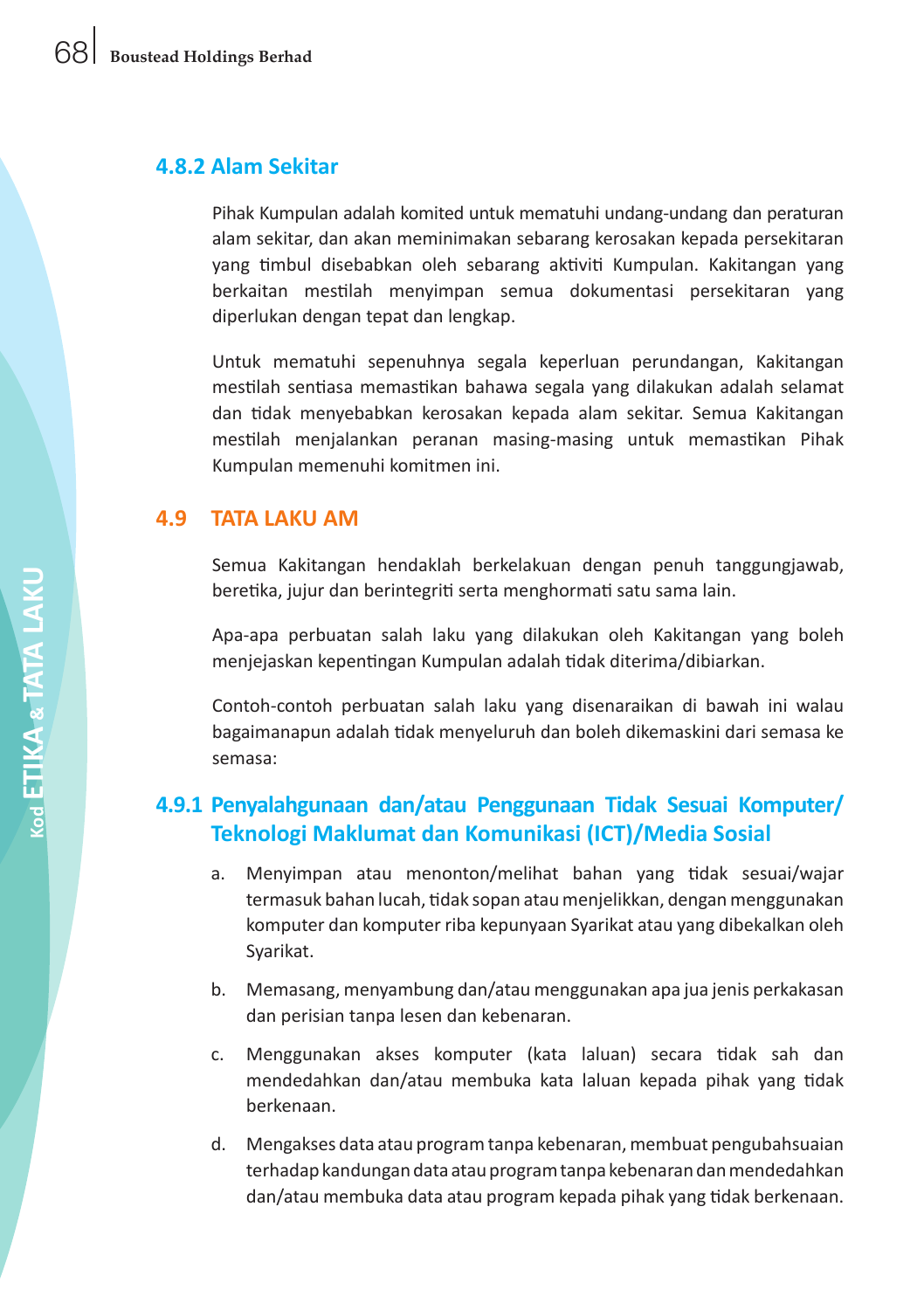- e. Menggunakan kemudahan dan perkhidmatan rangkaian secara penipuan.
- f. Lain-lain salah laku yang dinyatakan dalam Bahagian 4.4.2 (a) Kod.

### **4.9.2 Perlakuan Tidak Jujur dan Penipuan**

- a. Memberikan maklumat palsu/mengelirukan atau menyembunyikan maklumat daripada Kumpulan sewaktu memohon Kakitangan dan/atau untuk mendapatkan jaminan Kakitangan dalam Kumpulan.
- b. Memberikan maklumat palsu/mengelirukan atau menyembunyikan maklumat daripada Kumpulan bagi tujuan mendapatkan keuntungan/ faedah peribadi dan/atau yang menjejaskan Kumpulan.
- c. Memalsukan maklumat, dokumen dan/atau rekod.
- d. Memalsukan sijil cuti sakit.
- e. Membeli sijil cuti sakit.
- f. Berjumpa dengan doktor perubatan dengan helah untuk mendapatkan cuti sakit.
- g. Berpura-pura sakit.
- h. Mencuri, memalsukan atau menipu termasuk sebarang percubaan untuk melakukan perbuatan tersebut dalam hal-hal melibatkan perniagaan, dana dan/atau harta benda Kumpulan.
- i. Menggelap, menyalahguna atau menggunakan dana dan/atau harta benda Kumpulan tanpa kebenaran.
- j. Mencuri barang kepunyaan Kakitangan lain dan/atau harta benda di dalam premis Kumpulan.

#### **4.9.3 Perbuatan Tidak Hormat dan Keingkaran**

- a. Menunjukkan sikap tidak hormat terhadap mana-mana Kakitangan Kumpulan, termasuk rakan sekerja, Kakitangan bawahan dan/atau atasan.
- b. Mengingkari, membantah dan/atau enggan atau gagal untuk mematuhi mana-mana arahan yang tidak melanggar undang-undang atau munasabah daripada pegawai atasan Kumpulan.
- c. Mogok di tempat kerja atau menghasut Kakitangan lain untuk melancarkan mogok yang melanggar apa jua undang-undang atau peraturan yang dikuatkuasakan.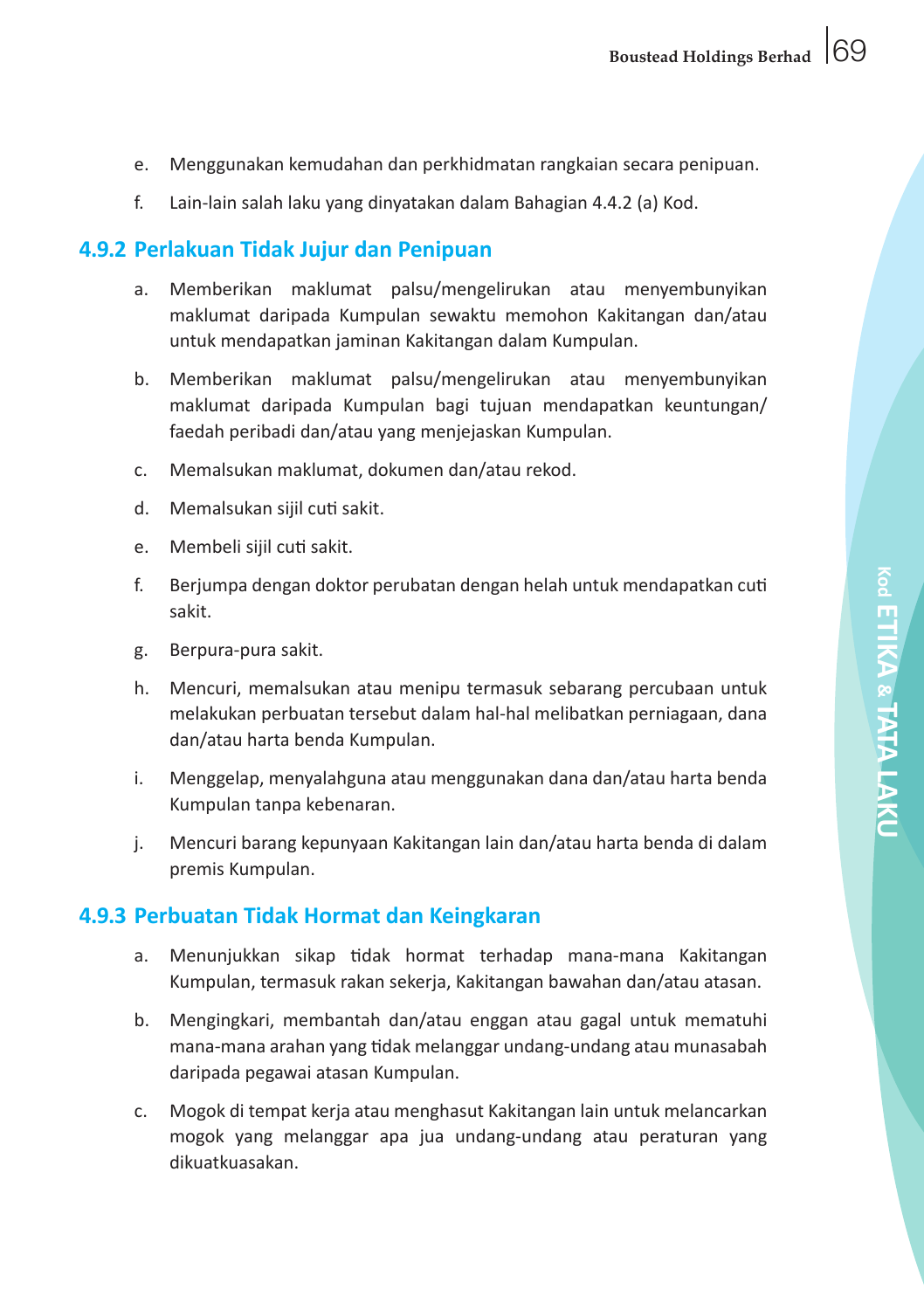- d. Menghalang Kakitangan lain dari menjalankan tugas.
- e. Melibatkan diri dalam perhimpunan yang diadakan secara haram dan/atau tanpa kelulusan di dalam premis Kumpulan.
- f. Mengalihkan atau meminda apa-apa perkara pada papan buletin/ kenyataan tanpa kelulusan Kumpulan.
- g. Mengalihkan mana-mana harta benda Kumpulan dari premis syarikat tanpa kelulusan terlebih dahulu.
- h. Mengubah, memusnah atau merosakkan harta benda Kumpulan.
- i. Memasuki kawasan larangan tanpa mendapat kelulusan Kumpulan terlebih dahulu.
- j. Keengganan tanpa alasan yang munasabah untuk melakukan keria lebih masa seperti yang diarahkan oleh Kumpulan.
- k. Melangkau saluran komunikasi Kumpulan secara sengaja.
- l. Mencabar Kumpulan untuk pemberhentian kerja.

# **4.9.4 Perbuatan Berunsur Keganasan, Kelakuan yang Tidak Sesuai dan Kesalahan Jenayah**

- a. Merusuh atau melibatkan diri dalam kelakuan yang tidak terkawal di dalam premis Kumpulan atau kawasan sekitarnya pada bila-bila masa.
- b. Bergaduh di dalam premis Kumpulan atau kawasan sekitarnya pada bilabila masa.
- c. Mengganggu Kakitangan lain, termasuk mengekori atau menghendap Kakitangan lain.
- d. Masalah berhutang wang yang serius contohnya hutang yang berlebihan dengan Kumpulan, Kakitangan lain dan/atau Pihak Luar.
- e. Menggunakan perkataan atau gaya badan yang menghina, mengaibkan dan/atau tidak sopan terhadap Kakitangan lain atau orang luar, di dalam premis Kumpulan atau kawasan sekitarnya pada bila-bila masa.
- f. Memfitnah, mengaibkan, menjejaskan reputasi atau menghina Kumpulan dan/atau mana-mana Kakitangan Kumpulan.
- g. Menyebarkan khabar angin dengan niat buruk berkenaan dengan Kumpulan dan/atau mana-mana Kakitangan Kumpulan.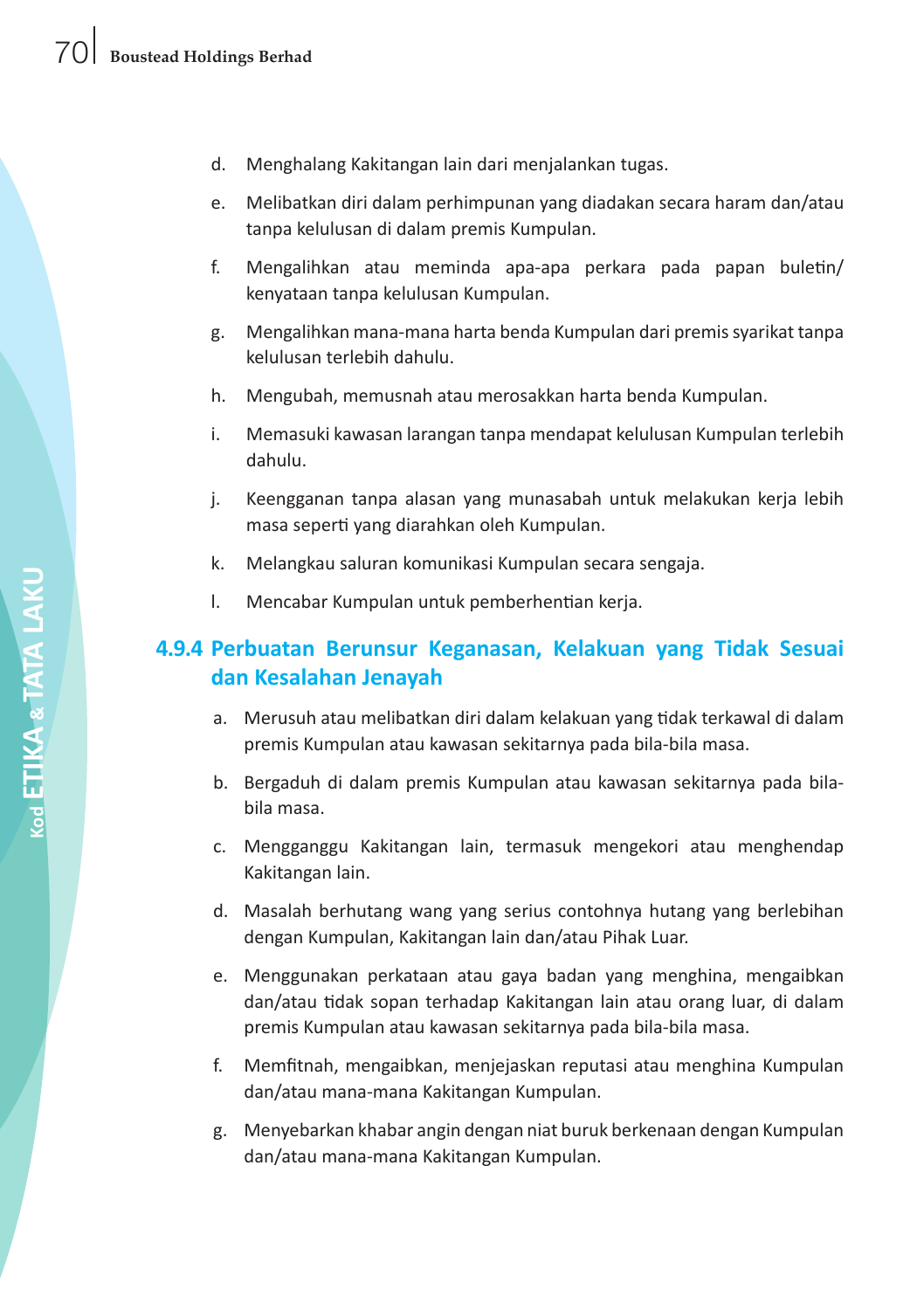**Kod**

**ETIKA**

**& TATA LAKU**

- h. Melakukan apa jua jenis keganasan, penderaan, serangan (termasuk mengancam untuk menyerang atau mencederakan) ke atas Kakitangan lain dan/atau orang luar.
- i. Memiliki senjata api tanpa lesen atau lain-lain senjata berbahaya di dalam premis Kumpulan.
- j. Melakukan apa jua perbuatan sumbang dan/atau tidak bermoral di dalam premis Kumpulan.
- k. Melakukan perbuatan jenayah atau kegagalan untuk melaporkan perbuatan jenayah kepada Kumpulan, yang boleh memberi kesan terhadap prestasi kerja, menjejaskan reputasi atau memalukan Kumpulan.
- l. Disabitkan dan dipenjarakan kerana kesalahan jenayah.
- m. Pelaburan wang haram.
- n. Menjadi alku samada bertindak sebagai ejen pelacuran atau terlibat dalam apa-apa bentuk berkaitannya.
- o. Penglibatan atau membantu sebarang aktiviti yang akan menyebabkan Kakitangan diletakkan di bawah perintah undang-undang kediaman terhad ataupun dibuang negeri oleh pihak berkuasa.
- p. Sebarang perbuatan atau tindakan yang boleh menyebabkan perasaan takut, tertekan, cemas atau bimbang kepada Kakitangan lain.
- q. Sebarang perbuatan atau tindakan yang menjatuhkan nama Kumpulan dan/atau juga memalukan Kumpulan.

# **4.9.5 Alkohol, Dadah dan Perjudian**

- a. Memiliki atau menyalahguna ubat-ubatan atau dadah narkotik yang dilarang dan/atau tidak disahkan.
- b. Minum minuman beralkohol di dalam premis Kumpulan dan/atau pada waktu kerja.
- c. Berada dalam keadaan mabuk, khayal atau di bawah pengaruh alkohol dan/ atau dadah pada waktu kerja, di dalam premis Kumpulan dan/atau sewaktu menjalankan urusan Kumpulan.
- d. Menagih dadah.
- e. Mengedar dadah.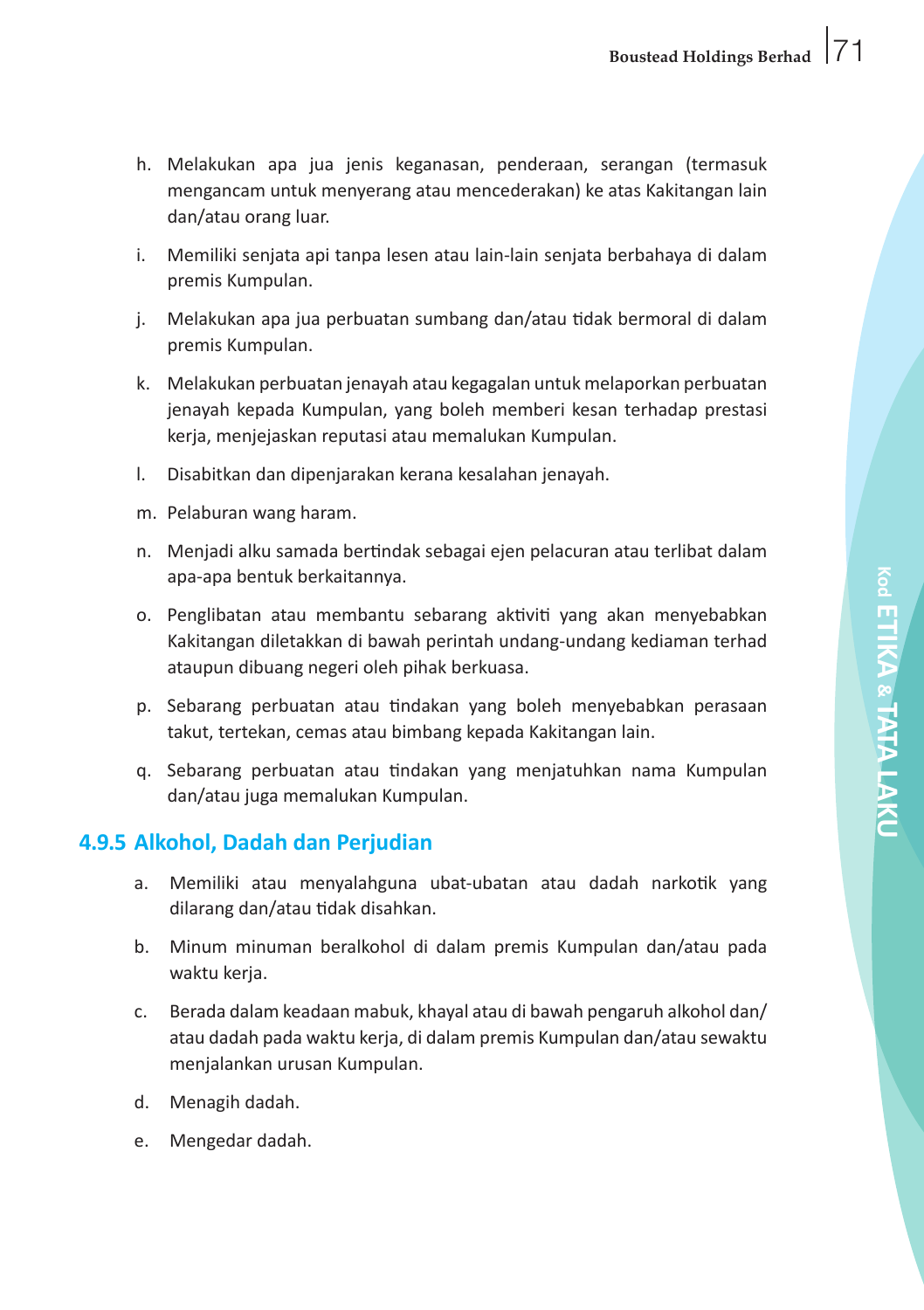- f. Sebarang bentuk perjudian, termasuk membuat atau mengambil pertaruhan, bermain terup samada untuk wang tunai atau sebaliknya, di dalam premis Kumpulan pada bila-bila masa.
- g. Berjudi secara 'online' menggunakan komputer Kumpulan dan/atau di dalam premis Kumpulan pada bila-bila masa.

# **4.9.6 Penampilan**

- a. Kegagalan untuk mematuhi panduan berpakaian atau dandanan Kumpulan, sama ada tersurat atau tersirat.
- b. Kegagalan atau keengganan untuk memakai pakaian seragam seperti yang diarahkan.
- c. Membuat perubahan kepada pakaian seragam tanpa kebenaran Kumpulan.

# **4.9.7 Pengendalian Urusan Perniagaan**

- a. Menganjur, mengadakan atau melibatkan diri dalam sebarang perjumpaan yang tidak berkaitan dengan urusan Kumpulan dan/atau tidak berkaitan dengan Kakitangannya, di dalam premis Kumpulan tanpa mendapat kelulusan Kumpulan terlebih dahulu.
- b. Mengedar atau mempamerkan sebarang notis atau bahan bertulis yang tidak dibenarkan di premis Kumpulan tanpa mendapat kelulusan Kumpulan terlebih dahulu.
- c. Melibatkan diri dalam urusniaga kewangan yang tidak dibenarkan dan/atau perniagaan persendirian di dalam premis Kumpulan.
- d. Menyalahgunakan kedudukan atau jawatan untuk kepentingan peribadi.
- e. Menyalahgunakan atau menggunakan asset-aset dan harta benda Kumpulan tanpa kebenaran.
- f. Kegagalan untuk membayar wang kepunyaan Kumpulan.
- g. Membuat kenyataan umum berkenaan urusan dalaman Kumpulan tanpa kebenaran.
- h. Berhubung dengan pihak media berkenaan Kumpulan tanpa kebenaran.
- i. Mengakses data dan maklumat sulit Syarikat tanpa kebenaran.
- j. Memberi akses kepada pihak yang tidak mempunyai kebenaran/tidak berkenaan, data dan maklumat sulit Syarikat.
- k. Mendedahkan rahsia, hasil rekaan atau sebarang maklumat sulit Syarikat.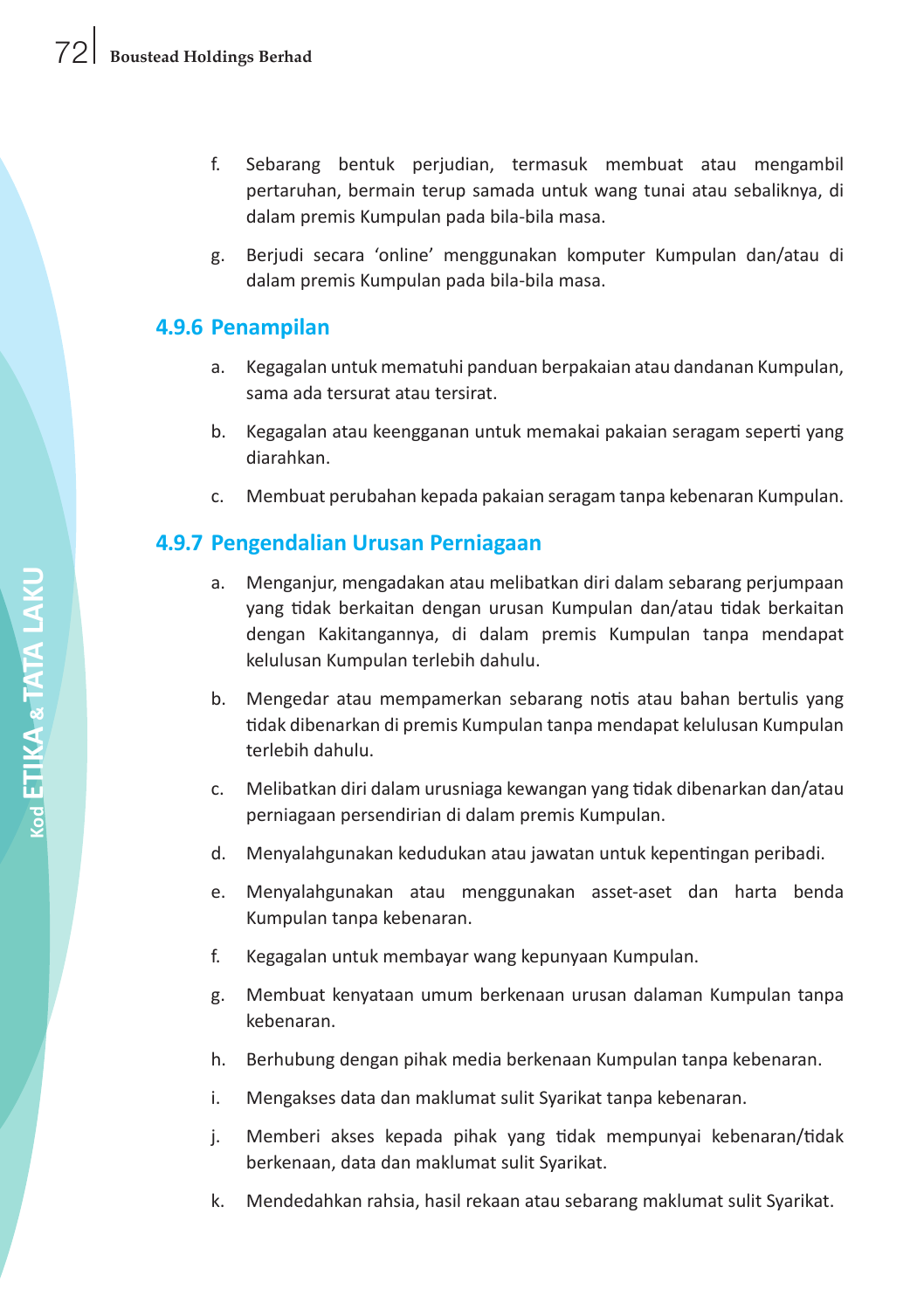- l. Menerbit menyebarkan sebarang gambar, karikatur, penulisan, kenyataan, komen, artikel, buku, blog dan/atau lain-lain bahan dalambentuk visual atau lain-lain yang boleh menjejaskan, memalukan, atau menyebabkan nama buruk kepada individu, jabatan dan/atau Kumpulan Syarikat di rangkaian laman sosial, blog dan/atau medium lain, bercetak atau elektronik.
- m. Kegagalan mematuhi Kod dan syarat-syarat Kakitangan dan/atau apa jua kod dan/atau peraturan yang berkaitan.

### **4.9.8 Percanggahan Kepentingan**

- a. Meminta, menerima, menawarkan dan/atau menjanjikan apa jua imbuhan/rasuah sama ada dalam bentuk wang tunai, hadiah, bantuan atau sebagainya dari atau kepada kontraktor, pembekal, pengedar, pihak bank atau pelanggan Kumpulan.
- b. Membenarkan ahli keluarga untuk meminta, menerima, menawarkan dan/atau menjanjikan apa juga imbuhan/rasuah sama ada dalam bentuk wang tunai, hadiah, bantuan atau sebagainya dari atau kepada kontraktor, pembekal, pengedar, pihak bank atau pelanggan Kumpulan.
- c. Menerima dan/atau membayar komisen sebagai sebahagian daripada bentuk pembayaran hasil daripada urusniaga perdagangan selain daripada apa yang layak dan sah diterima.

## **4.9.9 Kelewatan, Ketidakhadiran dan Kedatangan**

- a. Kerap datang lewat ke tempat kerja.
- b. Tidak hadir tanpa cuti/kelulusan terlebih dahulu daripada Kumpulan dan/ atau tanpa sebab munasabah.
- c. Tiada di tempat kerja pada waktu kerja dan/atau meninggalkan tempat kerja sebelum tamat waktu kerja atas sebab tidak rasmi tanpa mendapat kelulusan daripada Kumpulan terlebih dahulu.
- d. Melebihi had masa yang diberikan untuk waktu makan tengahari atau apa jua waktu rehat yang dibenarkan oleh Kumpulan.
- e. Melepak dan/atau merayau-rayau pada waktu kerja.
- f. Kegagalan atau keengganan untuk merekodkan waktu kedatangan (waktu masuk, waktu keluar dan apa jua pergerakan di antaranya, jika berkaitan).
- g. Menggunakan tanpa kebenaran atau menyalahgunakan kad pengenalan/ akses, kad kedatangan (atau apa jua bentuk rekod kedatangan yang digunakan oleh Kumpulan), termasuk merekodkan kedatangan Kakitangan lain.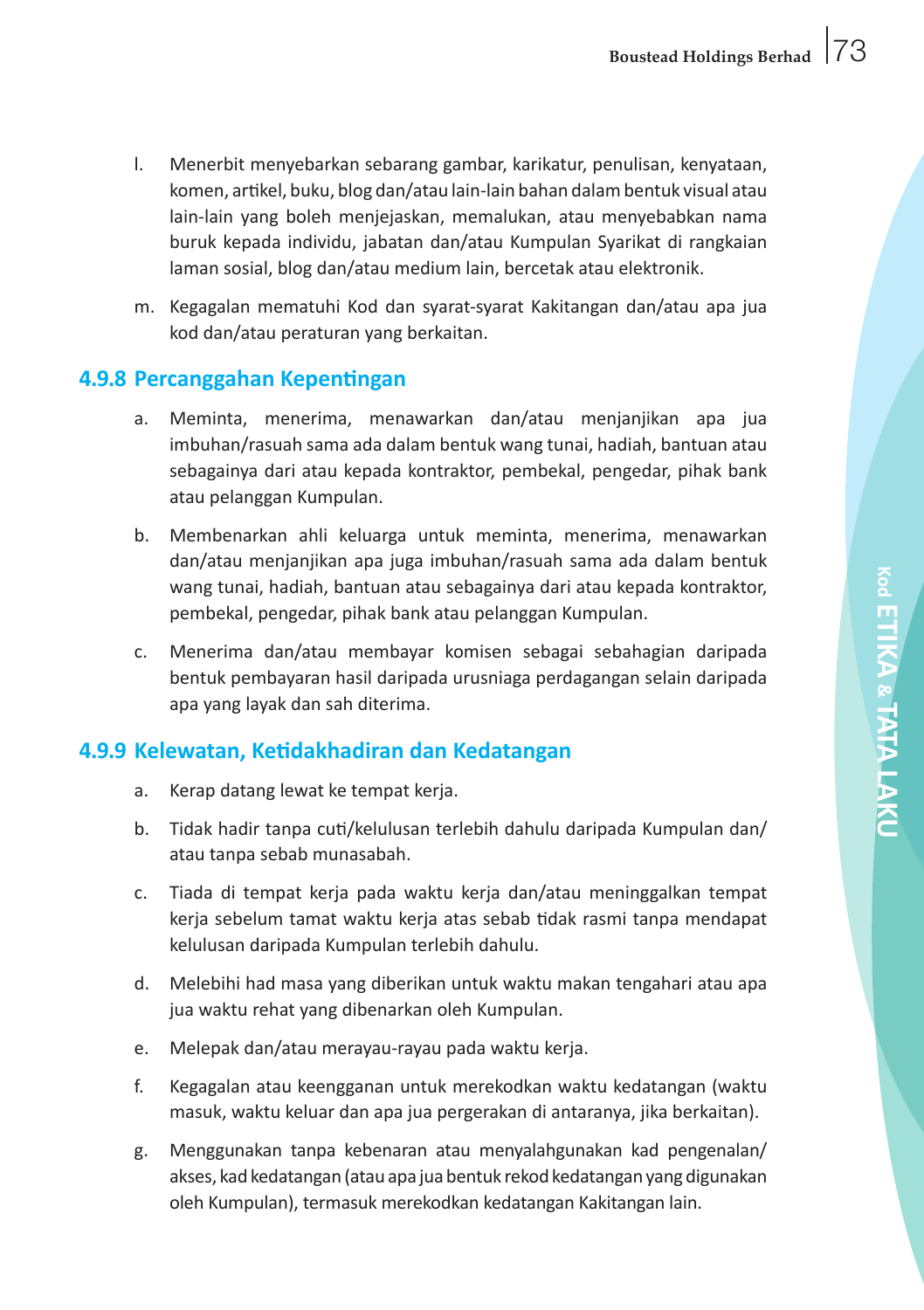## **4.9.10 Keselamatan dan Kesihatan**

- a. Kegagalan atau keengganan untuk mematuhi peraturan keselamatan dan kesihatan serta peraturan Kakitangan.
- b. Mengubah atau merosakkan peranti atau peralatan keselamatan Kumpulan atau yang seumpama dengannya.
- c. Kegagalan atau keengganan untuk memakai atau menggunakan peralatan keselamatan yang telah disediakan oleh Kumpulan.
- d. Kegagalan untuk menjaga perkakas, peralatan atau kemudahan lain yang dipertanggungjawabkan kepada Kakitangan.
- e. Kegagalan untuk melaporkan dengan segera kepada pegawai atasan dan/ atau lain-lain Kakitangan yang diberi kuasa tentang kerosakan yang sampai ke pengetahuannya ke atas mana-mana peralatan yang berkaitan dengan Kakitangannya.
- f. Merokok di kawasan larangan.
- g. Keengganan atau kegagalan untuk mendapatkan rawatan yang disediakan oleh Kumpulan untuk apa jua jenis ketagihan dan/atau sebarang jenis penyakit atau kecederaan.
- h. Keengganan, kegagalan atau kelewatan yang disengajakan dalam melaporkan kepada Kumpulan penyakit berjangkit yang dihidapi.

## **4.9.11 Kesalahan Berunsur Seksual/Jantina/Kaum/Agama**

- a. Tidak sensitif/peka, tidak bertolak ansur dan tidak hormat kepada orang lain termasuk yang berlainan jantina, lain-lain kaum dan/atau keperluan keagamaan yang lain.
- b. Serangan seksual terhadap Kakitangan lain dan/atau orang luar.
- c. Semua jenis gangguan seksual (melalui percakapan, gaya badan, paparan visual, tekanan psikologi dan sentuhan fizikal) terhadap Kakitangan lain dan/atau orang luar.
- d. Menghantar atau mengedar bahan lucah (seperti bahan pornografi, mesej lucah dsb).
- e. Menyimpan atau melihat bahan-bahan pornografi di dalam premis Syarikat (seperti gambar, video, laman web dsb).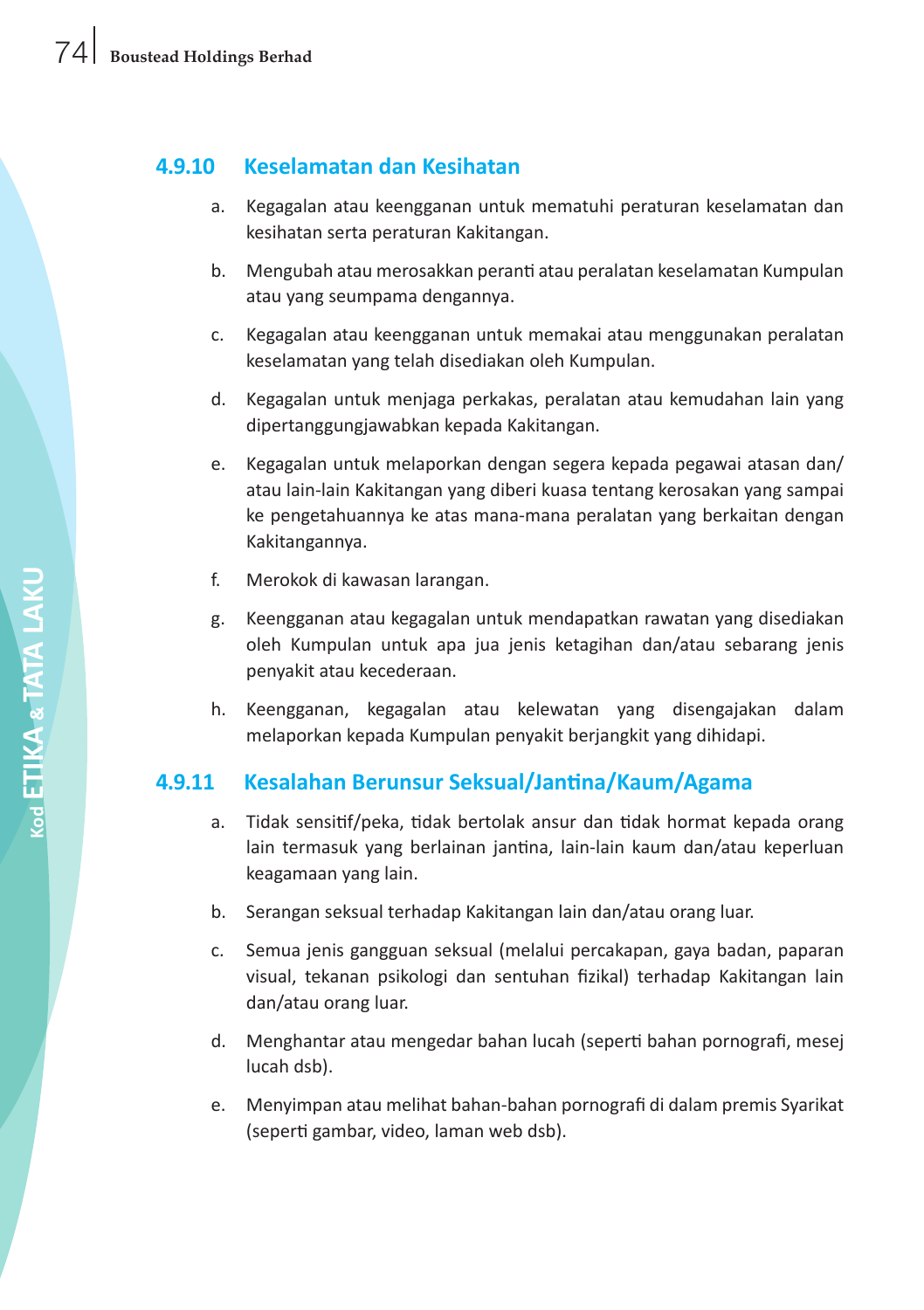- f. Membuat komen menghina berdasarkan ciri-ciri jantina, kaum atau agama.
- g. Membuat atau memanggil gelaran, celaan, atau jenaka yang menyakitkan hati dan tidak sesuai/wajar.

### **4.9.12 Prestasi Kerja**

- a. Ketidakcekapan atau kelalaian yang berulang atau ketara dalam menjalankan tugas.
- b. Kegagalan atau keengganan untuk mematuhi prosedur/peraturan kerja.
- c. Kegagalan berulang untuk mematuhi piawai pengeluaran dan/atau penghasilan.

#### **4.9.13 Lain-lain**

- a. Tidur pada waktu kerja.
- b. Pembaziran harta benda, material dan sumber Kumpulan.
- c. Membenarkan orang yang tidak mempunyai kebenaran memasuki kawasan larangan tanpa kelulusan daripada Kumpulan terlebih dahulu.
- d. Melibatkan diri dalam aktiviti yang tidak produktif dan/atau tidak berkenaan dengan pekerjaan pada waktu kerja.
- e. Membuat atau menerima panggilan telefon peribadi secara berlebihan menggunakan telefon Kumpulan dan/atau menggunakan telefon bimbit sendiri pada waktu kerja.
- f. Menyalahgunakan kunci dan kad pengenalan/pas Kakitangan lain atau membenarkan orang lain menggunakan kunci dan kad pengenalan/pas dirinya untuk memasuki premis Kumpulan.
- g. Berhenti bekerja sebelum tamat waktu bekerja rasmi.
- h. Menghasut atau membantu Kakitangan lain untuk melakukan mana-mana kesalahan yang telah disenaraikan.
- i. Kegagalan untuk memaklumkan Sumber Manusia berkaitan status muflis atau status insolvensi pada bila-bila masa semasa tempoh berkhidmat.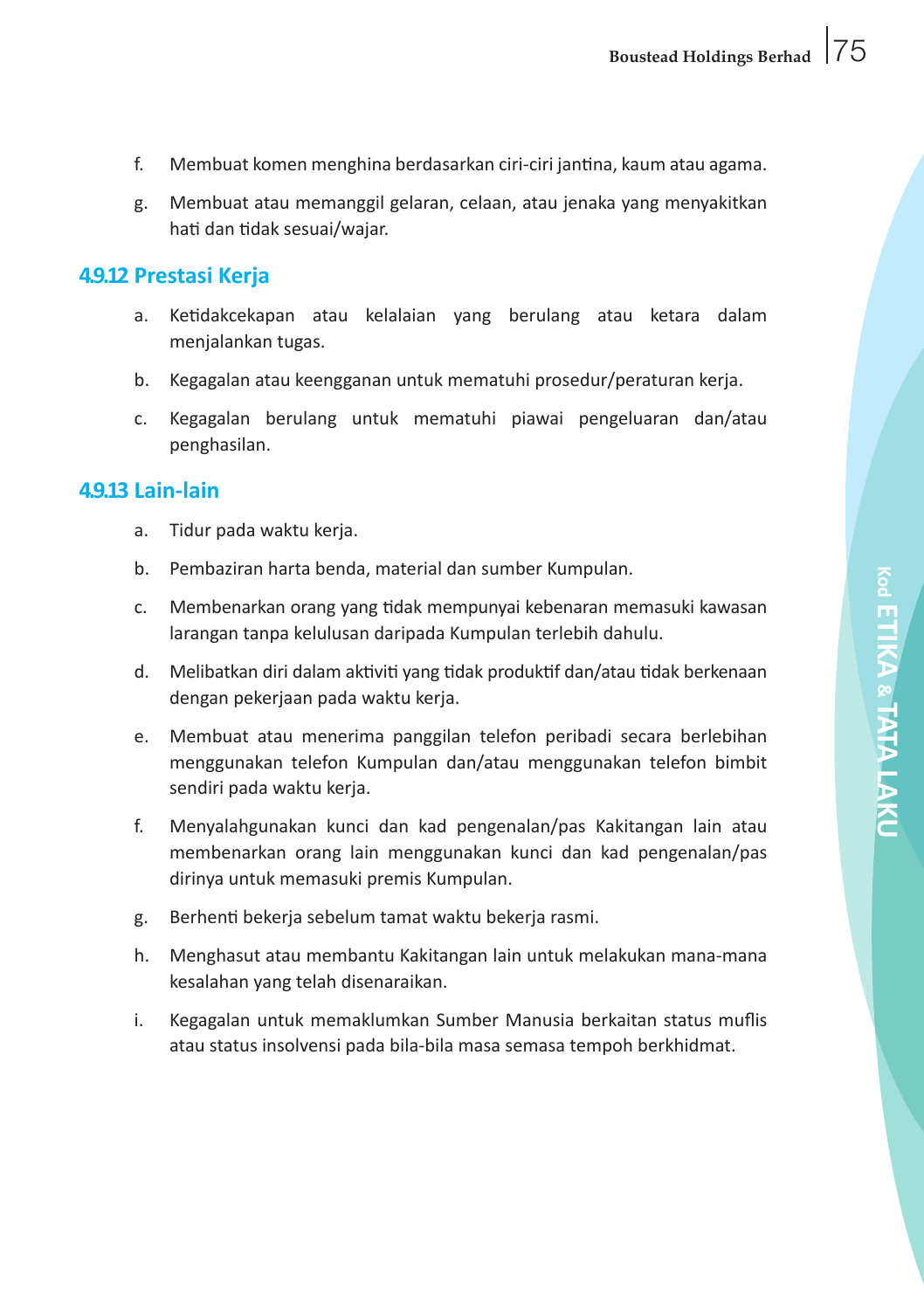# **5 POLISI-POLISI LAIN**

 Berikut adalah polisi-polisi yang berkaitan dan boleh diperolehi daripada Sumber Manusia.

### **5.1 POLISI KHIDMATADU ATAU 'WHISTLEBLOWING'**

 Polisi Khidmatadu atau 'Whistleblowing' bertujuan untuk menyelesaikan isu-isu sekiranya kepentingan Kumpulan berada di dalam risiko. Objektif utama polisi ini adalah untuk:

- a. Menyediakan landasan untuk Kakitangan melaporkan sebarang salah laku.
- b. Meyakinkan Kakitangan bahawa mereka akan terlindung dari sebarang balasan, diskriminasi atau penindasan sekiranya membuat laporan Khidmatadu dengan niat yang baik.
- c. Untuk menyediakan mekanisme formal bagi tindakan susulan ke atas laporan-laporan yang dibuat.

#### **5.2 POLISI MEMBULI DI TEMPAT KERJA**

 Syarikat memandang perbuatan membuli di tempat kerja dengan serius dan kes-kes yang sah dan terbukti akan tertakluk kepada tindakan disiplin yang berkaitan. Semua pihak adalah bertanggungjawab untuk memastikan bahawa sebarang bentuk perbuatan membuli di tempat kerja dicegah dengan cara:

- a. Memastikan bahawa Kakitangan menyedari dan mengetahui polisi tindakan serta tingkah laku yang menyumbang kepada perbuatan membuli dan memastikan bahawa mereka mematuhi polisi pada setiap masa.
- b. Memastikan Kakitangan di bawah penyeliaan, jika berkenaan, memahami polisi tindakan ini dan tingkah laku yang menyumbang kepada buli.
- c. Menerapkan kepimpinan melalui teladan dan memastikan bahawa perbuatan membuli tidak berlaku di tempat kerja.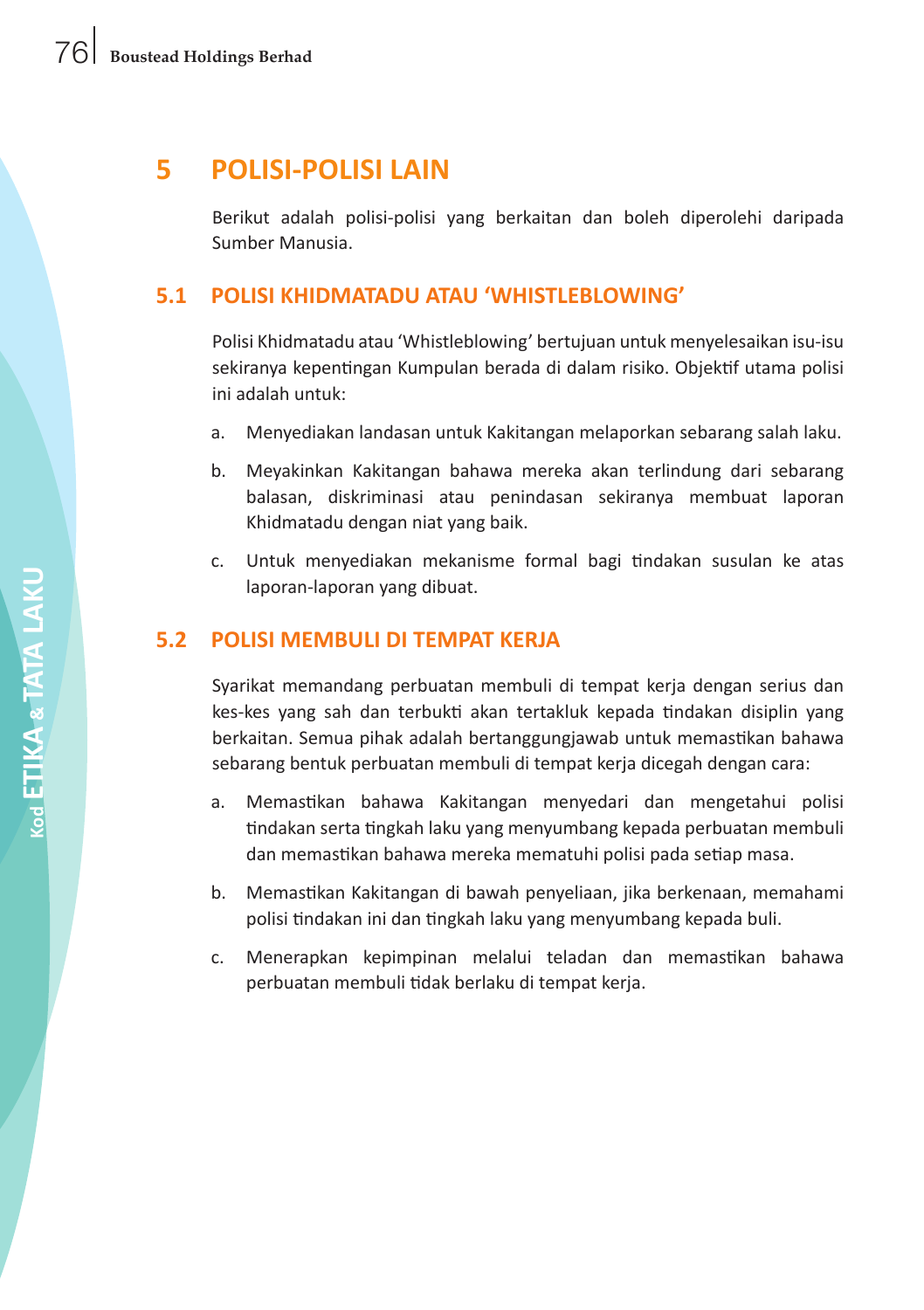### **5.3 POLISI GANGGUAN SEKSUAL**

 Pihak Kumpulan amat mementingkan keadaan fizikal, emosi dan kesejahteraan psikologi Kakitangan.

 Pihak Kumpulan adalah komited untuk menyediakan persekitaran kerja yang kondusif bagi Kakitangan untukmemastikan bahawamereka dilindungi daripada segala bentuk gangguan seksual. Perbuatan gangguan seksual jika dilakukan oleh Kakitangan akan dianggap sebagai salah laku yang boleh menyebabkan tindakan disiplin termasuk pembuangan kerja.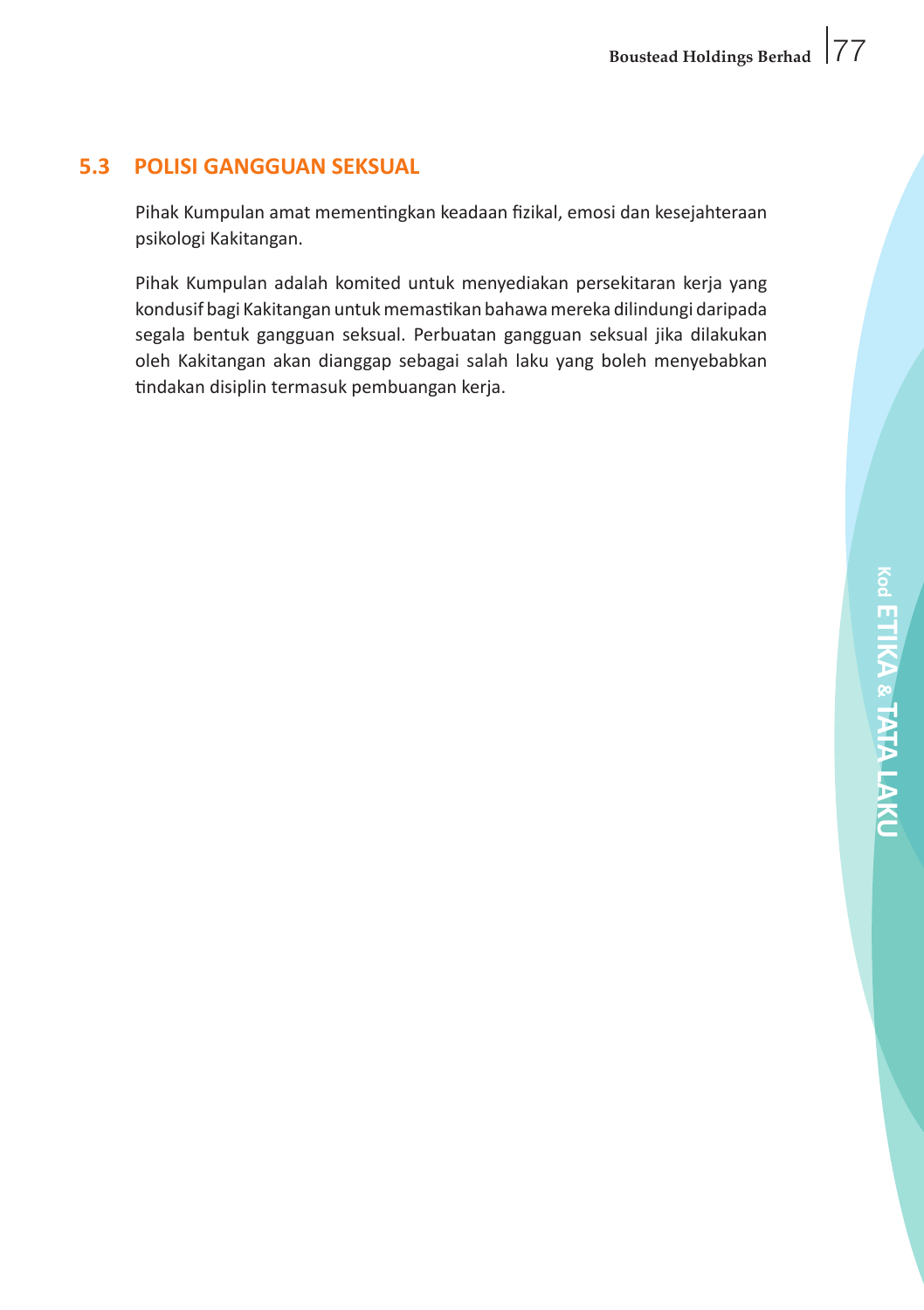# **6 GARIS PANDUAN DAN PROSEDUR KOD ETIKA DAN TATA LAKU**

### **6.1 GARIS PANDUAN DAN PROSEDUR DISIPLIN**

 Pihak Kumpulan berhak untuk mengambil tindakan disiplin yang sewajarnya ke atas Kakitangan yang didapati melanggar peraturan dan undang-undang Syarikat, polisi, prosedur dan amalan yang diterima pakai, samada secara tersurat atau tersirat.

 Pihak Kumpulan adalah komited dalam memastikan sebarang tindakan disiplin yang diambil adalah selaras dengan amalan yang diterima pakai dan Undang-Undang Buruh yang berkaitan.

### **6.2 PROSEDUR ADUAN**

 Pihak Kumpulan adalah komited dalam memastikan bahawa aduan Kakitangan dikendalikan dan/atau diselesaikan dengan cara yang adil, saksama dan tepat pada masanya untuk mengekalkan hubungan yang harmoni.

 Sehubungan itu, Kakitangan yang mempunyai aduan berkaitan dengan kerja pelumelaporkan aduan kepada pegawai atasan. Adalahmenjaditanggungjawab pegawai atasan untuk mencuba dan menyelesaikan aduan di peringkat beliau dengan sewajarnya. Jika aduan tidak dapat diselesaikan dan/atau jika aduan itu melibatkan pegawai atasan itu sendiri, Kakitangan boleh membuat aduan kepada Sumber Manusia.

 Segala usaha yang berpatutan akan dilakukan oleh Kumpulan untuk menyelesaikan sebarang rungutan atau aduan di peringkat yang paling rendah.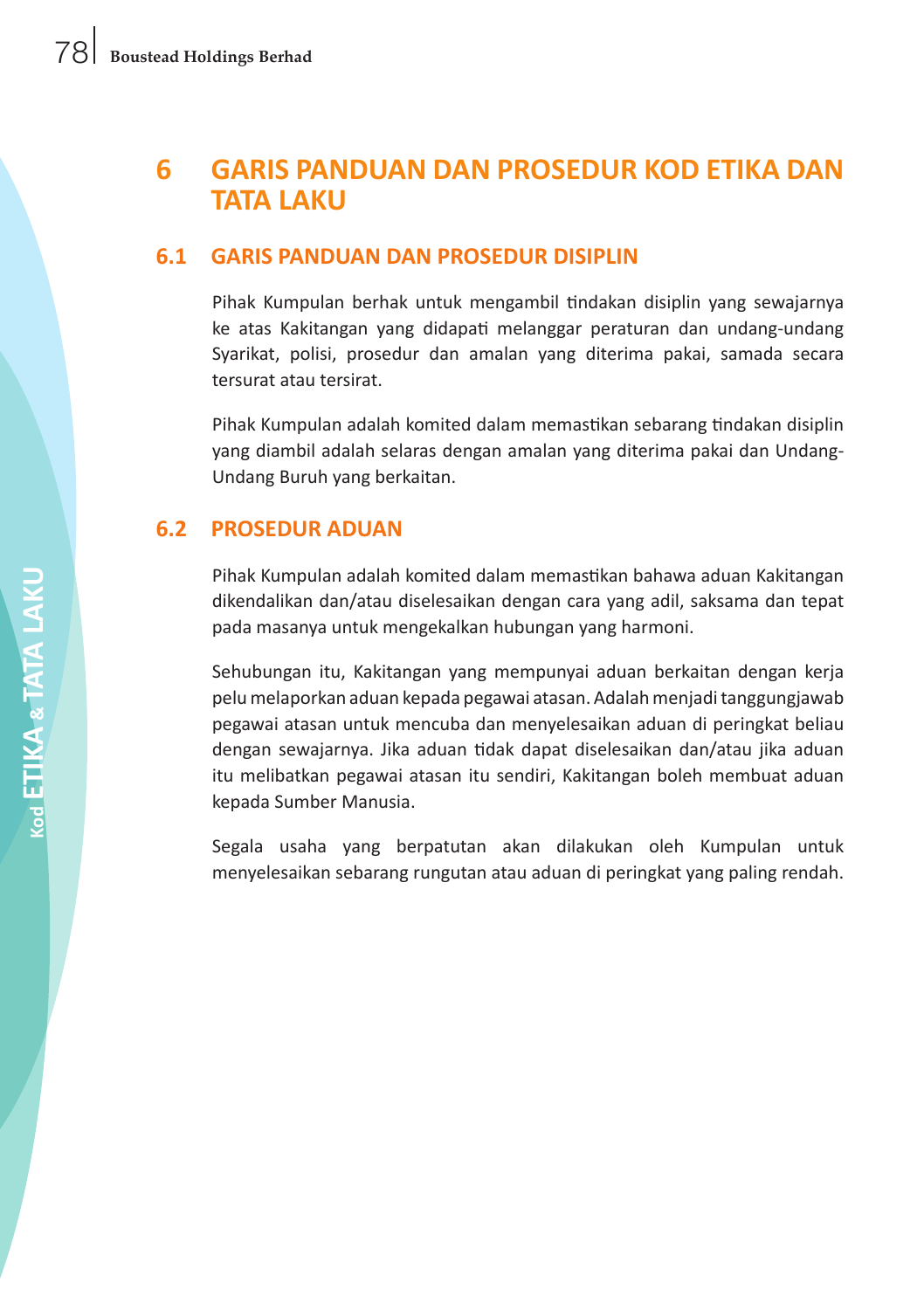# **7 LAMPIRAN**

## **7.1 SURAT IKRAR/AKUJANJI**

## **7.2 BORANG PENGISYTIHARAN**

*Catatan: Lampiran adalah untuk rujukan sahaja. Salinan boleh diperolehi daripada Sumber Manusia.*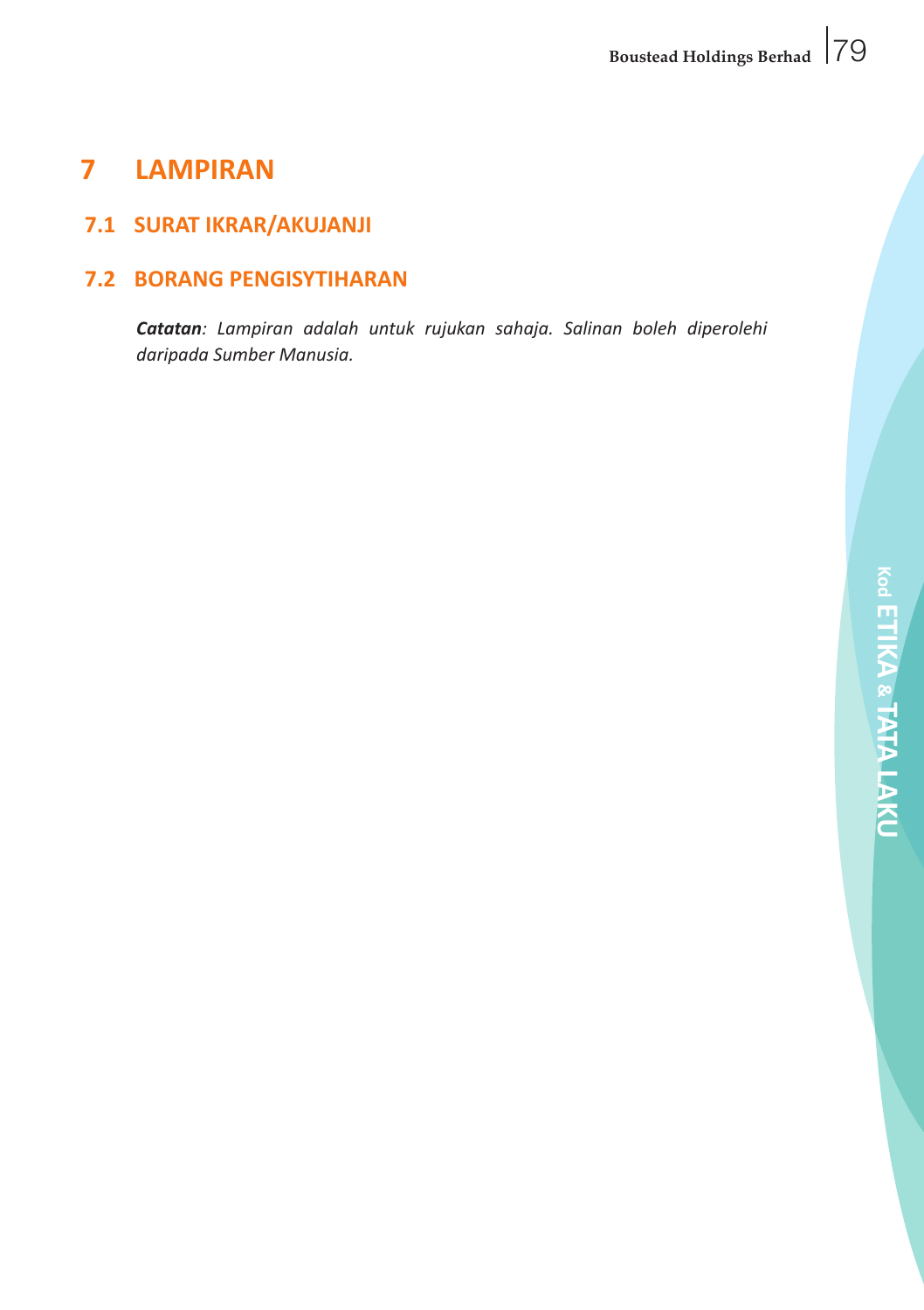#### **7.1 SURAT IKRAR/AKUJANJI**

 Saya dengan ini mengaku bahawa saya telah membaca Buku Panduan Kod Etika dan Tata Laku Kumpulan. Adalah menjadi tanggungjawab dan tugas utama saya untuk membaca dan memahami Kod, yang merupakan sebahagian penting daripada Terma dan Syarat Perkhidmatan saya.

 Saya akan menjalankan tugasan dan tanggungjawab saya dengan penuh integriti. Saya berikrar bahawa saya akan mematuhi Kod ini. Sekiranya saya tidak mematuhi mana-mana peruntukan dalam Kod ini atas apapun jua sebab, saya tidak akan memberikan alasan tidak tahu atau tidak faham sebagai alasan mempertahankan diri saya. Saya juga bersetuju bahawa Pihak Pengurusan mempunyai hak mutlak untuk mengambil tindakan yang sewajarnya terhadap sebarang perlanggaran Kod.

 Saya memahamisepenuhnya bahawa Pihak Pengurusan mempunyai hak mutlak untuk menambah, meminda, menyemak/mengkaji semula atau memadam mana-mana isi Kod apabila dan jika perlu dan saya juga akan tertakluk kepada tambahan, pindaan, semakan/kajian semula dan/atau pemotongan tersebut.

 Tandatangan

 Nama Penuh (sila guna huruf besar)

\_\_\_\_\_\_\_\_\_\_\_\_\_\_\_\_\_\_\_\_\_\_\_\_\_\_\_\_\_\_\_\_\_\_\_\_\_\_\_\_

\_\_\_\_\_\_\_\_\_\_\_\_\_\_\_\_\_\_\_\_\_\_\_\_\_\_\_\_\_\_\_\_\_\_\_\_\_\_\_\_

\_\_\_\_\_\_\_\_\_\_\_\_\_\_\_\_\_\_\_\_\_\_\_\_\_\_\_\_\_\_\_\_\_\_\_\_\_\_\_\_

\_\_\_\_\_\_\_\_\_\_\_\_\_\_\_\_\_\_\_\_\_\_\_\_\_\_\_\_\_\_\_\_\_\_\_\_\_\_\_\_

\_\_\_\_\_\_\_\_\_\_\_\_\_\_\_\_\_\_\_\_\_\_\_\_\_\_\_\_\_\_\_\_\_\_\_\_\_\_\_\_

\_\_\_\_\_\_\_\_\_\_\_\_\_\_\_\_\_\_\_\_\_\_\_\_\_\_\_\_\_\_\_\_\_\_\_\_\_\_\_\_

 Nombor Kad Pengenalan/Pasport

 Jawatan

 Jabatan & Syarikat

 Tarikh

*Sila kembalikan borang\* yang telah diisi kepada Ketua Sumber Manusia.*

 *\* 7.1 Surat Ikrar/Akujanji (1 mukasurat)*

 *7.2 Borang Pengisytiharan (2 mukasurat)*

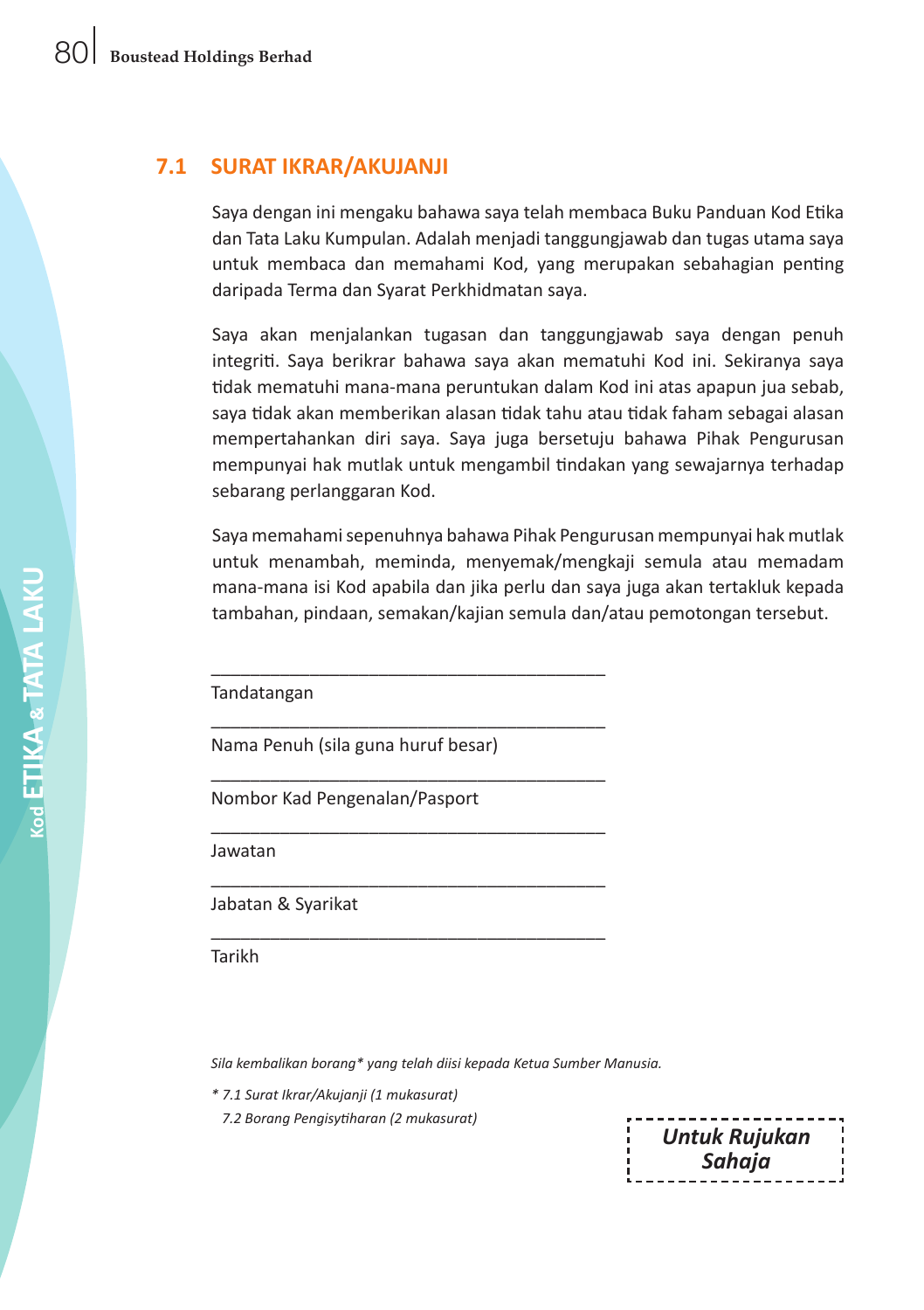## **7.2 BORANG PENGISYTIHARAN**

 Tujuan pengisytiharan di bawah ini adalah untuk memastikan bahawa tidak ada percanggahan kepentingan antara Kakitangan dan Syarikat. Sebarang perubahan status perlu dimaklumkan kepada Kumpulan dengan serta-merta.

### **A. Pemilikan Saham**

 Saya dengan ini mengisytiharkan/mengaku bahawa saya, atau ahli keluarga terdekat saya (sila tanda '/' di mana yang berkenaan):



 Bukan pemilik bermanfaat 5% atau lebih saham/sekuriti mana-mana syarikat awam atau swasta.



 Adalah pemilik bermanfaat 5% atau lebih saham/sekuriti syarikat awam atau swasta berikut:

| Nama<br>Pemegang | Hubungan | Nama Syarikat<br>Di mana Saham/<br>Sekuriti Dipegang | Jenis<br>Perniagaan<br>Syarikat | Peratus<br>Pegangan |
|------------------|----------|------------------------------------------------------|---------------------------------|---------------------|
|                  |          |                                                      |                                 |                     |
|                  |          |                                                      |                                 |                     |
|                  |          |                                                      |                                 |                     |
|                  |          |                                                      |                                 |                     |

 Saya dengan ini mengisytiharkan bahawa saya, dan ahli keluarga terdekat saya tidak akan memperoleh pemilikan bermanfaat sebanyak 5% atau lebih saham atau sekuriti mana-mana syarikat awam atau swasta, bermula dari tarikh pengisytiharan iniserta pada masa hadapan, tanpa kebenaran bertulis daripada Timbalan Pengerusi/Pengarah Urusan Kumpulan.

| <b>Untuk Rujukan</b> |  |
|----------------------|--|
|                      |  |
| Sahaja               |  |
|                      |  |
| ------------------   |  |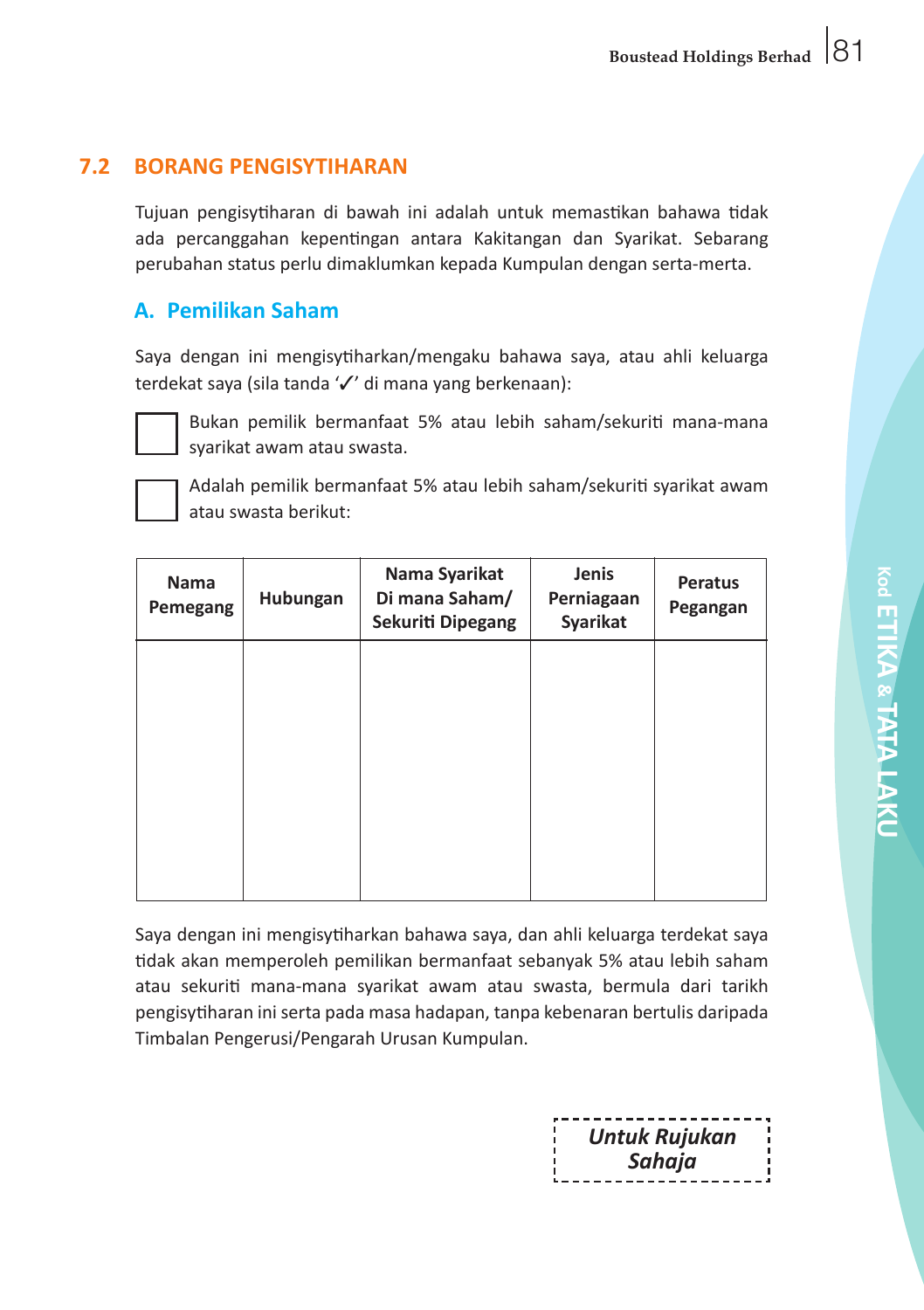## **B. Kepentingan Lain**

Sila tanda ( $\checkmark$ ) di mana yang berkenaan:

 Saya tidak mempunyai apa-apa untuk diisytiharkan.

 Saya mengisytiharkan kepentingan berikut:-

| Perniagaan dan Pekerjaan<br>Perniagaan sampingan atau<br>kepentingan pekerjaan yang lain. |                                                |
|-------------------------------------------------------------------------------------------|------------------------------------------------|
| Perundingan<br>Syarikat atau individu yang mana<br>perundingan dilakukan oleh saya.       |                                                |
|                                                                                           | Kekerapan Jumlah Kerja: ______________________ |
| Pengarah<br>Syarikat di mana anda adalah                                                  |                                                |
| seorang Pengarah.                                                                         |                                                |
| Perkongsian<br>Syarikat di mana saya adalah                                               |                                                |
| rakan kongsi.                                                                             |                                                |
| Kepentingan lain yang berkaitan                                                           |                                                |

 Saya dengan ini mengaku bahawa saya akan mendapatkan persetujuan bertulis daripada Timbalan Pengerusi/Pengarah Urusan Kumpulan sebelum memperoleh dan terlibat dengan mana-mana kepentingan seperti di jadual di atas.

 Saya juga dengan ini mengesahkan bahawa berdasarkan pengetahuan saya secara menyeluruh, maklumat yang didedahkan dalam borang ini adalah lengkap dan tepat berdasarkan Kod ini. Saya memahami bahawa mana-mana pengisytiharan atau maklumat palsu boleh mengakibatkan prosiding disiplin/ tindakan diambil ke atas saya.

\_\_\_\_\_\_\_\_\_\_\_\_\_\_\_\_\_\_\_\_\_\_\_\_\_\_\_\_\_\_\_\_\_\_\_\_\_\_\_ Tandatangan

\_\_\_\_\_\_\_\_\_\_\_\_\_\_\_\_\_\_\_\_\_\_\_\_\_\_\_\_\_\_\_\_\_\_\_\_\_\_\_ Nama Penuh (sila guna huruf besar)

\_\_\_\_\_\_\_\_\_\_\_\_\_\_\_\_\_\_\_\_\_\_\_\_\_\_\_\_\_\_\_\_\_\_\_\_\_\_\_ Nombor Kad Pengenalan/Pasport \_\_\_\_\_\_\_\_\_\_\_\_\_\_\_\_\_\_\_\_\_\_\_\_\_\_\_\_\_\_\_\_\_\_\_\_\_\_\_

Jawatan & Jabatan \_\_\_\_\_\_\_\_\_\_\_\_\_\_\_\_\_\_\_\_\_\_\_\_\_\_\_\_\_\_\_\_\_\_\_\_\_\_\_

**Syarikat** \_\_\_\_\_\_\_\_\_\_\_\_\_\_\_\_\_\_\_\_\_\_\_\_\_\_\_\_\_\_\_\_\_\_\_\_\_\_\_ *Untuk Rujukan Sahaja*

**Tarikh**